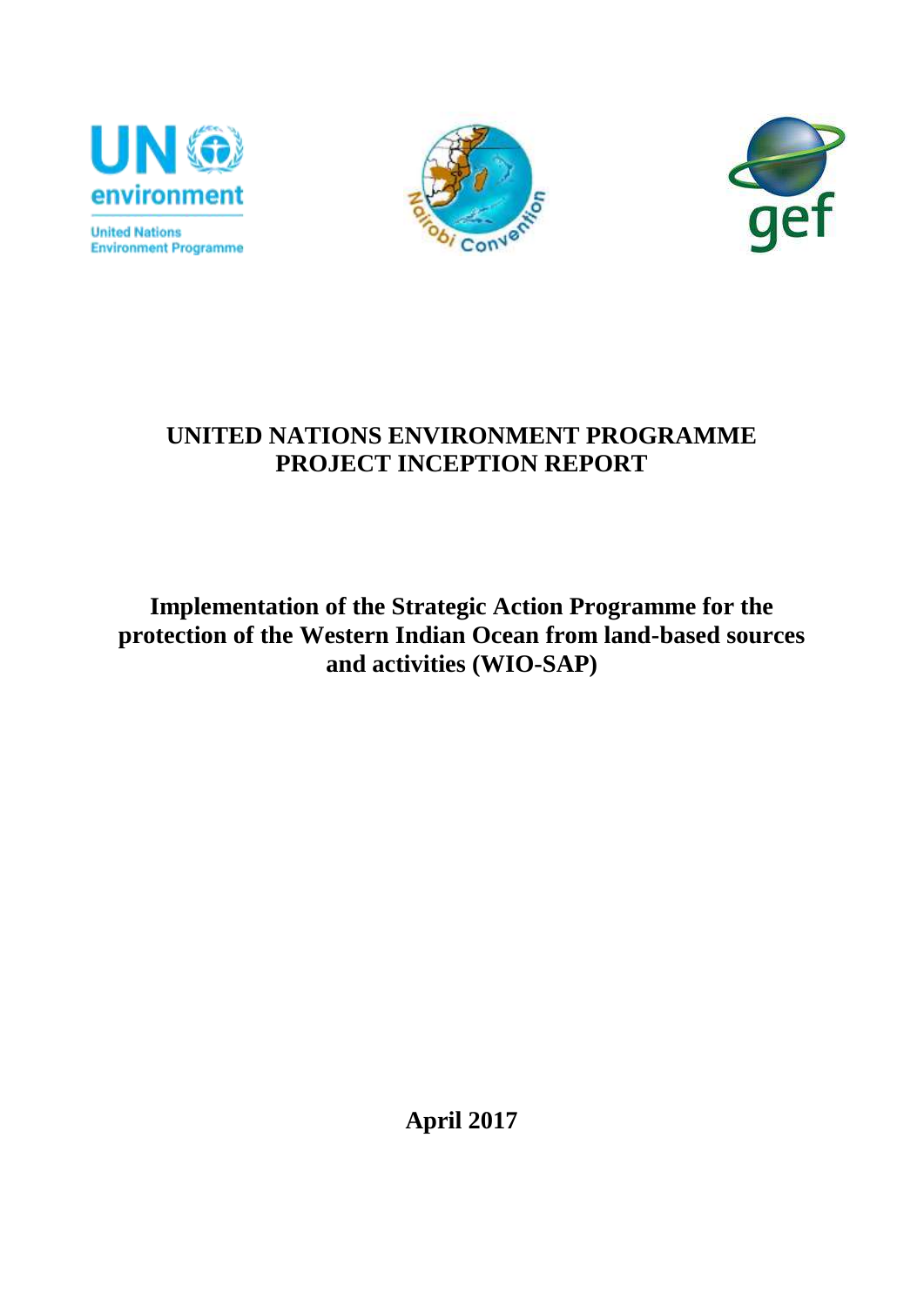## **Implementation of the Strategic Action Programme for the protection of the Western Indian Ocean from land-based sources and activities (WIO-SAP)**

#### <span id="page-1-0"></span>**EXECUTIVE SUMMARY**

Due to changed timeframes for Project inception since the Project Document was prepared it has been necessary to adjust the workplan and associated budgets for 2017. In essence, project activities will start in earnest in the second half of 2017. As such, it is proposed that the overall project timeframe for implementation is adjusted to July 2017 to June 2022, allowing a full five years for completion of all activities. Taking this into account the overall project workplan and the Year 1 workplan has been adapted for consideration and approval by the WIO-LAB Project structures. Important immediate actions include the Inception Meeting, recruitment of the Project Management Unit, establishment of regional and national structures for project implementation, and holding of the first Steering Committee meeting later in 2017.

Similar to the WIOSAP Project, the Western Indian Ocean Large Marine Ecosystems Strategic Action Programme for Policy Harmonisation and Reforms (SAPPHIRE) Project is intended to implement the SAP developed as part of a previous project (ASCLME Project), and is also funded by the GEF. The Project is scheduled to run concurrently with the WIO-SAP project from 2017 to 2022, although it is anticipated that inception of SAPPHIRE is only expected in September 2017. The two projects share many common elements, although in general the WIO-SAP will focus more on inshore and coastal ecosystems while SAPPHIRE will focus more on offshore ecosystems. There are several cross-cutting areas of work between the projects and, although the projects will operate separately, there is scope to carry out some activities collaboratively. Even though the SAPPHIRE Implementing Agency is UNDP, both Projects will be executed by UNEP through the Nairobi Convention Secretariat. This will allow collaboration to be enhanced. In order to facilitate a close working relationship between the two projects it is proposed that the first WIO-SAP Steering Committee meeting is held back to back with the Inception Meeting of SAPPHIRE, and that from 2018, Joint Steering Committee meetings are held.

Of critical importance to successful project implementation will be a robust and agreed project governance system that is effective at both the regional and national level. Many of the activities of WIO-SAP will be implemented in-country, and links between the regional coordination structures and on-the-ground interventions have to be established that allow effective communication and accountability. Where possible, existing structures will be used to ensure this, but these will be supported and strengthened through WIO-SAP.

The WIO region has taken an active role in progressing a regionally coordinated approach to the implementation of the Sustainable development Goals. The Contracting Parties to the Nairobi Convention agreed to develop a new work programme for 2018-2022 that incorporates SDGs during the 8th Conference of Parties (COP8) in 2015. Through this, the contracting parties to the Nairobi Convention and other key partners will initiate activities aimed at mainstreaming the SDGs into the regional agenda. The WIO-SAP Project, working with regional partners and national institutions, could assist the countries of the region in setting up a baseline for some of the SDG 14 targets, and develop mechanisms to track progress over time, both at a national and regional level. In addition, the project, through its activities, can play a key role in mainstreaming the SDGs into national agendas, and project activities will also serve to generate in-country information that will feed into national reporting on progress towards achieving SDG 14. The Project could also play a role in ensuring that national efforts are consistent with regional agreements and processes.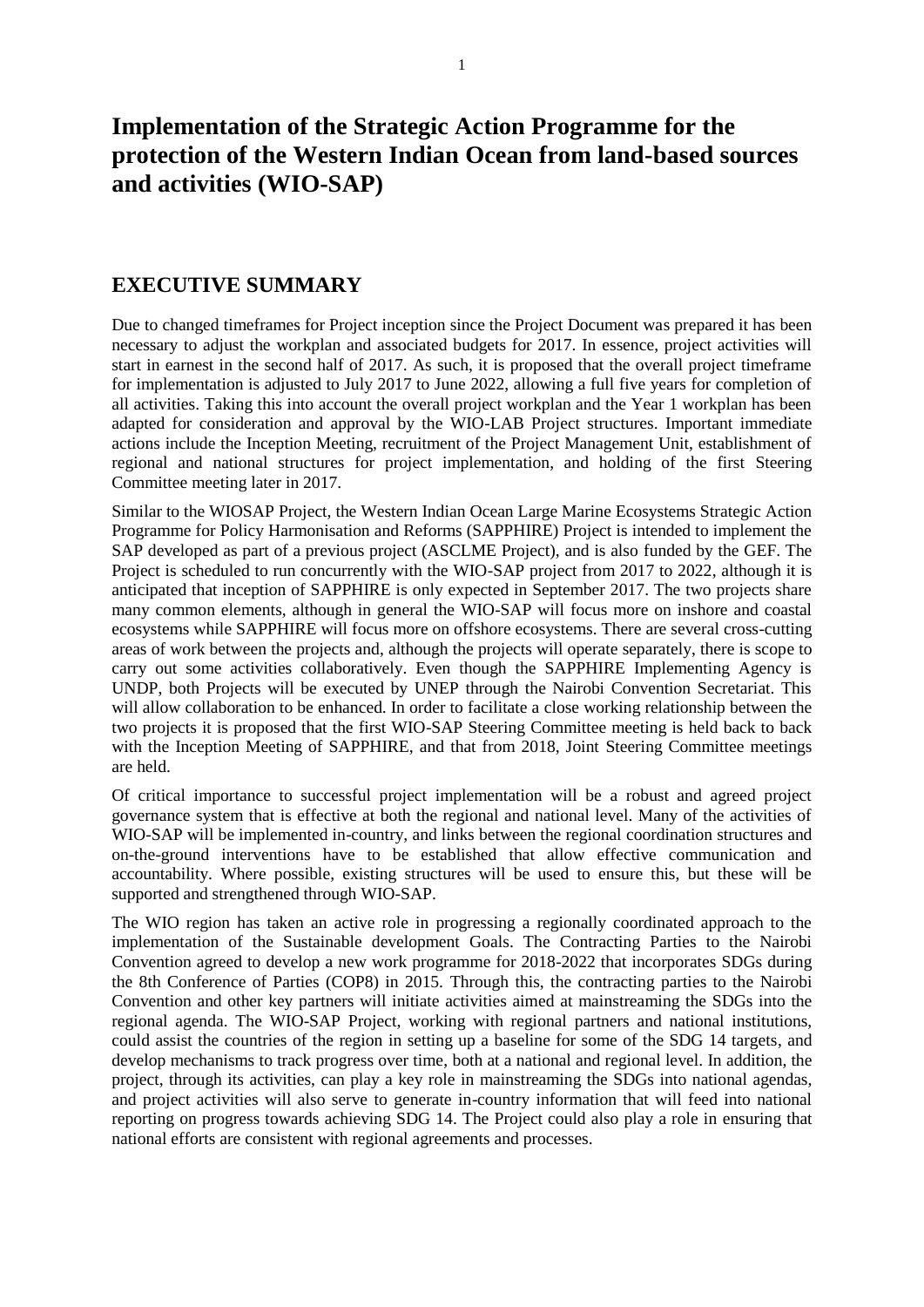Although all the components of the WIO-SAP Project have aspects that are relevant to addressing climate change, Component A and D contain Outcomes and associated Outputs and Activities which are highly relevant to the achievement of the Nairobi Convention Climate Change Strategy. Where appropriate, activities of WIO-SAP will be carried out in such a manner as to ensure that linkages with other regional processes, and where possible assit in achieving the objectives of these processes.

It is anticipated that many of the existing structures associated with the Nairobi Convention that have been developed over several years will be utilized and strengthened during WIO-SAP implementation. The approach of building on and improving these existing structures should be central to the approach taken in all aspect of the project, with the view that these structures will remain in place after the end of the project, and continue to function effectively to serve the region. In this regard, it is also key that mechanisms to sustain these structures are put in place during the project. This would include resource mobilization and the development of long-term partnerships that will be able to support future activities.

The Project Results Framework has been reviewed and in general it is still relevant to Project implementation. It therefore remains largely unchanged. However, several of the indicators have been fine-tuned, and will be further refined at the Inception Meeting. In addition, due to the anticipated changes in timeframes for project completion, the timeframes for achievement of targets have been adapted accordingly. Linkages with indicators that have been suggested in the achievement of SDG 14 also need to be integrated into the WIO-SAP where possible.

During the implementation of the project, the aim will be to ensure full participation by a diverse range of stakeholders in order to consolidate various partnerships for the implementation of the WIO-SAP through targeted in-country interventions and governance processes. The project will engage with partners in the WIO Region that are already addressing issues that are relevant to the attainment of the main objective of this project, as well as other new partners.

This Inception Report includes a list of key stakeholders and potential implementing partners at a national level. This list appears in the Project Document, but has been reviewed and added to during preparation of this report. It should be further elaborated during the Inception Meeting.

Implementation of on-the-ground interventions is considered to be the most effective mechanism for achieving the short-term (within five years) stress reduction targets set in the SAP. It is for this reason that the selected on-the-ground interventions will be based on the priority list of hotspots identified during the WIO-LaB TDA process. Specific attention will be given to socio-economic aspects, and especially gender considerations. A detailed procedure for the selection of pilot projects was included in the WIO-SAP Project Document. This has been reviewed, adapted, and added to, taking into consideration actual project implementation timeframes and modalities, which are now more firm.

It is anticipated that the WIO-SAP will involve regional non-governmental partners working with the relevant institutions in the beneficiary countries to coordinate and deliver various work packages. These partners will be subcontracted by the project for their input. Partners will be drawn from the pool of regional organisations that have skills in the various disciplines that would be covered by the four project components. Although potential regional partners have been identified in the preparation of the Project Document, it should be stressed that award of sub-contracts for particular work packages will depend on a competitive process where proposals are assessed, and an agreed upon process is followed. This will ensure that the best possible service providers are selected and that the selection process is fair and transparent to all stakeholders. A detailed procedure for the selection of implementing partners is included in this Inception Report.

Monitoring and Evaluation of the WIO-SAP will include a series of linked activities, including this Inception Report, the complete WIOSAP Project Document, annual project reports, mid-term and terminal evaluations. Baseline data gaps for M&E will be addressed during the first year of project implementation. A plan for collecting the necessary baseline data will be developed by the Project Management Unit early on in project implementation. In parallel, at the national level, the ecosystem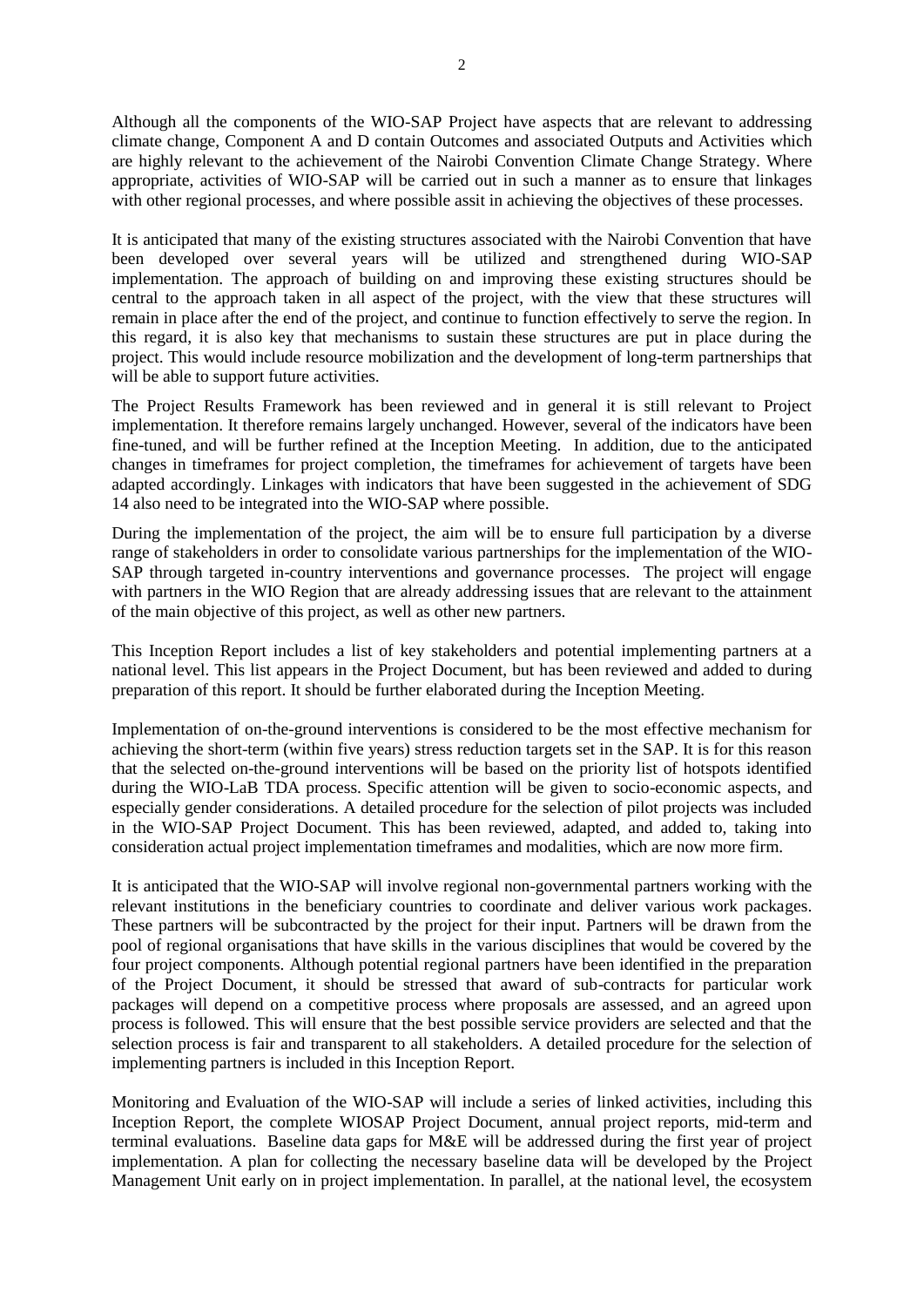vulnerability assessments, environmental flow assessments, and monitoring of water quality will contribute to a baseline against which progress can be measured. Formal Monitoring and Evaluation activities will include internal and external reviews: Half Yearly Progress Reports; Annual Project Report; Project Implementation Review; Mid-Term Evaluation; Terminal Evaluation; Financial Reporting; and Periodic Site Visits to pilot projects.

The WIO-SAP Project Document identifies the main risks to successful implementation of the Project. It also suggests mitigation measures to reduce these risks. After review, it is apparent that all the listed risks are justified, and have not changed since development of the Project Document. Two additional risk factors have been added in this document. The WIO-SAP Project has built in measures to mitigate the identified risks, including specific targets and actions aimed at mobilizing the required political support, building capacity, enhancing cooperation and coordination and creating sustainable financial mechanisms. Specific targets and activities in this regard have been included as part of various components of the WIOSAP Project.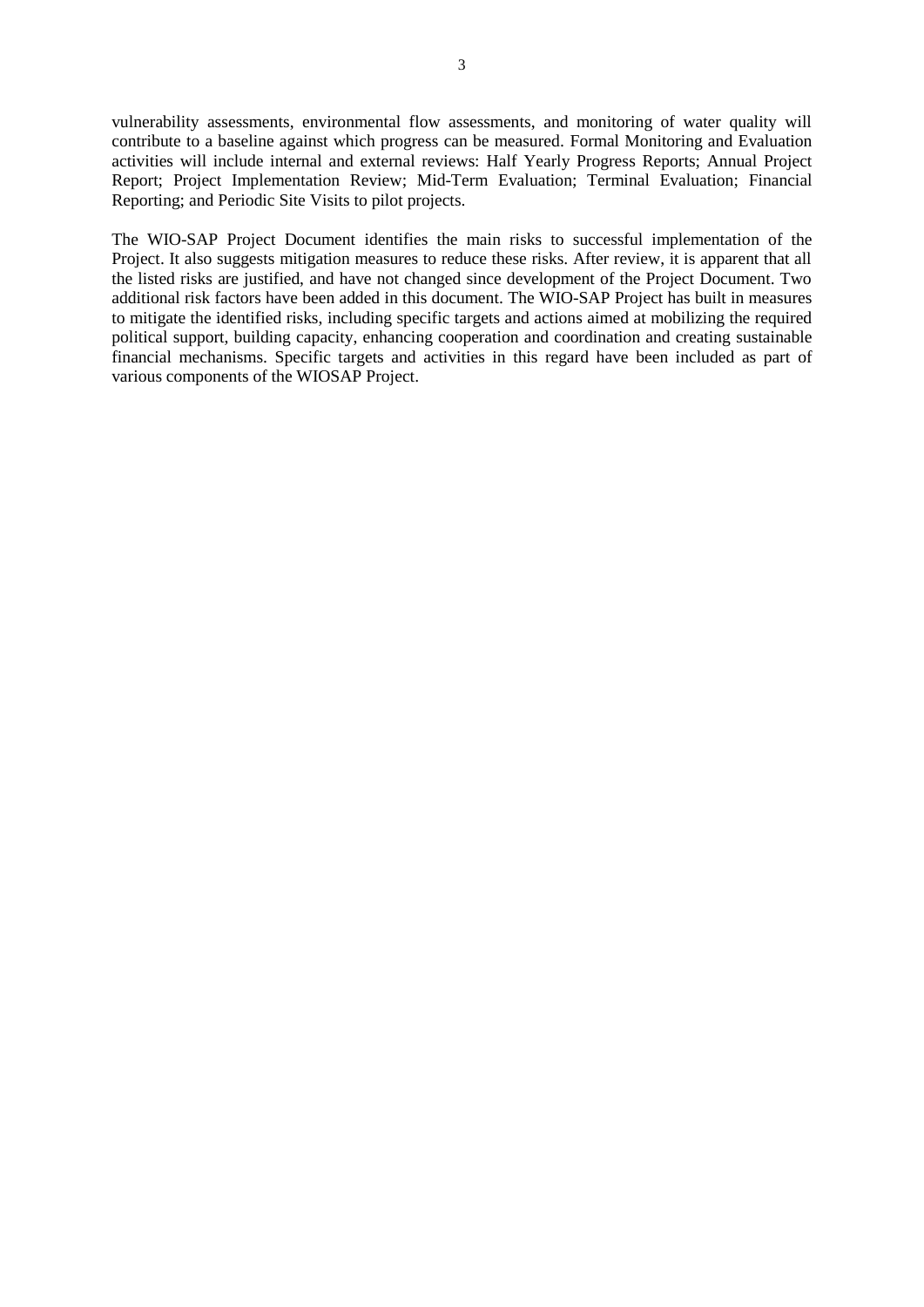# **Table of Contents**

| 1                       |       |                                                                     |  |  |
|-------------------------|-------|---------------------------------------------------------------------|--|--|
|                         | 1.1   |                                                                     |  |  |
|                         | 1.2   |                                                                     |  |  |
|                         | 1.3   |                                                                     |  |  |
|                         | 1.4   |                                                                     |  |  |
|                         | 1.5   | Contributing to the Nairobi Convention Climate Change Programme 13  |  |  |
|                         | 1.6   | Domestication and Institutionalising WIO-SAP Project Initiatives 13 |  |  |
| $\boldsymbol{2}$        |       |                                                                     |  |  |
| 3                       |       |                                                                     |  |  |
|                         | 3.1   |                                                                     |  |  |
|                         | 3.2   |                                                                     |  |  |
|                         | 3.3   |                                                                     |  |  |
| $\overline{\mathbf{4}}$ |       | PROJECT OVERSIGHT AND COORDINATION MECHANISMS 23                    |  |  |
|                         | 4.1   |                                                                     |  |  |
|                         | 4.2   |                                                                     |  |  |
|                         | 4.2.1 |                                                                     |  |  |
|                         | 4.2.2 |                                                                     |  |  |
|                         | 4.2.3 |                                                                     |  |  |
|                         | 4.2.4 |                                                                     |  |  |
|                         | 4.2.5 |                                                                     |  |  |
| 5                       |       | <b>SELECTION OF PILOT SITES AND IMPLEMENTING PARTNERS  26</b>       |  |  |
|                         | 5.1   |                                                                     |  |  |
|                         | 5.2   |                                                                     |  |  |
| 6                       |       |                                                                     |  |  |
|                         | 6.1   |                                                                     |  |  |
| 7                       |       |                                                                     |  |  |
|                         | 7.1   |                                                                     |  |  |
| 8                       |       |                                                                     |  |  |
|                         | 8.1   |                                                                     |  |  |
|                         | 8.2   |                                                                     |  |  |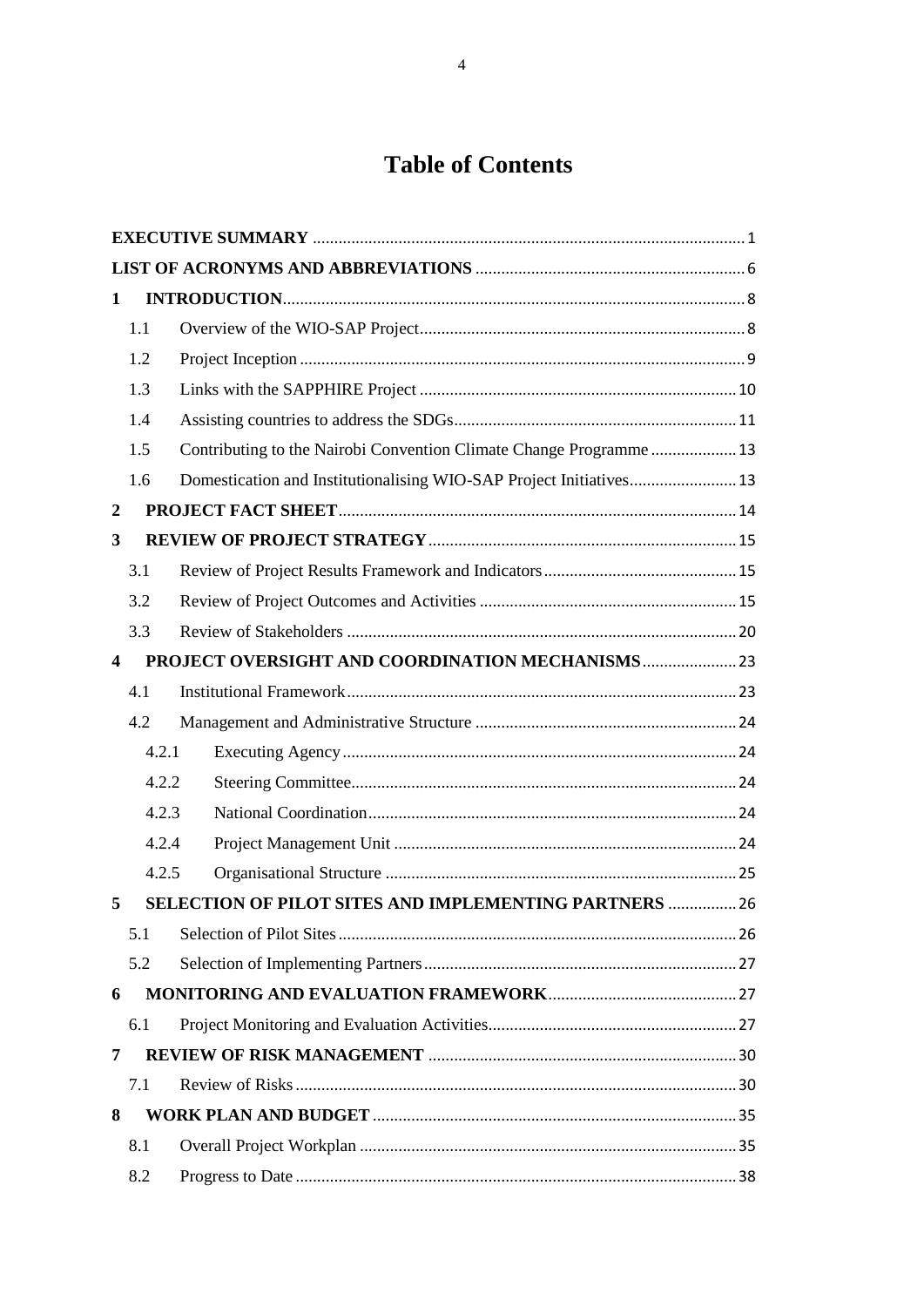<span id="page-5-0"></span>

| 8.4         |  |
|-------------|--|
| $9^{\circ}$ |  |
|             |  |
|             |  |
|             |  |
|             |  |
|             |  |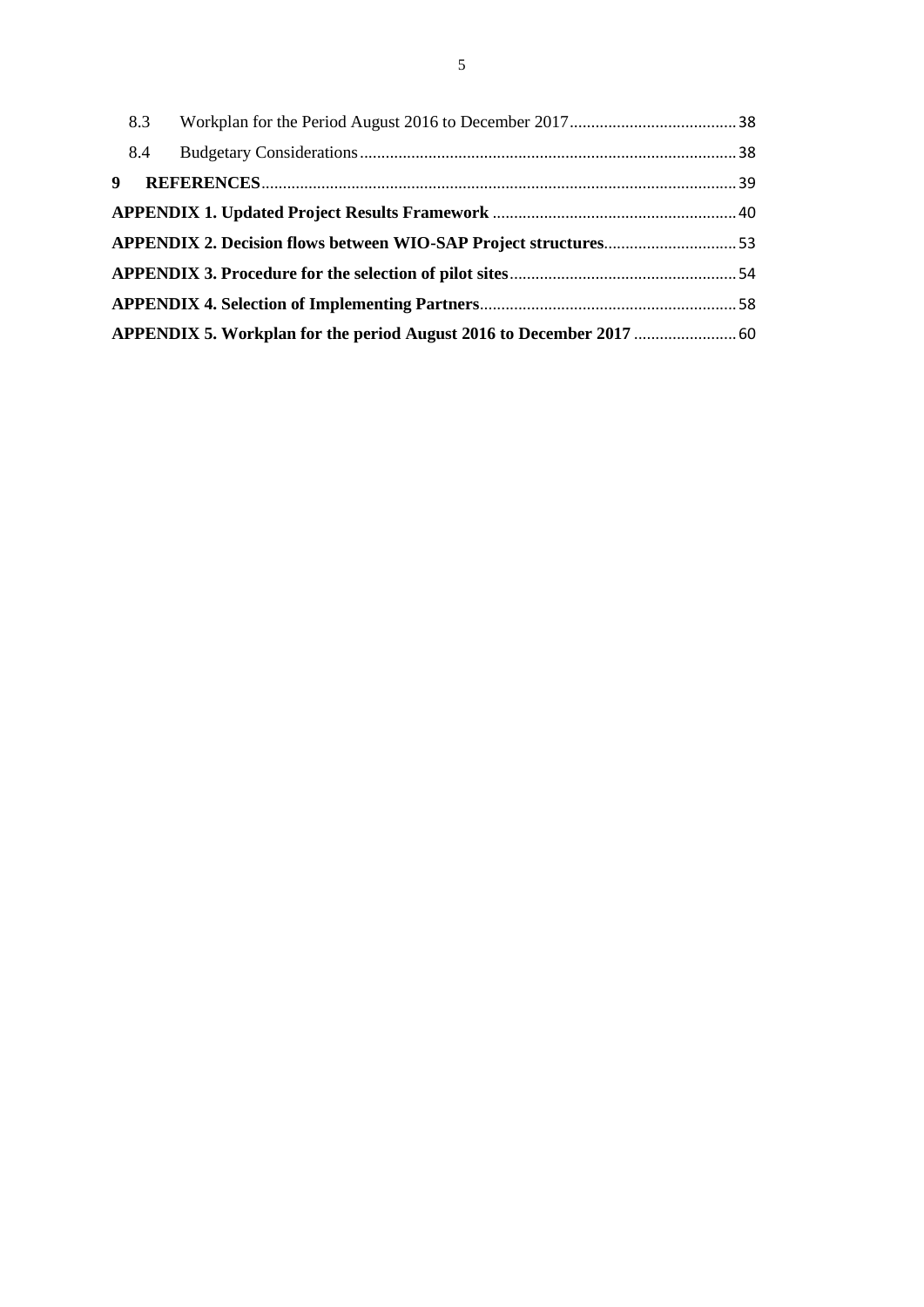## **LIST OF ACRONYMS AND ABBREVIATIONS**

| Areas Beyond National Jurisdiction<br>Agulhas and Somali Current Large Marine Ecosystem<br>African Union<br>Breede/Overberg Catchment Management Agency<br>Convention on Biological Diversity<br><b>Community Based Organisations</b><br><b>CDA</b><br><b>Coast Development Authority</b><br>Coastal East Africa Network Initiative (of WWF)<br>National Remote Sensing & Cartography Centre National Remote Sensing &<br>Cartography Centre<br>Centre National de Recherches sur l'Environnement<br>Centre National de Recherches Océanographiques<br><b>Conference of Parties</b><br>Coastal Oceans Research & Development in the Indian Ocean<br>Council for Scientific and Industrial Research<br>Civic Society Organisations<br>Division of Environmental Policy Implementation<br><b>East African Community</b><br>East African Wildlife Society<br><b>Eduardo Mondlane University</b><br>Fauna and Flora International<br>Global Environment Facility<br>Global Programme of Action for the Protection of the Marine Environment from<br><b>Land-based Activities</b><br>Inkomati Catchment Management Agency<br><b>Integrated Coastal Zone Management</b><br>Intergovernmental Authority on Development<br><b>IGAD</b><br><b>IHSM</b><br>Institut Halieutique et des Sciences Marines<br><b>INRAPE</b><br>Institut National de Recherché pour l'Agriculture, la Pêche et l'Environnement<br><b>Institute of Marine Science</b><br><b>IOC</b><br><b>Indian Ocean Commission</b><br><b>IUCN</b><br><b>World Conservation Union</b><br><b>International Waters</b><br><b>KFS</b><br>Kenya Forest Service<br><b>KMFRI</b><br>Kenya Marine and Fisheries Research Institute<br><b>KOBWA</b><br>Komati Basin Water Authority<br><b>KWS</b><br>Kenya Wildlife Service<br><b>LNHAA</b><br>National Laboratory for Food and Water Safety<br>M&E<br>Monitoring & Evaluation<br><b>MPA</b><br>Marine Protected Area<br><b>MICOA</b><br>Ministry for the Coordination of Environmental Affairs<br>Marine Parks and Reserves Unit<br><b>MPRU</b><br><b>MOI</b><br>Mauritius Oceanographic Institute<br>Mid Term Evaluation<br><b>MTE</b><br>NC<br>Nairobi Convention for the protection, management and development of the marine<br>and coastal environment of the Eastern African region<br>National Environmental Management Authority<br><b>NEMA</b><br><b>NEMC</b><br>National Environmental Management Council<br>New Partnership for Africa's Development<br><b>NEPAD</b><br>Non-Governmental Organization<br><b>NGO</b> | <b>ANGAP</b>     | Association Nationale pour la Gestion des Aires Protégées |
|----------------------------------------------------------------------------------------------------------------------------------------------------------------------------------------------------------------------------------------------------------------------------------------------------------------------------------------------------------------------------------------------------------------------------------------------------------------------------------------------------------------------------------------------------------------------------------------------------------------------------------------------------------------------------------------------------------------------------------------------------------------------------------------------------------------------------------------------------------------------------------------------------------------------------------------------------------------------------------------------------------------------------------------------------------------------------------------------------------------------------------------------------------------------------------------------------------------------------------------------------------------------------------------------------------------------------------------------------------------------------------------------------------------------------------------------------------------------------------------------------------------------------------------------------------------------------------------------------------------------------------------------------------------------------------------------------------------------------------------------------------------------------------------------------------------------------------------------------------------------------------------------------------------------------------------------------------------------------------------------------------------------------------------------------------------------------------------------------------------------------------------------------------------------------------------------------------------------------------------------------------------------------------------------------------------------------------------------------------------------------------------------------------------------------------------------------------------------------------------------------------------------------|------------------|-----------------------------------------------------------|
|                                                                                                                                                                                                                                                                                                                                                                                                                                                                                                                                                                                                                                                                                                                                                                                                                                                                                                                                                                                                                                                                                                                                                                                                                                                                                                                                                                                                                                                                                                                                                                                                                                                                                                                                                                                                                                                                                                                                                                                                                                                                                                                                                                                                                                                                                                                                                                                                                                                                                                                            | <b>ABNJs</b>     |                                                           |
|                                                                                                                                                                                                                                                                                                                                                                                                                                                                                                                                                                                                                                                                                                                                                                                                                                                                                                                                                                                                                                                                                                                                                                                                                                                                                                                                                                                                                                                                                                                                                                                                                                                                                                                                                                                                                                                                                                                                                                                                                                                                                                                                                                                                                                                                                                                                                                                                                                                                                                                            | <b>ASCLME</b>    |                                                           |
|                                                                                                                                                                                                                                                                                                                                                                                                                                                                                                                                                                                                                                                                                                                                                                                                                                                                                                                                                                                                                                                                                                                                                                                                                                                                                                                                                                                                                                                                                                                                                                                                                                                                                                                                                                                                                                                                                                                                                                                                                                                                                                                                                                                                                                                                                                                                                                                                                                                                                                                            | AU               |                                                           |
|                                                                                                                                                                                                                                                                                                                                                                                                                                                                                                                                                                                                                                                                                                                                                                                                                                                                                                                                                                                                                                                                                                                                                                                                                                                                                                                                                                                                                                                                                                                                                                                                                                                                                                                                                                                                                                                                                                                                                                                                                                                                                                                                                                                                                                                                                                                                                                                                                                                                                                                            | <b>BOCMA</b>     |                                                           |
|                                                                                                                                                                                                                                                                                                                                                                                                                                                                                                                                                                                                                                                                                                                                                                                                                                                                                                                                                                                                                                                                                                                                                                                                                                                                                                                                                                                                                                                                                                                                                                                                                                                                                                                                                                                                                                                                                                                                                                                                                                                                                                                                                                                                                                                                                                                                                                                                                                                                                                                            | <b>CBD</b>       |                                                           |
|                                                                                                                                                                                                                                                                                                                                                                                                                                                                                                                                                                                                                                                                                                                                                                                                                                                                                                                                                                                                                                                                                                                                                                                                                                                                                                                                                                                                                                                                                                                                                                                                                                                                                                                                                                                                                                                                                                                                                                                                                                                                                                                                                                                                                                                                                                                                                                                                                                                                                                                            | <b>CBOs</b>      |                                                           |
|                                                                                                                                                                                                                                                                                                                                                                                                                                                                                                                                                                                                                                                                                                                                                                                                                                                                                                                                                                                                                                                                                                                                                                                                                                                                                                                                                                                                                                                                                                                                                                                                                                                                                                                                                                                                                                                                                                                                                                                                                                                                                                                                                                                                                                                                                                                                                                                                                                                                                                                            |                  |                                                           |
|                                                                                                                                                                                                                                                                                                                                                                                                                                                                                                                                                                                                                                                                                                                                                                                                                                                                                                                                                                                                                                                                                                                                                                                                                                                                                                                                                                                                                                                                                                                                                                                                                                                                                                                                                                                                                                                                                                                                                                                                                                                                                                                                                                                                                                                                                                                                                                                                                                                                                                                            | <b>CEAN</b>      |                                                           |
|                                                                                                                                                                                                                                                                                                                                                                                                                                                                                                                                                                                                                                                                                                                                                                                                                                                                                                                                                                                                                                                                                                                                                                                                                                                                                                                                                                                                                                                                                                                                                                                                                                                                                                                                                                                                                                                                                                                                                                                                                                                                                                                                                                                                                                                                                                                                                                                                                                                                                                                            | <b>CENECARTA</b> |                                                           |
|                                                                                                                                                                                                                                                                                                                                                                                                                                                                                                                                                                                                                                                                                                                                                                                                                                                                                                                                                                                                                                                                                                                                                                                                                                                                                                                                                                                                                                                                                                                                                                                                                                                                                                                                                                                                                                                                                                                                                                                                                                                                                                                                                                                                                                                                                                                                                                                                                                                                                                                            |                  |                                                           |
|                                                                                                                                                                                                                                                                                                                                                                                                                                                                                                                                                                                                                                                                                                                                                                                                                                                                                                                                                                                                                                                                                                                                                                                                                                                                                                                                                                                                                                                                                                                                                                                                                                                                                                                                                                                                                                                                                                                                                                                                                                                                                                                                                                                                                                                                                                                                                                                                                                                                                                                            | <b>CNRE</b>      |                                                           |
|                                                                                                                                                                                                                                                                                                                                                                                                                                                                                                                                                                                                                                                                                                                                                                                                                                                                                                                                                                                                                                                                                                                                                                                                                                                                                                                                                                                                                                                                                                                                                                                                                                                                                                                                                                                                                                                                                                                                                                                                                                                                                                                                                                                                                                                                                                                                                                                                                                                                                                                            | <b>CNRO</b>      |                                                           |
|                                                                                                                                                                                                                                                                                                                                                                                                                                                                                                                                                                                                                                                                                                                                                                                                                                                                                                                                                                                                                                                                                                                                                                                                                                                                                                                                                                                                                                                                                                                                                                                                                                                                                                                                                                                                                                                                                                                                                                                                                                                                                                                                                                                                                                                                                                                                                                                                                                                                                                                            | <b>COP</b>       |                                                           |
|                                                                                                                                                                                                                                                                                                                                                                                                                                                                                                                                                                                                                                                                                                                                                                                                                                                                                                                                                                                                                                                                                                                                                                                                                                                                                                                                                                                                                                                                                                                                                                                                                                                                                                                                                                                                                                                                                                                                                                                                                                                                                                                                                                                                                                                                                                                                                                                                                                                                                                                            | <b>CORDIO</b>    |                                                           |
|                                                                                                                                                                                                                                                                                                                                                                                                                                                                                                                                                                                                                                                                                                                                                                                                                                                                                                                                                                                                                                                                                                                                                                                                                                                                                                                                                                                                                                                                                                                                                                                                                                                                                                                                                                                                                                                                                                                                                                                                                                                                                                                                                                                                                                                                                                                                                                                                                                                                                                                            | <b>CSIR</b>      |                                                           |
|                                                                                                                                                                                                                                                                                                                                                                                                                                                                                                                                                                                                                                                                                                                                                                                                                                                                                                                                                                                                                                                                                                                                                                                                                                                                                                                                                                                                                                                                                                                                                                                                                                                                                                                                                                                                                                                                                                                                                                                                                                                                                                                                                                                                                                                                                                                                                                                                                                                                                                                            | CSO <sub>s</sub> |                                                           |
|                                                                                                                                                                                                                                                                                                                                                                                                                                                                                                                                                                                                                                                                                                                                                                                                                                                                                                                                                                                                                                                                                                                                                                                                                                                                                                                                                                                                                                                                                                                                                                                                                                                                                                                                                                                                                                                                                                                                                                                                                                                                                                                                                                                                                                                                                                                                                                                                                                                                                                                            | <b>DEPI</b>      |                                                           |
|                                                                                                                                                                                                                                                                                                                                                                                                                                                                                                                                                                                                                                                                                                                                                                                                                                                                                                                                                                                                                                                                                                                                                                                                                                                                                                                                                                                                                                                                                                                                                                                                                                                                                                                                                                                                                                                                                                                                                                                                                                                                                                                                                                                                                                                                                                                                                                                                                                                                                                                            | EAC              |                                                           |
|                                                                                                                                                                                                                                                                                                                                                                                                                                                                                                                                                                                                                                                                                                                                                                                                                                                                                                                                                                                                                                                                                                                                                                                                                                                                                                                                                                                                                                                                                                                                                                                                                                                                                                                                                                                                                                                                                                                                                                                                                                                                                                                                                                                                                                                                                                                                                                                                                                                                                                                            | <b>EAWS</b>      |                                                           |
|                                                                                                                                                                                                                                                                                                                                                                                                                                                                                                                                                                                                                                                                                                                                                                                                                                                                                                                                                                                                                                                                                                                                                                                                                                                                                                                                                                                                                                                                                                                                                                                                                                                                                                                                                                                                                                                                                                                                                                                                                                                                                                                                                                                                                                                                                                                                                                                                                                                                                                                            | <b>EMU</b>       |                                                           |
|                                                                                                                                                                                                                                                                                                                                                                                                                                                                                                                                                                                                                                                                                                                                                                                                                                                                                                                                                                                                                                                                                                                                                                                                                                                                                                                                                                                                                                                                                                                                                                                                                                                                                                                                                                                                                                                                                                                                                                                                                                                                                                                                                                                                                                                                                                                                                                                                                                                                                                                            | FFI              |                                                           |
|                                                                                                                                                                                                                                                                                                                                                                                                                                                                                                                                                                                                                                                                                                                                                                                                                                                                                                                                                                                                                                                                                                                                                                                                                                                                                                                                                                                                                                                                                                                                                                                                                                                                                                                                                                                                                                                                                                                                                                                                                                                                                                                                                                                                                                                                                                                                                                                                                                                                                                                            | <b>GEF</b>       |                                                           |
|                                                                                                                                                                                                                                                                                                                                                                                                                                                                                                                                                                                                                                                                                                                                                                                                                                                                                                                                                                                                                                                                                                                                                                                                                                                                                                                                                                                                                                                                                                                                                                                                                                                                                                                                                                                                                                                                                                                                                                                                                                                                                                                                                                                                                                                                                                                                                                                                                                                                                                                            | <b>GPA</b>       |                                                           |
|                                                                                                                                                                                                                                                                                                                                                                                                                                                                                                                                                                                                                                                                                                                                                                                                                                                                                                                                                                                                                                                                                                                                                                                                                                                                                                                                                                                                                                                                                                                                                                                                                                                                                                                                                                                                                                                                                                                                                                                                                                                                                                                                                                                                                                                                                                                                                                                                                                                                                                                            |                  |                                                           |
|                                                                                                                                                                                                                                                                                                                                                                                                                                                                                                                                                                                                                                                                                                                                                                                                                                                                                                                                                                                                                                                                                                                                                                                                                                                                                                                                                                                                                                                                                                                                                                                                                                                                                                                                                                                                                                                                                                                                                                                                                                                                                                                                                                                                                                                                                                                                                                                                                                                                                                                            | <b>ICMA</b>      |                                                           |
|                                                                                                                                                                                                                                                                                                                                                                                                                                                                                                                                                                                                                                                                                                                                                                                                                                                                                                                                                                                                                                                                                                                                                                                                                                                                                                                                                                                                                                                                                                                                                                                                                                                                                                                                                                                                                                                                                                                                                                                                                                                                                                                                                                                                                                                                                                                                                                                                                                                                                                                            | <b>ICZM</b>      |                                                           |
|                                                                                                                                                                                                                                                                                                                                                                                                                                                                                                                                                                                                                                                                                                                                                                                                                                                                                                                                                                                                                                                                                                                                                                                                                                                                                                                                                                                                                                                                                                                                                                                                                                                                                                                                                                                                                                                                                                                                                                                                                                                                                                                                                                                                                                                                                                                                                                                                                                                                                                                            |                  |                                                           |
|                                                                                                                                                                                                                                                                                                                                                                                                                                                                                                                                                                                                                                                                                                                                                                                                                                                                                                                                                                                                                                                                                                                                                                                                                                                                                                                                                                                                                                                                                                                                                                                                                                                                                                                                                                                                                                                                                                                                                                                                                                                                                                                                                                                                                                                                                                                                                                                                                                                                                                                            |                  |                                                           |
|                                                                                                                                                                                                                                                                                                                                                                                                                                                                                                                                                                                                                                                                                                                                                                                                                                                                                                                                                                                                                                                                                                                                                                                                                                                                                                                                                                                                                                                                                                                                                                                                                                                                                                                                                                                                                                                                                                                                                                                                                                                                                                                                                                                                                                                                                                                                                                                                                                                                                                                            |                  |                                                           |
|                                                                                                                                                                                                                                                                                                                                                                                                                                                                                                                                                                                                                                                                                                                                                                                                                                                                                                                                                                                                                                                                                                                                                                                                                                                                                                                                                                                                                                                                                                                                                                                                                                                                                                                                                                                                                                                                                                                                                                                                                                                                                                                                                                                                                                                                                                                                                                                                                                                                                                                            | <b>IMS</b>       |                                                           |
|                                                                                                                                                                                                                                                                                                                                                                                                                                                                                                                                                                                                                                                                                                                                                                                                                                                                                                                                                                                                                                                                                                                                                                                                                                                                                                                                                                                                                                                                                                                                                                                                                                                                                                                                                                                                                                                                                                                                                                                                                                                                                                                                                                                                                                                                                                                                                                                                                                                                                                                            |                  |                                                           |
|                                                                                                                                                                                                                                                                                                                                                                                                                                                                                                                                                                                                                                                                                                                                                                                                                                                                                                                                                                                                                                                                                                                                                                                                                                                                                                                                                                                                                                                                                                                                                                                                                                                                                                                                                                                                                                                                                                                                                                                                                                                                                                                                                                                                                                                                                                                                                                                                                                                                                                                            |                  |                                                           |
|                                                                                                                                                                                                                                                                                                                                                                                                                                                                                                                                                                                                                                                                                                                                                                                                                                                                                                                                                                                                                                                                                                                                                                                                                                                                                                                                                                                                                                                                                                                                                                                                                                                                                                                                                                                                                                                                                                                                                                                                                                                                                                                                                                                                                                                                                                                                                                                                                                                                                                                            | IW               |                                                           |
|                                                                                                                                                                                                                                                                                                                                                                                                                                                                                                                                                                                                                                                                                                                                                                                                                                                                                                                                                                                                                                                                                                                                                                                                                                                                                                                                                                                                                                                                                                                                                                                                                                                                                                                                                                                                                                                                                                                                                                                                                                                                                                                                                                                                                                                                                                                                                                                                                                                                                                                            |                  |                                                           |
|                                                                                                                                                                                                                                                                                                                                                                                                                                                                                                                                                                                                                                                                                                                                                                                                                                                                                                                                                                                                                                                                                                                                                                                                                                                                                                                                                                                                                                                                                                                                                                                                                                                                                                                                                                                                                                                                                                                                                                                                                                                                                                                                                                                                                                                                                                                                                                                                                                                                                                                            |                  |                                                           |
|                                                                                                                                                                                                                                                                                                                                                                                                                                                                                                                                                                                                                                                                                                                                                                                                                                                                                                                                                                                                                                                                                                                                                                                                                                                                                                                                                                                                                                                                                                                                                                                                                                                                                                                                                                                                                                                                                                                                                                                                                                                                                                                                                                                                                                                                                                                                                                                                                                                                                                                            |                  |                                                           |
|                                                                                                                                                                                                                                                                                                                                                                                                                                                                                                                                                                                                                                                                                                                                                                                                                                                                                                                                                                                                                                                                                                                                                                                                                                                                                                                                                                                                                                                                                                                                                                                                                                                                                                                                                                                                                                                                                                                                                                                                                                                                                                                                                                                                                                                                                                                                                                                                                                                                                                                            |                  |                                                           |
|                                                                                                                                                                                                                                                                                                                                                                                                                                                                                                                                                                                                                                                                                                                                                                                                                                                                                                                                                                                                                                                                                                                                                                                                                                                                                                                                                                                                                                                                                                                                                                                                                                                                                                                                                                                                                                                                                                                                                                                                                                                                                                                                                                                                                                                                                                                                                                                                                                                                                                                            |                  |                                                           |
|                                                                                                                                                                                                                                                                                                                                                                                                                                                                                                                                                                                                                                                                                                                                                                                                                                                                                                                                                                                                                                                                                                                                                                                                                                                                                                                                                                                                                                                                                                                                                                                                                                                                                                                                                                                                                                                                                                                                                                                                                                                                                                                                                                                                                                                                                                                                                                                                                                                                                                                            |                  |                                                           |
|                                                                                                                                                                                                                                                                                                                                                                                                                                                                                                                                                                                                                                                                                                                                                                                                                                                                                                                                                                                                                                                                                                                                                                                                                                                                                                                                                                                                                                                                                                                                                                                                                                                                                                                                                                                                                                                                                                                                                                                                                                                                                                                                                                                                                                                                                                                                                                                                                                                                                                                            |                  |                                                           |
|                                                                                                                                                                                                                                                                                                                                                                                                                                                                                                                                                                                                                                                                                                                                                                                                                                                                                                                                                                                                                                                                                                                                                                                                                                                                                                                                                                                                                                                                                                                                                                                                                                                                                                                                                                                                                                                                                                                                                                                                                                                                                                                                                                                                                                                                                                                                                                                                                                                                                                                            |                  |                                                           |
|                                                                                                                                                                                                                                                                                                                                                                                                                                                                                                                                                                                                                                                                                                                                                                                                                                                                                                                                                                                                                                                                                                                                                                                                                                                                                                                                                                                                                                                                                                                                                                                                                                                                                                                                                                                                                                                                                                                                                                                                                                                                                                                                                                                                                                                                                                                                                                                                                                                                                                                            |                  |                                                           |
|                                                                                                                                                                                                                                                                                                                                                                                                                                                                                                                                                                                                                                                                                                                                                                                                                                                                                                                                                                                                                                                                                                                                                                                                                                                                                                                                                                                                                                                                                                                                                                                                                                                                                                                                                                                                                                                                                                                                                                                                                                                                                                                                                                                                                                                                                                                                                                                                                                                                                                                            |                  |                                                           |
|                                                                                                                                                                                                                                                                                                                                                                                                                                                                                                                                                                                                                                                                                                                                                                                                                                                                                                                                                                                                                                                                                                                                                                                                                                                                                                                                                                                                                                                                                                                                                                                                                                                                                                                                                                                                                                                                                                                                                                                                                                                                                                                                                                                                                                                                                                                                                                                                                                                                                                                            |                  |                                                           |
|                                                                                                                                                                                                                                                                                                                                                                                                                                                                                                                                                                                                                                                                                                                                                                                                                                                                                                                                                                                                                                                                                                                                                                                                                                                                                                                                                                                                                                                                                                                                                                                                                                                                                                                                                                                                                                                                                                                                                                                                                                                                                                                                                                                                                                                                                                                                                                                                                                                                                                                            |                  |                                                           |
|                                                                                                                                                                                                                                                                                                                                                                                                                                                                                                                                                                                                                                                                                                                                                                                                                                                                                                                                                                                                                                                                                                                                                                                                                                                                                                                                                                                                                                                                                                                                                                                                                                                                                                                                                                                                                                                                                                                                                                                                                                                                                                                                                                                                                                                                                                                                                                                                                                                                                                                            |                  |                                                           |
|                                                                                                                                                                                                                                                                                                                                                                                                                                                                                                                                                                                                                                                                                                                                                                                                                                                                                                                                                                                                                                                                                                                                                                                                                                                                                                                                                                                                                                                                                                                                                                                                                                                                                                                                                                                                                                                                                                                                                                                                                                                                                                                                                                                                                                                                                                                                                                                                                                                                                                                            |                  |                                                           |
|                                                                                                                                                                                                                                                                                                                                                                                                                                                                                                                                                                                                                                                                                                                                                                                                                                                                                                                                                                                                                                                                                                                                                                                                                                                                                                                                                                                                                                                                                                                                                                                                                                                                                                                                                                                                                                                                                                                                                                                                                                                                                                                                                                                                                                                                                                                                                                                                                                                                                                                            |                  |                                                           |
|                                                                                                                                                                                                                                                                                                                                                                                                                                                                                                                                                                                                                                                                                                                                                                                                                                                                                                                                                                                                                                                                                                                                                                                                                                                                                                                                                                                                                                                                                                                                                                                                                                                                                                                                                                                                                                                                                                                                                                                                                                                                                                                                                                                                                                                                                                                                                                                                                                                                                                                            |                  |                                                           |
|                                                                                                                                                                                                                                                                                                                                                                                                                                                                                                                                                                                                                                                                                                                                                                                                                                                                                                                                                                                                                                                                                                                                                                                                                                                                                                                                                                                                                                                                                                                                                                                                                                                                                                                                                                                                                                                                                                                                                                                                                                                                                                                                                                                                                                                                                                                                                                                                                                                                                                                            |                  |                                                           |
|                                                                                                                                                                                                                                                                                                                                                                                                                                                                                                                                                                                                                                                                                                                                                                                                                                                                                                                                                                                                                                                                                                                                                                                                                                                                                                                                                                                                                                                                                                                                                                                                                                                                                                                                                                                                                                                                                                                                                                                                                                                                                                                                                                                                                                                                                                                                                                                                                                                                                                                            | <b>ONE</b>       | Office National pour l'Environnement                      |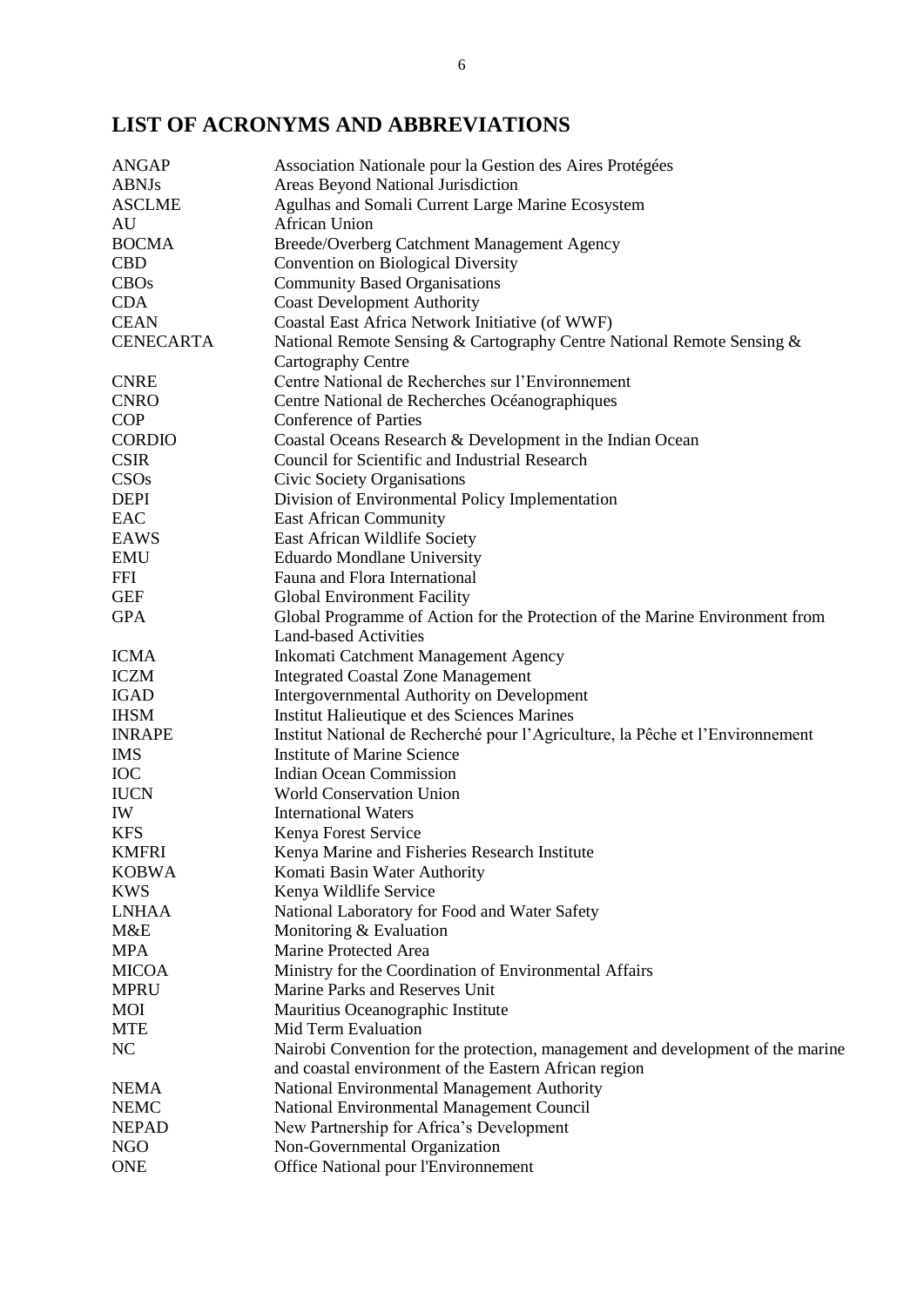<span id="page-7-0"></span>

| <b>ORI</b>      | Oceanographic Research Institute                                                   |
|-----------------|------------------------------------------------------------------------------------|
| <b>PADH</b>     | Physical Alteration & Destruction of Habitat                                       |
| PIF STAP        | Project Information Form, Scientific and Technical Advisory Panel                  |
| <b>PIR</b>      | Project Implementation Review                                                      |
| <b>PMU</b>      | Project Management Unit                                                            |
| <b>PSC</b>      | <b>Project Steering Committee</b>                                                  |
| <b>RTC</b>      | <b>Regional Technical Committee</b>                                                |
| <b>RUBADA</b>   | <b>Authority Rufiji Basin Development</b>                                          |
| <b>SADC</b>     | Southern African Development Community                                             |
| SAP             | <b>Strategic Action Programme</b>                                                  |
| <b>SAPPHIRE</b> | Western Indian Ocean Large Marine Ecosystems Strategic Action Programme for        |
|                 | Policy Harmonisation and Reforms Project                                           |
| <b>SDG</b>      | <b>Sustainable Development Goals</b>                                               |
| <b>SUZA</b>     | State University of Zanzibar                                                       |
| <b>SWIOFP</b>   | South West Indian Ocean Fisheries Project                                          |
| <b>TARDA</b>    | Tana and Athi Rivers Development Authority                                         |
| <b>TCMP</b>     | Tanzania Coastal Management Partnership                                            |
| TE              | <b>Terminal Evaluation</b>                                                         |
| <b>TDA</b>      | Transboundary Diagnostic Analysis                                                  |
| <b>TFS</b>      | Tanzania Forest Service                                                            |
| <b>UN</b>       | <b>United Nations</b>                                                              |
| <b>UNDP</b>     | <b>United Nations Development Programme</b>                                        |
| <b>UNEP</b>     | <b>United Nations Environment Programme</b>                                        |
| <b>UNON</b>     | United Nations Office at Nairobi                                                   |
| <b>WIO</b>      | Western Indian Ocean                                                               |
| <b>WARMA</b>    | <b>Water Resources Management Authority</b>                                        |
| <b>WCS</b>      | Wildlife Conservation Society                                                      |
| WIO-C           | Consortium for Conservation of Coastal and Marine Ecosystems in Western Indian     |
|                 | Ocean                                                                              |
| WIO-LaB         | Addressing Land-based Activities in the Western Indian Ocean                       |
| WIO-SAP         | Implementation of the Strategic Action Programme for the Protection of the Coastal |
|                 | and Marine Environment of the Western Indian Ocean from Land-based Sources and     |
|                 | Activities                                                                         |
| <b>WIOMSA</b>   | Western Indian Ocean Marine Science Association                                    |
| <b>WWF</b>      | World Wide Fund for Nature                                                         |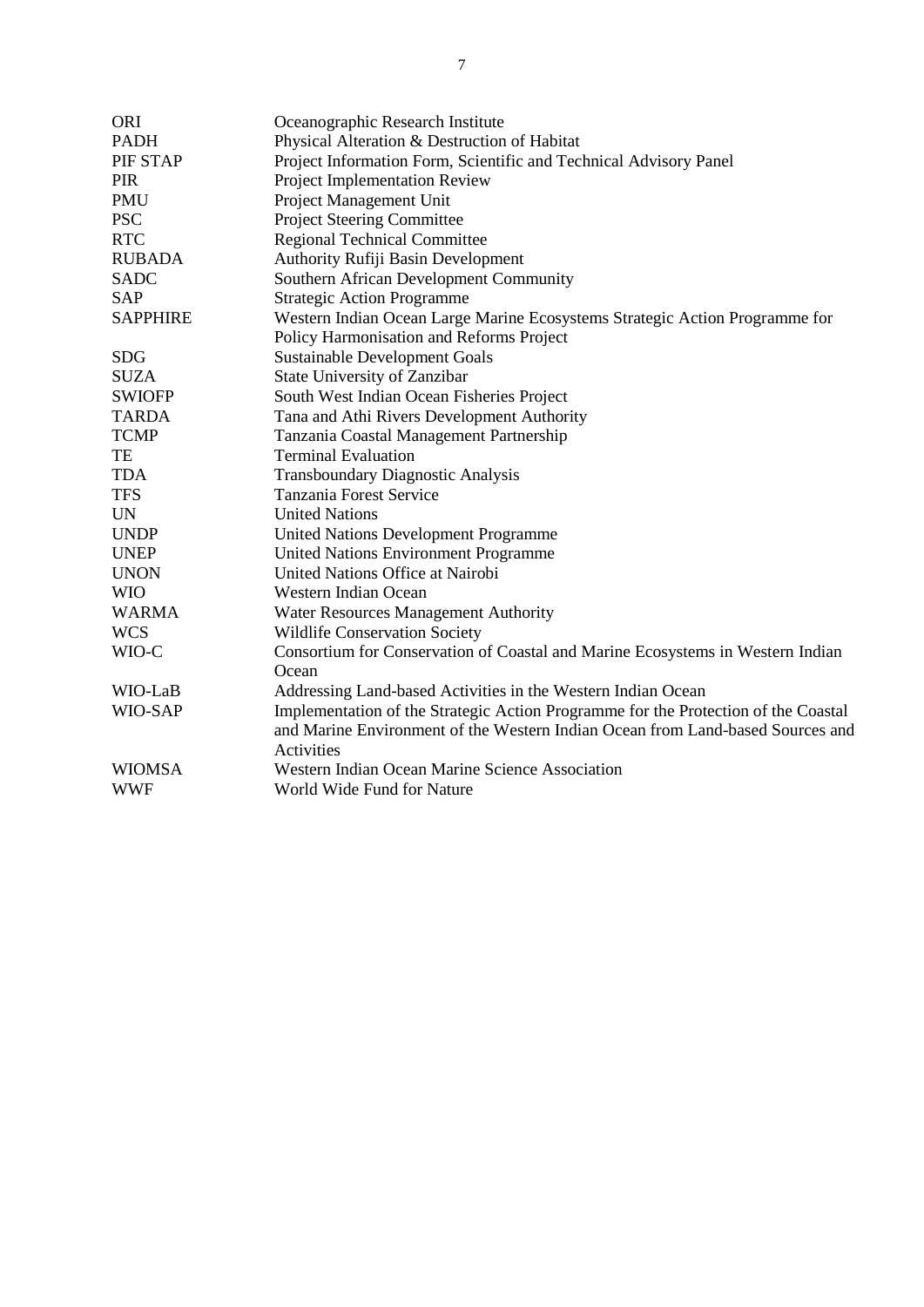## **1 INTRODUCTION**

This Inception Report has been developed in preparation for the WIO-SAP Inception Meeting to be held on the  $10<sup>th</sup>$  and  $11<sup>th</sup>$  April, 2017. The contents will form the basis of discussions at that meeting, and the report therefore includes information that is of relevance for discussion by project stakeholders prior to initiation of the project Workplan over the next five years. The Report first places the Project within the current context of the western Indian Ocean (WIO) region by: describing the elements of the WIO-SAP; links with SAPPHIRE, the other major coastal and marine project that will be initiated in the WIO; how WIO-SAP will contribute to country efforts to address the SDGs, particularly SDG14; the relevance of the Project in addressing the WIO Climate Change Strategy (UNEP, 2015) and Programme (UNEP, 2016b); and finally, the importance of ensuring that activities within WIO-SAP are institutionalised within the region for long term sustainability.

The Report then goes on to review aspects that are critical for the overall successful implementation of the Project. These aspects include the Project Strategy, Oversight and Coordination Mechanisms, Selection of Pilot Sites and Implementing Partners, Monitoring and Evaluation Frameworks, and Risk Management. Details of the overall and shorter-term Project Workplans and Budgets are then presented.

#### <span id="page-8-0"></span>**1.1 Overview of the WIO-SAP Project**

The Project entitled '*Implementation of the Strategic Action Programme for the protection of the Western Indian Ocean from land-based sources and activities*' (WIO-SAP) is intended '*to reduce impacts from land-based sources and activities and sustainably manage critical coastal and marine ecosystems through the implementation of the agreed WIO-SAP priorities with the support of partnerships at national and regional levels'*. The WIO-SAP project is largely based on the WIO-LaB Strategic Action Programme (SAP) for the protection of the WIO Region from land-based sources and activities that was developed as part of the UNEP-GEF WIO-LaB Project that was implemented in the WIO Region in the period 2004 - 2010. The WIO-SAP project is thus a response to a request made by the Contracting Parties to the Nairobi Convention and it presents an opportunity to the governments in the region and their conservation partners to jointly implement strategies of protecting the coastal and marine ecosystems from land-based sources and activities to provide essential goods and services on a sustainable basis. Without such an intervention, degradation of the region's valuable coastal and marine resources will continue unabated with a likelihood of reversing gains made by governments and conservation organisations in the region.

The project recognises that concerted management effort will contribute substantially to poverty alleviation and gender equality, through sustainable livelihoods and economic development. The project will build on the national and regional conservation initiatives being undertaken by all participating country governments and conservation organisations involved in the project at the local, national and regional levels. The project addresses main threats to the critical coastal and marine ecosystems of the WIO Region as identified in the TDA developed under the WIO-LaB Project. These include physical alteration and destruction of habitats; water and sediment quality deterioration due to pollution; and the alteration of river freshwater flows and sediment loads. The project addresses cross-cutting issues of governance and awareness which are important in the sustainable management of the coastal and marine ecosystems in the region. To address these main threats, the project has four main components:

 Component A: *Sustainable management of critical habitats* focuses on the protection, restoration and management of critical coastal habitats and ecosystems recognizing the enormous value of healthy critical coastal and marine habitats for the future well-being of people in the WIO region.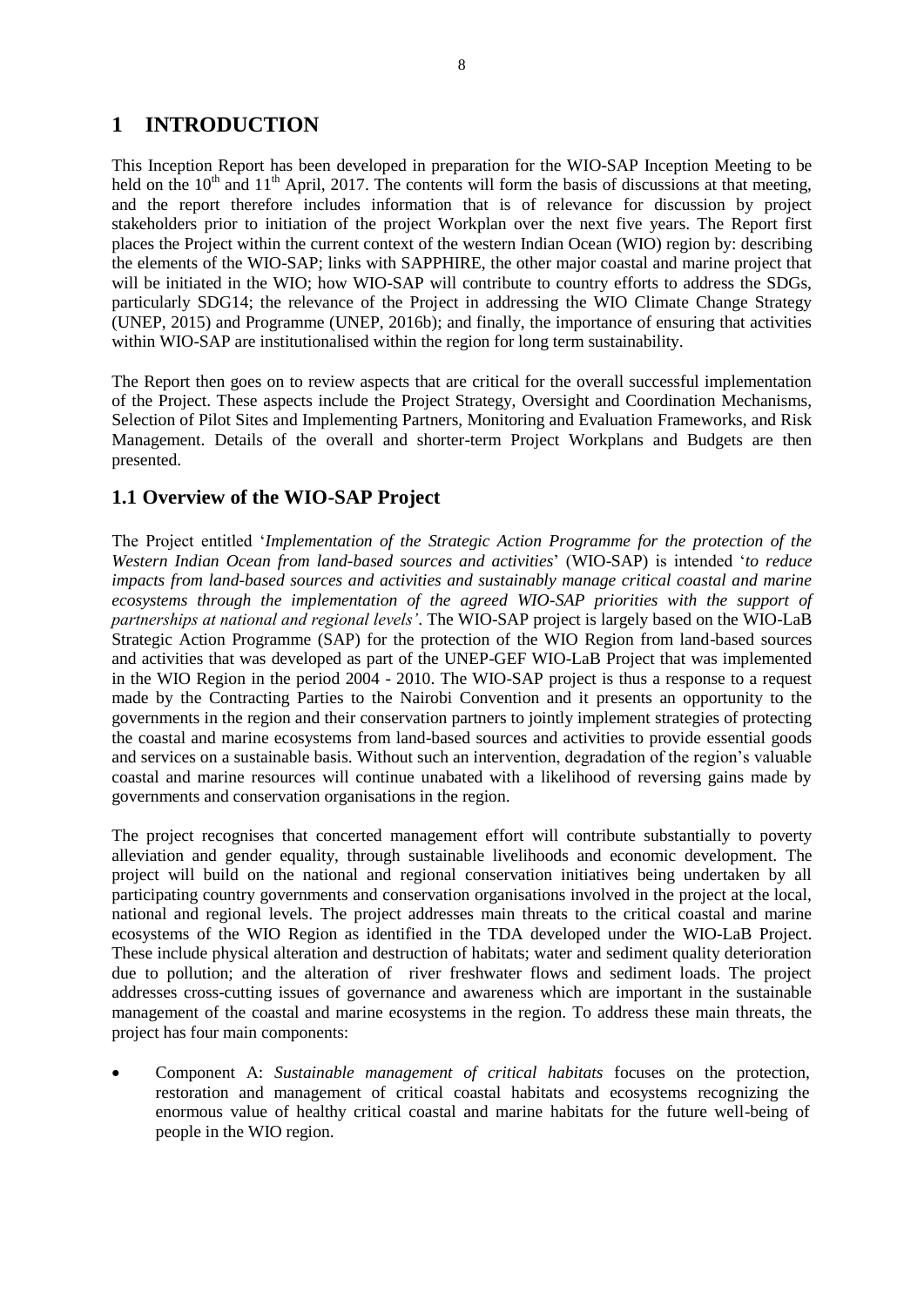- Component B: *Improved water quality* focuses on the need for the WIO Region's water quality to attain international standards by the year 2035.
- Component C: *Sustainable management of river flows* aims at promoting wise management of river basins in the region through implementation of a suite of activities aimed at building the capacity for environmental flow assessment and application in river basins of the region.
- Component D: *Governance and regional collaboration* focuses on strengthening governance and awareness in the WIO region with a view to facilitating sustainable management of critical coastal ecosystems and habitats.

The project responds to the GEF Corporate Goals 1 and 4: '*Global natural resources'* and '*Building national and regional capacities and enabling conditions for addressing transboundary systems*' respectively, and more specifically, to the GEF Strategic Programme objectives for international waters '*catalyze multi-state cooperation to rebuild marine fisheries and reduce pollution of coasts and Large Marine Ecosystems*'.

The project contributes to Sub-programme 3 of the UNEP Programme of Work on "Ecosystem management" and in particular expected accomplishments  $3(a)$ , (b), and (c) with the aim to contribute to countries increasingly being able to practice integrated management of terrestrial and freshwater ecosystems and mainstreaming cross-sectoral and integrated ecosystem management principles in their development and planning processes [expected outcome (a) and expected accomplishment (b)]. Services and benefits derived from ecosystems will be increasingly integrated into national development planning and accounting [expected accomplishment (c)].

The project contributes to the WIO region's priorities for addressing the impacts of climate change and also supports core human and institutional capacity building in line with other GEF-IW strategic objectives. The project will be implemented and executed through a "Partnerships Approach" with the Nairobi Convention Secretariat being the executing agency. The participating countries include Comoros, Madagascar, Mauritius, Seychelles, Mozambique, Kenya, Tanzania, Somalia and South Africa (UNEP, 2016a).

### <span id="page-9-0"></span>**1.2 Project Inception**

As indicated in the Project Document (UNEP, 2016a) a project inception workshop will be held at the beginning of project implementation, preferably within the first 3 months. It should be noted that some activities related to project inception have been ongoing since August 2016, and finalisation of preparatory activities such as recruitment of project staff have been delayed to some extent. The Inception Meeting has consequently also been delayed by several months.

The participants in the inception workshop will include partners and agencies that are assigned roles in the project organisational structure including also the representatives of the participating countries, UNEP/DEPI GEF IW and Nairobi Convention Secretariat. The inception workshop will consolidate regional ownership of the project and allow final inputs to be made by stakeholders before key elements of project implementation are finalised for approval by the Project Steering Committee (PSC). The inception workshop report, which will be finalised after inputs are received from the Inception Meeting, will be a key reference document serving to formalise various project mechanisms.

The objectives of the inception workshop include but are not limited to the following:

- Create awareness among the project partners on the various components and activities of the project including modalities of implementing them.
- Discuss and agree on the mechanisms for the selection of project pilot sites.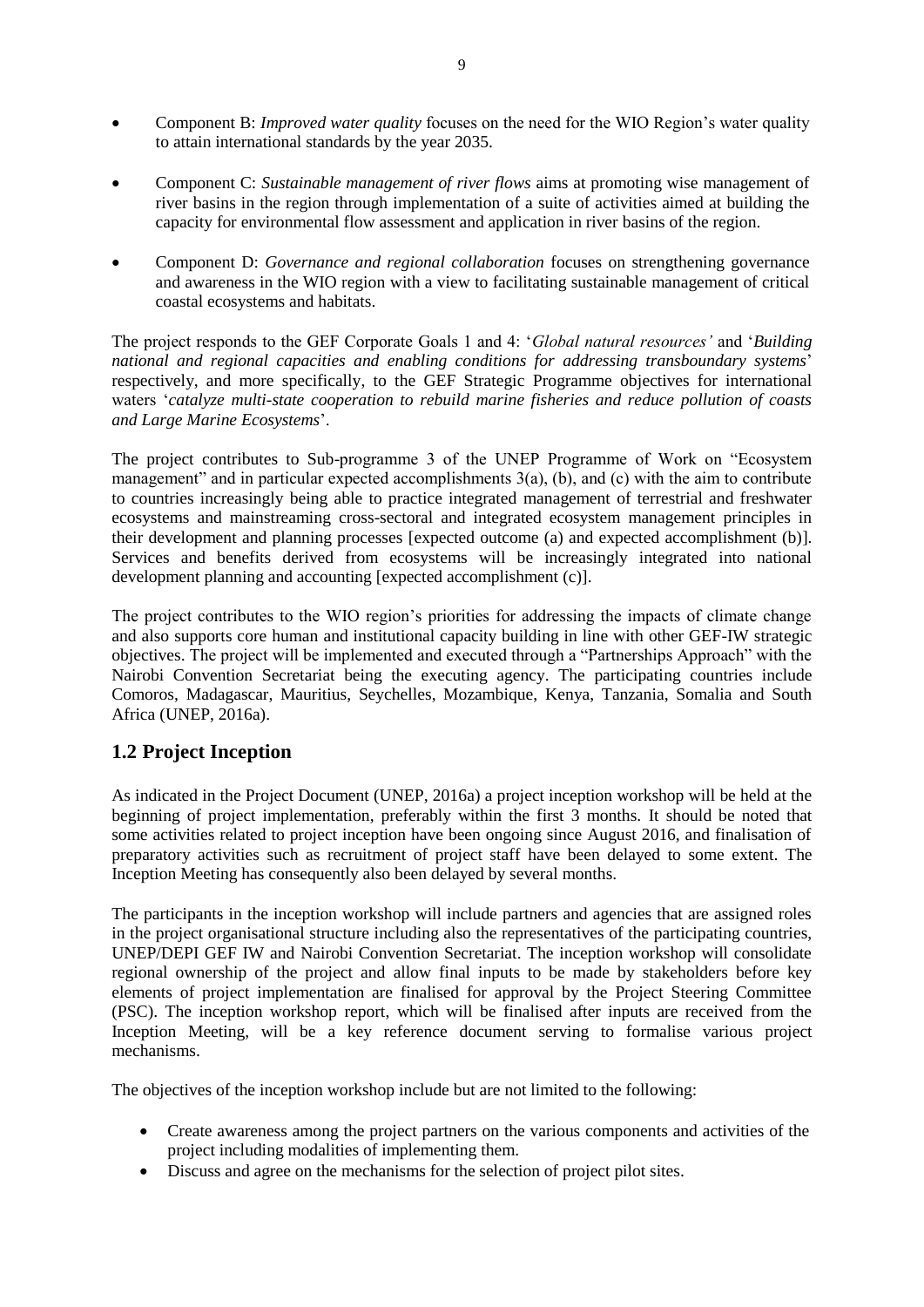- Discuss and agree on the mechanisms of recruiting various project partners including agencies that will provide support services.
- Discuss and agree on the project's decision-making structures.
- Discuss roles and responsibilities for monitoring and evaluation of project progress including baseline data needs.
- Discuss and agree on the overall and Year 1 project workplans.
- Create awareness on the financial reporting procedures and obligations, and arrangements for annual audit as set out in the project document.

#### <span id="page-10-0"></span>**1.3 Links with the SAPPHIRE Project**

Similar to the WIO-SAP Project, the Western Indian Ocean Large Marine Ecosystems Strategic Action Programme for Policy Harmonisation and Reforms (SAPPHIRE) Project is intended to implement the SAP developed as part of a previous project (ASCLME Project), and is also funded by the GEF. The Project is scheduled to run concurrently with the WIO-SAP project from 2017 to 2022, although it is anticipated that Inception of SAPPHIRE is only expected in September 2017. While the Implementing Agency is UNDP, UNEP will execute the project through the Nairobi Convention Secretariat. It is stated in the Project Document (UNDP, 2016) that "For a truly comprehensive LME management approach (watershed to outer offshore boundaries) these two SAPs (the previous WIO-LaB SAP and the current joint ASCLME/SWIOFP SAP) ultimately need to be implemented in collaboration through a cooperative understanding, whilst recognising and respecting the mandates of the various management bodies and institutions".

The design of both projects takes this into account and while the UNEP WIO-SAP project is expected to address largely "land-based activities, and the UNDP SAPPHIRE project is expected to focus on policy harmonisation and institutional reforms with a particular emphasis on the offshore waters, there would be close collaboration between the two projects. Specifically in the implementation of a number of activities focused on the development of regional standards for marine water quality parameters and contaminants/pollutants, marine spatial planning, ecosystem valuation, selection and monitoring of critical coastal ecosystem indicators and stress reduction related to critical habitats in the LMEs, and implementation of pilot level community-based management approaches to stress reduction" (UNDP, 2016).

The Nairobi Convention Secretariat is in a unique position to ensure effective coordination due to its role in the execution of both projects. Several tangible mechanisms of collaboration have already been agreed during the preparation of the Project Documents of both projects (UNDP, 2016).

The Project Document details five components for SAPPHIRE:

- Component 1: *Supporting Policy Harmonization and Management Reforms towards improved ocean governance* focuses on support of management and policy reforms for SAP implementation
- Component 2: *Stress Reduction through Community Engagement and Empowerment in Sustainable Resources Management* focuses on the need for more effective community engagement in the overall management process, with an emphasis on demonstrating such engagement and involvement at the localised level, and particularly in relation to small-scale, artisanal fisheries and associated small-area management approaches.
- Component 3: *Stress Reduction through Private Sector/Industry Commitment to transformations in their operations and management practices* aims to develop effective mechanisms for interaction between the maritime industrial sector and governance bodies in the development of joint management approaches within the LMEs.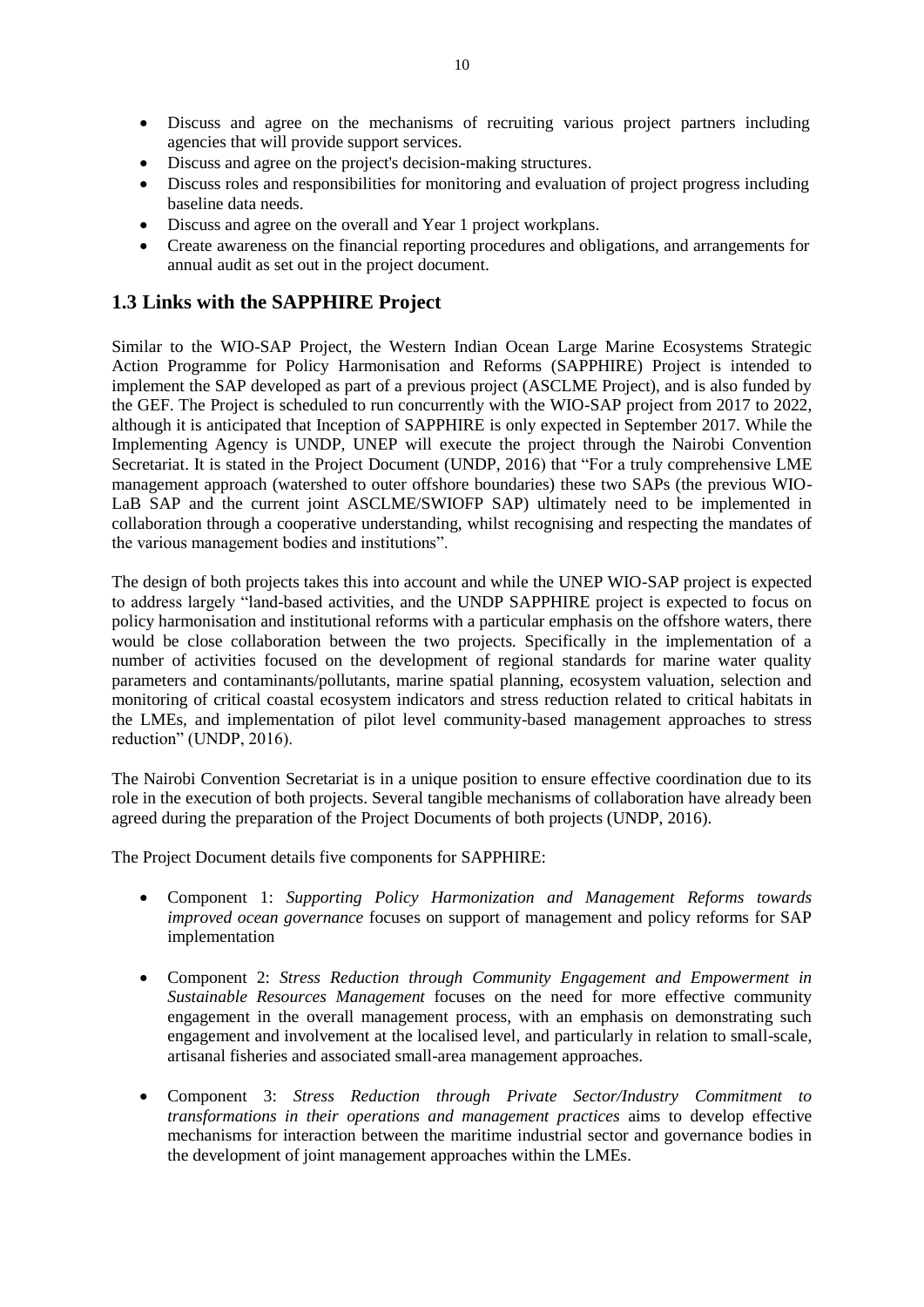- Component 4: *Delivering best practices and lessons through innovative ocean governance demonstration* will demonstrate best lessons and practices in strengthening partnerships for management of areas beyond national jurisdiction (ABNJs) that nevertheless still fall within the LMEs and therefore have transboundary influence and implications. It will also demonstrate the integrated use of Marine Spatial Planning and the Blue Economy framework into the development of Ocean Governance and Policy, in close partnership and collaboration with the WIOSAP project which is also addressing marine spatial planning with an emphasis on coastal and nearshore planning.
- Component 5: *Capacity Development to Realise improved ocean governance in the WIO region* addresses the on-going needs for capacity development and the coordination of training and capacity strengthening within the region in relation to effective SAP management and implementation.

Detailed proposals of specific activities that could be implemented jointly by WIO-SAP and SAPPHIRE will be prepared for consideration at the SAPPHIRE Inception meeting where WIO-SAP will be strongly represented. However, it is apparent that both projects have activities addressing common elements, although these are not always of a nature where they could be jointly implemented. Common elements include an emphasis on marine spatial planning, ecosystem monitoring and the development of regional indicators for water quality, the evaluation of ecosystem goods and services, support to scientific platforms and the science to policy interface, and improved regional governance in the marine and coastal sector.

In order to ensure coordination and collaboration between WIO-SAP and SAPPHIRE at a practical level, it is proposed that joint Steering Committee meetings are held from Year 2 (2018). Further, it is proposed that the  $1<sup>st</sup>$  WIO-SAP Steering Committee meeting be held back-to-back with the SAPPHIRE Inception Meeting later in 2017. This will ensure that communication between the projects will be initiated early, and allow agreement to be reached on potential joint activities and synergies.

#### <span id="page-11-0"></span>**1.4 Assisting countries to address the SDGs**

The SDGs were under development at the time of preparing the Project Document for WIO-SAP. As a result, the way that the SDGs link and can be integrated into the WIO-SAP, and how the WIO-SAP project can contribute to government efforts to address the SDGs, has not been clearly articulated.

The adoption of United Nations General Assembly resolution A/RES/70/1, "Transforming our world: the 2030 Agenda for Sustainable Development" and its 17 Sustainable Development Goals during 2015, provides an updated set of guidelines and targets (169 targets) for sustainable development for the next 15 years. A list of global indicators that should be used to determine if these targets are being met has also been developed.

While Goal 14 focuses specifically on achieving the sustainable use of the oceans and coasts, it is clear that all the Goals are linked to an extent; all geared towards achieving sustainable development within a specified timeframe. Figure 1 illustrates the linkages between SDG 14 and the other Goals.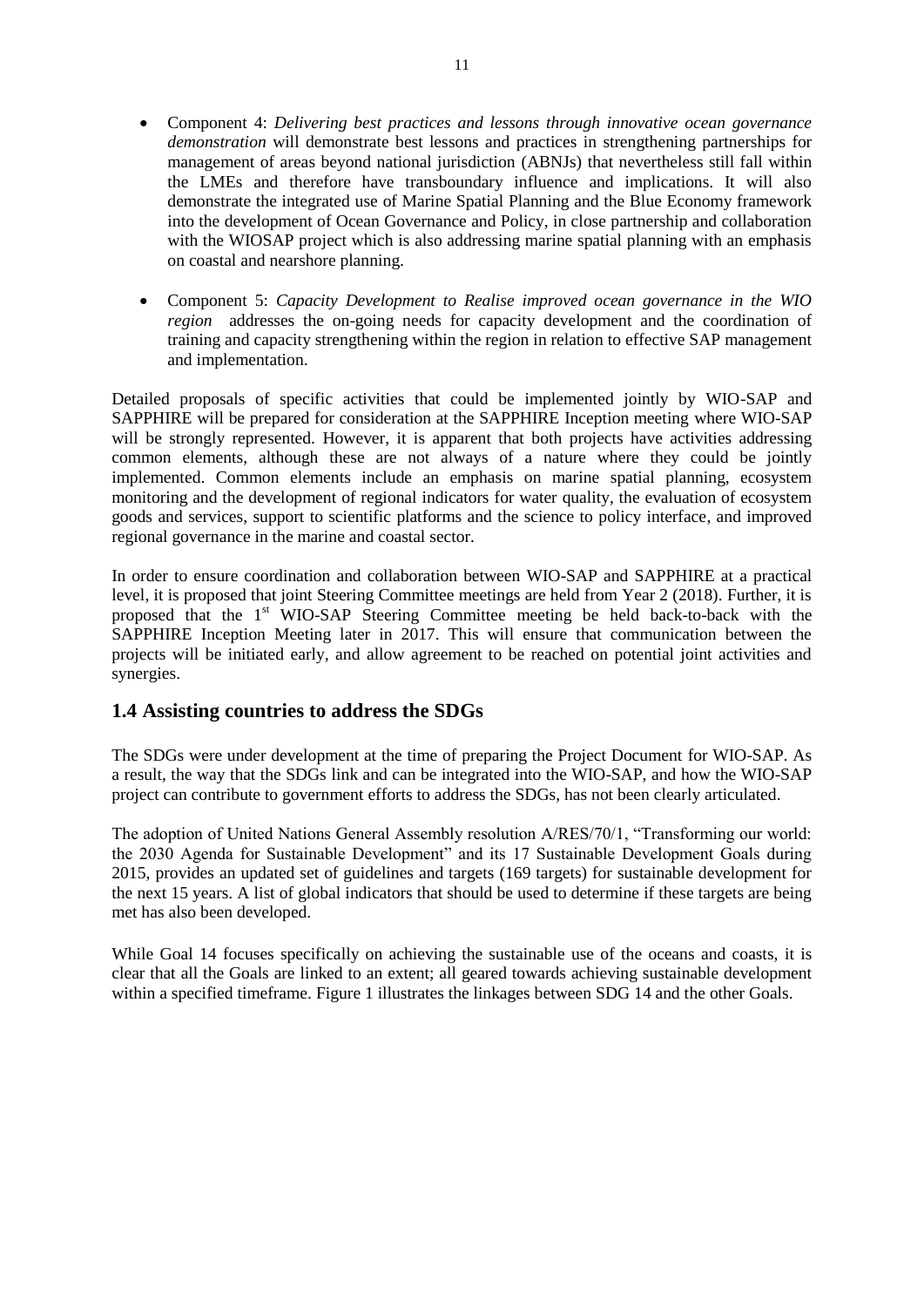

**Figure 1. The interlinkages of SDG 14 with other goals.**

The WIO region has taken an active role in progressing a regionally coordinated approach to the implementation of the SDGs. The Contracting Parties to the Nairobi Convention agreed to develop a new work programme for 2018-2022 that incorporates SDGs during the 8th Conference of Parties (COP8) in 2015. Through this, the contracting parties to the Nairobi Convention and other key partners will initiate activities aimed at mainstreaming the SDGs into the regional agenda (Francis, 2016).

The WIO-SAP Project, working with regional partners and national institutions, could assist the countries of the region in setting up a baseline for some of the SDG 14 targets, and develop mechanisms to track progress over time, both at a national and regional level. In addition the project, through its activities, can play a key role in mainstreaming the SDGs into national agendas, and project activities will also serve to generate in-country information that will feed into national reporting on progress towards achieving SDG 14. The Project could also play a role in ensuring that national efforts are consistent with regional agreements and processes.

While many of the WIO-SAP activities indirectly support achievement of SDG 14 by the countries of the region, it is recognised that the budgets within specified activities may need to be reallocated or adjusted to more directly address these needs. Proposed changes will be developed after discussions during the Inception Meeting and presented to the PSC for consideration.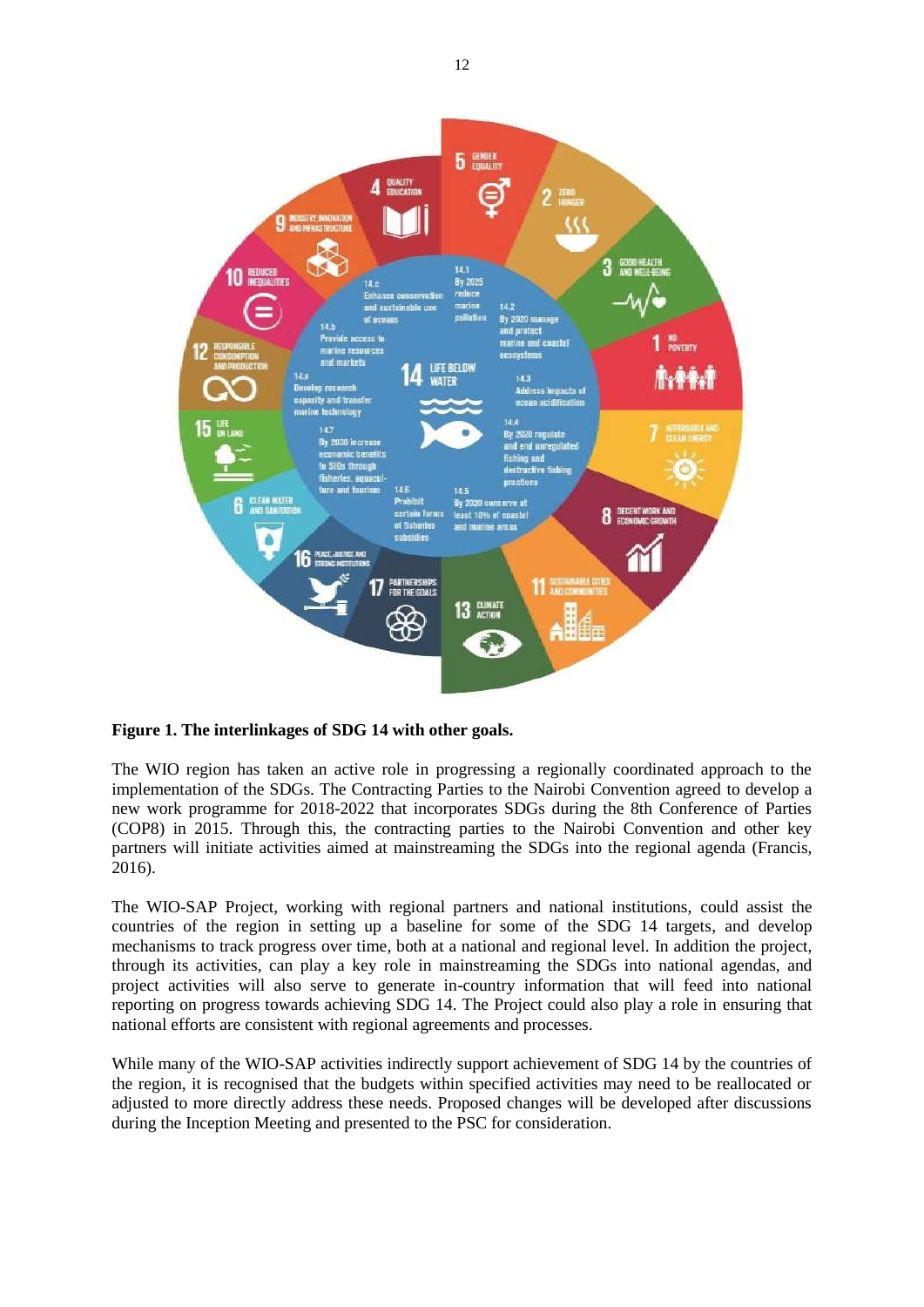#### <span id="page-13-0"></span>**1.5 Contributing to the Nairobi Convention Climate Change Programme**

Although all the components of the WIO-SAP Project have aspects that are relevant to addressing climate change, Component A and D contain Outcomes and associated Outputs and Activities which are highly relevant to the achievement of the Nairobi Convention Climate Change Strategy (UNEP, 2015). These are as follows:

Component A directly addresses the identification of critical habitats and areas in the region through participatory spatial planning that may be focussed upon to increase resilience. It includes the development of tools to be used in vulnerability assessments in these areas, the development of management plans, furthering ICZM efforts, restoration of degraded habitats, and the development of indicators to track change. All of these activities feed directly into the achievement of the Climate Change Strategy.

Component B focusses on water quality and includes some activities that are relevant to adaptation in that they increase the health and consequent resilience of coastal and marine ecosystems. Importantly, it includes pilot studies on waste water management that can be used as best practice examples in other parts of the region.

Component C focusses on improving the management of river flows which is indirectly linked to adaptation efforts.

Component D is important to support adaptation activities as outlined in the Climate Change Strategy in that it contributes to an improved policy and institutional framework to support adaptation. It also addresses knowledge management and the sharing of information which is highly relevant to regional efforts to address climate change. The proposed Science to Policy Platform will be particularly important in this regard, as will a strengthened Clearing House Mechanism that will serve to house and share regional climate change information (UNEP, 2016b).

#### <span id="page-13-1"></span>**1.6 Domestication and Institutionalising WIO-SAP Project Initiatives**

A recurring challenge with regional projects that have a limited lifespan, is sustainability of initiatives put in place during the project. In the past this has led to a watered-down regional impact of projects in the long term. For this reason, it is considered critical that the initiatives put in place during WIO-SAP are embedded in existing regional institutional frameworks, and that the capacity (technical, organizational, financial) is developed to allow this to happen. In the case of WIO-SAP (and its sister project SAPPHIRE), sustainability issues beyond the project timeframes have been seriously considered in project design. It is for this reason that the projects are embedded in the framework of the Nairobi Convention.

<span id="page-13-2"></span>It is anticipated that many of the existing structures associated with the Nairobi Convention that have been developed over several years will be utilized and strengthened during WIO-SAP implementation. The approach of building on and improving these existing structures should be central to the approach taken in all aspect of the project, with the view that these structures will remain in place after the end of the project, and continue to function effectively to serve the region. In this regard, it is also key that mechanisms to sustain these structures are put in place during the project. This would include resource mobilization and the development of long-term partnerships that will be able to support future activities.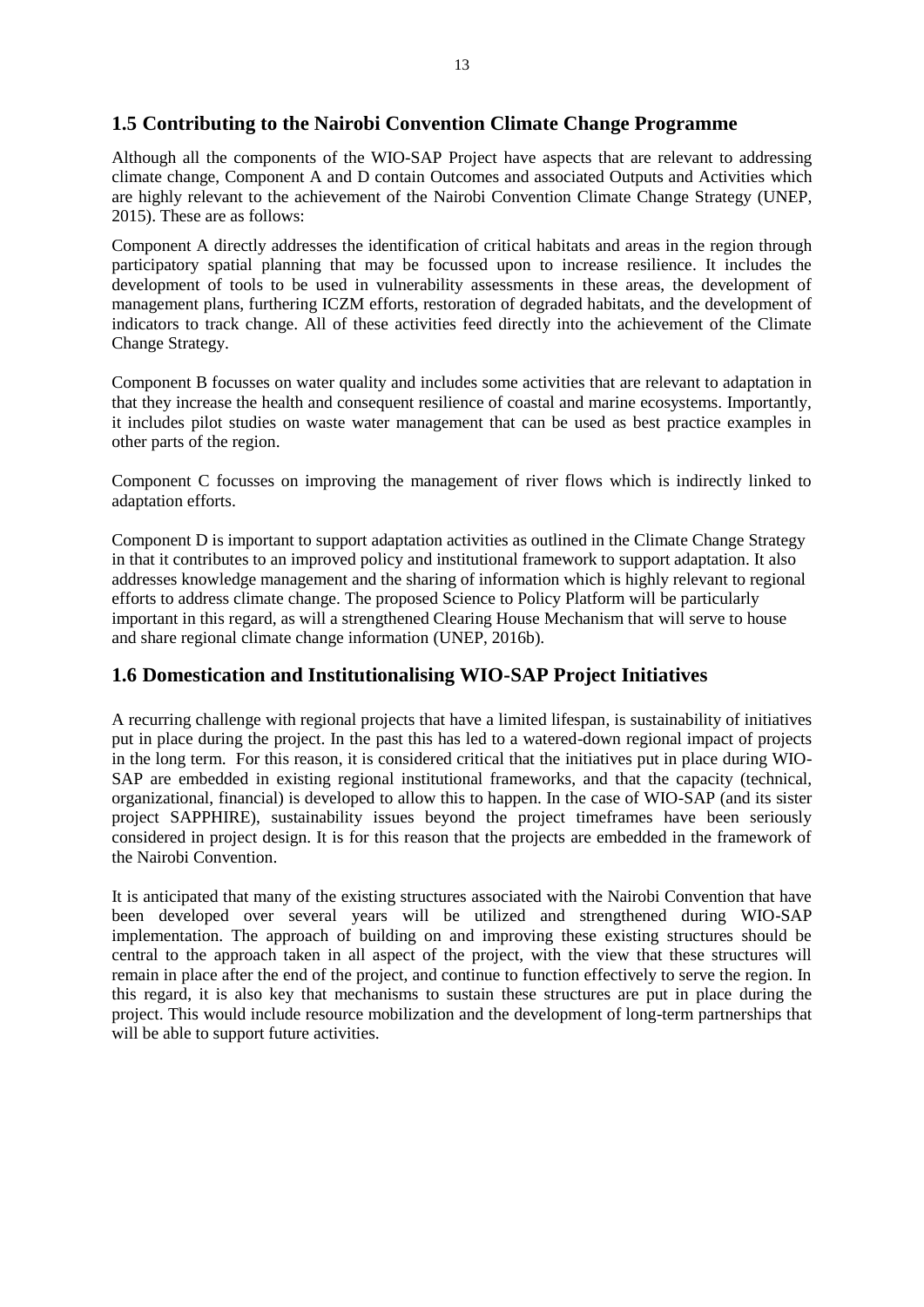## **2 PROJECT FACT SHEET**

| <b>Project title:</b>                        | Implementation of the Strategic Action Programme<br>for the protection of the Western Indian Ocean from<br>land-based sources and activities (WIO-SAP) |
|----------------------------------------------|--------------------------------------------------------------------------------------------------------------------------------------------------------|
| <b>Project number:</b><br><b>Trust Fund:</b> | 4940(GEF)                                                                                                                                              |
| <b>Strategic objectives:</b>                 | IW1, IW2                                                                                                                                               |
| <b>Project type:</b>                         | <b>FSP</b>                                                                                                                                             |
| Geographical                                 | Comoros, Kenya, Madagascar, Mauritius,                                                                                                                 |
| scope:                                       | Mozambique, Seychelles, Somalia, South Africa,                                                                                                         |
|                                              | Tanzania [and France (not project beneficiary)]                                                                                                        |
| Mode of execution:                           | Internal                                                                                                                                               |
| <b>Project executing</b>                     | Nairobi Convention Secretariat                                                                                                                         |
| organization                                 |                                                                                                                                                        |
| <b>Duration of project</b>                   | 60 months                                                                                                                                              |
| (as per Project                              | Commencing: June 2015                                                                                                                                  |
| Document):                                   | Completion:<br><b>June 2020</b>                                                                                                                        |

## **Table 1. Cost of project [and financing modalities].**

| <b>Funding Source</b>                           | <b>Value</b>   | $\frac{0}{0}$ |
|-------------------------------------------------|----------------|---------------|
|                                                 | (million US\$) |               |
| <b>GEF IW</b>                                   | 10,867,000     | 12.1          |
| National co-financing (cash and in-kind)        | 67,248,741     | 75.2          |
| Comoros                                         | 5,900,000      |               |
| <b>France Reunion</b>                           |                |               |
| Kenya                                           | 12,000,000     |               |
| Madagascar                                      | 1,200,000      |               |
| Mauritius                                       | 4,500,000      |               |
| Mozambique                                      | 19,000,000     |               |
| Seychelles                                      | 4,600,000      |               |
| Somalia                                         | 168,400        |               |
| South Africa                                    | 5,280,341      |               |
| Tanzania                                        | 14,600,000     |               |
| Co-financing (NGOs and others)                  | 7,122,000      | 7.9           |
| WIO-C                                           | 7,122,000      |               |
| <b>UNEP</b>                                     | 4,250,000      | 4.8           |
| Nairobi Convention Trust Fund                   | 1,750,000      |               |
| UNEP's Marine and Coastal Programme under the   | 2,500,000      |               |
| Division of Environmental Policy Implementation |                |               |
| (DEPI)                                          |                |               |
| <b>Total</b>                                    |                |               |
|                                                 | 89,487,741     | 100           |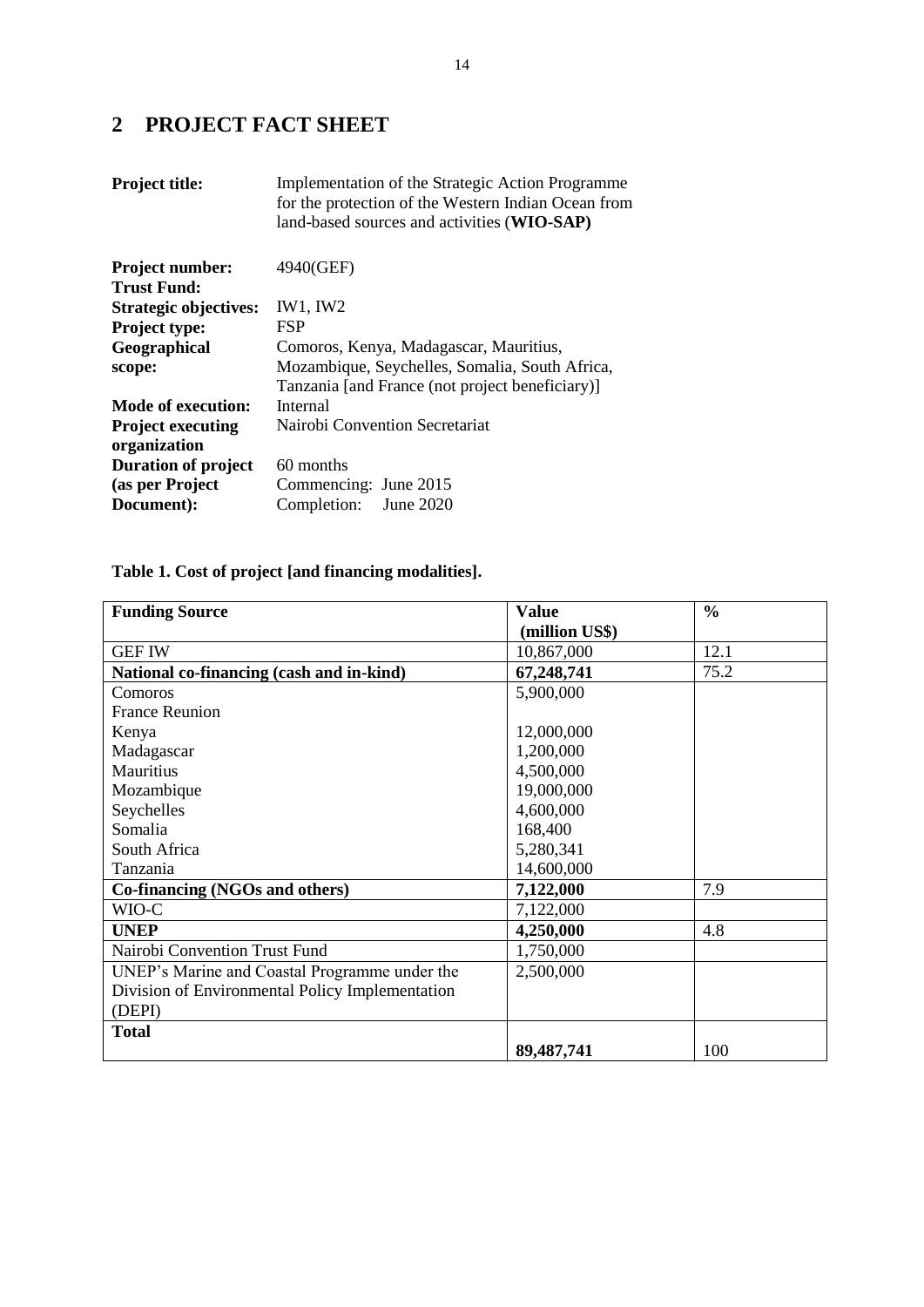## <span id="page-15-0"></span>**3 REVIEW OF PROJECT STRATEGY**

#### <span id="page-15-1"></span>**3.1 Review of Project Results Framework and Indicators**

The Project's Results Framework presented in Appendix 4 of the Project Document includes SMART indicators for each expected outcome and mid-term and end-of-project targets. These indicators along with the key deliverables and benchmarks will be the main tools for assessing project implementation progress. The means of verification are also summarised in the Results Framework. It should be noted that Indicators and their means of verification may also be fine-tuned at the Inception Meeting. Dayto-day project monitoring will be the responsibility of the project management team but other project partners will be expected to collect specific information to track the indicators.

The Project Results Framework has been reviewed and in general it is still relevant to Project implementation. It therefore remains largely unchanged. However, several of the indicators have been fine-tuned, and will be further refined at the Inception Meeting. In addition, due to the anticipated changes in timeframes for project completion, the timeframes for achievement of targets have been adapted accordingly. The revised and updated Results Framework is presented in Appendix 1.

It should also be noted that several of the activities that will be undertaken by the WIO-SAP Project have links with those that will be part of the SAPPHIRE Project. These include some of the MSP activities, science to policy platforms, and the selection and monitoring of regional indicators for water quality and ecosystem health. These linkages will be fully analysed and potential collaboration between the projects proposed at the SAPPHIRE Inception workshop which is anticipated to be held later in 2017. The WIO-SAP Project will be strongly represented at that meeting to ensure the desired levels of collaboration and synergy are achieved.

#### <span id="page-15-2"></span>**3.2 Review of Project Outcomes and Activities**

The goal of the WIOSAP Project is to improve and maintain the environmental health of the region's coastal and marine ecosystems through improved management of land-based stresses. The specific project objective is to.

'*To reduce impacts from land-based sources and activities and sustainably manage critical coastal-riverine ecosystems through the implementation of the WIO-SAP priorities with the support of partnerships at national and regional levels.*'

The outcomes and activities of the four project components are comprehensively described in the Project Document. These have been reviewed, and are consistent with achieving the stated goal of the Project. To enable quick reference to the various outcomes and activities, key elements of each are summarised in Table 2 below .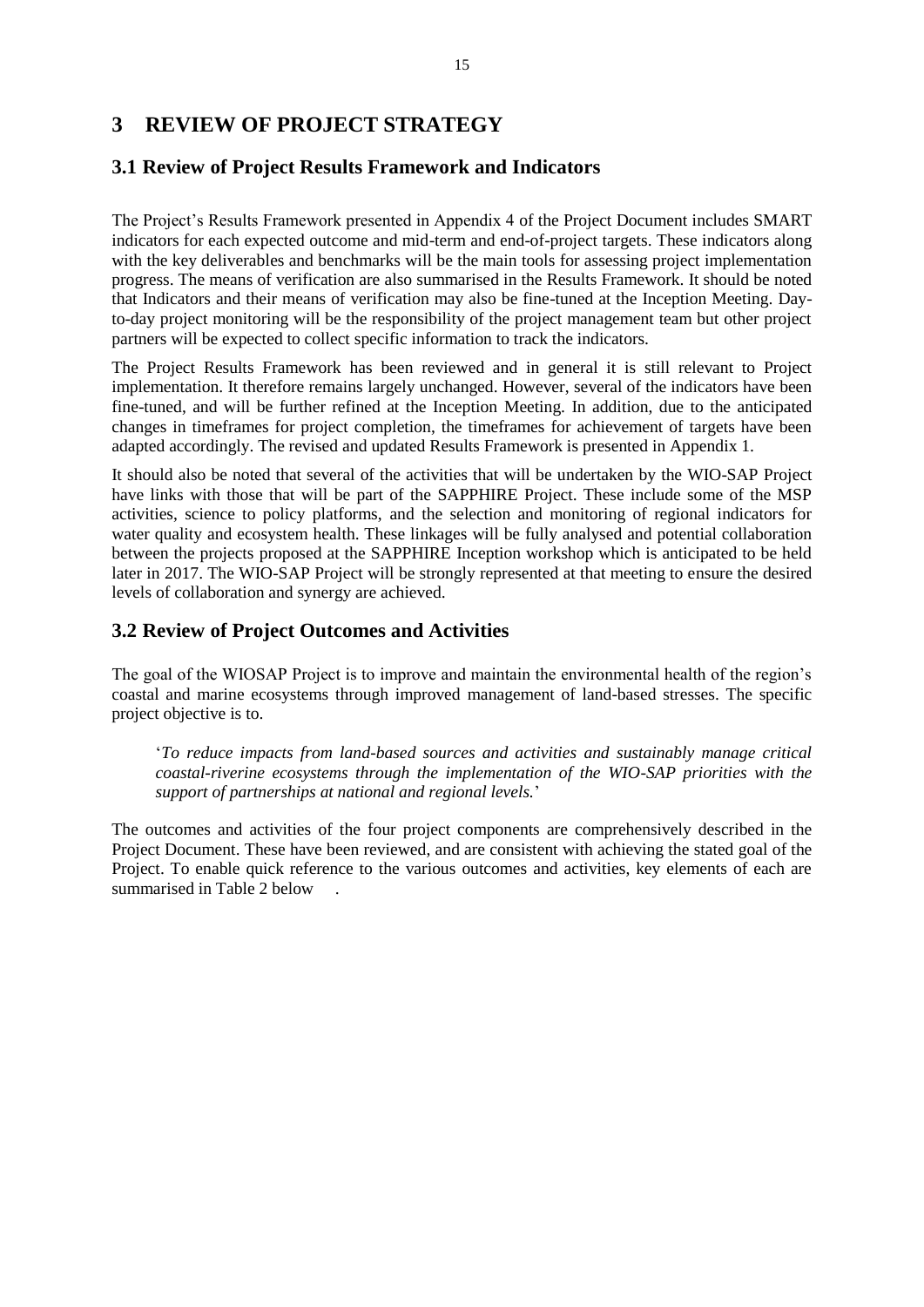#### **Table 2. Review of WIO-SAP outcomes and activities.**

| <b>OUTCOMES AND ACTIVITIES</b>                                                                       | DESCRIPTION OF KEY ELEMENTS, AND COMMENTS                                                                                                                                                                                                                                                                  |
|------------------------------------------------------------------------------------------------------|------------------------------------------------------------------------------------------------------------------------------------------------------------------------------------------------------------------------------------------------------------------------------------------------------------|
| <b>COMPONENT A - SUSTAINABLE MANAGEMENT OF CRITICAL HABITATS</b>                                     |                                                                                                                                                                                                                                                                                                            |
|                                                                                                      | Outcome A.1 Management of critical habitats to enhance ecosystem resilience and conservation                                                                                                                                                                                                               |
| A.1.1.1 Development of marine spatial plans for<br>5 sites across the region                         | This activity will include capacity building in MSP techniques and provide the products to assist with area-based<br>management to improve resilience of key coastal habitats and the communities that rely on them. Hotspots identified<br>during WIO-LaB will be given preference.                       |
| A.1.2.1 Development of Management plans in 3<br>sites across the region                              | These sites may fall within some of those identified for the MSP work, and use MSP as the basis for developing the<br><b>Management Plans</b>                                                                                                                                                              |
| A.1.3.1 Restoration of degraded critical habitats<br>(proposed 1 site per habitat across the region) | This activity and (A.1.3.2) will involve both in-country on the ground activities, the development of regional guidelines<br>for restoration, regional training, and expert discussion on restoration of key ecosystems such as sea grasses, mangroves<br>and coral reefs.                                 |
| A.1.4.1 Pilot actions to build capacity in ICZM<br>(3 sites across the region)                       | Again, these actions may take place within the areas identified for other project activities such as MSP and Management<br>Planning.                                                                                                                                                                       |
|                                                                                                      | Outcome A.2 Development of tools and methods to support coastal planning and management                                                                                                                                                                                                                    |
| A.2.1.1 Application of Economic valuation<br>methodologies (2 sites across the region)               | The project will aim at establishing the economic value of at least one coral reef, mangrove forest, seagrass bed and<br>coastal wetland ecosystem in the region, and provide regional training in valuation techniques and provide the opportunity<br>for countries to share their experineces.           |
| A.2.2.1 Adaptation of Tools and guidelines for<br>vulnerability assessment and spatial planning      | Regional guidelines and tools developed, training provided, and working groups established to allow vulnerability<br>assessment to be used together with MSP in the development of management plans in selected sites.                                                                                     |
| A.2.3.1 Development of sustainable extractive<br>use strategies                                      | This will involve conducting livelihood assessments, developing alternative livelihood strategies and disseminating best<br>practices/guidelines to communities at selected sites involved in the use of renewable (eg mangroves, fisheries,<br>aquaculture) and non-renewable (eg sand mining) resources. |
| A.2.4.1 Development of key indicators for<br>habitat monitoring and management                       | Identifying and developing key indicators for assessing management effectiveness and monitoring of the state of critical<br>habitats at regional and national levels will be the focus of this activity.                                                                                                   |
| A.2.4.2 Establishment of national modalities for<br>monitoring                                       | Support the countries to assess, improve and apply monitoring of key indicators for assessing the status of marine and<br>coastal ecosystems.                                                                                                                                                              |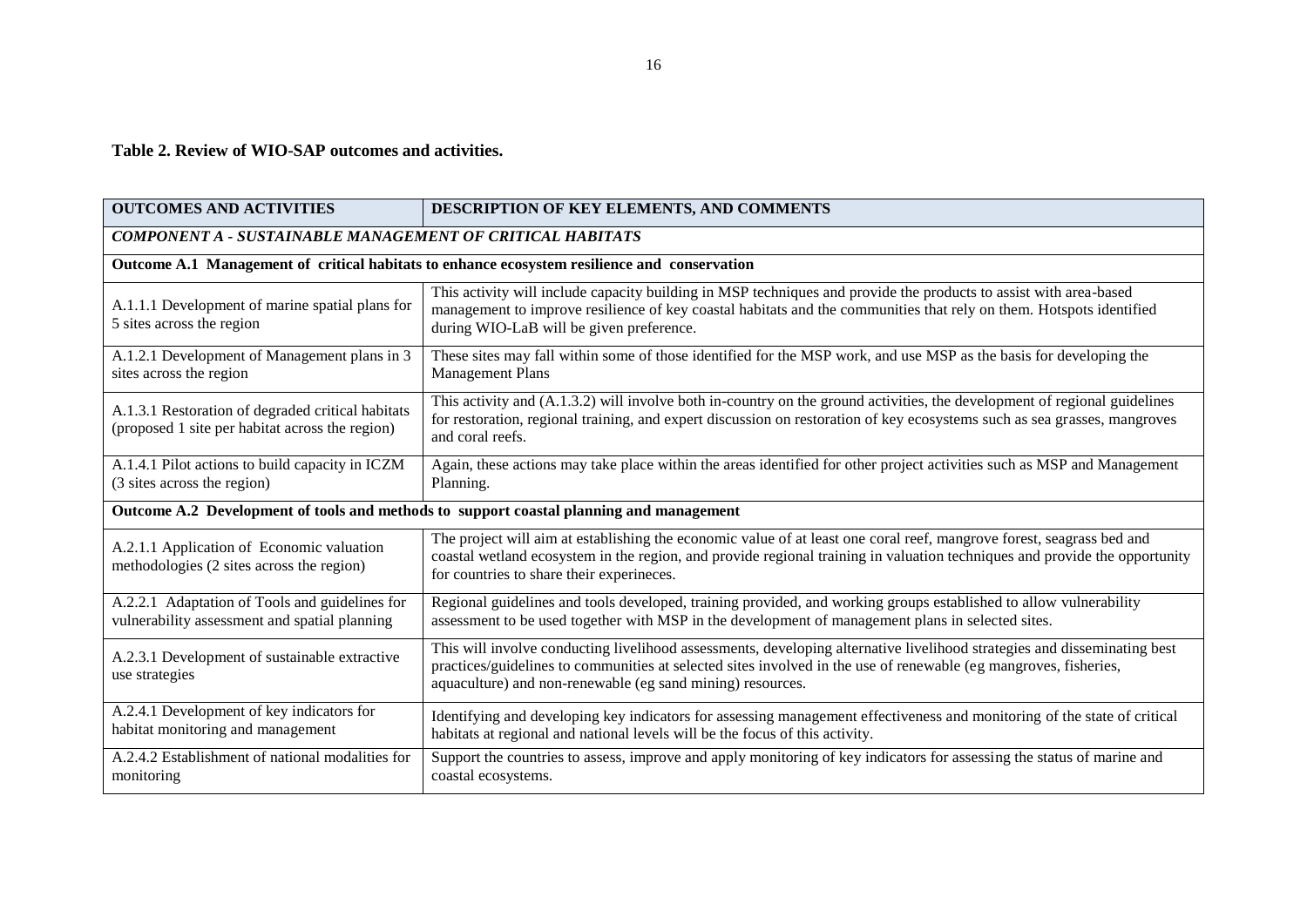| <b>OUTCOMES AND ACTIVITIES</b>                                                                      | DESCRIPTION OF KEY ELEMENTS, AND COMMENTS                                                                                                                                                                                              |  |  |
|-----------------------------------------------------------------------------------------------------|----------------------------------------------------------------------------------------------------------------------------------------------------------------------------------------------------------------------------------------|--|--|
| <b>COMPONENT B - IMPROVED WATER QUALITY</b>                                                         |                                                                                                                                                                                                                                        |  |  |
| Outcome B.1 Improvement of quality of coastal receiving waters                                      |                                                                                                                                                                                                                                        |  |  |
| B.1.1.1 Identification and implementation of                                                        | Subject to a call for proposals. Provide support to national institutions/local government authorities to work jointly with                                                                                                            |  |  |
| wastewater treatment (3 sites across the region)                                                    | community-based organisations and other partners, to implement pilot wastewater management demonstration projects                                                                                                                      |  |  |
| B.1.2.1 Implementation of effluent reduction                                                        | Subject to a call for proposals. Provide support to national institutions/local government authorities to work jointly with                                                                                                            |  |  |
| measures (1 site across the region)                                                                 | community-based organations and other partners, to implement effluent reduction measures.                                                                                                                                              |  |  |
| B.1.3.1 Programmes and actions for<br>empowering communities (4 countries)                          | Activities to ensure the active participation of stakeholders in wastewater treatment and effluent reduction.                                                                                                                          |  |  |
|                                                                                                     | Outcome B.2 Adoption of regulatory Framework for monitoring and management of pollution                                                                                                                                                |  |  |
| B.2.1.1 Review and development of regional<br>standards                                             | Review existing standards, regulations and processes at national levels and develop regional standards and guidelines.<br>National experst working with a regional consultant.                                                         |  |  |
| B.2.2.1 Development and implementation of<br>water quality monitoring framework (3<br>countries)    | Development and implementation of a regionally harmonised water pollution monitoring programme using regionally<br>agreed indicators and monitoring protocol.                                                                          |  |  |
| B.2.3.1 Capacity building for implementation<br>of regional standards                               | International consultant to carry out a regional capacity building needs assessment, design and conduct a capacity building<br>programme in at least 3 countries.                                                                      |  |  |
| <b>COMPONENT C - SUSTAINABLE MANAGEMENT OF RIVER FLOWS</b>                                          |                                                                                                                                                                                                                                        |  |  |
| Outcome C.1 Building capacity for Environmental Flow Assessments (EFAs)                             |                                                                                                                                                                                                                                        |  |  |
| C.1.1.1 Identification and supporting<br>conducting EFA in 2 river basins                           | Making use of participatory methods together with standard regional EFA guidelines and or methodologies, build capacity<br>for, and conduct EFA in 2 priority basins identified in the TDA from WIO-LaB.                               |  |  |
| C.1.2.1 Development and implementation of<br>environmental flow management plans (2 sub-<br>basins) | Support provided to river basin authorities to prepare EFA management plans, and integrate into their basin management<br>framework.                                                                                                   |  |  |
| Outcome C.2 Strengthening of capacity for conjunctive management of river flows                     |                                                                                                                                                                                                                                        |  |  |
| C.2.1.1 Preparation of regional guidelines on<br><b>EFA</b>                                         | International consultant to work with regional and national EFA experts and relevant institutions to develop capacity in<br>EFA.                                                                                                       |  |  |
| C.2.1.2 Pilot development of an institutional and<br>regulatory framework (1 site)                  | Involve a wide range of stakeholders both in the river basin management and coastal zone management to work together<br>to develop conjucntive management arrangements for at least 1 priority river basin as a best practice example. |  |  |
| COMPONENT D - GOVERNANCE AND REGIONAL COLLABORATION                                                 |                                                                                                                                                                                                                                        |  |  |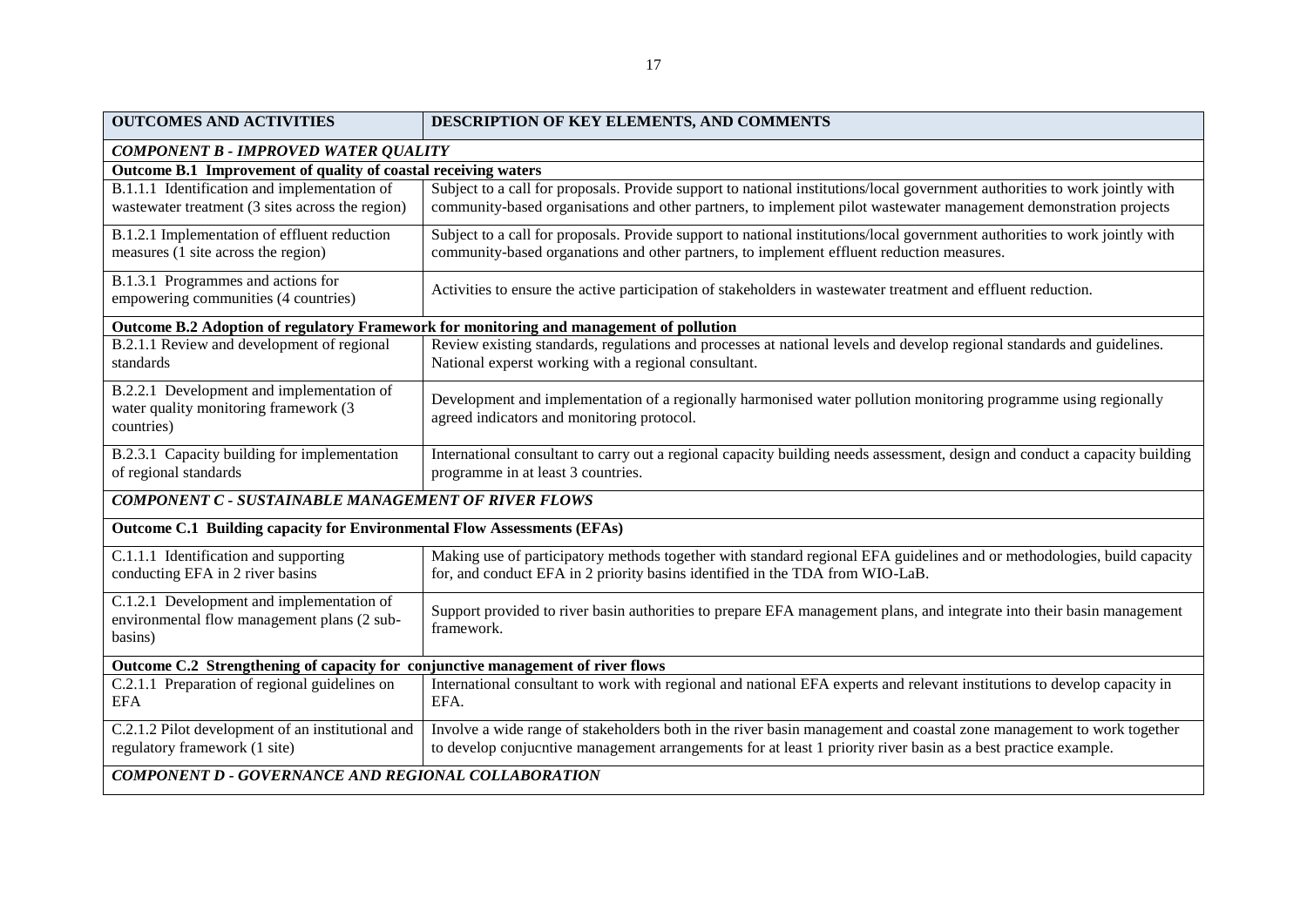| <b>OUTCOMES AND ACTIVITIES</b>                                                         | DESCRIPTION OF KEY ELEMENTS, AND COMMENTS                                                                                                                                                                                                                                                             |  |  |  |
|----------------------------------------------------------------------------------------|-------------------------------------------------------------------------------------------------------------------------------------------------------------------------------------------------------------------------------------------------------------------------------------------------------|--|--|--|
|                                                                                        | Outcome D.1 Strengthening institutions for WIO-SAP implementation                                                                                                                                                                                                                                     |  |  |  |
| D.1.1.1 Finalization and implementation of the                                         | Legal and technical task forces to review the draft ICZM Protocol and provide recommendations; national consultations,                                                                                                                                                                                |  |  |  |
| ICZM protocol                                                                          | finalization of text, and adoption.                                                                                                                                                                                                                                                                   |  |  |  |
| D.1.1.2 Capacity building for ICZM protocol                                            | Provide support to build national institutional capacity for implementation, integration into national modalities for marine                                                                                                                                                                          |  |  |  |
| implementation                                                                         | and coastal management, and awareness raising.                                                                                                                                                                                                                                                        |  |  |  |
| D.1.2.1 Support country processes for<br>ratification of the LBSA protocol             | Support provided to ratify and domesticate LBSA protocol in at least 4 countries.                                                                                                                                                                                                                     |  |  |  |
| D.1.2.2 Build capacity for implementation of<br>LBSA protocol                          | Identify challenges to implementation and create awareness among policy makers.                                                                                                                                                                                                                       |  |  |  |
| D.1.3.1 Support countries to monitor WIOSAP                                            | PMU, regional and national task forces/working groups established. Inter-ministerial coordination committees established<br>and supported. Data and information collected at national level to feed into the State of the Coast process.                                                              |  |  |  |
| D.1.3.2 Presentation of regular reports on                                             | Regional communications strategy developed, communication between national structures supported, and communication                                                                                                                                                                                    |  |  |  |
| <b>WIOSAP</b>                                                                          | channels between national and regional structures established and supported.                                                                                                                                                                                                                          |  |  |  |
| D.1.4.1 Develop capacity of WIOSAP project                                             | Establish PMU to ensure national, regional and international structures and stakeholders are engaged to enhance                                                                                                                                                                                       |  |  |  |
| management                                                                             | management of WIO-SAP, including developing additional funding piplelines.                                                                                                                                                                                                                            |  |  |  |
| D.1.4.2 Strengthening the capacity of national                                         | Inter-ministerial coordination committees established and supported. Role of NC Focal Points and Focal Institutions                                                                                                                                                                                   |  |  |  |
| structures                                                                             | supported and strengthened.                                                                                                                                                                                                                                                                           |  |  |  |
| D.1.4.3 Support the establishment and<br>operationalisation of the regional structures | Support establishment and operation of project implimentation structures including regional working groups and task<br>forces for PADH, WSQ, MWM, and EFA, and ensure integration of project structures into the formal structures of the NC<br>on project completion.                                |  |  |  |
| Outcome D.2 Improvement of knowledge management systems and exchange mechanism         |                                                                                                                                                                                                                                                                                                       |  |  |  |
| D.2.1.1 Improvement of Nairobi Convention                                              | Consultant to review and update the NC CHM. NC Secretariat supported to raise awareness of CHM, and ensure                                                                                                                                                                                            |  |  |  |
| Clearing House Mechanism (CHM)                                                         | institutional sustainability of the CHM.                                                                                                                                                                                                                                                              |  |  |  |
| D.2.1.2 Development of institutional and                                               | International consultant to assist in building national capacity to contribute to the NC CHM, and develop mechanisms for                                                                                                                                                                              |  |  |  |
| financial means                                                                        | long-term financing.                                                                                                                                                                                                                                                                                  |  |  |  |
| D.2.2.1 Establishment of NC science-policy<br>exchange platform                        | Engage a regional expert to support the Nairobi Convention Secretariat and National Focal Points in establishing a<br>science-platform for the Nairobi Convention, including the mechanisms for operationalising it, and support several<br>relevant workshops and processes during the project term. |  |  |  |
| D.2.2.2 Support regional scientific platforms                                          | Support to the biannual WIOMSA Scientific Symposium, the involvement of FARI in the WIO-SAP process, and support                                                                                                                                                                                      |  |  |  |
| and networks                                                                           | the national focal points and institutions to consolidate political support for WIO-SAP implementation.                                                                                                                                                                                               |  |  |  |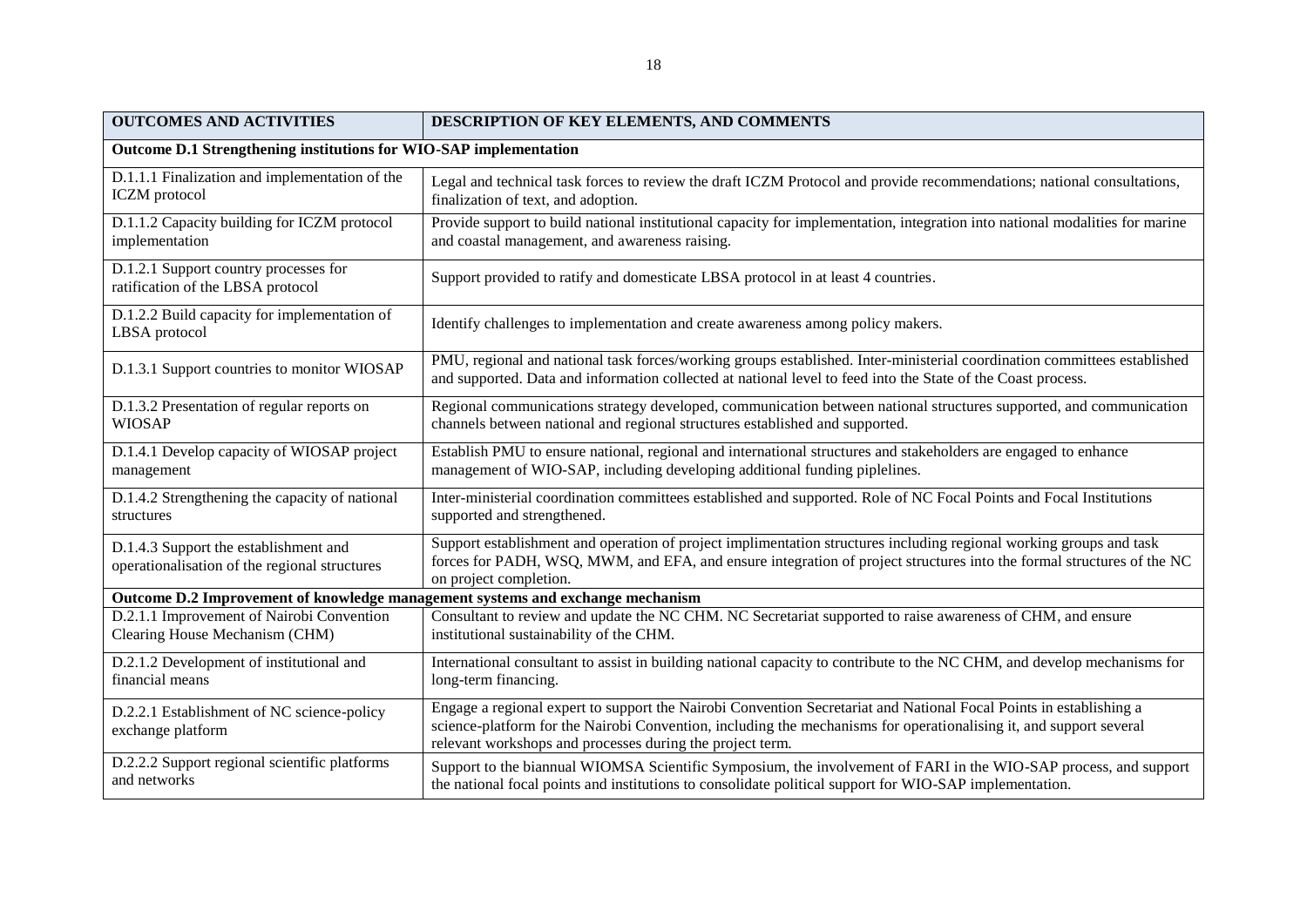| <b>OUTCOMES AND ACTIVITIES</b>                               | DESCRIPTION OF KEY ELEMENTS, AND COMMENTS                                                         |  |  |
|--------------------------------------------------------------|---------------------------------------------------------------------------------------------------|--|--|
| <b>Outcome D.3 Project Coordination &amp; Implementation</b> |                                                                                                   |  |  |
| D.3.1. Recruit, establish and operate PMU                    | Prior to first SCM.                                                                               |  |  |
| D.3.2. Engagement of Executing Partners                      | After Inception meeting according to agreed-upon process.                                         |  |  |
| D.3.3. Project Steering Committee (PSC)                      | Establish SC and hold annual meetings.                                                            |  |  |
| Back to back technical meetings                              | Technical meetings to be held back to back to SCMs.                                               |  |  |
| Participate in SAPPHIRE Inception Meeting                    | WIO-SAP to participate in SAPPHIRE Inception Meeting to ensure coordination between the projects. |  |  |
| Joint Steering Committee with SAPPHIRE                       | In Year 2 of both projects.                                                                       |  |  |
| D.3.4. National Project Coordination                         | Support to national structures established to coordinate project activities at a national level.  |  |  |
| <b>Outcome D.4 Monitoring and Evaluation</b>                 |                                                                                                   |  |  |
| D.4.1. Mid-Term Evaluation (MTE)                             | By an independent consultant in Year 3 of WIO-SAP.                                                |  |  |
| D.4.2. Terminal Evaluation (TE)                              | By an independent consultant 6 months before the end of the project.                              |  |  |
| D.4.3. Annual External Audit                                 | At the end of each calendar year.                                                                 |  |  |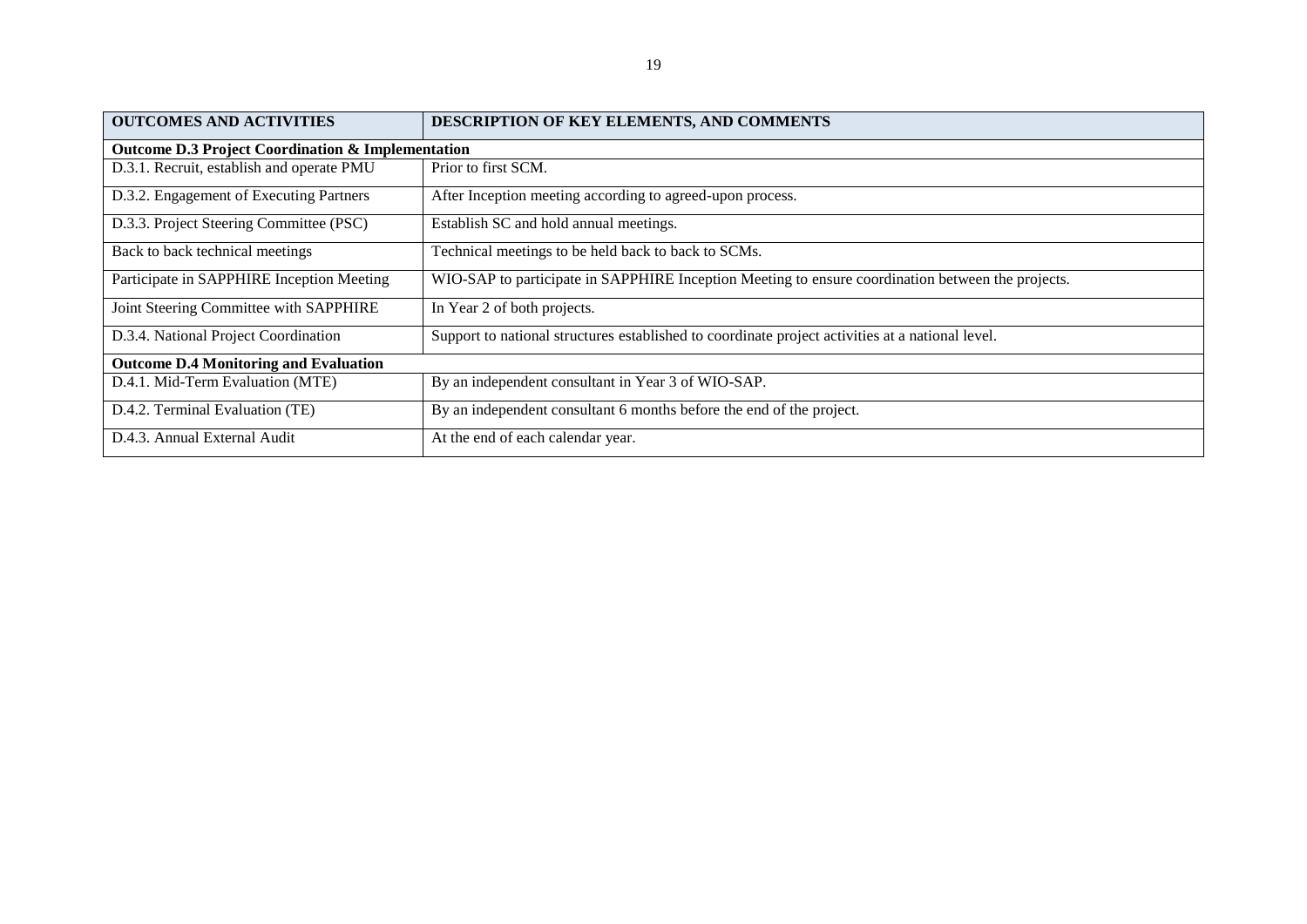#### <span id="page-20-0"></span>**3.3 Review of Stakeholders**

The stakeholder analysis carried out in project preparation has been reviewed and updated based on current information. The Project Document focusses on identifying potential partners for the implementation of activities both at a national level, and for specific deliverables. It should be recognised that while key stakeholders would include those that are directly involved in project implementation, there are many others that could be considered stakeholders, even if they do not play an active role in implementation, but have an interest in WIO-SAP activities.

During the implementation of the project, the aim will be to ensure full participation by a diverse range of stakeholders in order to consolidate various partnerships for the implementation of the WIO-SAP through targeted in-country interventions and governance processes. The project will engage with partners in the WIO Region that are already addressing issues that are relevant to the attainment of the main objective of this project.

Local communities and authorities, NGOs, the private sector and technical services from various ministries besides those responsible for environment and water resources, will be involved in the development and implementation of in-country interventions and the implementation of specific WIO-SAP activities such as the restoration of degraded critical ecosystems/habitats in key hotspot areas. To ensure ownership, local communities and CSOs/CBOs will be involved in the design, implementation and monitoring of the relevant in-country interventions. The project has adopted the 'bottom-up approach' so that the experiences gained at the local level during the implementation of in-country interventions, can inform national and regional management and policy.

Appendix 28 in the Project Document provides an extensive list of potential partners for specific activities. Ultimately, implementing partners would be drawn from this extensive list, and from elsewhere, based on the selection procedure described in Section 5.2 below. That list is therefore not definitive, and is likely to change as stakeholders indicate their interest as the Project moves forward. For the purposes of the Inception Meeting, it is useful to at least confirm the major stakeholders and potential implementing partners at a national level, making use of the knowledge brought to the meeting by participants from the region.

Table 3 below includes key stakeholders and potential implementing partners at a national level. This list appears in the Project Document, but has been reviewed and added to during preparation of this Inception Report. It should be further elaborated during the Inception Meeting.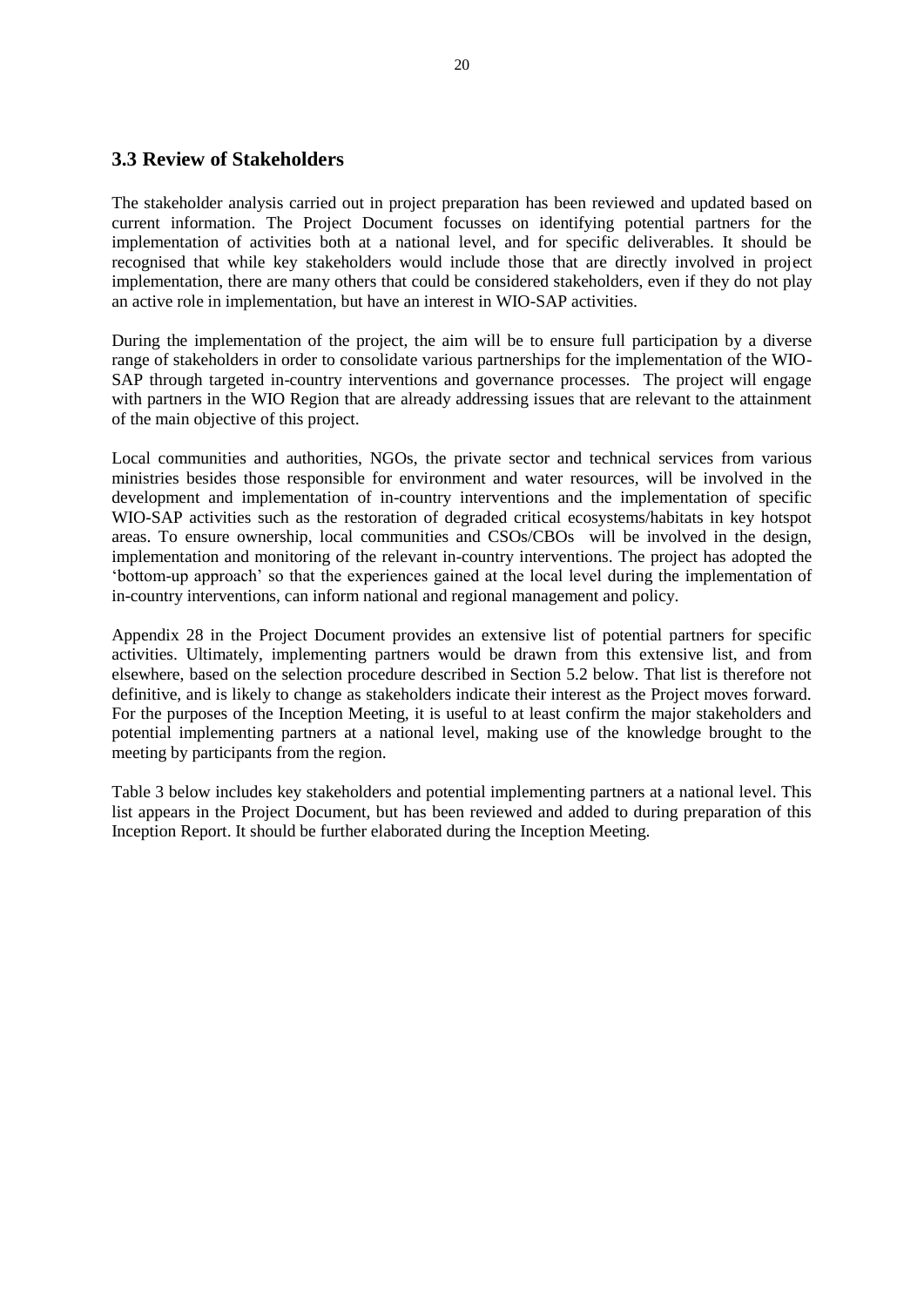**Table 3. Key Stakeholders and Potential Partners to be involved in the implementation of the WIO-SAP Project.**

| <b>Country</b> | <b>Potential Project Partners</b>                                                                                        |
|----------------|--------------------------------------------------------------------------------------------------------------------------|
| Kenya          | Ministry of Environment, Water and Natural Resources                                                                     |
|                | Kenya Marine and Fisheries Research Institute (KMFRI)                                                                    |
|                | National Environmental Management Authority (NEMA)                                                                       |
|                | Kenya Wildlife Service (KWS)                                                                                             |
|                | Kenya Forest Service (KFS)                                                                                               |
|                | <b>National Ports Authority</b>                                                                                          |
|                | Government Chemist Department                                                                                            |
|                | Water Resources Management Authority (WARMA)                                                                             |
|                | South Eastern Kenya University–School of Water Resources Science and Technology.                                         |
|                | University of Nairobi - Department of Geography and Environment                                                          |
|                | Department of Remote-Sensing and Resource Surveys                                                                        |
|                | School of Law                                                                                                            |
|                | Attorney General's Office-Legislative Drafting Department<br>Coast Water Services Board/Coast Water and Sewerage Company |
|                | Coast Development Authority (CDA)                                                                                        |
|                | Tana and Athi Rivers Development Authority (TARDA)                                                                       |
|                |                                                                                                                          |
|                |                                                                                                                          |
|                | East African Wildlife Society (EAWS)                                                                                     |
|                | Fauna and Flora International (FFI)                                                                                      |
|                | <b>Wetlands International</b>                                                                                            |
|                | <b>BirdLife Africa Partnership</b>                                                                                       |
|                | Coastal and Ocean Research and Development in the Indian Ocean (CORDIO)- East                                            |
|                | Africa                                                                                                                   |
|                | Wildlife Conservation Society (WCS)<br><b>IUCN</b> Regional Office for Eastern & Southern Africa                         |
|                |                                                                                                                          |
| Tanzania       | National Environment Management Council (NEMC)                                                                           |
|                | WWF Eastern Africa Regional Programme Office                                                                             |
|                | University of Dar es Salaam/Institute of Marine Sciences (IMS)                                                           |
|                | State University of Zanzibar (SUZA)                                                                                      |
|                | Tanzania Coastal Management Partnership (TCMP)                                                                           |
|                | Pollution Control, Department of Environment-Zanzibar                                                                    |
|                | Department of Environment, Tanzania                                                                                      |
|                | Marine Parks and Reserves Unit (MPRU)                                                                                    |
|                | Tanzania Forest Service (TFS)                                                                                            |
|                | <b>National Ports Authority</b>                                                                                          |
|                | Rufiji River Basin Development Authority (RUBADA)                                                                        |
|                | Western Indian Ocean Marine Science Association (WIOMSA)                                                                 |
|                | MWAMBAO (NGO)                                                                                                            |
|                |                                                                                                                          |
| Mozambique     | Ministry for the Coordination of Environmental Affairs (MICOA)                                                           |
|                | Eduardo Mondlane University-UEM                                                                                          |
|                | <b>ADNAP</b> (Fisheries administration)                                                                                  |
|                | IDEPA (Small-scale fisheries development)<br>IIP (Fisheries research)                                                    |
|                | <b>National Ports Authority</b>                                                                                          |
|                | National Directorate of Environmental Management (Government agency)                                                     |
|                | National Remote Sensing & Cartography Centre (CENECARTA)                                                                 |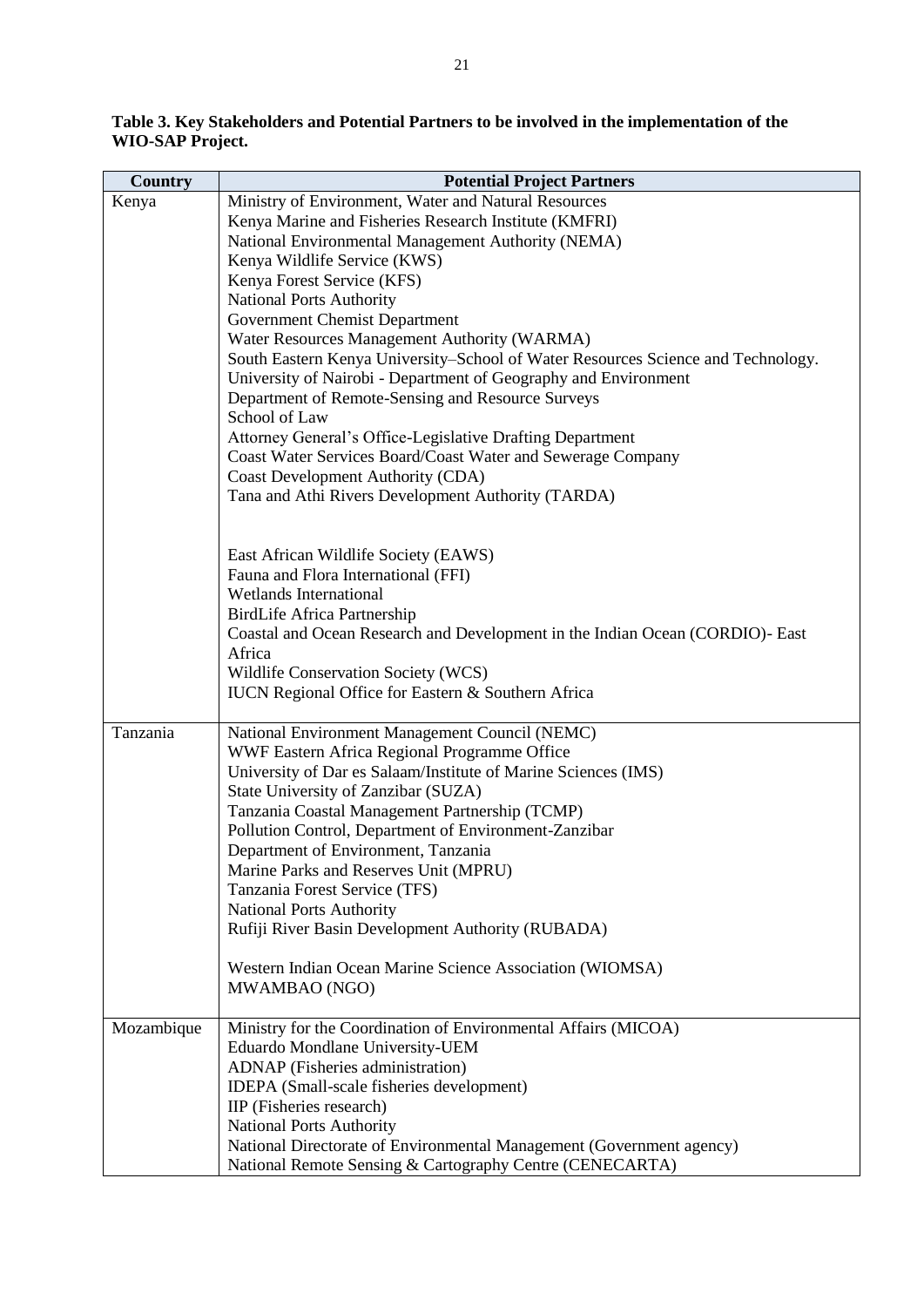| <b>Country</b> | <b>Potential Project Partners</b>                                                                             |
|----------------|---------------------------------------------------------------------------------------------------------------|
|                | National Laboratory for Food and Water Safety (LNHAA)                                                         |
|                | Centre for sustainable Development for coastal zones, Mozambique                                              |
|                | Inkomati Catchment Management Agency (ICMA)                                                                   |
|                |                                                                                                               |
|                | Endangered Wildlife Trust (NGO)                                                                               |
|                | Megafauna Foundation (NGO)                                                                                    |
|                | RARE (NGO)                                                                                                    |
|                |                                                                                                               |
| South Africa   | Department of Environmental Affairs & Tourism (Oceans and Coasts)                                             |
|                | Department of Water Affairs                                                                                   |
|                | <b>National Ports Authority</b>                                                                               |
|                | Oceanographic Research Institute (ORI)                                                                        |
|                | Izimvelo Kwa-Zulu Natal Wildlife                                                                              |
|                | Southern African Data Centre for Oceanography/Institute for Maritime Technology.                              |
|                | University of Cape Town-Institute of Marine and Environmental Law                                             |
|                | University of Kwa-Zulu Natal<br>Rhodes University – Department of Ichthyology                                 |
|                | Southern African Institute for Environmental Assessment                                                       |
|                | Council For Scientific & Industrial Research (CSIR)                                                           |
|                | Breede/Overberg Catchment Management Agency (BOCMA)                                                           |
|                | Komati Basin Water Authority (KOBWA)                                                                          |
| Comoros        | Ministère de l'Agriculture, de la Pêche et de l'Environnement                                                 |
|                | Institut National de Recherché pour l'Agriculture, la Pêche et l'Environnement (INRAPE)                       |
|                | Système d'Information Géographique et Aide à la Prise de Décision                                             |
|                | <b>National Ports Authority</b>                                                                               |
|                | Chef de service réglementation et contrôle à la Direction Nationale de l'environnement.                       |
|                | Direction Nationale de l'environnement.                                                                       |
|                | Direction General de l'Environnement.                                                                         |
| Mauritius      | Ministry of Environment and National Development Unit                                                         |
|                | Ministry of Ocean Economy, Marine Resources, Fisheries and Shipping                                           |
|                | Attorney General's Office and Ministry of Justice & Human Rights                                              |
|                | Mauritius Oceanography Institute (MOI)                                                                        |
|                | <b>Central Water Authority</b>                                                                                |
|                | <b>National Ports Authority</b>                                                                               |
|                | University of Mauritius                                                                                       |
|                | National Parks and Conservation Service                                                                       |
| Seychelles     | Ministry for Environment and Energy                                                                           |
|                | National Ports Authority                                                                                      |
|                | Seychelles National Park Authority                                                                            |
|                | Seychelles Fishing Authority                                                                                  |
|                | University of Seychelles - Blue Economy Research Institute<br>Centre for GIS-Ministry of Land Use and Habitat |
| France         | Direction générale de la Mondialisation, du Développement et des Partenariats                                 |
| Reunion        | Ministry of Environment International Affairs (Biodiversity and Regional Seas)                                |
|                | Direction de l'Eau et de la Biodiversité - Mission Internationale et Communautaire                            |
|                | Ports Authority                                                                                               |
|                | University of Reunion                                                                                         |
|                | <b>IRD</b>                                                                                                    |
| Madagascar     | Ministry of Environment and Forests                                                                           |
|                | Conservation et des documents fonciers Service des Domaines, Madagascar                                       |
|                | Association Nationale pour la Gestion des Aires Protégées (ANGAP)                                             |
|                | Conservation Centrée sur la Communauté Madagascar                                                             |
|                | Sahamalaza Community Based Conservation                                                                       |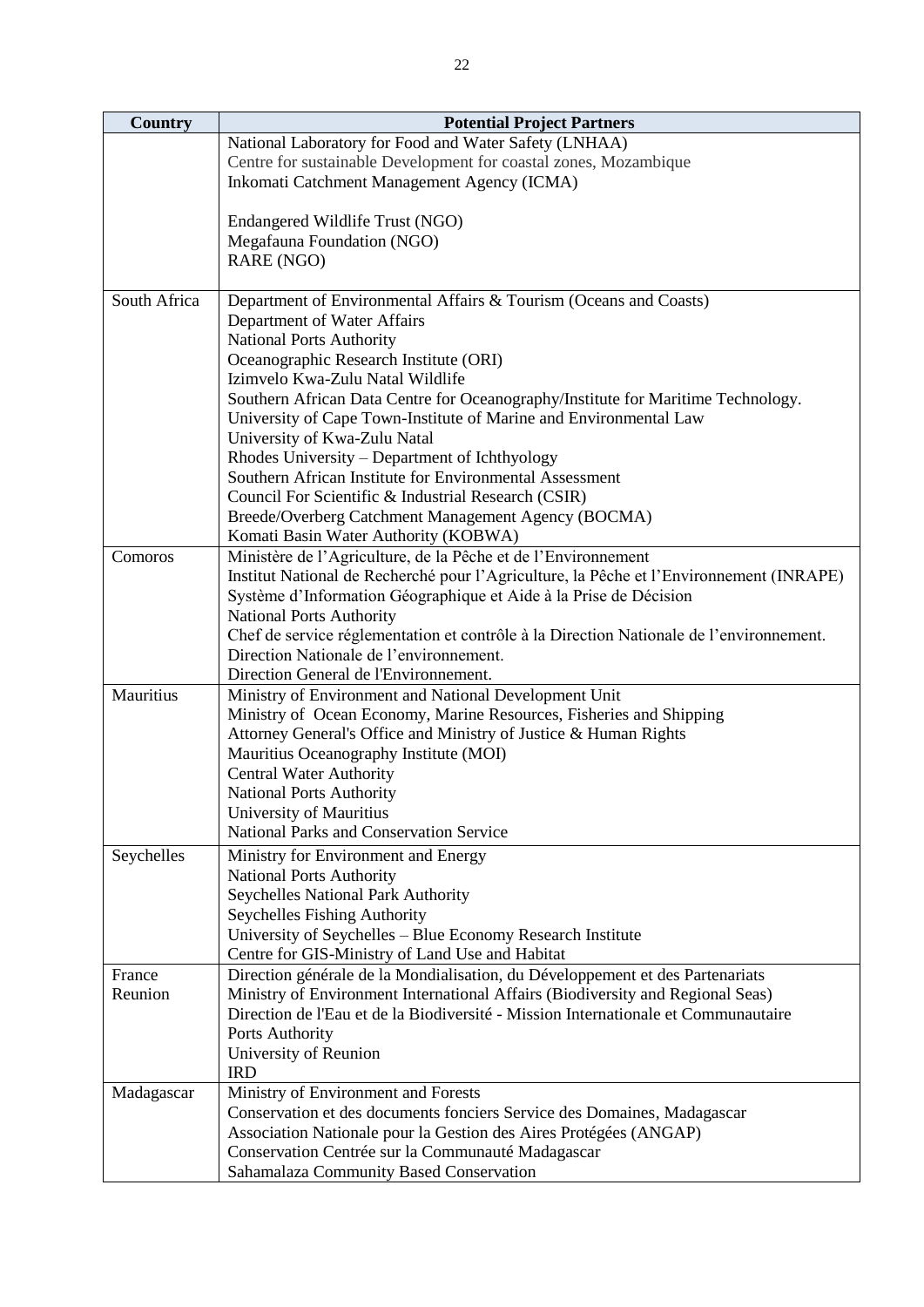| Country        | <b>Potential Project Partners</b>                                            |
|----------------|------------------------------------------------------------------------------|
|                | University of Madagascar                                                     |
|                | <b>National Ports Authority</b>                                              |
|                | Office National pour l'Environnement (ONE)                                   |
|                | Centre National de Recherches sur l'Environnement (CNRE)                     |
|                | Centre National de Recherches Océanographiques (CNRO)                        |
|                | Institut Halieutique et des Sciences Marines (IHSM)                          |
|                | Direction de l'environnement et de la technologie (Ministère de l'Industrie) |
|                |                                                                              |
|                | Blue Ventures (NGO)                                                          |
|                | Wildlife Conservation Society (NGO)                                          |
|                | Conservation International (NGO)                                             |
|                | MIHARI (CBO)                                                                 |
| <b>UNEP</b>    | <b>UNEP-Nairobi Convention Secretariat</b>                                   |
|                | <b>UNEP-Division of Environment Policy Implementation</b>                    |
|                | <b>UNEP-GPA Coordination Office</b>                                          |
|                | <b>UNEP-Regional Seas Programme</b>                                          |
|                | <b>UNDP</b> (SAPPHIRE Project)                                               |
| Regional IGO   | IOC, SADC, IGAD, EAC, AU, NEPAD                                              |
| International/ | WWF-Eastern Africa Regional Programme Office.                                |
| Regional       | IUCN- Eastern and Southern Africa Regional Office.                           |
| <b>NGOs</b>    | Western Indian Ocean Marine Science Association (WIOMSA)                     |

## <span id="page-23-0"></span>**4 PROJECT OVERSIGHT AND COORDINATION MECHANISMS**

#### <span id="page-23-1"></span>**4.1 Institutional Framework**

The Implementing Agency for the WIO-SAP Project is UNEP DEPI, while the Executing Agency is the Nairobi Convention Secretariat. The Nairobi Convention Secretariat will establish the Project Management Unit (PMU) to cater for the day-to-day running of the project. The WIO-SAP Project Steering Committee (PSC) whose members will include National Focal Points, representatives of UNEP/DEPI, GEF IW, Nairobi Convention, donor organizations, and others, will be established to provide strategic guidance on the implementation of the project. The PSC will meet regularly to review annual work plans and budgets, and facilitate coordination between the various implementing partners and stakeholders. Representatives of the private sector and civil society will be invited to participate in the WIOSAP PSC as observers.

The work of the project will be carried out by national and regional consultants and national and regional organizations, including educational, research, governmental and non-governmental organizations (NGOs), and community-based organizations, among others. This network will work closely through the Project National Focal Points to ensure that the governments of participating countries will endorse their work products.

UNEP/DEPI, as the Implementing Agency, will be responsible for overall project supervision to ensure consistency with GEF and UNEP policies and procedures, will provide guidance on linkages with related UNEP and GEF-funded activities, monitor implementation of the project activities, and will clear and transmit the financial and progress reports to GEF. Project financial and administrative support will be provided by UNEP and UNON.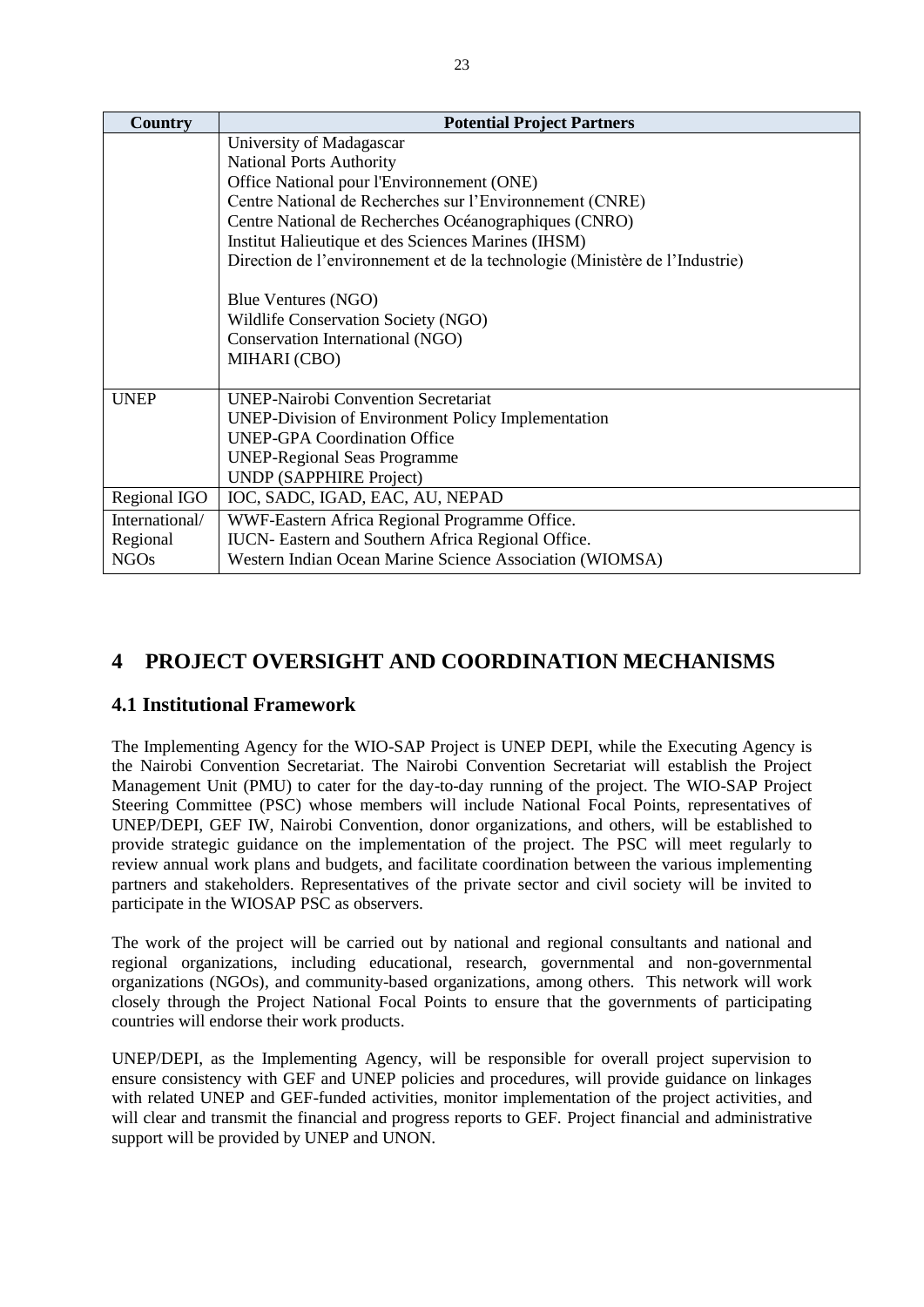#### <span id="page-24-0"></span>**4.2 Management and Administrative Structure**

The management and administrative structure for the project shall consist of the following elements: Executing Agency, PSC, and PMU based at the Nairobi Convention Secretariat in Nairobi, Kenya.

#### **4.2.1 Executing Agency**

<span id="page-24-1"></span>The Project will be executed by the Nairobi Convention Secretariat. The Secretariat will execute the project and provide technical support including hiring and administration of international and local personnel, procurement of goods and services, travel arrangements and other miscellaneous support as required by the PMU in consultation with UNEP.

#### **4.2.2 Steering Committee**

<span id="page-24-2"></span>The WIOSAP PSC membership shall consists of the representatives of the participating countries (National Focal Points), UNEP/DEPI, donors, and others. The PSC will be responsible for providing guidance to the project and also making management decisions for the project. In view of its project executing role, the Nairobi Convention Secretariat shall serve as the secretariat of the PSC. The WIO-C, IOC and other economic commissions such as SADC will also be invited as observers. Chairs of Task Forces and Working groups will also be observers in the Committees meetings. The PSU will also play a critical role in monitoring and evaluation of the project and make sure that the results of evaluations are used for performance improvement, accountability and learning. The PSC will also be responsible for approving strategic decisions and annual work plans, setting project direction, reviewing progress of the project, and identifying additional funding for the implementation of the project. PSC meetings will normally be open to recognized stakeholders on an observer basis, except where personnel or other sensitive matters are under discussion.

The PSC will also provide policy-level liaison to national governments, through Inter-Ministerial Coordination Committees, in connection with the implementation of the project at country level. The PSC will be chaired by a senior government official for a term not exceeding one year who will be elected by the participating countries. The Project Manager will serve as the Secretary to the PSC. The decisions of the PSC will be reached by consensus by the members.

#### **4.2.3 National Coordination**

<span id="page-24-3"></span>At the national level, the participating countries will appoint WIO-SAP National Project Coordinators who will, working with Nairobi Convention National Focal Points, oversee the implementation of various project activities at national level, and facilitate linkages with the established national processes that would be instrumental in the delivery of the project at national level. Each of the participating countries will build on an existing, or establish, an Inter-Ministerial Coordination Committee or similar national inter-agency mechanism (possibly as a National Implementing Committee), facilitated by the Nairobi Convention National Focal Points, to help assure effective coordination and communication amongst all ministries during the implementation of the project at country level. Specific in-country project activities would be undertaken by the national technical working groups or task forces and the inter-ministerial committees that would be established in participating countries, particularly those that are already operating under the auspices of the Nairobi Convention.

#### **4.2.4 Project Management Unit**

<span id="page-24-4"></span>The WIOSAP PMU will be established within the Nairobi Convention Secretariat. The key staff of the WIOSAP PMU will include the Project Manager, Scientific/Technical Officer, Policy/Governance Officer and an Administrative/Financial Assistant. While the procurement process (preparation of announcements, TORs and selection of service providers, etc) will be under the PMU, the contracting of service providers will be responsibility of the Executing Agency. The PMU will work in partnership with a number of key organizations, including but not limited to the WIO-C. Project supervision and other implementing agency roles will be fulfilled by the UNEP/ DEPI GEF IW unit. The PMU will be integrated into the Nairobi Convention Secretariat to ensure long-term sustainability of project activities and outcomes. The PMU will report to the Nairobi Convention Secretariat and ultimately to the UNEP/DEPI GEF IW unit. All activities under the project will be carried out in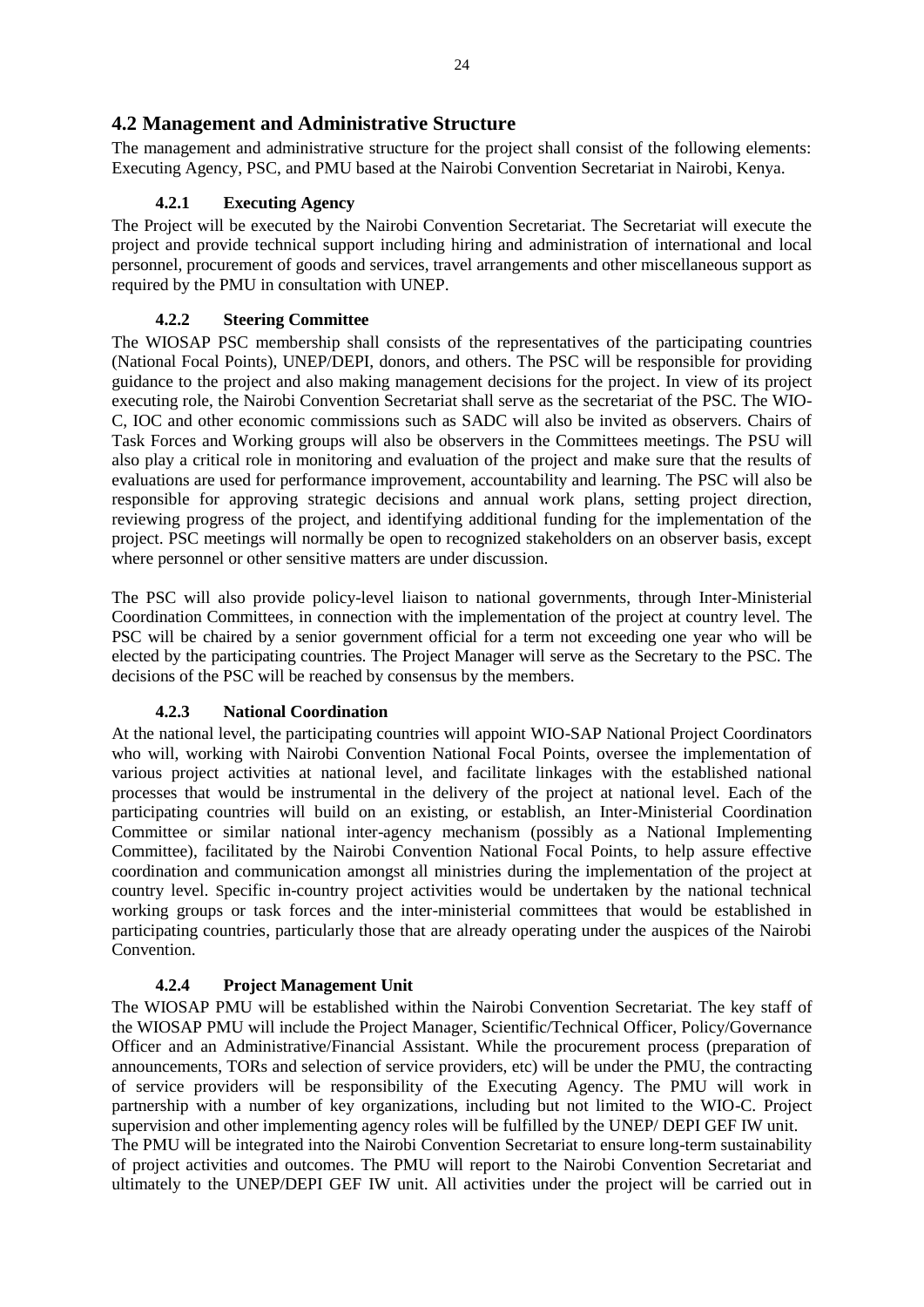cooperation with Governments, international organizations, the National Focal Points for the Nairobi Convention, other GEF IW Projects, NGO's, and national and international consultants.

The Project Manager will have the authority to run the project on a day-to-day basis with guidance provided by the PSC. The Project Manager's prime responsibility is to ensure that the project produces the results specified in the WIO-SAP project document, to the required standard of quality and within the specified constraints of time and cost.

#### **4.2.5 Organisational Structure**

<span id="page-25-0"></span>The following organisational structure was presented in the Project Document.



In general, this structure represents the envisaged structure for the governance of the WIO-SAP Project. However, it should be noted that national implementation could be consolidated into structures termed 'National Implementation Committees'.

In addition, clarity with regard to the relationship and contribution of Regional Task Forces and Working Groups to the proposed Regional Technical Committee/s, whose function would include selection of WIO-SAP pilot sites and implementing partners, among others, needs to be obtained through further discussion with stakeholders.

Decision flows between the project structures are further illustrated in Appendix 2.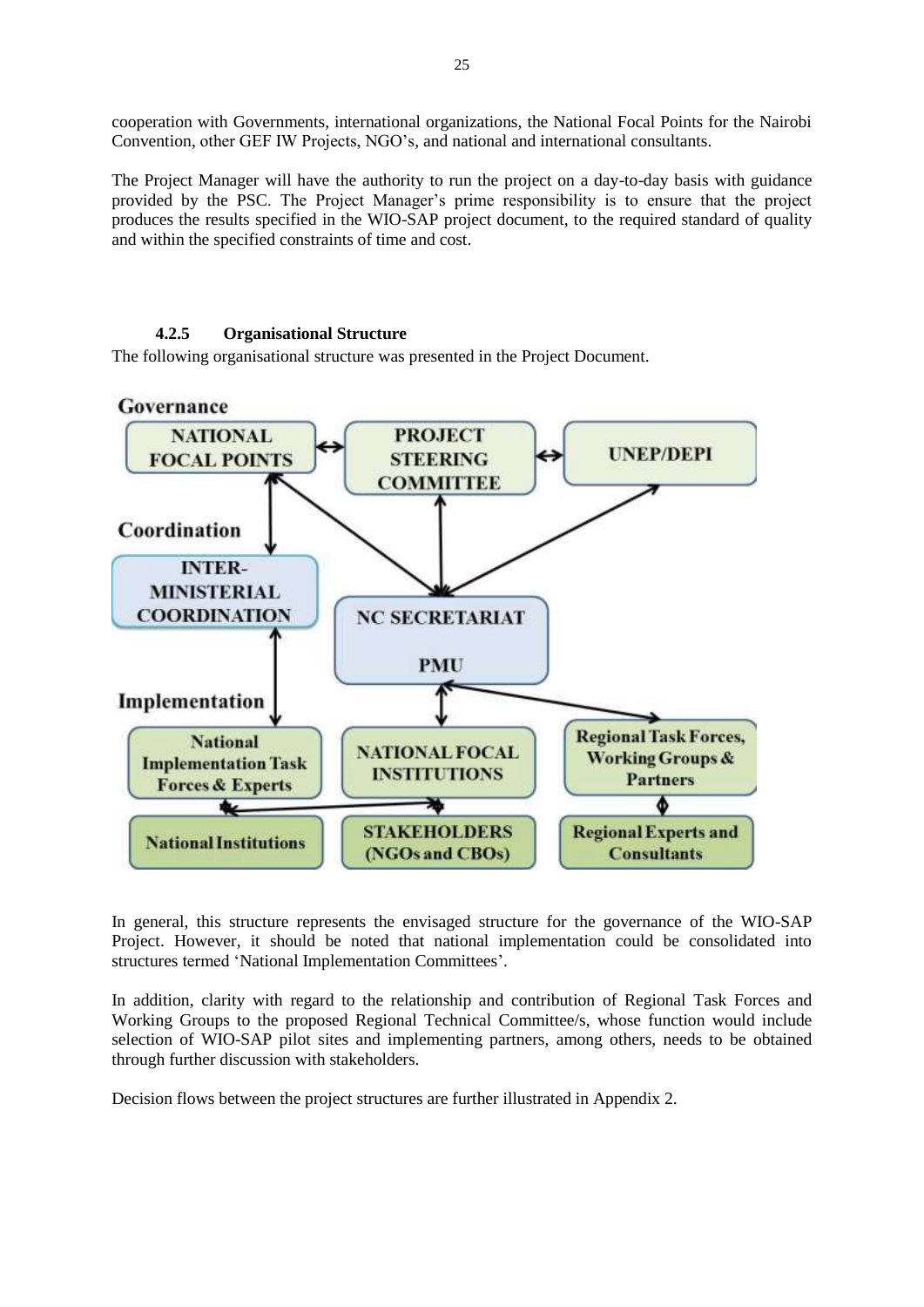#### <span id="page-26-0"></span>**5 SELECTION OF PILOT SITES AND IMPLEMENTING PARTNERS**

#### <span id="page-26-1"></span>**5.1 Selection of Pilot Sites**

The Transboundary Diagnostic Analysis (TDA) produced by WIO-LaB identified **priority issues** and **potential areas of intervention** related to land-based sources and activities that impact on the marine and coastal environment. The priority issues targeted for implementation are: Physical alteration and destruction of habitats; Water and sediment quality deterioration due to pollution; Alteration in freshwater flows and sediment loads from rivers; and inadequate governance systems and awareness. The four components of the WIO-SAP Project correspond to these priorities.

Further, the TDA identified several sites as the **main hotspots** of Physical Alteration and Destruction of Habitats (PADH), pollution and river-coast interaction in the region. The TDA broadly defined hotspots as coastal and marine areas threatened by human activities. PADH hotspots are located at sites with important human activities, such as estuaries, islands, harbours, bays and lagoons. These sites are threatened predominantly by pollution, over-exploitation of coastal-marine resources (e.g. mangroves and fisheries) and habitat modification. Sites related to the river-coast interaction include those with measurable impacts on the immediate marine ecology associated with them. These include rivers such as the Pangani, Athi-Sabaki, Incomati, Zambezi, and Betsiboka.

Implementation of on-the-ground interventions is considered to be the most effective mechanism for achieving the short-term (within five years) stress reduction targets set in the SAP. It is for this reason that the selected on-the-ground interventions will be based on the priority list of hotspots identified during the TDA process. Specific attention will be given to socio-economic aspects, and especially gender considerations.

Parties to the Nairobi Convention and WIO-SAP implementing partners met in Nairobi in November 2014 to both update and validate baseline information as well as discuss the process by which on the ground activities would be prioritized to ensure stress reduction impact, replication potential and sustainability (among other criteria). Partners proposed to set up a clear prioritisation process for the selection of on the ground activities to be implemented during the WIO-SAP project in line with the SAP intervention logic, clear selection criteria and reflecting the current realities in countries.

The fundamental logic is to assist countries in implementing their agreed regional strategy with particular emphasis on country-led execution of activities which will have timely measurable outcomes, generate local solutions to the environmental challenges and provide a basis for replication and lessons. The national work programmes will favour generation of local impacts rather than developing new national strategies or plans but will support these initiatives if already programmed. The project will be driven by and be responsive to country demand, demonstrated though co-financing and community support (the term 'community' is used in both the narrow sense of a village or district, and in the broad sense of sector stakeholders). Essentially the project will be country led, regionally coordinated and demand driven, requiring substantial country responsibility and accountability for project operations, including private sector engagement in structuring incentives for sustainable use. The project rationale builds off the threat and response assessments set out in the TDA and SAP by maintaining all the PIF physical targets (habitats, water, rivers and governance); by allowing countries to select specific targets within each component and by responding to the recommendations made in the PIF STAP review to generate synergies across project components.

A detailed procedure for the selection of pilot projects was included in the WIO-SAP Project Document. This has been reviewed, adapted, and added to, taking into consideration actual project implementation timeframes and modalities, which are now more firm. The adapted procedure for selection of pilot sites is presented in Appendix 3.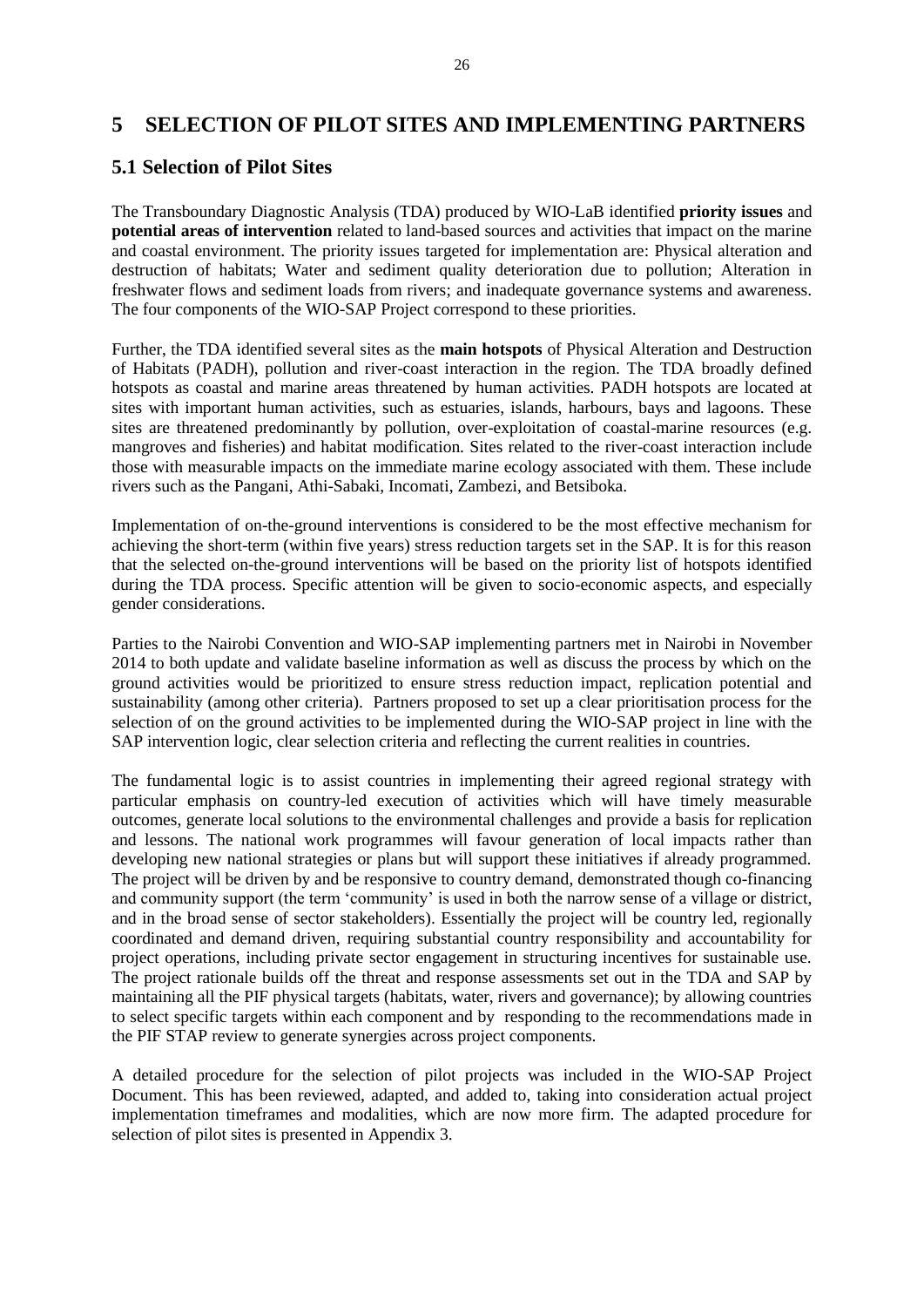#### <span id="page-27-0"></span>**5.2 Selection of Implementing Partners**

The Project document states that '"During the implementation of the WIOSAP project, the Nairobi Convention Secretariat will take the lead in ensuring linkages with key partners in the WIO Region such as the various organisations that are members of the Consortium for Conservation of Coastal and Marine Ecosystems in the Western Indian Ocean (WIO-C), namely BirdLife International, the International Union for the Conservation of Nature (IUCN), the Western Indian Ocean Marine Sciences Association (WIOMSA), and the World Wide Fund for Nature (WWF), among others. Other partners will be brought on board on the basis of their core competencies and comparative advantages".

It is therefore anticipated that the WIO-SAP will involve regional non-governmental partners working with the relevant institutions in the beneficiary countries to coordinate and deliver various work packages. These partners will be subcontracted by the project for their input. Partners will be drawn from the pool of regional organisations that have skills in the various disciplines that would be covered by the four project components. In this regard, members the WIO-C have been identified as strong candidates for implementation of various activities, based on their history of providing technical support to the Nairobi Convention in the required fields. It should be noted that agreements for services will be entered into with individual legal entities which may form part of the WIO-C, rather than with the WIO-C itself, which at this stage is not a legally constituted entity. Further, if the requisite skills are not present in the pool of organisation that form the WIO-C, other organisations will be invited to submit proposals for implementation. Although potential regional partners have been identified in the preparation of the Project Document, it should be stressed that award of subcontracts for particular work packages will depend on a competitive process where proposals are assessed, and an agreed upon process is followed. This will ensure that the best possible service providers are selected and that the selection process is fair and transparent to all stakeholders.

It is proposed that the project structures that will be established soon after inception, are utilised in the process of selection. These would include the PMU, Regional Technical Committee/s (RTC/s), and the PSC.

<span id="page-27-1"></span>The details of the proposed process is presented in Appendix 4.

## **6 MONITORING AND EVALUATION FRAMEWORK**

The system of project review presented in the Project Document adequately takes into consideration monitoring and evaluation (M&E) requirements both at the internal and external level. These requirements have been reviewed, updated where necessary, and presented below.

The M&E of progress in the implementation of the WIOSAP will be guided by the specific resultsbased indicators (included in the Project Results Framework, see Section 3.1 above). These indicators along with the key deliverables and benchmarks will be the main tools for assessing progress with WIO-SAP project implementation. The means of verification are summarized in the Results Framework. M&E costs are integrated in the overall budget of the project.

#### <span id="page-27-2"></span>**6.1 Project Monitoring and Evaluation Activities**

M&E includes a series of linked activities, including this Inception Report, the complete WIOSAP Project Document, annual project reports, mid-term and terminal evaluations. Baseline data gaps for M&E will be addressed during the first year of project implementation. A plan for collecting the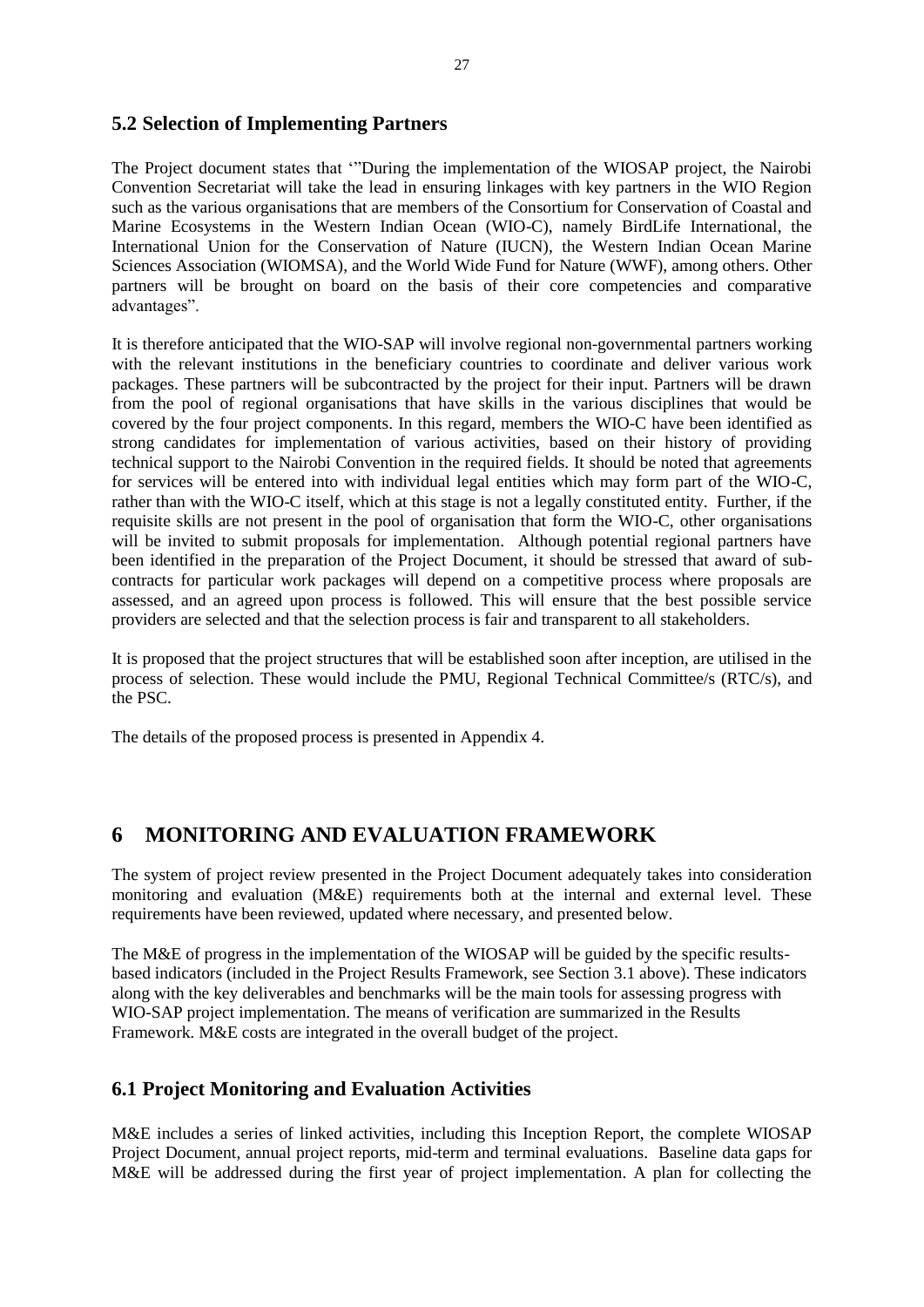necessary baseline data will be developed by the PMU early on in project implantation. In parallel, at the national level, the ecosystem vulnerability assessments, environmental flow assessments, and monitoring of water quality will contribute to a baseline against which progress can be measured.

Among the important actions of the PSC is to discuss and approve the roles and responsibilities of all project organisational structures and Annual Work Plans and Budgets. The PSC will receive periodic reports on progress made by the project and will make recommendations to UNEP concerning the need to revise any aspects of the Results Framework or the M&E plan.

Project oversight to ensure that the project meets UNEP and GEF policies and procedures is the responsibility to the Task Manager in UNEP/DEPI GEF IW. The Task Manager will also review the quality of draft project outputs, provide feedback to the project partners, and establish peer review procedures to ensure adequate quality of scientific and technical outputs. Project supervision will take an adaptive management approach. The Task Manager will develop a project supervision plan at the inception of the project which will be communicated to the project partners before implementation commences. The project supervision plan will focus on outcome monitoring and financial management. Project risks and assumptions will be regularly monitored both by project partners and UNEP/DEPI GEF IW, since risk assessment will be an integral part of the Project Implementation Review. The quality of project monitoring and evaluation will also be reviewed and rated as part of the Project Implementation Review. Key financial parameters will be monitored quarterly to ensure cost-effective use of financial resources.

**Half-Yearly Progress Reports:** These will be prepared by the PMU and will be assessed based on the projects Results Based Framework. The detailed half-yearly reports will be prepared by the Project Manager and submitted to the PSC and to UNEP/ GEF Coordination Office covering the periods 30<sup>th</sup>June and 31<sup>st</sup>December of each year of implementation. The reports will include a summary of progress made since the previous biannual report and provide details of any unforeseen impediments to project implementation. The report will also include up-to-date financial information on the expenditure of project funds. These reports will be reviewed, amended as required and approved by the PSC as part of the record of their meetings.

**Project Implementation Review:** The WIOSAP project will need to participate in the GEF Project Implementation Review (PIR) process. The PIR is mandatory for all GEF projects that have been under implementation for at least a year at the time that the exercise is conducted. The PIR will be carried out between June and September of each year of implementation. It will contain sections on basic project data, financial status, procurement data, impact achievement and progress in project implementation. The basic outline will follow the structure of the Project results framework with indicators assigned to objectives, means of verification, and assumptions. The PIR questionnaire is sent to the Project Manager, usually around the beginning of June of each year. The Project Manager will have on average 1.5- 2 months to collect the necessary information, and submit the PIR to UNEP/ GEF Coordination Office.

**Annual Project Report:** This report will be prepared by the Project Manager in consultation with the relevant Stakeholders and will be submitted to UNEP/DEPI and the Nairobi Convention Secretariat. The report will enable the partners of the project to obtain information on the performance of the project with regard to the implementation of agreed activities. The APR will also provide details on the project achievements, initial evidence of success, including constraints in the implementation of agreed activities and how those constraints/shortcomings will be addressed in subsequent years. The report will also include a compilation of lessons learned and financial expenditure statement. The review of the APR will be based on the logical framework matrix and the agreed performance indicators.

**Mid-Term Evaluation (MTE):** The project will undergo an independent Mid-Term Evaluation at the mid-point of project implementation. The mid-term project evaluation will focus on relevance, performance (effectiveness, efficiency and timeliness), issues requiring decisions and actions, and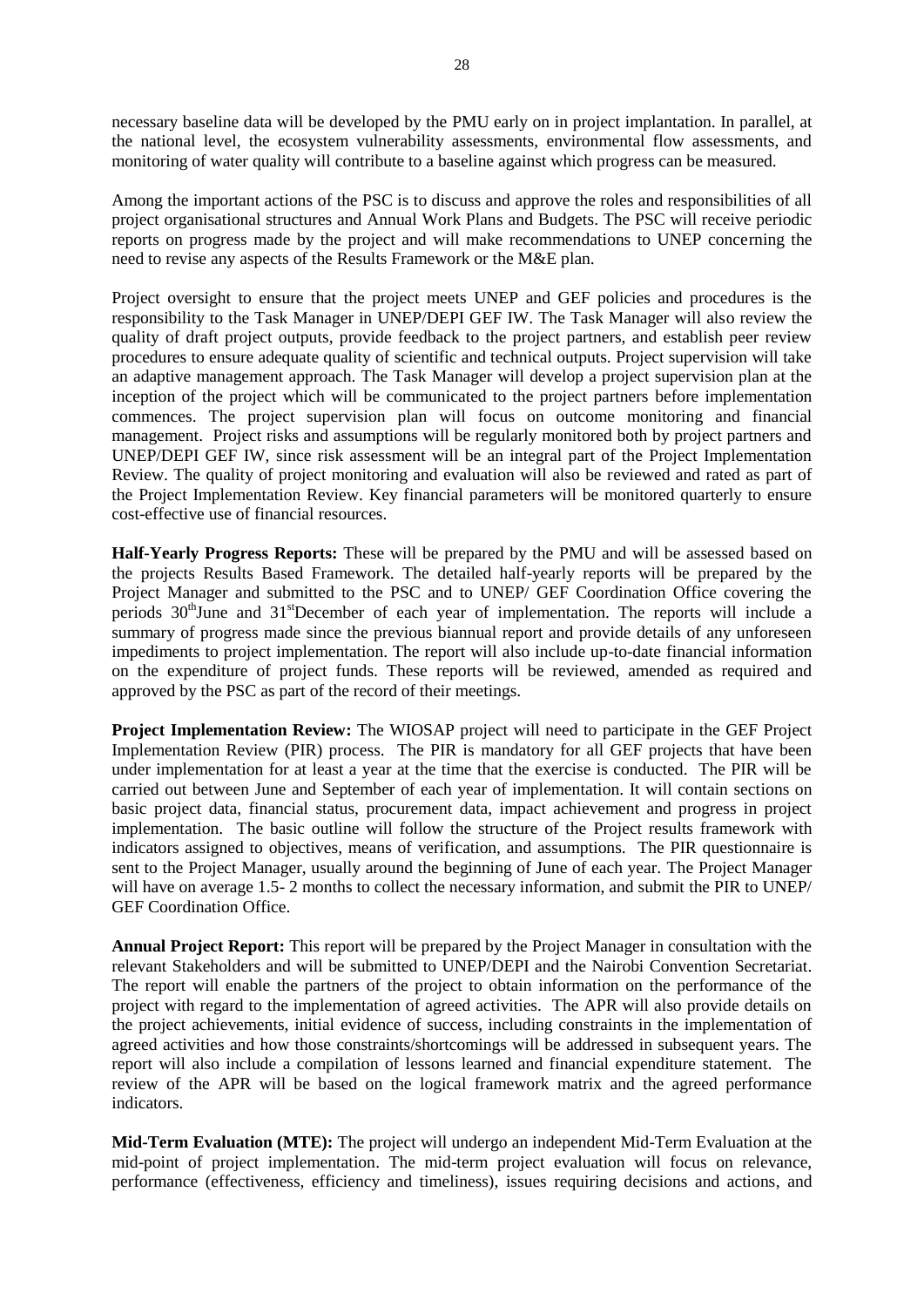initial lessons learned on the project design, implementation and management. The evaluation will also include all parameters recommended by the GEF Evaluation Office for mid-term evaluations and will verify information gathered through the GEF tracking tools, as relevant. The evaluation will be carried out using a participatory approach - parties that benefit or are affected by the project will be consulted, as well as the PSC and Nairobi Convention Focal Points. The Project Manager will prepare a management response to the mid-term evaluation recommendations along with a plan for effecting the required changes in project implementation. The UNEP/DEPI Task Manager will have the responsibility of monitoring the implementation of agreed recommendations. The Terms of Reference for the Mid-term review will be prepared by the UNEP/DEPI Task Manager in consultation with the Nairobi Convention Secretariat and the PMU. The recruitment of a consultant to carry out mid-term evaluation will be undertaken by UNEP Evaluation and Oversight Unit.

**Terminal Evaluation (TE):** An independent final evaluation will take place at least six (6) months prior to the final Project Steering Committee meeting. This terminal evaluation will be undertaken in accordance with UNEP and GEF procedures and will focus on the same issues as the mid-term evaluation but in addition it will also examine the early evidence of project impact and sustainability of results, including the contribution to capacity building and the achievement of global environmental benefits. GEF Tracking Tools will also be compiled before the Terminal Evaluation and entries verified by the consultant. The terminal evaluation will focus on the delivery of the project's outputs and outcomes detailed in the project document and as amended following the midterm evaluation. The final evaluation will assess the impact and sustainability of results, including contribution to capacity building in the WIO region including also the achievement of global environmental benefits. The Terms of Reference for this evaluation will be prepared by the UNEP/ GEF Coordination Office based on guidance from the PMU and the Nairobi Convention Secretariat. The Terminal Evaluation will also provide recommendations for follow-up activities. The management response to issues raised in the terminal evaluation will be prepared by the Project Manager in consultation with the Nairobi Convention Secretariat and National Focal Points. The Evaluation and Oversight Unit of UNEP will manage the terminal evaluation process. The review of the quality of the evaluation report will be done by UNEP's EOU who will subsequently submit the report to the GEF Evaluation Office not later than 6 months after the completion of the terminal evaluation.

**Project Terminal Report:** This report will be prepared by the PMU during the last three months of the project. This report will provide details on the achieved results (outcomes and outputs), lessons learnt, problems/constraints experienced and specific areas where results may not have been achieved. It will also provide recommendations on measures that should be put in place to ensure sustainability and replication of the project's results. The follow-up will be the responsibility of the Nairobi Convention Secretariat to ensure long-term sustainability of project results.

**Periodic Site Visits:** UNEP/DEPI, the Nairobi Convention Secretariat and WIOSAP PMU staff will conduct periodic visits to project sites in participating countries based on the schedule that will be agreed at PSC meetings. These periods will be factored into the annual Work Plans and budgets of the project. The purpose of site visits will be to assess the progress in the implementation of specific project activities in the field, such as the in-country interventions. Members of the PSC may be invited to join these visits as may be appropriate. A field visit report will be prepared by the Project Manager within the period of one month after the visit to the field. The Audit Service may also undertake ad hoc site visits. Due to challenges faced during implementation of several of the pilot projects carried out as part of the WIO-LaB Project (UNEP, 2012), these regular field visits are deemed essential to ensure that projects are carried out in time and within budget.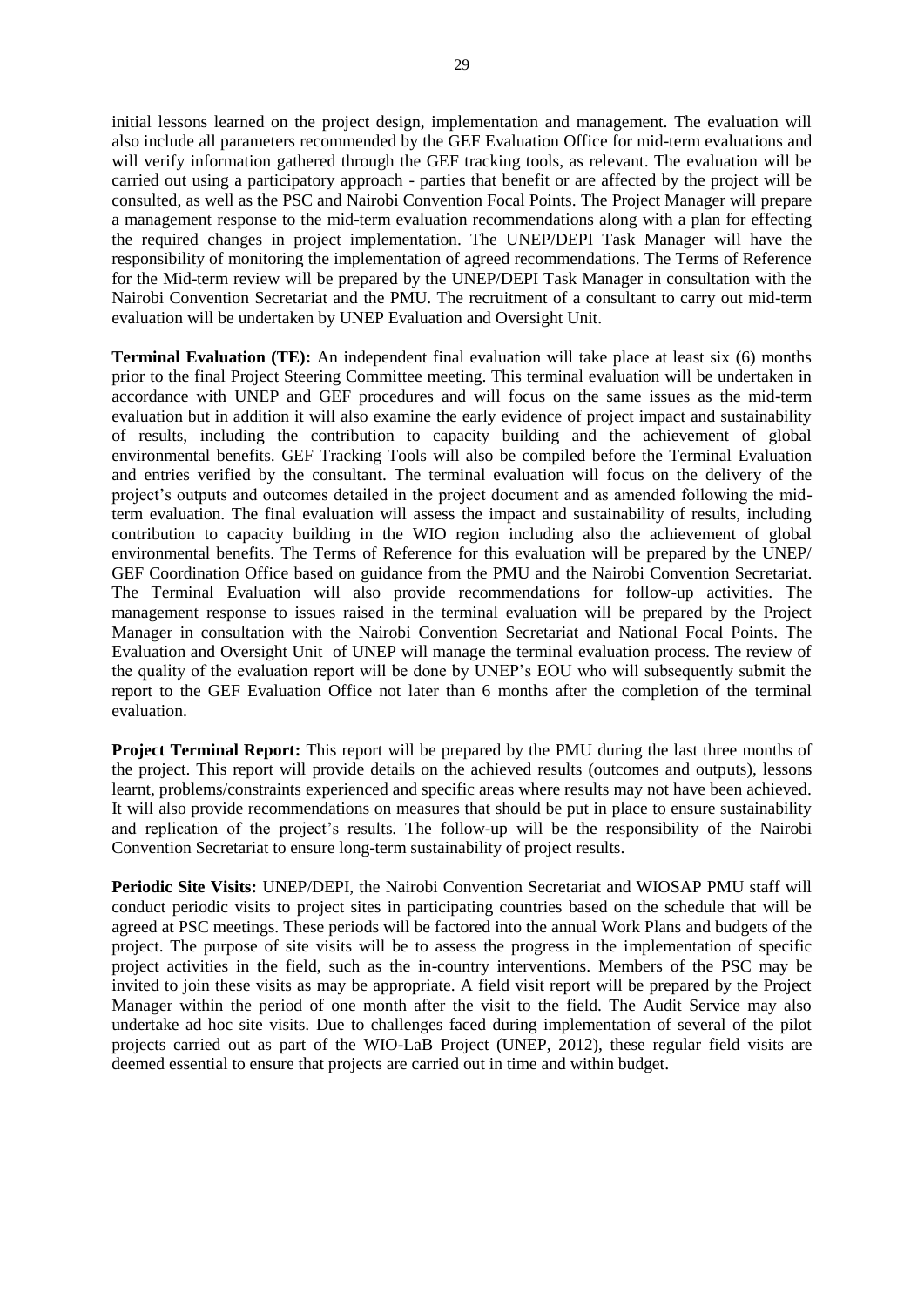| <b>Activity</b>                              | <b>Responsibilities</b>                                                                                                       | <b>Timeframes</b>                                                                                         |
|----------------------------------------------|-------------------------------------------------------------------------------------------------------------------------------|-----------------------------------------------------------------------------------------------------------|
| <b>Half</b> Yearly Progress<br>Report (HYPR) | Project Manager in consultation with Project<br>stakeholders                                                                  | every six month (by<br>$30th$ June and $31st$<br>December of each<br>year)                                |
| <b>Annual Project Report</b><br>(APR)        | Project Manager in consultation with Project<br>stakeholders                                                                  | Annually                                                                                                  |
| Project Implementation<br>Review (PIR)       | Project Manager, Nairobi Convention<br>Secretariat, UNEP/DEPI, Project Team,<br><b>UNEPGEF Coordination Office</b>            | Annually, between<br>June and September<br>of each year                                                   |
| Mid-Term Evaluation<br>(MTE)                 | Project Manager, Nairobi Convention<br>Secretariat, UNEP/DEPI, UNEP's<br>Evaluation and Oversight Unit (EOU)                  | Mid-point of the<br>project<br>implementation<br>period                                                   |
| <b>Terminal Evaluation (TE)</b>              | Project Manager, Nairobi Convention<br>Secretariat, UNEP/DEPI, UNEP's<br>Evaluation and Oversight Unit (EOU)                  | At least six months<br>before the end of<br>project                                                       |
| <b>Financial Reporting</b>                   | Project Manager and UNEP Financial<br>Management Officer                                                                      | $31^{\text{st}}$ March, $30^{\text{th}}$<br>June, $30th$<br>September, $31st$<br>December of each<br>year |
| Periodic Site Visits (PSV)                   | Project Manager, Nairobi Convention<br>Secretariat, UNEP/DEPI, PSC members and<br>National Focal Points, as may be necessary. | Annually                                                                                                  |

**Table 4. Monitoring and evaluation activities, timeframes and responsibilities.**

## <span id="page-30-0"></span>**7 REVIEW OF RISK MANAGEMENT**

#### <span id="page-30-1"></span>**7.1 Review of Risks**

The WIO-SAP Project Document identifies the main risks to successful implementation of the Project. It also suggests mitigation measures to reduce these risks. After review, it is apparent that all the listed risks are justified, and have not changed since development of the Project Document. Comments on those risks already identified (in parenthesis), and two additional risk factors (8 and 9), are added to Table 5 below.

The SAP has built in measures to mitigate the above-mentioned risks, including specific targets and actions aimed at mobilizing the required political support, building capacity, enhancing cooperation and coordination and creating sustainable financial mechanisms. Specific targets and activities in this regard have been included as part of various components of the WIOSAP project .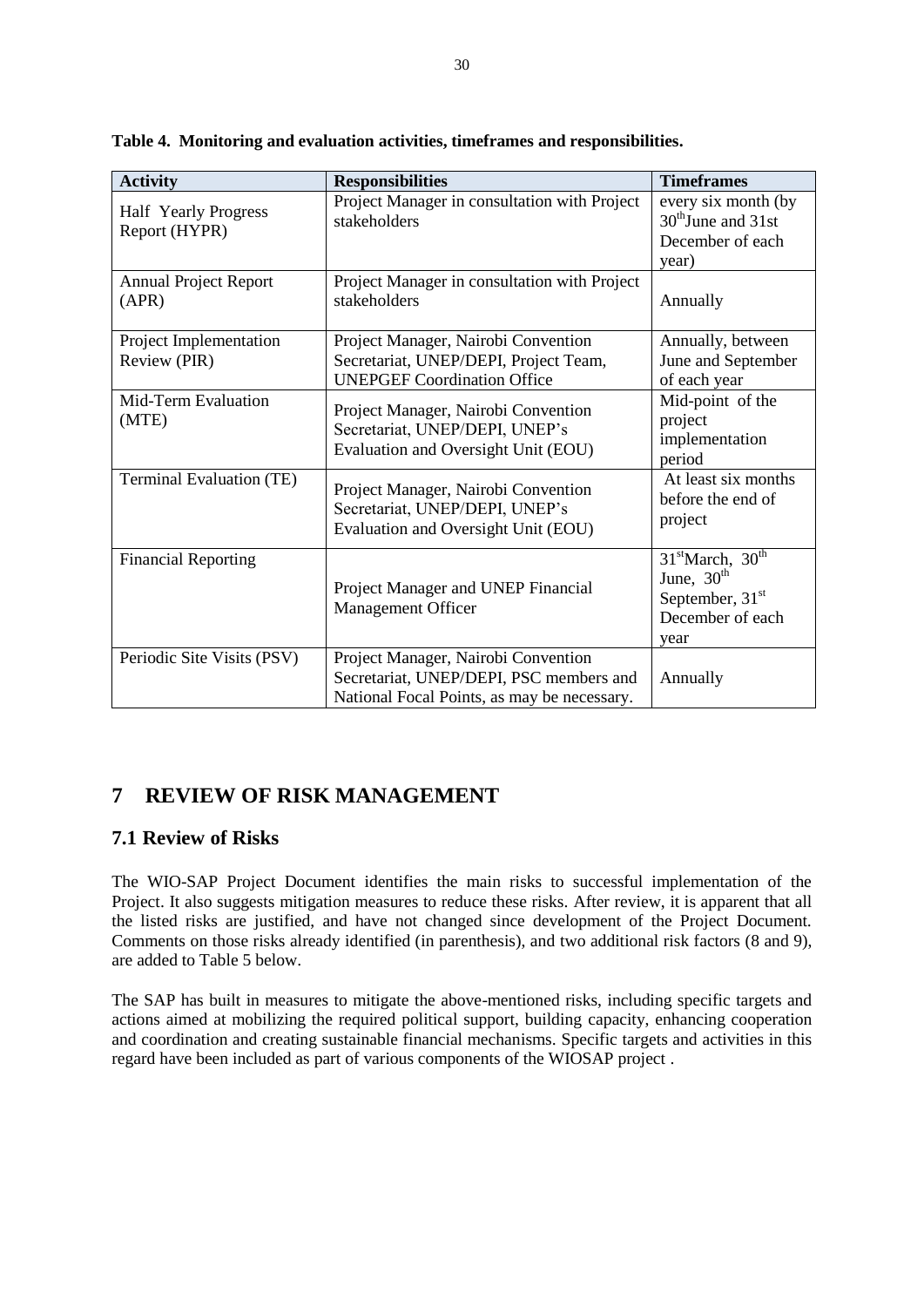**Table 5. Project risks and risk mitigation measures**.

| <b>Risk</b>                                  | <b>Impact / Likelihood</b> | <b>Mitigation Measures</b>                                                           |
|----------------------------------------------|----------------------------|--------------------------------------------------------------------------------------|
| 1. Inadequate cooperation &                  | Medium / Low               | The project will use the existing regional and national coordination mechanisms      |
| coordination:                                |                            | established under the auspices of the Nairobi Convention which have proved           |
| Coastal and marine environmental             |                            | effective during the implementation of the UNEP-GEF WIO-LaB Project.                 |
| considerations may not adequately be         |                            |                                                                                      |
| incorporated into projects, programmes,      |                            | The project will promote participatory approaches at various levels and provide      |
| policies and activities, in the manner       |                            | financial support to local communities, CBOs and NGOs to ensure their full           |
| envisaged in the WIO-SAP project in order    |                            | participation in the implementation of project activities.                           |
| to ensure consistency with a comprehensive   |                            |                                                                                      |
| vision of the WIO region.                    |                            | The project will promote the establishment of inter-ministerial coordination         |
|                                              |                            | committees bringing onboard various government departments and institutions in       |
|                                              |                            | the process of implementation of the project activities in each of the participating |
|                                              |                            | countries. This will ensure integration of project outputs into national economic    |
|                                              |                            | development and planning processes including national environmental                  |
|                                              |                            | management processes.                                                                |
|                                              |                            | The project will involve and train decision-makers from a variety of government      |
|                                              |                            | institutions and departments to increase the possibility of sustainable coastal and  |
|                                              |                            | marine ecosystem management approaches being integrated into national                |
|                                              |                            | development planning and policy-making processes. This will also include             |
|                                              |                            | ensuring involvement of government agencies, local authorities and natural           |
|                                              |                            | resource users who are responsible for the degradation of coastal and marine         |
|                                              |                            | ecosystems.                                                                          |
| 2. Inadequate political will:                | Medium / Low               | The project will use the already established national and regional                   |
| The governments of the participating         |                            | coordination/cooperation mechanisms including networks established in the            |
| countries may not accord sufficient          |                            | implementation of the WIO-LaB Project.                                               |
| importance to the implementation of the      |                            |                                                                                      |
| WIO-SAP project or may not mandate key       |                            | The project will involve senior government officials and policy-makers in the        |
| national institutions and other key partners |                            | implementation of the project through inter-ministerial committees and similar       |
| of the project to comprehensively            |                            | national inter-sectoral coordination mechanisms.                                     |
| participate in region-wide programmes        |                            |                                                                                      |
| embracing the entire WIO Region as           |                            | The project will provide support to National Focal Points to strengthen the existing |
| envisaged in the project.                    |                            | national coordination mechanisms/processes and ensure effective consultations        |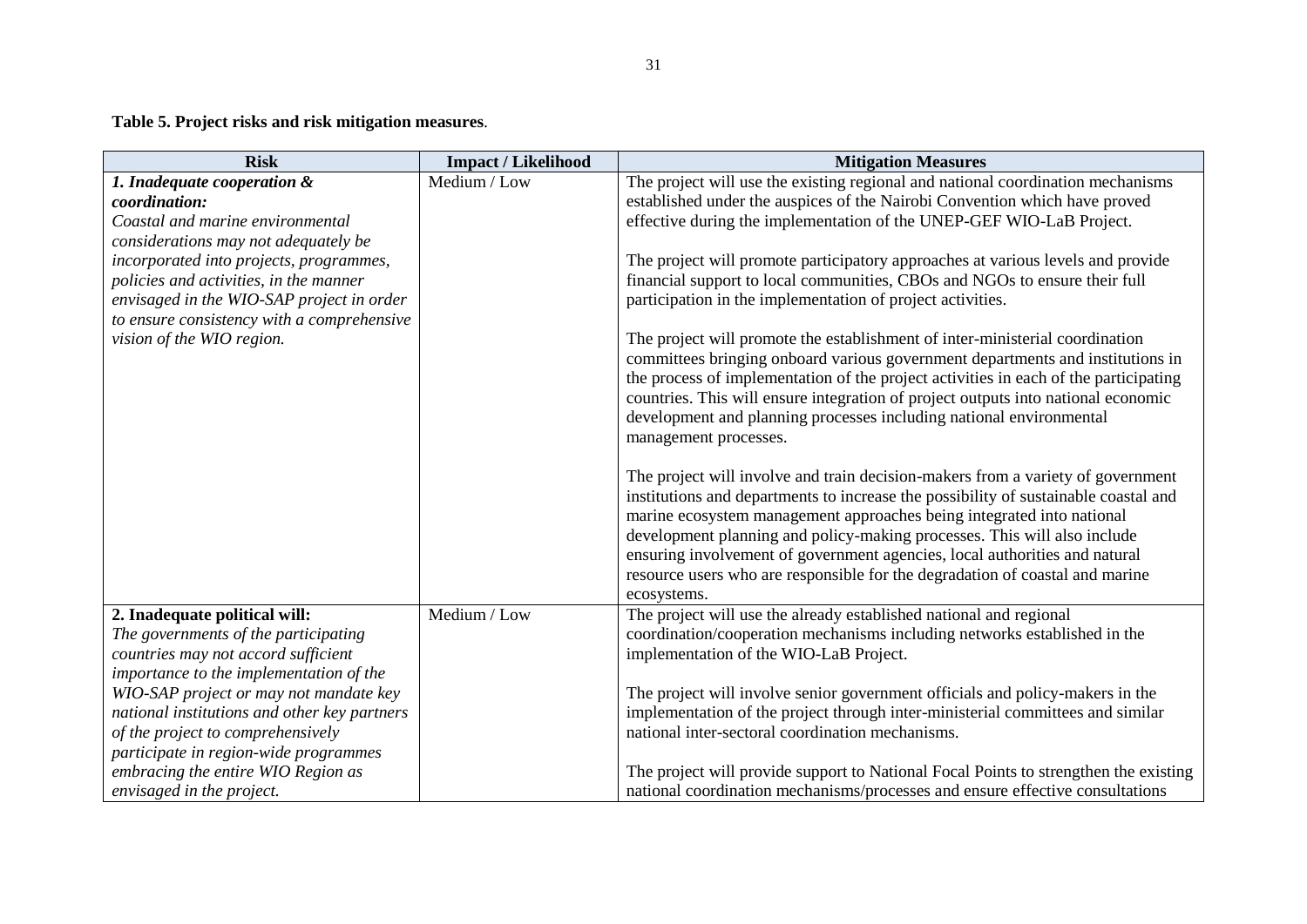| <b>Risk</b>                                                                                                                                                                                                                                                                                                         | <b>Impact / Likelihood</b> | <b>Mitigation Measures</b>                                                                                                                                                                                                                                                                                                                                                                                                                                                                                                                                                                                                                                                                                                                                                                                                                                                                                                                                                                                                                                                                                                                                                 |
|---------------------------------------------------------------------------------------------------------------------------------------------------------------------------------------------------------------------------------------------------------------------------------------------------------------------|----------------------------|----------------------------------------------------------------------------------------------------------------------------------------------------------------------------------------------------------------------------------------------------------------------------------------------------------------------------------------------------------------------------------------------------------------------------------------------------------------------------------------------------------------------------------------------------------------------------------------------------------------------------------------------------------------------------------------------------------------------------------------------------------------------------------------------------------------------------------------------------------------------------------------------------------------------------------------------------------------------------------------------------------------------------------------------------------------------------------------------------------------------------------------------------------------------------|
|                                                                                                                                                                                                                                                                                                                     |                            | and participation of all relevant key government partners in project<br>implementation.                                                                                                                                                                                                                                                                                                                                                                                                                                                                                                                                                                                                                                                                                                                                                                                                                                                                                                                                                                                                                                                                                    |
| 3. Inadequate capacity:<br>Mechanisms and regulations essential for<br>integrated management of the WIO<br>region's coastal and marine natural<br>resources may not be developed, reformed,<br>adopted or adequately implemented due to<br>limited capacity in the participating<br>countries.                      | Medium / Medium            | The project will involve key stakeholders in the implementation of the project and<br>promote cooperation between local and national institutions in order to make use<br>of available capacity in participating countries.<br>The project will provide financial support to National Focal Points to strengthen<br>the existing national coordination mechanisms/processes and ensure effective<br>cooperation of all relevant key government institutions and other partners. In<br>addition, each project component will provide for capacity building activities at all<br>levels of decision-making and management.<br>The project will also develop guidelines, tools, methodologies, manuals and other<br>documents that will guide decision-makers in government institutions to<br>implement mechanisms and regulations for integrated management.<br>The project will provide decision-makers with policy briefs on key LBSA and<br>ICZM issues and also train them in order to increase the likelihood of sustainable<br>coastal and marine ecosystem management approaches being integrated into<br>national development planning and policy-making processes. |
| 4. Inadequate financial resources:<br>Due to the current global financial crisis,<br>governments of participating countries and<br>national and regional institutions or<br>organizations may not be able to allocate<br>adequate human and financial resources to<br>the implementation of the WIO-SAP<br>project. | Medium / Low               | The project will demonstrate to the governments of the participating countries that<br>the economic value of coastal and marine ecosystems and the benefits that will be<br>accrued can be enhanced through improved management and protection from land-<br>based sources and activities. Demonstration of project benefits will increase the<br>support of the governments and other partners to the project including also to the<br>Nairobi Convention. (The inclusion of ecosystem valuation activities in the project<br>will enhance the demonstration of project benefits).<br>The project will provide specific technical support to project partners to develop<br>sustainable financing modalities for high-cost investments such as municipal<br>waste-water treatment including modalities of financing pollution monitoring<br>programmes on long-term basis.                                                                                                                                                                                                                                                                                                |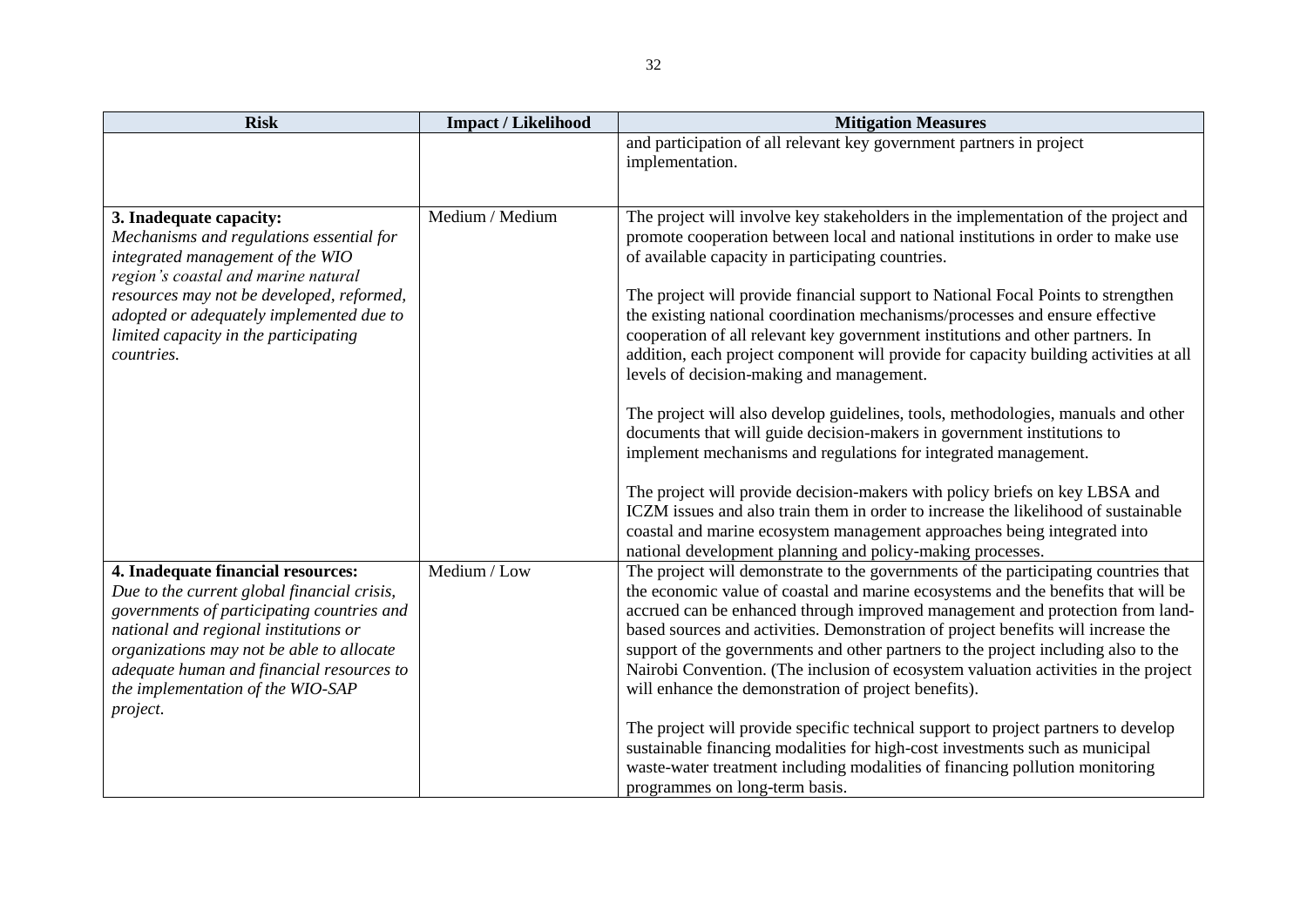| <b>Risk</b>                                                                                                                                                                                                                                                                       | <b>Impact / Likelihood</b> | <b>Mitigation Measures</b>                                                                                                                                                                                                                                                                                                                                                                                                                                           |
|-----------------------------------------------------------------------------------------------------------------------------------------------------------------------------------------------------------------------------------------------------------------------------------|----------------------------|----------------------------------------------------------------------------------------------------------------------------------------------------------------------------------------------------------------------------------------------------------------------------------------------------------------------------------------------------------------------------------------------------------------------------------------------------------------------|
|                                                                                                                                                                                                                                                                                   |                            | The regional partnership initiatives will strengthen the foundation of strategic and<br>sustainable financing evidenced by co-finance mobilized for the project. (In<br>addition, additional funding will be actively sought by the project to ensure any<br>gaps identified are filled).                                                                                                                                                                            |
| 5. Staff turnover                                                                                                                                                                                                                                                                 | Medium/Low                 | Given the complexity and the size of the project, skilled and regionally<br>experienced personnel must be recruited to the PMU.<br>The project will be housed within the UNEP Nairobi Convention which can hire<br>new, additional staff as it may be required in the course of project implementation.<br>The Convention Secretariat will provide backup support until new staff is<br>recruited.                                                                   |
|                                                                                                                                                                                                                                                                                   |                            | (In addition, to ensure continuity during implementation of national level<br>activities, the project will recruit specific national project officers where necessary,<br>who will remain responsible for project activities irrespective of whether they may<br>be transferred to another post within country).                                                                                                                                                     |
| 6. Inadequate awareness:<br>There may be a lack of effective<br>stakeholder participation in the<br>implementation of strategies and activities<br>defined in the project. Also, some key<br>players in the WIO region may not be fully<br>informed about the project objectives, | Medium / Low               | Project activities related to assessment and economic valuation of marine and<br>coastal resources coupled with outreach and educational campaigns targeting<br>various stakeholder groups will raise awareness on the importance of investing in<br>and sustainably managing the WIO resources.<br>The project will develop an effective communication strategy targeting a diverse<br>range of stakeholders. (This strategy will include the production of regular |
| activities and expected outcomes, and their<br>participation in the implementation of the<br>project may be limited and ineffective.                                                                                                                                              |                            | communication materials to widely share information on the project).<br>The project will develop and maintain a high level of stakeholder ownership; this<br>concerns not only ownership by participating government agencies and<br>institutions, but also NGOs, CBOs, the private sector and the local communities.                                                                                                                                                |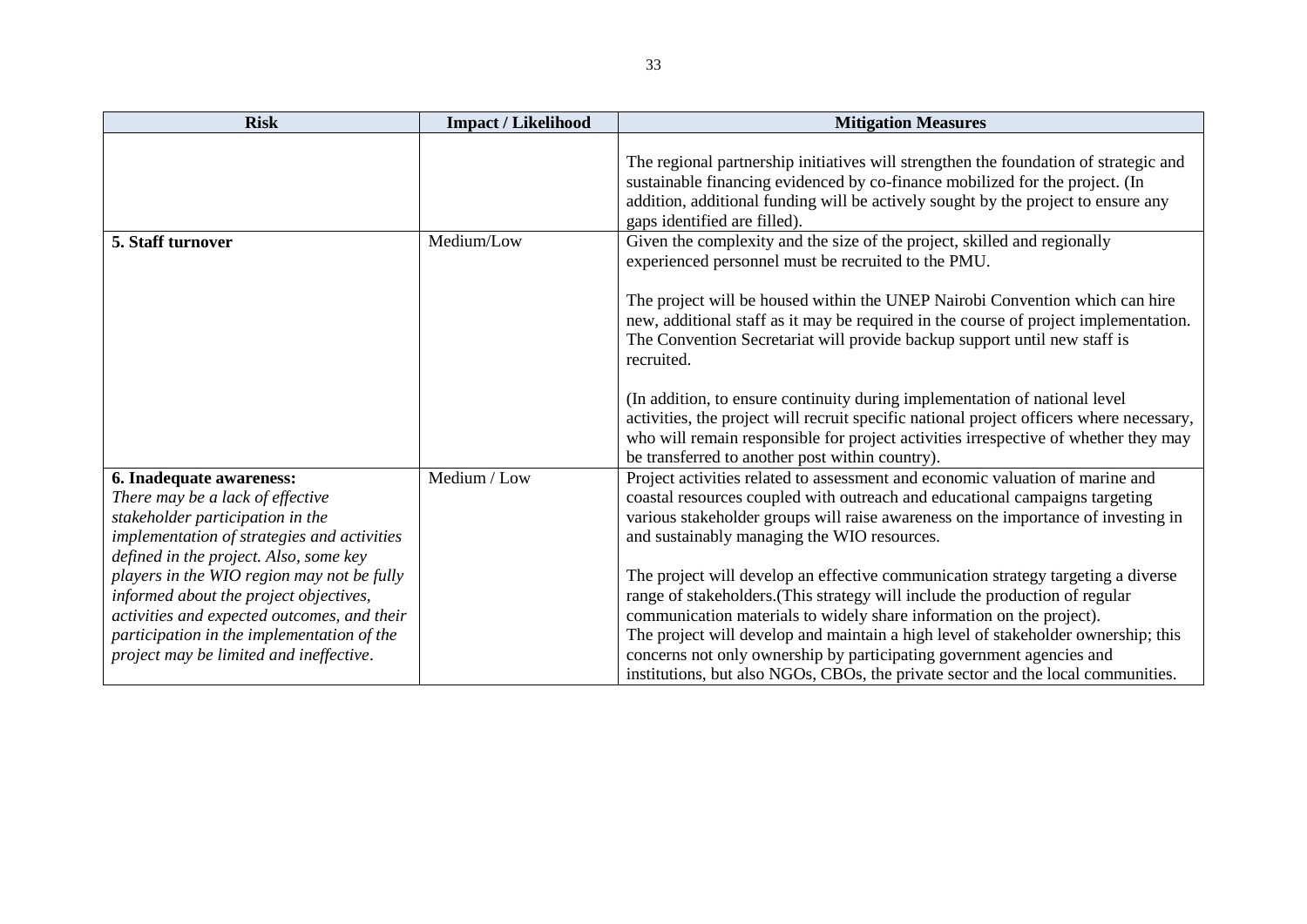| <b>Risk</b>                                                                                  | <b>Impact / Likelihood</b> | <b>Mitigation Measures</b>                                                                                                                                              |
|----------------------------------------------------------------------------------------------|----------------------------|-------------------------------------------------------------------------------------------------------------------------------------------------------------------------|
| 7. Negative impacts of climate change:<br>The participating countries may face               | Medium / Low               | The WIO-SAP project will provide technical and financial support to participating<br>countries to undertake studies on the vulnerability of coastal and marine          |
| severe environmental, ecological and<br>socio-economic disruptions owing to                  |                            | ecosystems to climate change and develop appropriate mitigation measures.                                                                                               |
| impacts of climate variability and change<br>and this may affect the ability of              |                            | The project will support monitoring and assessment of the coastal and marine<br>habitats to better identify changes, and also develop extractive use strategies that    |
| governments and project partners to<br>implement priority activities envisaged in            |                            | promote alternative livelihood systems to coastal communities to reduce their<br>reliance on coastal natural resources.                                                 |
| the project.                                                                                 |                            | The project will improve the understanding of climate change impacts among                                                                                              |
|                                                                                              |                            | policy makers through preparation of policy briefs and also through science-policy<br>forums and provision of assistance in preparation of regional policy positions on |
|                                                                                              | High / Medium              | climate change.<br>The WIO-SAP project will to a large extent build upon the existing institutional                                                                     |
| 8. Inadequate sustainability beyond the<br>life of the project:                              |                            | structures in the countries of the WIO. At a regional level, the mechanisms of the                                                                                      |
| On ongoing concern with regional projects                                                    |                            | Nairobi Convention will be strengthened through project activities, and the<br>overarching approach taken in the project will include efforts to institutionalise       |
| with a defined lifespan is continuation of<br>project initiatives after project termination. |                            | and domesticate project activities and structures so that they may continue after the                                                                                   |
|                                                                                              |                            | funded project phase. In addition, the 5-year project period will be utilized to<br>investigate and source sustainable funding mechanisms to allow relevant activities  |
|                                                                                              |                            | and structures to continue into the future, through the Nairobi Convention<br>mechanisms.                                                                               |
| 9. Political instability:                                                                    | High / Medium              | The Project will be sensitive to political changes in the region, and through the                                                                                       |
| While most countries in the region are<br>currently politically stable, there is the risk    |                            | inclusion of partners and stakeholders in each of the participating countries,<br>conduct project activities with due consideration of current and developing geo-      |
| of instability disrupting project activities in                                              |                            | political realities.                                                                                                                                                    |
| particular regional hotspots.                                                                |                            |                                                                                                                                                                         |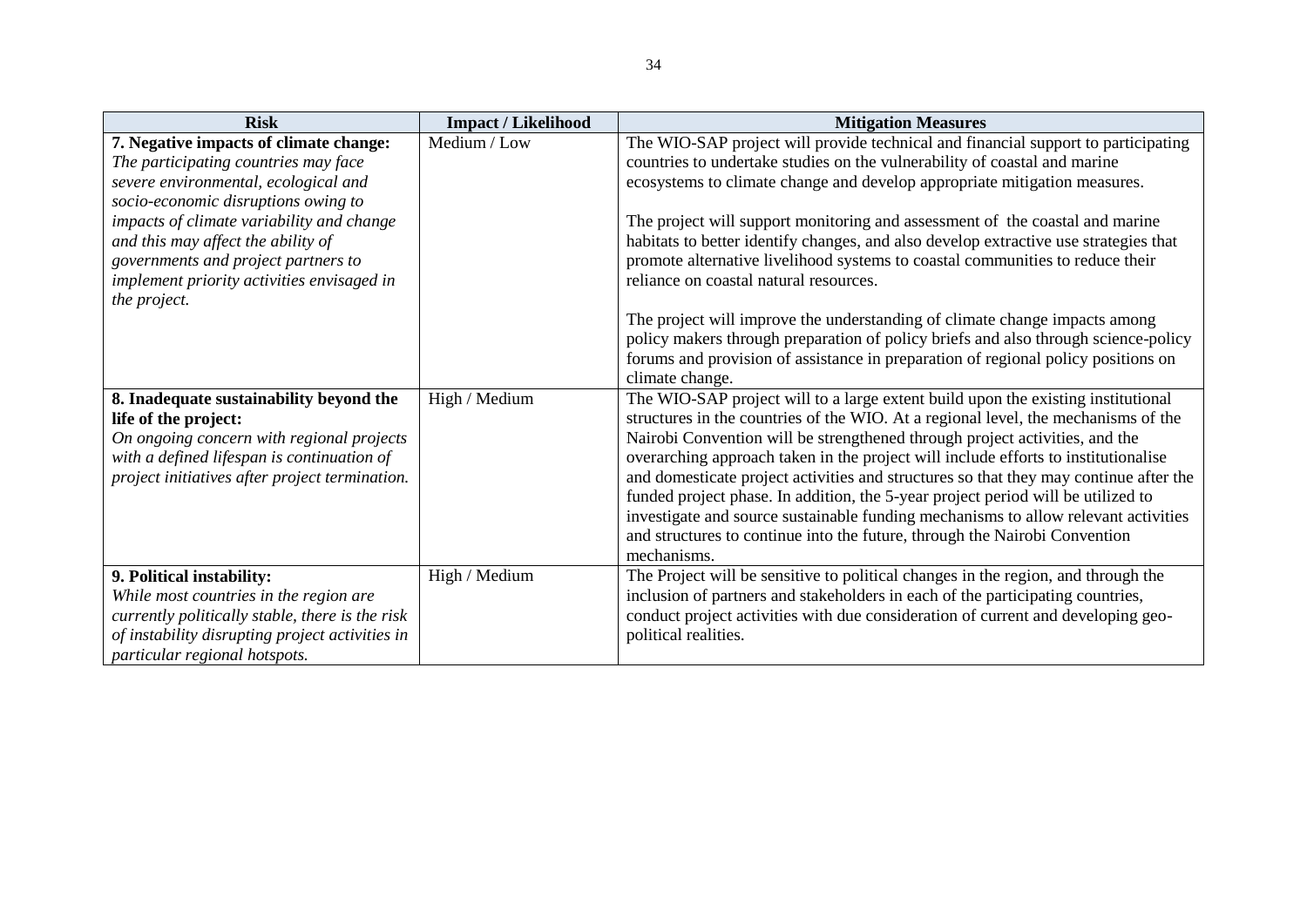#### <span id="page-35-0"></span>**8 WORK PLAN AND BUDGET**

#### <span id="page-35-1"></span>**8.1 Overall Project Workplan**

The overall 5-year workplan that was presented in the Project Document has been extensively reviewed during this Inception Phase. While no substantial changes have been made to the contents of the work programme, it has been necessary to adapt timeframes for implementation of the various activities to coincide with the anticipated start date. The Gantt chart showing this proposed new timeframe is shown in Table 6 below.

While some preparatory activities have been ongoing since August 2016, coordinated by the Nairobi Convention Secretariat, the majority of activities will now commence in the fourth quarter of 2017. By this time the PCU will be in place and project implementation can proceed at full pace. Activities that can be initiated earlier before the PCU is in place, will be started under the direction of the Secretariat.

It is proposed that from Year 2, annual Joint Steering Committee meetings between the WIO-SAP PSC and the PSC of its sister project, SAPPHIRE, occur to ensure close cooperation and coordination of these related projects.

In order to account for the later than anticipated start of most activities, and to ensure that enough time is provided for the completion of the overall project, it is proposed that the Project period is extended to June 2022. This will in effect provide a full five years for implementation after the PCU is in place. Under this scenario most activities will be completed by the end of 2021, with six months provided to wrap-up the project.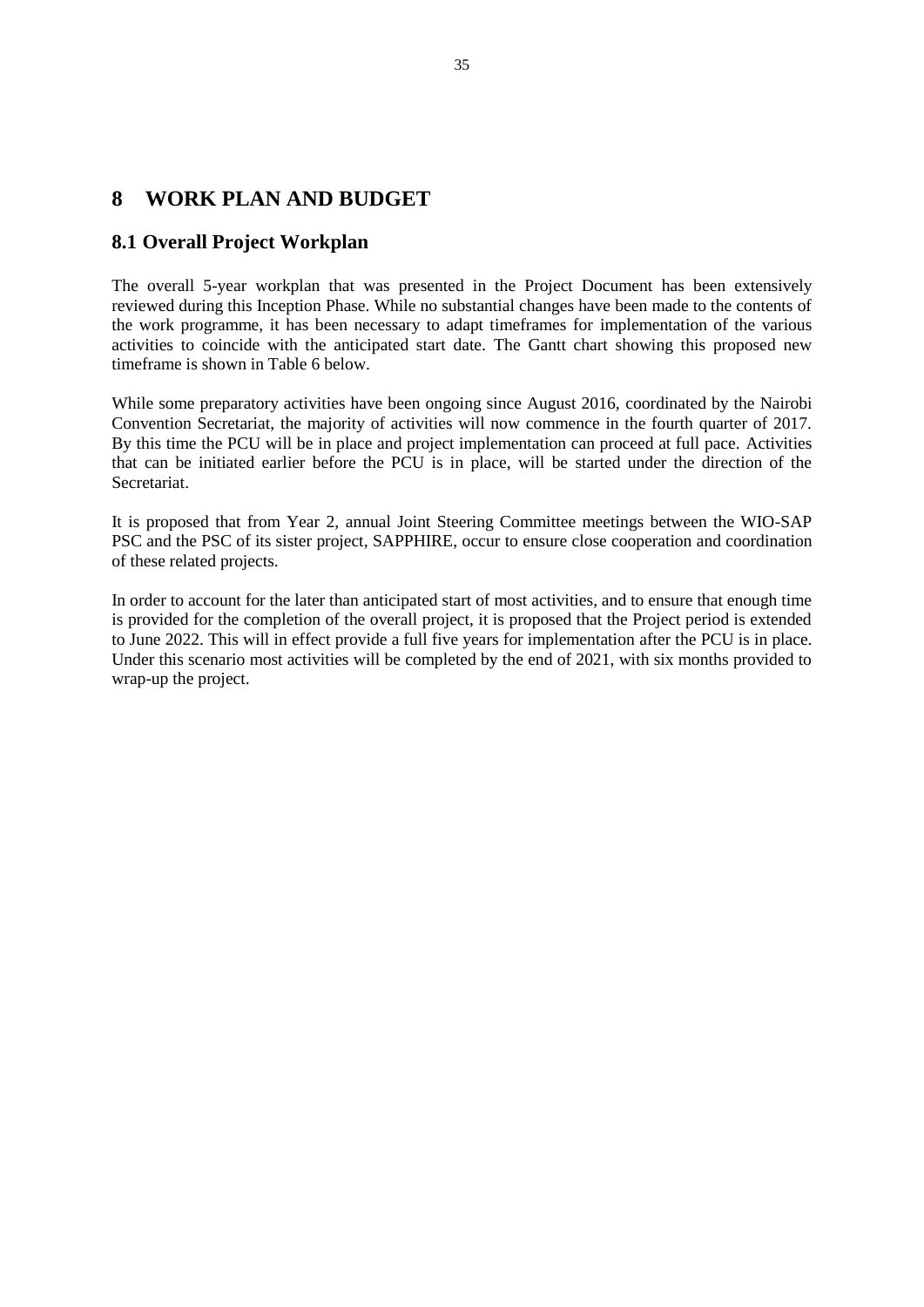#### **Table 6. Overall Project Workplan.**

|                                                                                              | 2017    |       | 2018  |       | 2019  |       |       | 2020  |       |       | 2021  |       |  | 2022      |       |       |       |       |  |           |  |
|----------------------------------------------------------------------------------------------|---------|-------|-------|-------|-------|-------|-------|-------|-------|-------|-------|-------|--|-----------|-------|-------|-------|-------|--|-----------|--|
| <b>ACTIVITY/DELIVERABLE</b>                                                                  | $A - I$ | $J-S$ | $O-D$ | $J-M$ | $A-J$ | $J-S$ | $O-D$ | $J-M$ | $A-J$ | $J-S$ | $O-D$ | $J-M$ |  | $A-J$ J-S | $O-D$ | $J-M$ | $A-J$ | $J-S$ |  | $O-D$ J-M |  |
| <b>COMPONENT A - SUSTAINABLE MANAGEMENT OF CRITICAL HABITATS</b>                             |         |       |       |       |       |       |       |       |       |       |       |       |  |           |       |       |       |       |  |           |  |
| Outcome A.1 Management of critical habitats to enhance ecosystem resilience and conservation |         |       |       |       |       |       |       |       |       |       |       |       |  |           |       |       |       |       |  |           |  |
| A.1.1.1 Development of marine spatial plans for 5 sites                                      |         |       |       |       |       |       |       |       |       |       |       |       |  |           |       |       |       |       |  |           |  |
| A.1.2.1 Development of Management plans in 3 sites                                           |         |       |       |       |       |       |       |       |       |       |       |       |  |           |       |       |       |       |  |           |  |
| A.1.3.1 Restoration of degraded critical habitats (1 site)                                   |         |       |       |       |       |       |       |       |       |       |       |       |  |           |       |       |       |       |  |           |  |
| A.1.4.1 Pilot actions to build capacity in ICM (3 sites)                                     |         |       |       |       |       |       |       |       |       |       |       |       |  |           |       |       |       |       |  |           |  |
| Outcome A.2 Development of tools and methods to support coastal planning and management      |         |       |       |       |       |       |       |       |       |       |       |       |  |           |       |       |       |       |  |           |  |
| A.2.1.1 Application of Economic valuation methodologies (2 sites)                            |         |       |       |       |       |       |       |       |       |       |       |       |  |           |       |       |       |       |  |           |  |
| A.2.2.1 Adaptation of Tools and guidelines for vulnerability assessment                      |         |       |       |       |       |       |       |       |       |       |       |       |  |           |       |       |       |       |  |           |  |
| and spatial planning                                                                         |         |       |       |       |       |       |       |       |       |       |       |       |  |           |       |       |       |       |  |           |  |
| A.2.3.1 Development of sustainable extractive use strategies                                 |         |       |       |       |       |       |       |       |       |       |       |       |  |           |       |       |       |       |  |           |  |
| A.2.4.1 Development of key indicators for habitat monitoring and                             |         |       |       |       |       |       |       |       |       |       |       |       |  |           |       |       |       |       |  |           |  |
| management.                                                                                  |         |       |       |       |       |       |       |       |       |       |       |       |  |           |       |       |       |       |  |           |  |
| A.2.4.2 Establishment of national modalities for monitoring                                  |         |       |       |       |       |       |       |       |       |       |       |       |  |           |       |       |       |       |  |           |  |
| <b>COMPONENT B - IMPROVED WATER OUALITY</b>                                                  |         |       |       |       |       |       |       |       |       |       |       |       |  |           |       |       |       |       |  |           |  |
| Outcome B.1 Improvement of quality of coastal receiving waters                               |         |       |       |       |       |       |       |       |       |       |       |       |  |           |       |       |       |       |  |           |  |
| B.1.1.1 Identification and implementation of wastewater treatment (3 sites)                  |         |       |       |       |       |       |       |       |       |       |       |       |  |           |       |       |       |       |  |           |  |
| B.1.2.1 Implementation of effluent reduction measures (1 site)                               |         |       |       |       |       |       |       |       |       |       |       |       |  |           |       |       |       |       |  |           |  |
| B.1.3.1 Programmes and actions for empowering communities (4                                 |         |       |       |       |       |       |       |       |       |       |       |       |  |           |       |       |       |       |  |           |  |
| countries)                                                                                   |         |       |       |       |       |       |       |       |       |       |       |       |  |           |       |       |       |       |  |           |  |
| Outcome B.2 Adoption of regulatory Framework for monitoring and management of pollution      |         |       |       |       |       |       |       |       |       |       |       |       |  |           |       |       |       |       |  |           |  |
| B.2.1.1 Review and development of regional standards                                         |         |       |       |       |       |       |       |       |       |       |       |       |  |           |       |       |       |       |  |           |  |
| B.2.2.1 Development and implementation of water quality monitoring                           |         |       |       |       |       |       |       |       |       |       |       |       |  |           |       |       |       |       |  |           |  |
| framework (3 countries)                                                                      |         |       |       |       |       |       |       |       |       |       |       |       |  |           |       |       |       |       |  |           |  |
| B.2.3.1 Capacity building for implementation of regional standards                           |         |       |       |       |       |       |       |       |       |       |       |       |  |           |       |       |       |       |  |           |  |
| <b>COMPONENT C - SUSTAINABLE MANAGEMENT OF RIVER FLOWS</b>                                   |         |       |       |       |       |       |       |       |       |       |       |       |  |           |       |       |       |       |  |           |  |
| Outcome C.1 Building capacity for Environmental Flow Assessments (EFAs)                      |         |       |       |       |       |       |       |       |       |       |       |       |  |           |       |       |       |       |  |           |  |
| C.1.1.1 Identification and supporting conducting EFA in 2 river basins                       |         |       |       |       |       |       |       |       |       |       |       |       |  |           |       |       |       |       |  |           |  |
| C.1.2.1 Development and implementation of environmental flow                                 |         |       |       |       |       |       |       |       |       |       |       |       |  |           |       |       |       |       |  |           |  |
| management plans (2 sub-basins)                                                              |         |       |       |       |       |       |       |       |       |       |       |       |  |           |       |       |       |       |  |           |  |
| Outcome C.2 Strengthening of capacity for conjunctive management of river flows              |         |       |       |       |       |       |       |       |       |       |       |       |  |           |       |       |       |       |  |           |  |
| C.2.1.1 Preparation of regional guidelines on EFA                                            |         |       |       |       |       |       |       |       |       |       |       |       |  |           |       |       |       |       |  |           |  |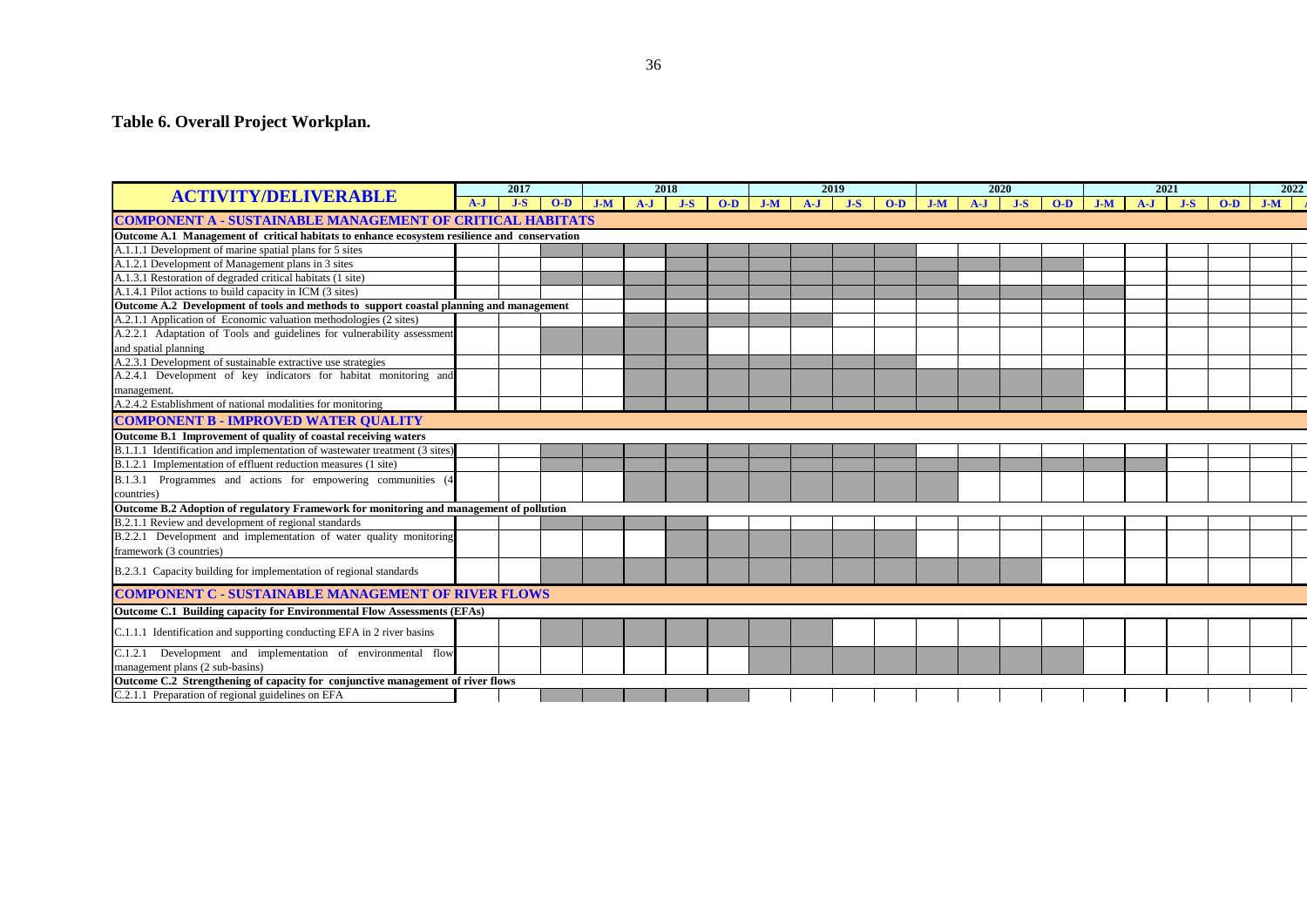| <b>ACTIVITY/DELIVERABLE</b>                                                    | 2017  |       | 2018  |       | 2019  |       |       | 2020  |       |       | 2021  |       |       | 2022  |       |       |       |       |       |       |       |
|--------------------------------------------------------------------------------|-------|-------|-------|-------|-------|-------|-------|-------|-------|-------|-------|-------|-------|-------|-------|-------|-------|-------|-------|-------|-------|
|                                                                                | $A-J$ | $J-S$ | $O-D$ | $J-M$ | $A-J$ | $J-S$ | $O-D$ | $J-M$ | $A-J$ | $J-S$ | $O-D$ | $J-M$ | $A-J$ | $J-S$ | $O-D$ | $J-M$ | $A-J$ | $J-S$ | $O-D$ | $J-M$ | $A-J$ |
| <b>COMPONENT D - GOVERNANCE AND REGIONAL COLLABORATION</b>                     |       |       |       |       |       |       |       |       |       |       |       |       |       |       |       |       |       |       |       |       |       |
| Outcome D.1 Strengthening institutions for WIO-SAP implementation              |       |       |       |       |       |       |       |       |       |       |       |       |       |       |       |       |       |       |       |       |       |
| D.1.1.1 Finalization and implementation of the ICZM protocol                   |       |       |       |       |       |       |       |       |       |       |       |       |       |       |       |       |       |       |       |       |       |
| D.1.1.2 Capacity building for ICZM protocol implementation                     |       |       |       |       |       |       |       |       |       |       |       |       |       |       |       |       |       |       |       |       |       |
| D.1.2.1 Support country processes for ratification of the LBSA protocol        |       |       |       |       |       |       |       |       |       |       |       |       |       |       |       |       |       |       |       |       |       |
| D.1.2.2 Build capacity for implementation of LBSA protocol                     |       |       |       |       |       |       |       |       |       |       |       |       |       |       |       |       |       |       |       |       |       |
| D.1.3.1 Support countries to monitor WIOSAP                                    |       |       |       |       |       |       |       |       |       |       |       |       |       |       |       |       |       |       |       |       |       |
| D.1.3.2 Presentation of regular reports on WIOSAP                              |       |       |       |       |       |       |       |       |       |       |       |       |       |       |       |       |       |       |       |       |       |
| D.1.4.1 Develop capacity of WIOSAP project management                          |       |       |       |       |       |       |       |       |       |       |       |       |       |       |       |       |       |       |       |       |       |
| D.1.4.2 Strengthening the capacity of national structures                      |       |       |       |       |       |       |       |       |       |       |       |       |       |       |       |       |       |       |       |       |       |
| D.1.4.3 Support the establishment and operationalisation of the regional       |       |       |       |       |       |       |       |       |       |       |       |       |       |       |       |       |       |       |       |       |       |
| structures                                                                     |       |       |       |       |       |       |       |       |       |       |       |       |       |       |       |       |       |       |       |       |       |
| Outcome D.2 Improvement of knowledge management systems and exchange mechanism |       |       |       |       |       |       |       |       |       |       |       |       |       |       |       |       |       |       |       |       |       |
| D.2.1.1 Improvement of Nairobi Convention Clearing House Mechanism             |       |       |       |       |       |       |       |       |       |       |       |       |       |       |       |       |       |       |       |       |       |
| (CHM)                                                                          |       |       |       |       |       |       |       |       |       |       |       |       |       |       |       |       |       |       |       |       |       |
| D.2.1.2 Development of institutional and financial means                       |       |       |       |       |       |       |       |       |       |       |       |       |       |       |       |       |       |       |       |       |       |
| D.2.2.1 Establishment of NC science-policy exchange platform                   |       |       |       |       |       |       |       |       |       |       |       |       |       |       |       |       |       |       |       |       |       |
| D.2.2.2 Support regional scientific platforms and networks                     |       |       |       |       |       |       |       |       |       |       |       |       |       |       |       |       |       |       |       |       |       |
| Outcome D.3 Project Coordination & Implementation                              |       |       |       |       |       |       |       |       |       |       |       |       |       |       |       |       |       |       |       |       |       |
| D.3.1. Recruit, establish and operate PMU                                      |       |       |       |       |       |       |       |       |       |       |       |       |       |       |       |       |       |       |       |       |       |
| D.3.2. Engagement of Executing Partners                                        |       |       |       |       |       |       |       |       |       |       |       |       |       |       |       |       |       |       |       |       |       |
| D.3.3. Project Steering Committee (PSC)                                        |       |       |       |       |       |       |       |       |       |       |       |       |       |       |       |       |       |       |       |       |       |
| Back to back technical meetings                                                |       |       |       |       |       |       |       |       |       |       |       |       |       |       |       |       |       |       |       |       |       |
| Participate in SAPPHIRE Inception Meeting                                      |       |       |       |       |       |       |       |       |       |       |       |       |       |       |       |       |       |       |       |       |       |
| Joint Steering Committee with SAPPHIRE                                         |       |       |       |       |       |       |       |       |       |       |       |       |       |       |       |       |       |       |       |       |       |
| D.3.4. National Project Coordination                                           |       |       |       |       |       |       |       |       |       |       |       |       |       |       |       |       |       |       |       |       |       |
| <b>Outcome D.4 Monitoring and Evaluation</b>                                   |       |       |       |       |       |       |       |       |       |       |       |       |       |       |       |       |       |       |       |       |       |
| D.4.1. Mid-Term Evaluation (MTE)                                               |       |       |       |       |       |       |       |       |       |       |       |       |       |       |       |       |       |       |       |       |       |
| D.4.2. Terminal Evaluation (TE)                                                |       |       |       |       |       |       |       |       |       |       |       |       |       |       |       |       |       |       |       |       |       |
| D.4.3. Annual External Audit                                                   |       |       |       |       |       |       |       |       |       |       |       |       |       |       |       |       |       |       |       |       |       |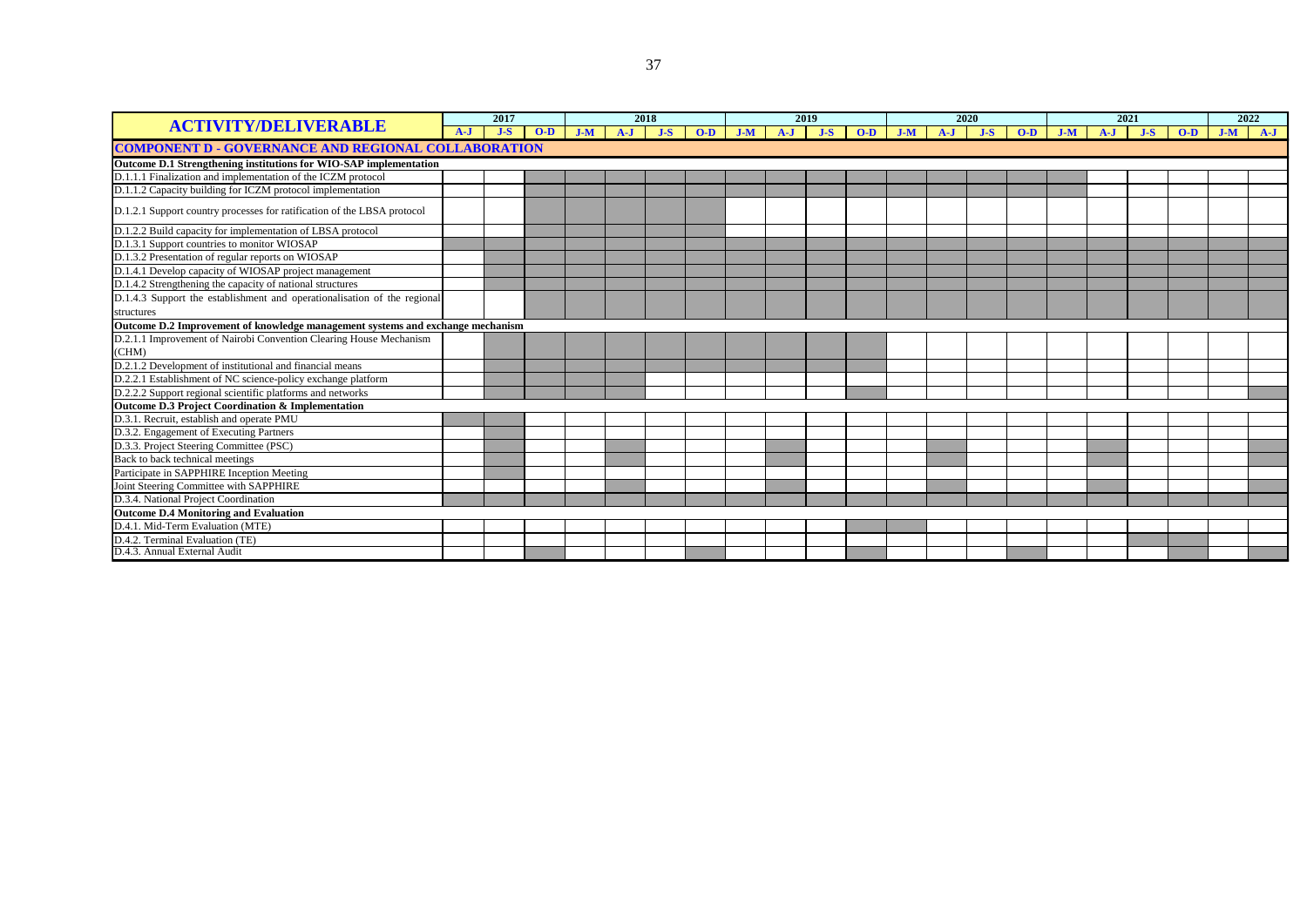#### <span id="page-38-0"></span>**8.2 Progress to Date**

Preparation for the inception of WIO-SAP has been ongoing since August 2016 with the Project providing support to several activities that will continue through the implementation phase. The main activities supported through the Nairobi Convention Secretariat were a meeting of the Science-Policy Forum which was held in Seychelles from 11-12 October, 2016, and the 3rd ICZM Protocol negotiations meeting which was held in Zanzibar from 21-24 November, 2016. Both these activities required action soon after project approval to ensure that momentum with these regional processes was maintained, and activities and budget have been included in the Project Document to ensure that support is provided through the 5-year project term.

In order to prepare for the Inception Meeting, a consultant was recruited to assist with the WIO-SAP Inception Phase which will end once the Inception Meeting on 10-11 April 2016 has taken place, and recruitment of the PMU is completed. The consultant was requested to review the WIO-SAP Project Documents, including budgets and workplans, and develop a detailed workplan for Year 1 of the Project, taking into account new project timeframes. In addition, the consultant was asked to review the Results Framework and indicators for the project and update the Stakeholder Analysis carried out as part of preparation of the Project Document. This process, which was initiated in January 2017, has now culminated in this Inception Report, which will be used as a resource in the Inception Meeting. Details activities carried out from January to April 2017 can be seen in the Workplan presented in Appendix 5.

#### <span id="page-38-1"></span>**8.3 Workplan for the Period August 2016 to December 2017**

The Workplan for the period August 2016 to December 2017 is shown in Appendix 5. As discussed for the overall 5 year workplan, this workplan for the first year takes into account the adjusted timeframes for the initiation of full scale project implementation. It is more detailed that the overall project workplan, and its development has involved identifying priority activities that need to be initiated early in the project. Many of these activities will be continued into 2018, and will be included in the detailed workplan for that year which will be prepared by the Project Manager once in place.

The workplan in Appendix 4 also includes time frames for the completion of the activities associated with the Inception Phase, which can be considered to run from August 2016 to the date of the Inception Meeting in April 2017. In its final form this workplan will also indicate potential partners who could be involved in the implementation of the various work packages. Considerations on, and details of the process to be followed in the selection of the partners, are provided in Section 4.3 and in Appendix 3, respectively.

It is important to note that it is proposed that the  $1<sup>st</sup> PSC$  meeting of WIO-SAP takes place in September 2017, and that this could be held back to back with the Inception Meeting of the SAPPHIRE project. While the two projects will run in parallel, and have several joint activities, SAPPHIRE will only begin implementation several months after WIO-SAP. Linking the  $1<sup>st</sup>$  WIO-SAP PSC meeting with the SAPPHIRE Inception meeting will ensure a level of coordination between the two projects in the first year. From year two, it is recommended that the two projects hold Joint PSC meetings to foster close collaboration.

#### <span id="page-38-2"></span>**8.4 Budgetary Considerations**

Detailed budgets allocated to the various activities of the Project are not provided in this Inception Report. The proposed budget for Year 1, and the overall project, which is based on that provided in the Project Document, will be presented to the Steering Committee at their first meeting (September 2017) for consideration before finalisation.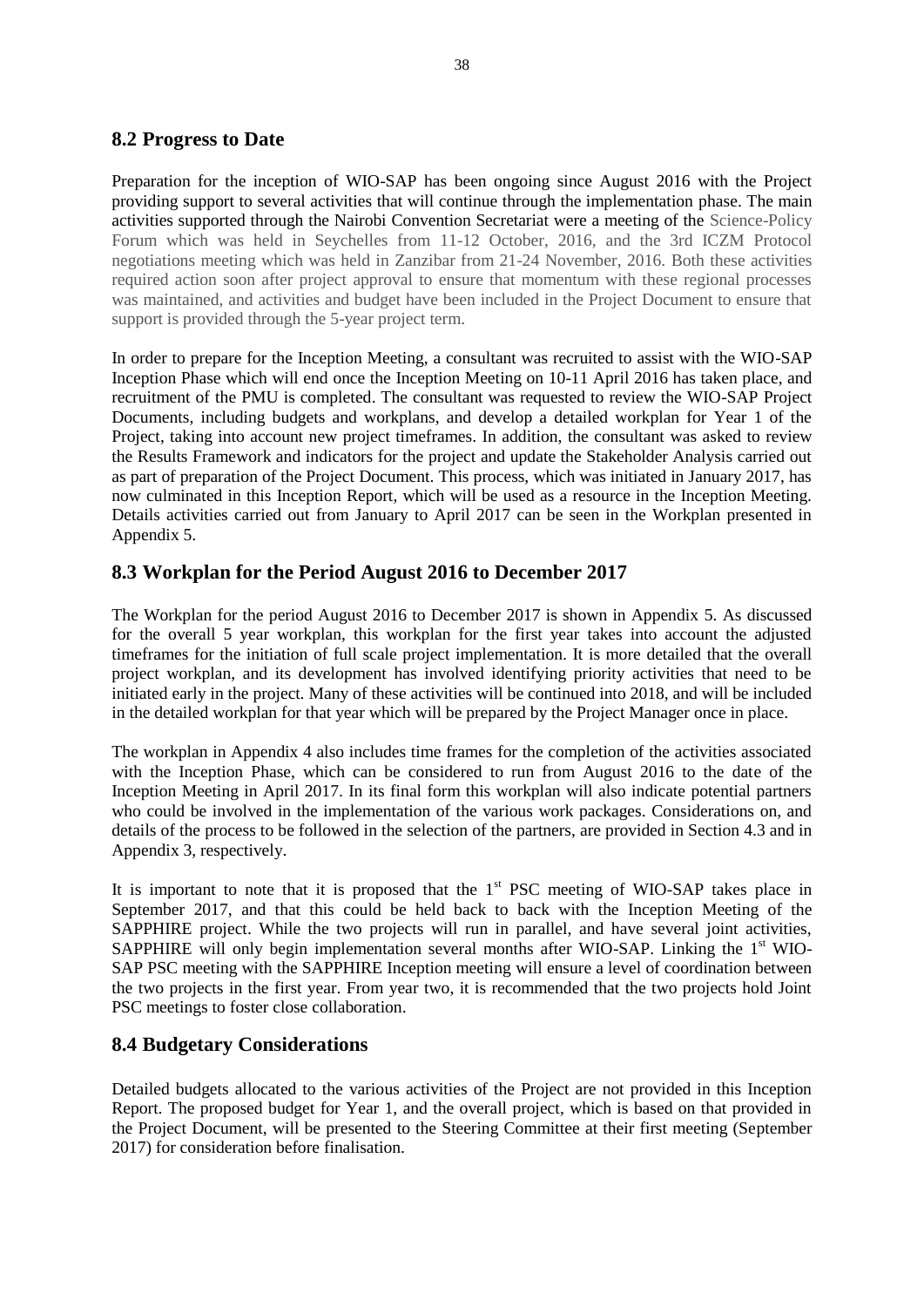The overall budget contributions from the GEF, participating countries, and partners, remains unchanged, and can be seen in Section 2 above. The budget prepared in the Project Document assumes the project will run for 5 calendar years, starting in January of Year 1 and concluding in December of Year 5. In reality, the bulk of project activities and associated expenditure will occur in a revised timeframe staring in earnest in the fourth quarter of 2017. This will require annual budgets to be adjusted to take the new timeframes into consideration. The main changes anticipated are less activities and expenditure to December 2017, with some activities and costs rolling over to 2018. In addition, because an extra six months are being proposed for project completion, costs associated with this extension, such as for project personnel, and an additional steering committee meeting, will need to be accounted for. Other costs that had not been included in the original Project Document, such as for the Inception Meeting, will also need to be budgeted for from the overall project budget. This will mean that the budgets as presented in the Project Document for the various project activities will need to be adjusted in some cases.

During the preparation of the revised 5-year and 1-year workplans, it was necessary to assess the budget as presented in the Project Document in relation to the adapted timeframe of activities. A start on a proposed new budget has therefore been made that can be discussed by the WIO-SAP Steering Committee once in place.

### <span id="page-39-0"></span>**9 REFERENCES**

Francis, J. (2016). Generating the scientific and policy-relevant knowledge for achieving SDG 14 and facilitating implementation of the Paris Agreement in the WIO Region. A concept note submitted to Sida for support to The Western Indian Ocean Marine Science Association (WIOMSA): Marine and Coastal Science for Management (MASMA) Programme. 13 pp.

UNDP (2016). Project Document for the Western Indian Ocean Large Marine Ecosystems Strategic Action Programme for Policy Harmonisation and Institutional Reforms (WIO LME SAPPHIRE). 148 pp.

UNEP (2012). Analysis of Lessons Learnt from Demonstration Projects Implemented by the UNEP‐ GEF WIO‐LaB Project. Nairobi Convention Secretariat. 49 pp.

UNEP (2015). Climate Change Strategy for the Marine and Coastal Environment in the Nairobi Convention Area. Anderson, J. 2015. 46 pp.

UNEP (2016a). Project Document for the Implementation of the Strategic Action Programme for the protection of the Western Indian Ocean from land-based sources and activities (WIO-SAP). 250 pp.

UNEP (2016b). Draft Regional Climate Change Programme for the Nairobi Convention. Nairobi Convention Secretariat. 31 pp.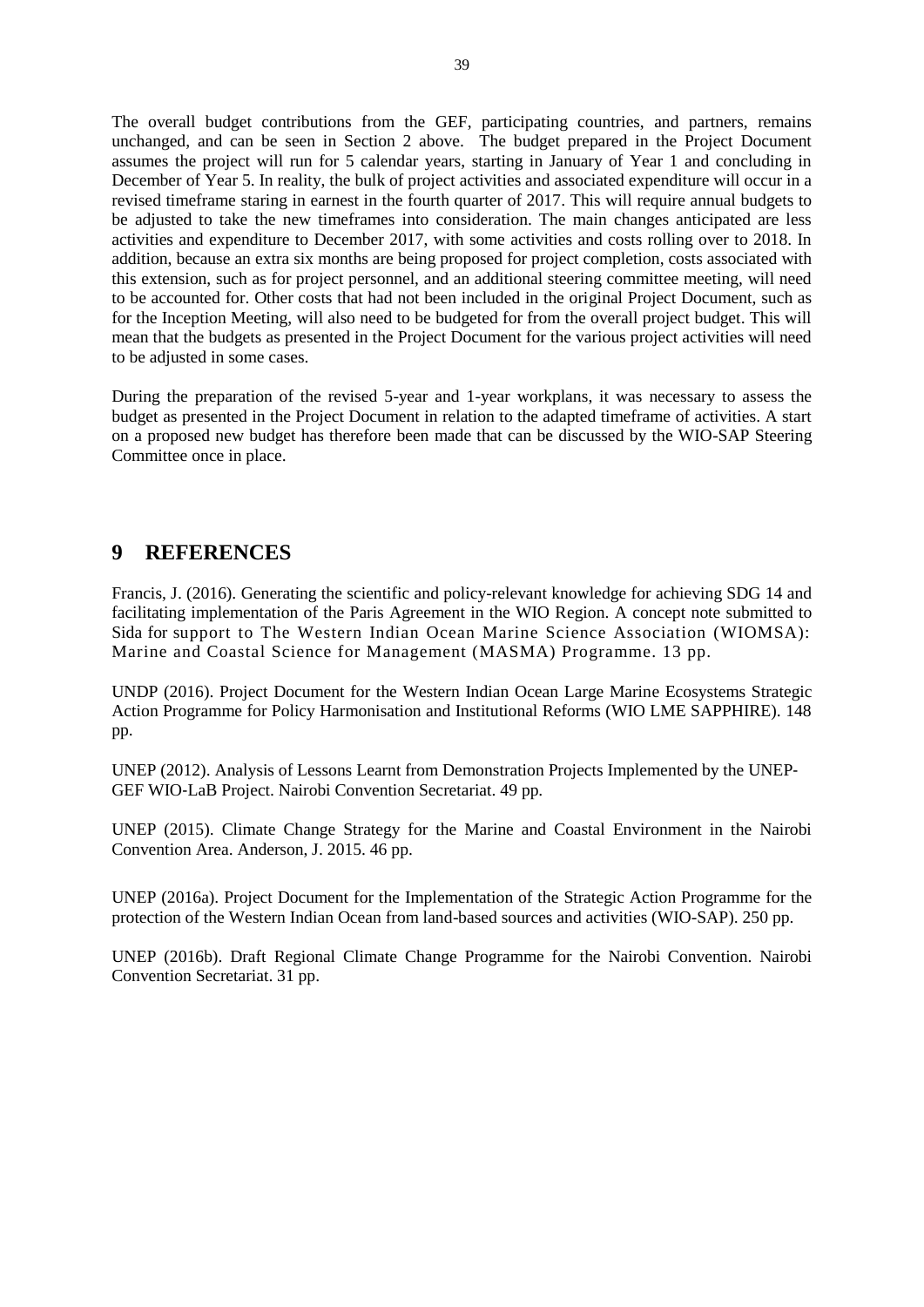# **APPENDIX 1. Updated Project Results Framework**

<span id="page-40-0"></span>

| <b>Outcomes/Outputs</b>     |                                              | <b>Objectively Verifiable Indicators</b> |                                             | <b>Means of verification</b>                                                                   | <b>Assumptions</b>                                   |
|-----------------------------|----------------------------------------------|------------------------------------------|---------------------------------------------|------------------------------------------------------------------------------------------------|------------------------------------------------------|
|                             | <b>Indicator</b>                             | <b>Baseline</b>                          | <b>Target</b>                               |                                                                                                |                                                      |
| Outcome A.1: Appropriate    | Adoption, integration and                    | Baseline to be                           | The LBSA Protocol                           | Reports of the                                                                                 | Management plans are                                 |
| tools and methodologies are | use of tools and                             | established on current                   | ratified in at least 8                      |                                                                                                | Conference of Parties to implementable taking into   |
| used to manage critical     | methodologies for                            | status of existing tools                 | countries and the                           | the Nairobi Convention.                                                                        | account the capacity                                 |
| coastal and marine habitats | improved and sustainable                     |                                          | <b>ICZM</b> Protocol signed                 |                                                                                                | challenges of the countries                          |
| in order to enhance their   | coastal and marine habitat                   | Elements of spatial                      | by at least 8 countries Reports of Steering |                                                                                                | involved.                                            |
| resilience and long-term    | management and                               | planning are being                       | by the year 2022.                           | Committee.                                                                                     |                                                      |
| sustainability              | restoration                                  | developed in a few                       |                                             |                                                                                                | Technologies introduced                              |
|                             |                                              | partner countries,                       |                                             | Signed copies of LBSA                                                                          | are socially accepted and                            |
|                             | Adoption of spatial plans                    | comprehensive baseline                   |                                             | and ICZM Protocols.                                                                            | demonstrate results.                                 |
|                             | and establishment of                         | of completed spatial                     |                                             |                                                                                                |                                                      |
|                             | planning capacity to                         | plans to be established                  |                                             | Evidence of national                                                                           | There is political will to                           |
|                             | support and guide the                        |                                          |                                             | level adoption of the                                                                          | develop a new protocol.                              |
|                             | management process                           | No regional ICZM                         |                                             | standards included in the                                                                      |                                                      |
|                             |                                              | protocol adopted.                        | Creation of synergies                       | CHM.                                                                                           | National and regional                                |
|                             | Adoption of the ICZM                         |                                          | between activities of                       |                                                                                                | institutions will participate                        |
|                             | Protocol and ratification of One country has |                                          | WIO-SAP and                                 | Minutes of regular                                                                             | to the extent required.                              |
|                             | <b>LBSA</b> Protocol by all                  | ratified the LBSA                        | <b>SAPPHIRE</b> and                         | coordination meetings.                                                                         |                                                      |
|                             | countries by the year 2022.                  | protocol                                 | integration of results                      |                                                                                                | Continued interest in                                |
|                             |                                              |                                          | into the regional                           | <b>Presentation of</b>                                                                         | seeking synergies between                            |
|                             | Close collaboration with                     | Establishment of                         | governance                                  | implementation progress activities to efficiently                                              |                                                      |
|                             | ongoing related initiatives                  | coordination                             | framework of the                            |                                                                                                | and results to the COP of deliver outputs to partner |
|                             | such as the UNDP                             | arrangements between                     | Nairobi Convention                          | the Nairobi Convention countries.                                                              |                                                      |
|                             | implemented SAPPHIRE                         | WIO-SAP and                              |                                             |                                                                                                |                                                      |
|                             | project among others to                      | <b>SAPPHIRE</b> projects                 |                                             |                                                                                                |                                                      |
|                             | strengthen synergies                         |                                          |                                             |                                                                                                |                                                      |
| Output A.1.1: National      | Spatial plans adopted by                     |                                          |                                             | Marine spatial planning End of project target: Reports of participatory In-country capacity is |                                                      |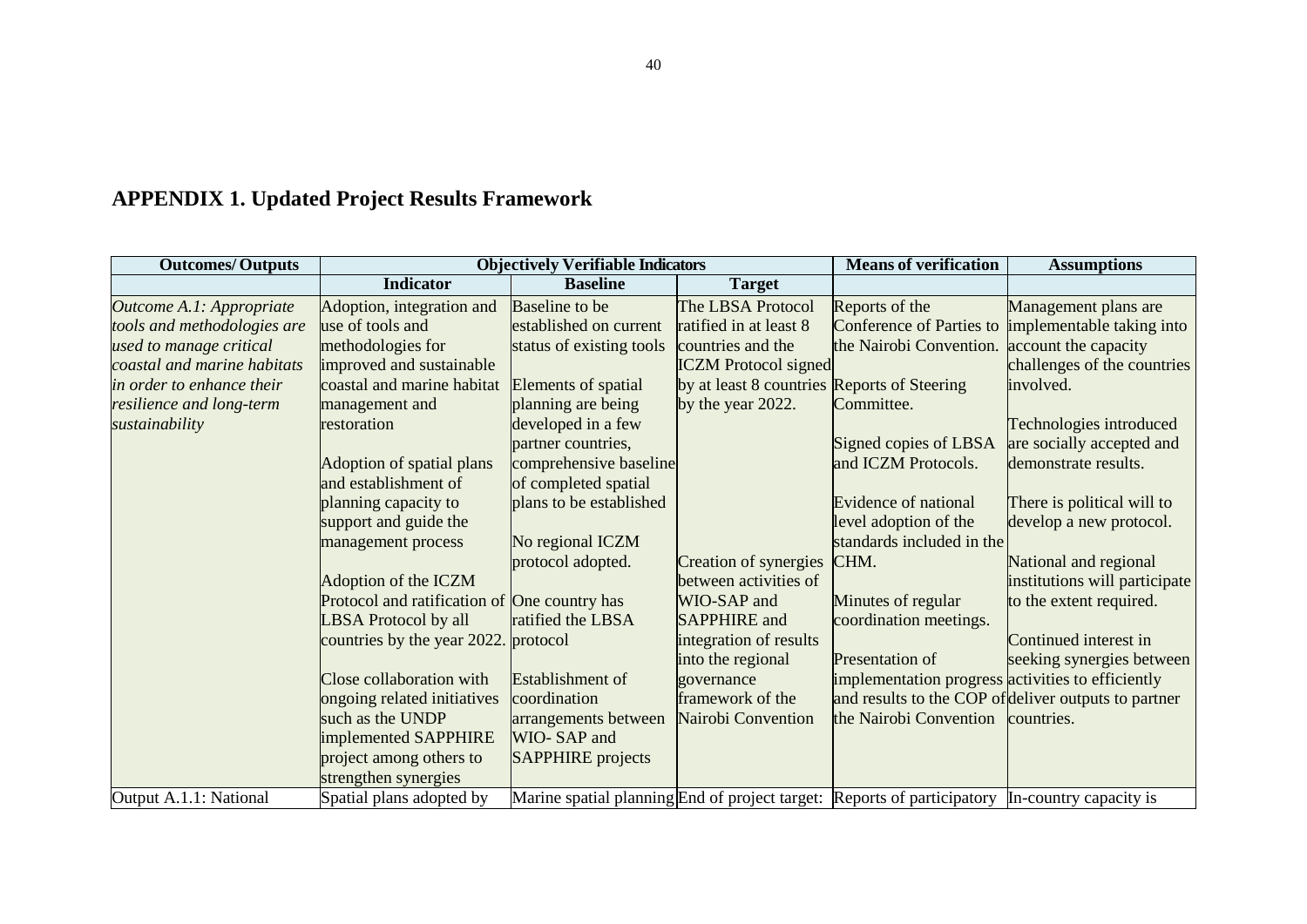| <b>Outcomes/Outputs</b>                                                                                                                                                                                                        |                                                                                                                                                                                                                                                                                                                                                                                | <b>Objectively Verifiable Indicators</b>                                                                                                                |                                                                                                                                | <b>Means of verification</b>                                                                                                                                                                                                                                                                                  | <b>Assumptions</b>                                                                                                                                                                         |
|--------------------------------------------------------------------------------------------------------------------------------------------------------------------------------------------------------------------------------|--------------------------------------------------------------------------------------------------------------------------------------------------------------------------------------------------------------------------------------------------------------------------------------------------------------------------------------------------------------------------------|---------------------------------------------------------------------------------------------------------------------------------------------------------|--------------------------------------------------------------------------------------------------------------------------------|---------------------------------------------------------------------------------------------------------------------------------------------------------------------------------------------------------------------------------------------------------------------------------------------------------------|--------------------------------------------------------------------------------------------------------------------------------------------------------------------------------------------|
|                                                                                                                                                                                                                                | <b>Indicator</b>                                                                                                                                                                                                                                                                                                                                                               | <b>Baseline</b>                                                                                                                                         | <b>Target</b>                                                                                                                  |                                                                                                                                                                                                                                                                                                               |                                                                                                                                                                                            |
| institutions undertake<br>participatory spatial<br>planning to increase the<br>resilience of selected key<br>coastal ecosystems to<br>anthropogenic impacts<br>including the impacts of<br>climate change and<br>variability.  | competent authorities and<br>stakeholders building on<br>extensive stakeholder<br>analysis.<br>All relevant sectors and a<br>wide group of<br>stakeholders (including<br>civil society, private<br>sector and women's<br>groups) are involved from<br>the start and partnerships<br>are established with<br>agencies that have<br>capacity in gender<br>training and analysis. | is not currently a<br>standard methodology<br>or management tool.<br>Few marine spatial<br>plans exist in the<br>region. Baseline to be<br>established. | New spatial plans<br>prepared for at least<br>five [5] key marine<br>and coastal zones in<br>at least 5 countries<br>by 2022.  | dialogue processes<br>(including gender<br>specific considerations<br>and the involvement of<br>civil society).<br>Publication of spatial<br>plans for target sites.<br>Project Annual Reports,<br>indicting the adoption of<br>the plans at an<br>appropriate level                                          | available and sufficient to<br>prepare spatial plans.<br>Political will exists to<br>prepare and implement<br>plans.<br>Countries willingness to<br>share data or allow<br>access to data. |
| Output A.1.2 Management<br>plans developed and adopted<br>for at least 5 key critical<br>coastal and marine habitats,<br>reinforcing the regional<br>MPA network and<br>mitigating habitat loss and<br>climate change impacts. | 5 critical coastal and<br>marine habitats<br>management plans in<br>target countries adopted,<br>taking the socio-<br>economic dimension and<br>in particular gender<br>considerations into<br>account in all stages of<br>the process.                                                                                                                                        | Few coastal<br>management plans<br>prepared and<br>implemented<br>(baseline to be<br>established).                                                      | End of project target:<br>Management plans<br>adopted for at least<br>[5] coastal zones in<br>at least 5 countries<br>by 2022. | Reports of participatory<br>processes including<br>gender specific<br>considerations, targeted<br>meetings with women's<br>groups and the<br>involvement of civil<br>society.<br>Publications on coastal<br>management plans for<br>target sites.<br><b>Project Annual Reports</b><br>that indicate adoption. | In-country capacity is<br>available and sufficient to<br>develop management<br>plans.<br>Political will exists to<br>prepare and implement<br>plans.                                       |
| Output A.1.3 At least one<br>key degraded critical coastal                                                                                                                                                                     | Ha of priority habitats<br>restored.                                                                                                                                                                                                                                                                                                                                           | No area has been<br>restored within the                                                                                                                 | End of project target:<br>By 2022, there will                                                                                  | Reports of on-the-<br>ground interventions and stakeholders can be                                                                                                                                                                                                                                            | Communities and all                                                                                                                                                                        |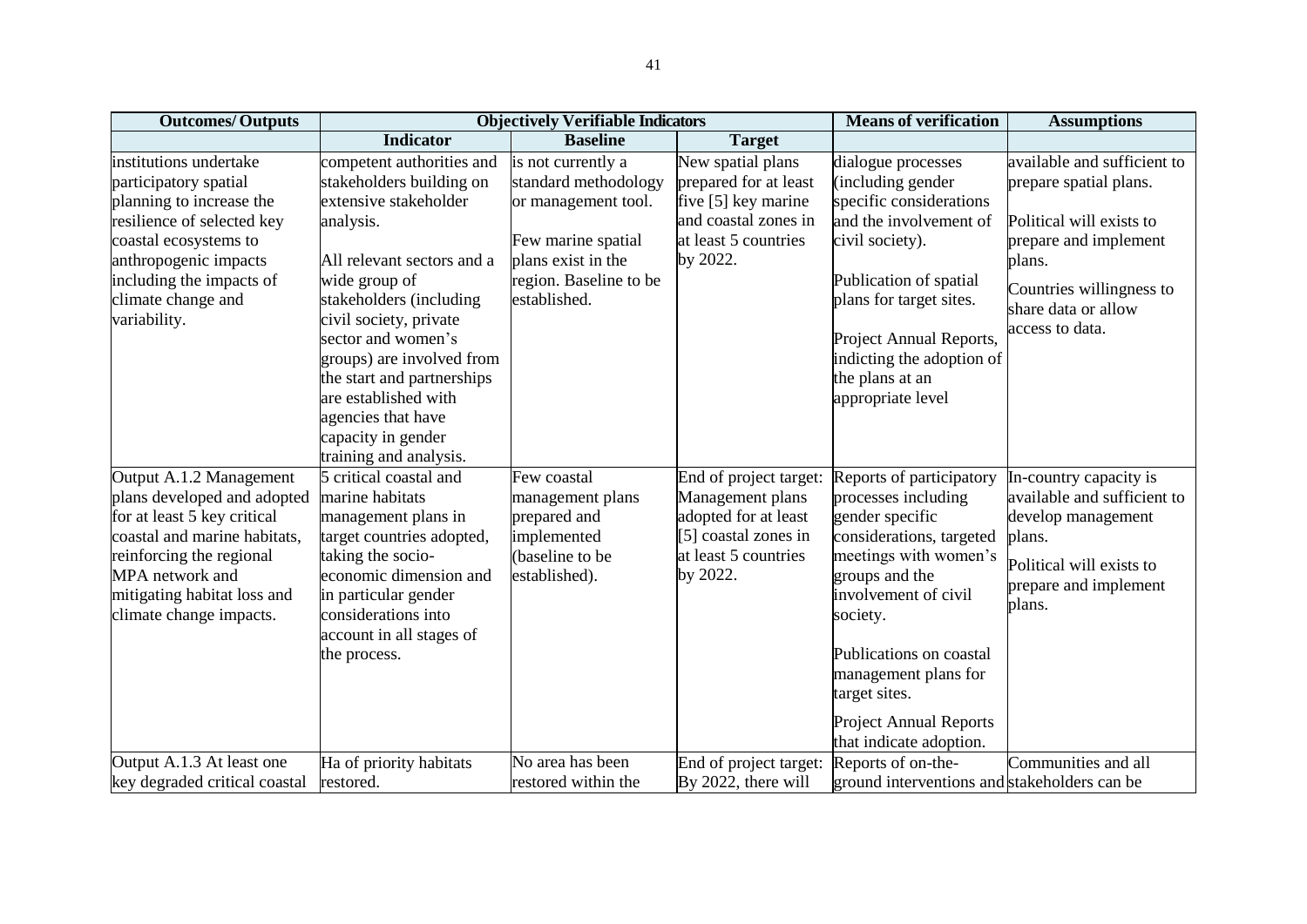| <b>Outcomes/Outputs</b>                                                                                                                                                                                                                                      |                                                                                                                                                                                                                                       | <b>Objectively Verifiable Indicators</b>                                                                                                                                                                                                   |                                                                                                                                                                                       | <b>Means of verification</b>                                                                                                                                                                                                                                                                                              | <b>Assumptions</b>                                                                                                                                                                                                                                                           |  |  |
|--------------------------------------------------------------------------------------------------------------------------------------------------------------------------------------------------------------------------------------------------------------|---------------------------------------------------------------------------------------------------------------------------------------------------------------------------------------------------------------------------------------|--------------------------------------------------------------------------------------------------------------------------------------------------------------------------------------------------------------------------------------------|---------------------------------------------------------------------------------------------------------------------------------------------------------------------------------------|---------------------------------------------------------------------------------------------------------------------------------------------------------------------------------------------------------------------------------------------------------------------------------------------------------------------------|------------------------------------------------------------------------------------------------------------------------------------------------------------------------------------------------------------------------------------------------------------------------------|--|--|
|                                                                                                                                                                                                                                                              | <b>Indicator</b>                                                                                                                                                                                                                      | <b>Baseline</b>                                                                                                                                                                                                                            | <b>Target</b>                                                                                                                                                                         |                                                                                                                                                                                                                                                                                                                           |                                                                                                                                                                                                                                                                              |  |  |
| habitats restored and<br>resilience increased;                                                                                                                                                                                                               |                                                                                                                                                                                                                                       | SAP implementation<br>framework.                                                                                                                                                                                                           | be at least a total of<br>5 ha each of coral<br>reefs, seagrass beds,<br>mangrove forest<br>restored in degraded<br>hotspot sites.                                                    | experience gained in<br>initiating and sustaining<br>restoration projects<br>documented and shared<br>on the project website<br>and in reports and<br>meetings of the Nairobi<br>Convention.<br>Mid-term and Terminal<br><b>Evaluation Reports.</b><br>State of the coast reports. ecosystems.<br>Project Annual Reports. | engaged in restoration<br>works.<br>Particular attention is paid<br>to multi-stakeholder<br>dialogue representing a<br>variety of groups including<br>women and civil society.<br>There is capacity and<br>knowledge available for<br>restoration of                         |  |  |
| Output A.1.4 Pilot actions<br>build capacity in ICZM,<br>demonstrating how ICZM<br>can be strengthened at the<br>local level through the<br>empowerment of<br>communities and other<br>actors in on-the-ground<br>interventions (under A.1.2)<br>and A.1.3). | Number of ICZM plans in<br>target coastal sites<br>involving a wide range of<br>stakeholders.<br>Number of multi-<br>stakeholder meetings held<br>with all involved<br>stakeholders including<br>civil society and women's<br>groups. | <b>ICZM</b> is not currently<br>used as a standard tool<br>for the empowerment<br>of communities.<br>Community stakeholder involving wide<br>awareness of ICZM is<br>not yet widespread in<br>the region.<br>Baseline to be<br>established | End of project target:<br>By 2022, at least 5<br><b>ICZM</b> plans for<br>target coastal zones<br>will be developed,<br>stakeholder dialogue<br>including women<br>and civil society. | Copies of ICZM plans<br>for target sites.<br>Minutes of meetings and<br>considerations of<br>stakeholder involvement to ensuring the widest<br>in the development of<br>the plans.<br>Project Annual<br>Reports, including the<br>adoption of the plans at<br>appropriate levels.                                         | There is political will to<br>develop ICZM plans in<br>target sites.<br>Particular attention is paid<br>stakeholder dialogue,<br>including the voice of<br>women and civil society.<br>In-country capacity exists<br>for development and<br>implementation of ICZM<br>Plans. |  |  |
| <b>Outcome</b> A.2 Appropriate<br>tools and methods (which<br>integrate economic, social<br>and environmental                                                                                                                                                | Tools such as regional<br>guidelines for economic<br>valuation, vulnerability<br>assessment, spatial                                                                                                                                  | Currently tools and<br>methods for integrating integrate economic,<br>economic valuation,<br>vulnerability                                                                                                                                 | By 2022, tools which<br>social and<br>environmental                                                                                                                                   | Tools are adopted and<br>and management<br>processes.                                                                                                                                                                                                                                                                     | The in-country support and<br>used in existing planning capacity is made available<br>to develop and implement<br>these tools.                                                                                                                                               |  |  |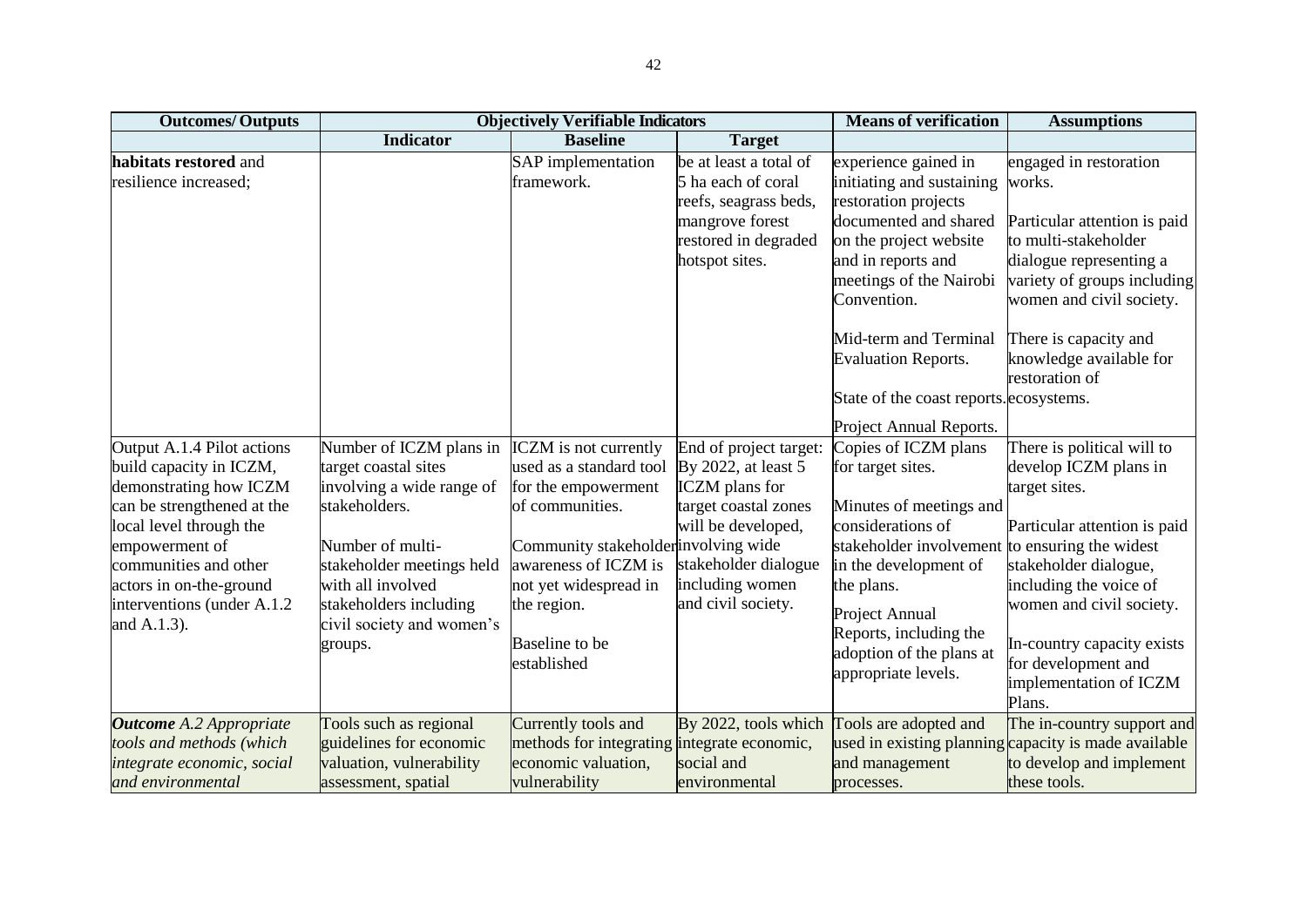| <b>Outcomes/Outputs</b>                                                                                                                                                                            |                                                                                                                                                                                                                                                                                                                                                                                           | <b>Objectively Verifiable Indicators</b>                                                                                                                                                                              |                                                                                                                                                                                                                                                                                                                                              | <b>Means of verification</b>                                                                                                                                                                               | <b>Assumptions</b>                                                                                                                                                                                                                                                                                             |
|----------------------------------------------------------------------------------------------------------------------------------------------------------------------------------------------------|-------------------------------------------------------------------------------------------------------------------------------------------------------------------------------------------------------------------------------------------------------------------------------------------------------------------------------------------------------------------------------------------|-----------------------------------------------------------------------------------------------------------------------------------------------------------------------------------------------------------------------|----------------------------------------------------------------------------------------------------------------------------------------------------------------------------------------------------------------------------------------------------------------------------------------------------------------------------------------------|------------------------------------------------------------------------------------------------------------------------------------------------------------------------------------------------------------|----------------------------------------------------------------------------------------------------------------------------------------------------------------------------------------------------------------------------------------------------------------------------------------------------------------|
|                                                                                                                                                                                                    | <b>Indicator</b>                                                                                                                                                                                                                                                                                                                                                                          | <b>Baseline</b>                                                                                                                                                                                                       | <b>Target</b>                                                                                                                                                                                                                                                                                                                                |                                                                                                                                                                                                            |                                                                                                                                                                                                                                                                                                                |
| considerations) support<br>coastal planning and<br>management.                                                                                                                                     | planning and extractive use assessment, spatial<br>strategies, are integrated<br>into coastal planning and<br>management.                                                                                                                                                                                                                                                                 | planning and extractive an integral part of the<br>use strategies are not<br>widely used in coastal<br>planning and<br>management.                                                                                    | considerations will be<br>coastal planning and<br>management process                                                                                                                                                                                                                                                                         |                                                                                                                                                                                                            | Political willingness<br>supports the development<br>of these tools.                                                                                                                                                                                                                                           |
| Output A.2.1 Economic<br>valuation of at least three (3)<br>key critical coastal and<br>marine habitats including<br>integration of economic<br>valuation into coastal<br>management and planning. | Regional guidelines for<br>Economic Valuations of at<br>least three (3) key coastal<br>ecosystems adopted and<br>used in actual valuation<br>studies.<br>Values of coastal and<br>marine ecosystem<br>services incorporated in<br>management planning<br>including particular<br>attention to the<br>involvement from the<br>onset - and considerations<br>of women and civil<br>society. | Economic valuation<br>guidelines have as yet<br>not been established on valuation studies will<br>a regional scale.<br>Management plans do<br>not as yet integrate<br>information on values<br>of ecosystem services. | End of project target:<br>By 2022, Economic<br>be undertaken for at<br>least 1 coastal<br>ecosystem in at least 5 values are used in<br>countries in the region planning.<br>using the guidelines.<br>By 2022,<br>information on the<br>value of coastal and<br>marine ecosystems<br>is used in decisions<br>related to coastal<br>planning. | Reports of Economic<br>Valuation studies.<br><b>ICZM</b> Reports clearly<br>showing that economic<br>Project Annual Reports.                                                                               | Capacity is available in-<br>country to undertake<br>economic valuation of<br>coastal ecosystems.<br>Experts with a broad<br>knowledge base can be<br>identified and appointed.<br>Regional guidelines are<br>developed before the<br>valuation studies.<br>Willingness to engage<br>widely with stakeholders. |
| Output A.2.2 Tools and<br>guidelines for vulnerability<br>assessment and spatial<br>planning support monitoring<br>and management actions.                                                         | Toolkits and guidelines<br>for vulnerability<br>assessments, spatial<br>planning are developed<br>and applied, including<br>gender sensitive analysis.                                                                                                                                                                                                                                    | There are as of yet no<br>guidelines used for<br>vulnerability<br>assessment and spatial<br>planning in the<br>region.                                                                                                | End of project target:<br>By 2022, guidelines<br>and methodologies<br>for vulnerability<br>assessment and<br>spatial planning will<br>be used in at least 5<br>countries in the<br>region.                                                                                                                                                   | Vulnerability assessment Planners and policy<br>and spatial planning<br>finalised using the<br>guidelines and tools.<br>Guidelines for<br>ecosystem vulnerability<br>assessment.<br>Guidelines for spatial | makers will make effective<br>use of tools and guidelines.<br>Guidelines are user<br>friendly and meet the<br>needs of users.                                                                                                                                                                                  |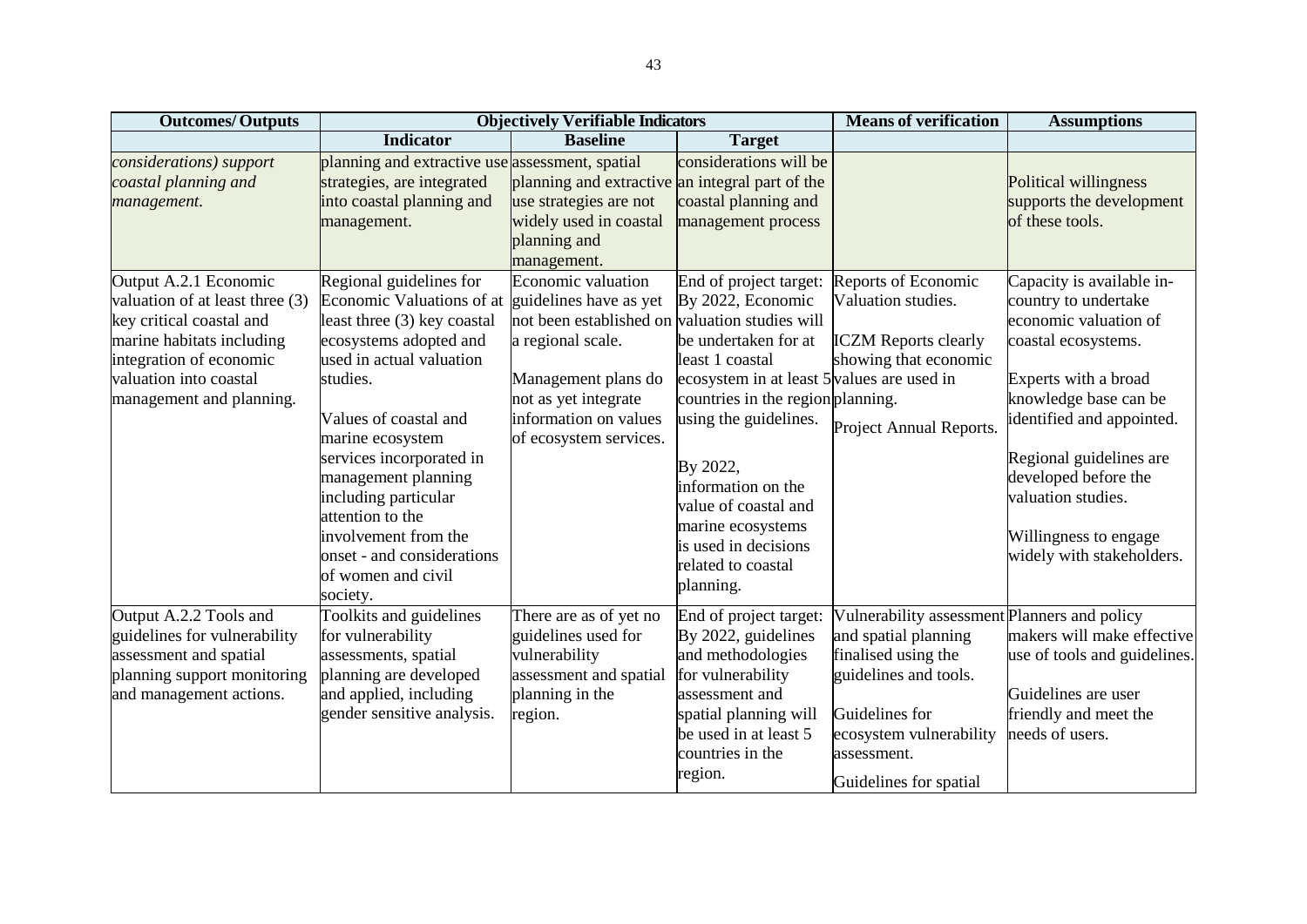| <b>Outcomes/Outputs</b>                                                                                                                       |                                                                                                                                                                                                                         | <b>Objectively Verifiable Indicators</b>                                                                                  |                                                                                                                                                                                                                                                                                                                                                                                       | <b>Means of verification</b>                                                                                                                                                                                                                                              | <b>Assumptions</b>                                                                                                                                                                                                                                      |
|-----------------------------------------------------------------------------------------------------------------------------------------------|-------------------------------------------------------------------------------------------------------------------------------------------------------------------------------------------------------------------------|---------------------------------------------------------------------------------------------------------------------------|---------------------------------------------------------------------------------------------------------------------------------------------------------------------------------------------------------------------------------------------------------------------------------------------------------------------------------------------------------------------------------------|---------------------------------------------------------------------------------------------------------------------------------------------------------------------------------------------------------------------------------------------------------------------------|---------------------------------------------------------------------------------------------------------------------------------------------------------------------------------------------------------------------------------------------------------|
|                                                                                                                                               | <b>Indicator</b>                                                                                                                                                                                                        | <b>Baseline</b>                                                                                                           | <b>Target</b>                                                                                                                                                                                                                                                                                                                                                                         |                                                                                                                                                                                                                                                                           |                                                                                                                                                                                                                                                         |
|                                                                                                                                               |                                                                                                                                                                                                                         |                                                                                                                           |                                                                                                                                                                                                                                                                                                                                                                                       | planning.                                                                                                                                                                                                                                                                 |                                                                                                                                                                                                                                                         |
| Output A.2.3 Sustainable<br>extractive use strategies<br>developed and adopted for<br>specific coastal and marine<br>natural resources.       | Number of sites with<br>extractive use strategies for not developed<br>coastal natural resources<br>adopted for<br>implementation.                                                                                      | The countries have<br>extractive use<br>strategies for specific<br>coastal and marine<br>resources.                       | End of project target:<br>By 2022, sustainable<br>extractive use<br>strategies will be<br>developed and<br>adopted for specific<br>coastal and marine                                                                                                                                                                                                                                 | Reports on sustainable<br>extractive use strategies.<br>Project Annual Reports,<br>showing the involvement commerce, local<br>of<br>Stakeholders, and                                                                                                                     | <b>Effective collaboration</b><br>between<br>ministries/authorities<br>(fisheries, forestry,<br>government etc.).                                                                                                                                       |
|                                                                                                                                               |                                                                                                                                                                                                                         |                                                                                                                           | natural resources, in<br>at least 5 countries<br>in the region.                                                                                                                                                                                                                                                                                                                       | adoption of the<br>strategies.                                                                                                                                                                                                                                            |                                                                                                                                                                                                                                                         |
| Output A.2.4 Adoption of<br>regional indicators and<br>baseline assessment in<br>support of critical habitat<br>monitoring and<br>management. | A set of regional<br>indicators for ecosystem<br>monitoring, assessment<br>and management,<br>developed and adopted<br>(taking the SDGs into<br>account) including socio<br>economic and gender<br>specific indicators. | Currently regional<br>indicators and<br>guidelines are not<br>commonly used for<br>ecosystem assessment<br>in the region. | By 2018, regional<br>indicators and<br>guidelines for<br>will be drafted. They<br>will be tested in all<br>pilot site habitats to<br>set a baseline for<br>2018.<br>End of project target:<br>By 2022, indicators<br>are monitored to<br>demonstrate change<br>in ecosystem status<br>in pilot sites and in<br>the region in<br>general. SDG<br>indicators are<br>integrated into the | Report on the adoption<br>of regional indicators.<br>ecosystem assessment Reports of PADH, WSQ methods.<br>and MWM Task Forces.<br>Project reports showing<br>the indicator monitoring<br>results.<br>Reports on the SDG<br>processes related to<br>ecosystem monitoring. | <b>Task Forces reach</b><br>agreement on regional<br>indicators and assessment<br>Capacity to carry out<br>indicator monitoring exists<br>in target countries.<br>Data and information<br>available in support of<br>the regional set of<br>indicators. |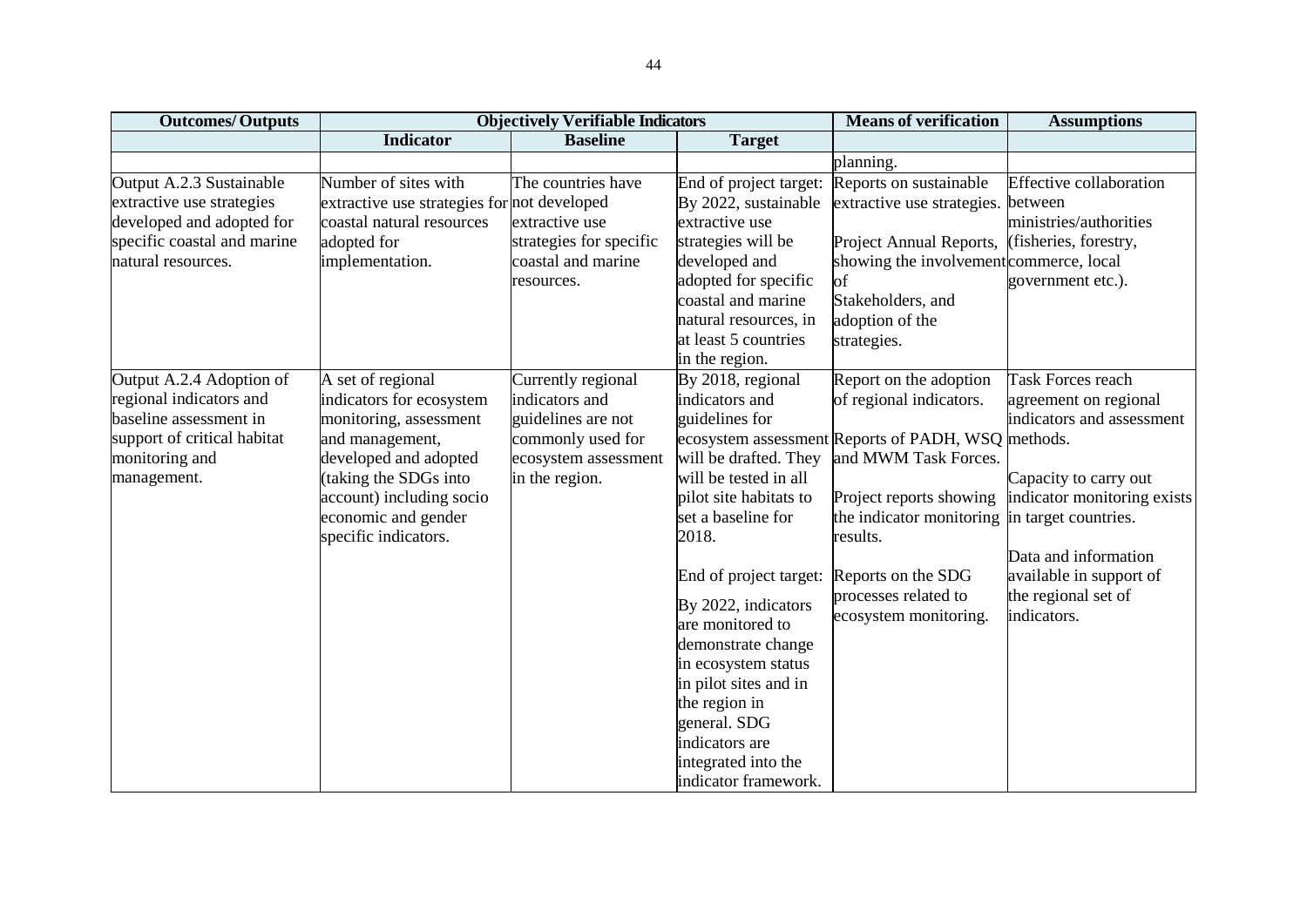| <b>Outcomes/Outputs</b>                                                                                                   |                                                                                                                                                                                                                                      | <b>Objectively Verifiable Indicators</b>                                                                                                                                          |                                                                                                                                                                                                                                                                      | <b>Means of verification</b>                                                                                                                                                                                                                                                                                                                                     | <b>Assumptions</b>                                                                                                                                                                                       |
|---------------------------------------------------------------------------------------------------------------------------|--------------------------------------------------------------------------------------------------------------------------------------------------------------------------------------------------------------------------------------|-----------------------------------------------------------------------------------------------------------------------------------------------------------------------------------|----------------------------------------------------------------------------------------------------------------------------------------------------------------------------------------------------------------------------------------------------------------------|------------------------------------------------------------------------------------------------------------------------------------------------------------------------------------------------------------------------------------------------------------------------------------------------------------------------------------------------------------------|----------------------------------------------------------------------------------------------------------------------------------------------------------------------------------------------------------|
|                                                                                                                           | <b>Indicator</b>                                                                                                                                                                                                                     | <b>Baseline</b>                                                                                                                                                                   | <b>Target</b>                                                                                                                                                                                                                                                        |                                                                                                                                                                                                                                                                                                                                                                  |                                                                                                                                                                                                          |
| Outcome B.1 Quality of<br>coastal receiving waters<br>improved through pilot<br><i>interventions.</i>                     | Overall reduction of the<br>annual amount of nutrient<br>input (kg/year) to the<br>coastal waters in pilot sites<br>leads to improved quality<br>of coastal and receiving<br>waters.                                                 | There is limited data<br>available on effluent<br>treatment in the pilot<br>sites.<br><b>ICZM</b> plans are<br>currently not<br>systematically<br>incorporating water<br>quality. | Total of at least six<br>innovative<br>investments in<br>improved wastewater<br>management in six<br>countries.<br>Improved quality of<br>coastal receiving<br>waters due to<br>reduction of N & P<br>pollution loads by at<br>least 50% over<br>baseline (kg/year). | Water quality/pollution<br>standards and<br>monitoring reports.                                                                                                                                                                                                                                                                                                  | Capacity and knowledge<br>exists in-country to<br>promote, coordinate and<br>implement pilot<br>interventions.<br>Political will to support<br>pilot interventions exists.                               |
| Output B.1.1 Cost-effective<br>technologies for municipal<br>wastewater treatment<br>demonstrated in at least 3<br>sites. | Removal rates of N and P<br>in the sites.<br>Best practices of<br>innovative pilot activities<br>captured and<br>disseminated to all key<br>stakeholders including<br>civil society and user<br>groups (including<br>women's groups) | Limited baseline data<br>available.<br>Limited awareness of<br>the reuse of treated<br>wastewater.                                                                                | End of project target:<br>Reduction of at least<br>50% of the baseline<br>of N& P pollution<br>loads in the three<br>hotspots.                                                                                                                                       | Site visits to<br>demonstration projects.<br>Reports on results of<br>stakeholder dialogues<br>including participation<br>of women's groups.<br>Reports of regional Task technologies for<br>Forces (MWM, WSQ).<br>Reports of on the ground<br>interventions.<br>Reports on municipal<br>wastewater management.<br>Project Annual reports,<br>showing monitoring | There is capacity and<br>knowledge to adopt cost-<br>effective technologies for<br>wastewater treatment.<br>There is a will among<br>policy makers to promote<br>cost effective<br>wastewater treatment. |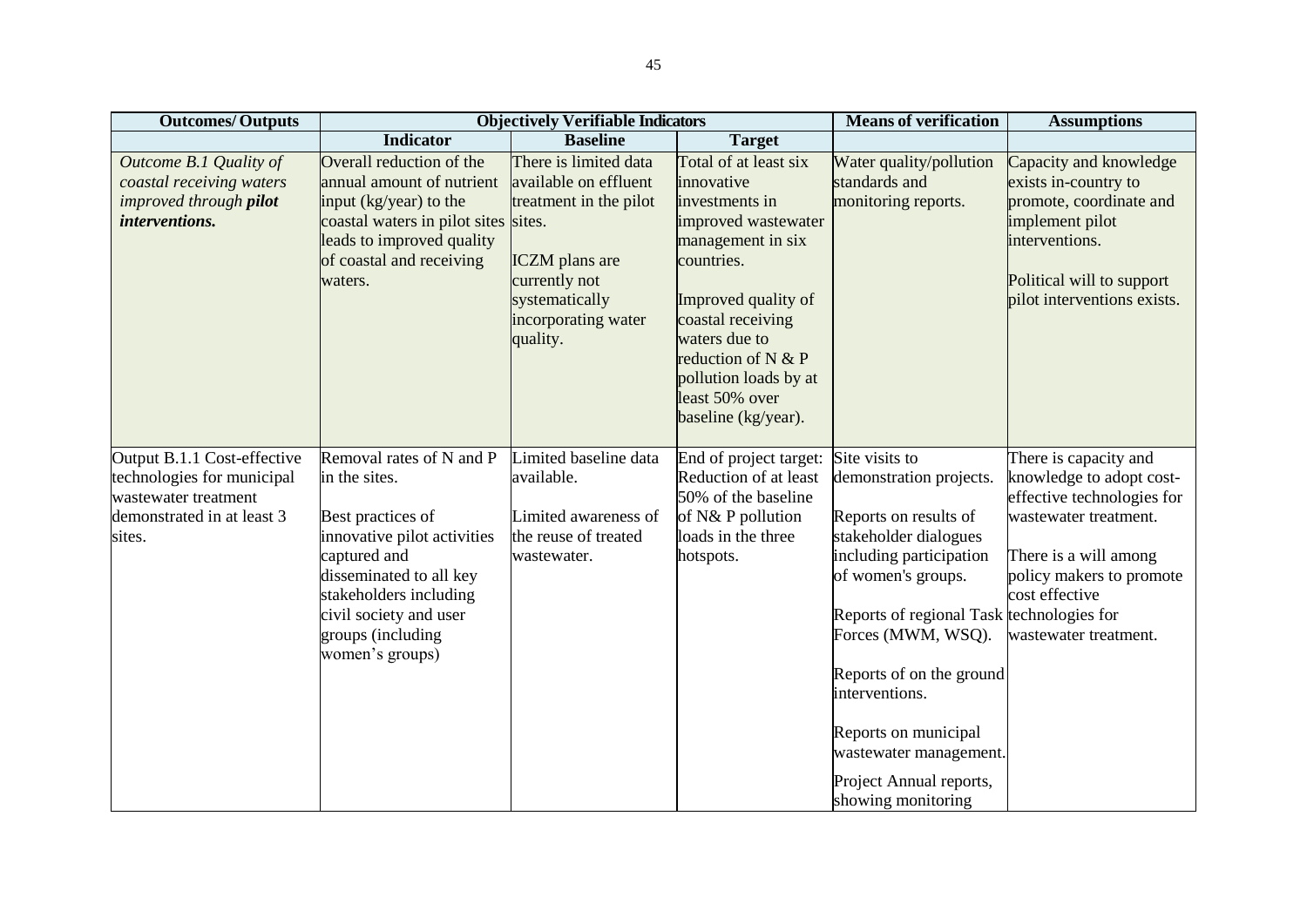| <b>Outcomes/Outputs</b>                         |                                                | <b>Objectively Verifiable Indicators</b>  |                                     | <b>Means of verification</b>                   | <b>Assumptions</b>                             |
|-------------------------------------------------|------------------------------------------------|-------------------------------------------|-------------------------------------|------------------------------------------------|------------------------------------------------|
|                                                 | <b>Indicator</b>                               | <b>Baseline</b>                           | <b>Target</b>                       |                                                |                                                |
|                                                 |                                                |                                           |                                     | results.                                       |                                                |
| Output B.1.2 Effluents at a                     | Removal rates of COD and There is currently no |                                           | End of project target:              | Site visits to                                 | Political willingness by                       |
| minimum of 3                                    | nutrients.                                     | treatment of effluents                    | By 2022, At least                   | demonstration projects.                        | local administrations                          |
| demonstration sites are                         |                                                | in the pilot sites.                       | 50% of the treated                  |                                                |                                                |
| collected, treated, recycled                    | Increased volume of                            |                                           | wastewater from 3                   | Reports on on-the-                             | Pro-active participation by                    |
| and/or disposed of in                           | reused treated wastewater                      |                                           | hotspots reused and                 | ground interventions.                          | local industries.                              |
| accordance with                                 |                                                |                                           | recycled.                           |                                                |                                                |
| international best practices.                   |                                                |                                           |                                     | Reports of regional Task Necessary targeted    |                                                |
|                                                 |                                                |                                           |                                     | Forces.                                        | awareness raising of local                     |
|                                                 |                                                |                                           |                                     | Project Annual reports,                        | community of the<br>planned activities carried |
|                                                 |                                                |                                           |                                     | showing monitoring                             | out from the onset and                         |
|                                                 |                                                |                                           |                                     | results.                                       | throughout the project.                        |
| Output B.1.3 Pilot actions                      | <b>ICZM</b> plans incorporate                  | There are currently no                    | End of project target:              | Minutes of stakeholder                         | Communities are able to                        |
| undertaken to build capacity                    | water quality management.                      | <b>ICZM</b> plans fully                   | By 2022, there will                 | meetings including                             | understand and effectively                     |
| for water quality                               |                                                | incorporating water                       | be ICZM plans in at                 | representation of women participate in the     |                                                |
| management and ICZM                             | Number of multi-                               | quality management.                       | least 5 countries in                | and civil society.                             | stakeholder dialogue.                          |
| promoted through                                | stakeholder meetings held                      |                                           | the region,                         |                                                |                                                |
| empowerment of                                  | in preparation of the                          |                                           | incorporating water                 | National reports/ MTR                          | Community experts with a                       |
| communities and other                           | <b>ICZM</b> plans with                         |                                           | quality management.                 | site visits.                                   | broad knowledge base and                       |
| actors at pilot sites.                          | particular attention given                     |                                           |                                     | <b>Project Annual Reports</b>                  | local expertise should be                      |
|                                                 | to the empowerment of                          |                                           |                                     | showing the adoption                           | identified and appointed.                      |
|                                                 | women and the input of                         |                                           |                                     | of the ICZM plans.                             |                                                |
|                                                 | civil society                                  |                                           |                                     |                                                | Careful selection of                           |
|                                                 |                                                |                                           |                                     |                                                | communities and                                |
|                                                 |                                                |                                           |                                     |                                                | community 'champions'.                         |
| <b>Outcome B.2 Regulatory</b>                   | Policy, legislative and                        | There is currently no                     | A regionally                        | Adoption of regional                           | Support of all participating                   |
| Framework for monitoring                        | institutional arrangement to comprehensive     |                                           | harmonised water                    | (and national) water                           | countries will need to be                      |
| and management of<br>pollutant loads, effluents | support monitoring<br>frameworks for pollutant | regionally harmonised                     | quality and pollution<br>monitoring | quality standards and a<br>regional monitoring | ensured.                                       |
| and receiving water quality                     | loads, effluents and                           | water quality and<br>pollution monitoring | framework set up for                | framework is in place.                         | Data availability, and                         |
| adopted at regional level.                      | receiving water quality set                    | framework set up for                      | the region by 2022.                 |                                                | access.                                        |
|                                                 | up supporting SAP                              | the region.                               |                                     |                                                |                                                |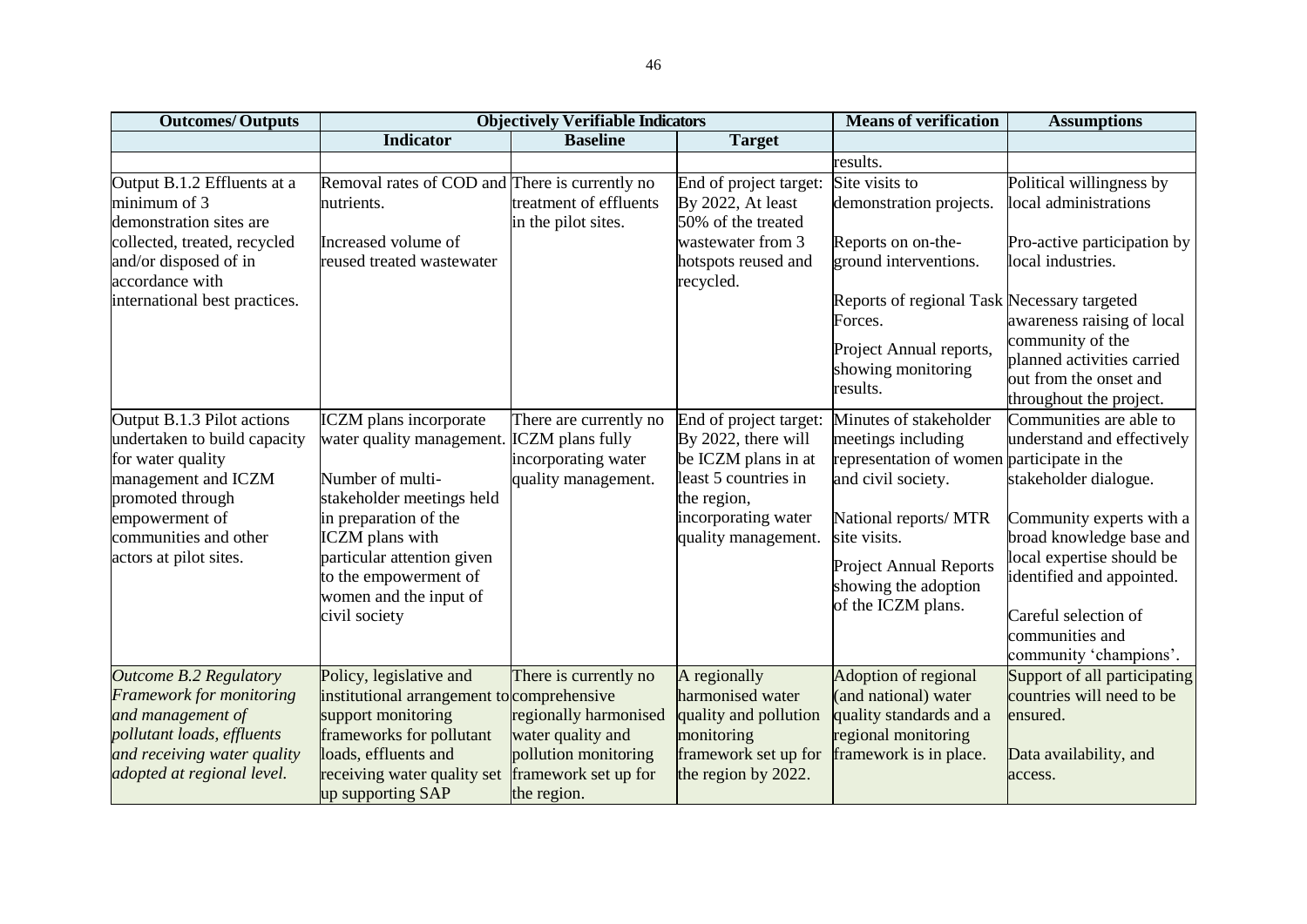| <b>Outcomes/Outputs</b>                                                                                                                                                                                                                                             |                                                                                                                                                                                | <b>Objectively Verifiable Indicators</b>                                                                                                                                                           |                                                                                                                        | <b>Means of verification</b>                                                                                                                                                 | <b>Assumptions</b>                                                                                                            |
|---------------------------------------------------------------------------------------------------------------------------------------------------------------------------------------------------------------------------------------------------------------------|--------------------------------------------------------------------------------------------------------------------------------------------------------------------------------|----------------------------------------------------------------------------------------------------------------------------------------------------------------------------------------------------|------------------------------------------------------------------------------------------------------------------------|------------------------------------------------------------------------------------------------------------------------------------------------------------------------------|-------------------------------------------------------------------------------------------------------------------------------|
|                                                                                                                                                                                                                                                                     | <b>Indicator</b>                                                                                                                                                               | <b>Baseline</b>                                                                                                                                                                                    | <b>Target</b>                                                                                                          |                                                                                                                                                                              |                                                                                                                               |
|                                                                                                                                                                                                                                                                     | implementation at national<br>and regional level as<br>appropriate.<br>Monitoring and<br>management frameworks<br>are strengthened at both<br>national and regional<br>levels. |                                                                                                                                                                                                    |                                                                                                                        |                                                                                                                                                                              |                                                                                                                               |
| Output B.2.1 Regionally<br>harmonized framework for<br>monitoring pollution loads<br>and water quality standards<br>developed for receiving<br>coastal waters.                                                                                                      | Regional receiving<br>marine water standards<br>developed and agreed<br>with elements of<br>participative monitoring.                                                          | There is currently no<br>regionally harmonised<br>water quality and<br>pollution monitoring in<br>the region.<br>There are no<br>regionally agreed<br>standards for<br>receiving marine<br>waters. | End of project target:<br>By 2022, regionally<br>receiving marine<br>water standards will<br>be agreed upon.           | Decisions of the Nairobi There is political will to<br>Convention COP on the develop regional<br>adoption of the regional<br>water quality standards.<br>Regional standards. | standards.<br>Capacity exists in the<br>region to monitor the<br>variables set in the<br>standards.                           |
| Output B.2.2 Regionally<br>harmonized standards and<br>monitoring framework for<br>pollutant loads and effluent<br>and marine water quality<br>standards adopted by at least<br>five (5) countries through<br>participatory national and<br>regional consultations. | Regionally harmonised<br>total pollution load<br>standards.<br>Number of regional (2)<br>and national (5) multi-<br>stakeholder consultations<br>taken place.                  | There is no<br>regionally<br>harmonised pollution<br>load standards.                                                                                                                               | End of project target:<br>By 2022, regionally<br>harmonized total<br>contaminant load<br>standards will be<br>adopted. | Reports on regionally<br>harmonised pollution<br>load standards.<br>Reports of regional and<br>national multi-<br>stakeholder dialogues.                                     | There is political will to<br>develop regional pollution<br>load standards.<br>Capacity exists to<br>monitor pollution loads. |
| Output B.2.3 Regulatory and<br>human capacity of national<br>and regional<br>facilities/institutions                                                                                                                                                                | Number of competent<br>institutions involved in the<br>network for monitoring of<br>water quality.                                                                             | There is currently weak End of project target: Reports on pollution<br>capacity to apply and<br>enforce water quality<br>standards.                                                                | scientists from each<br>participating country                                                                          | By 2022, At least five monitoring and quality<br>of the results.                                                                                                             | Improved capacity will<br>contribute to improved<br>water quality monitoring.                                                 |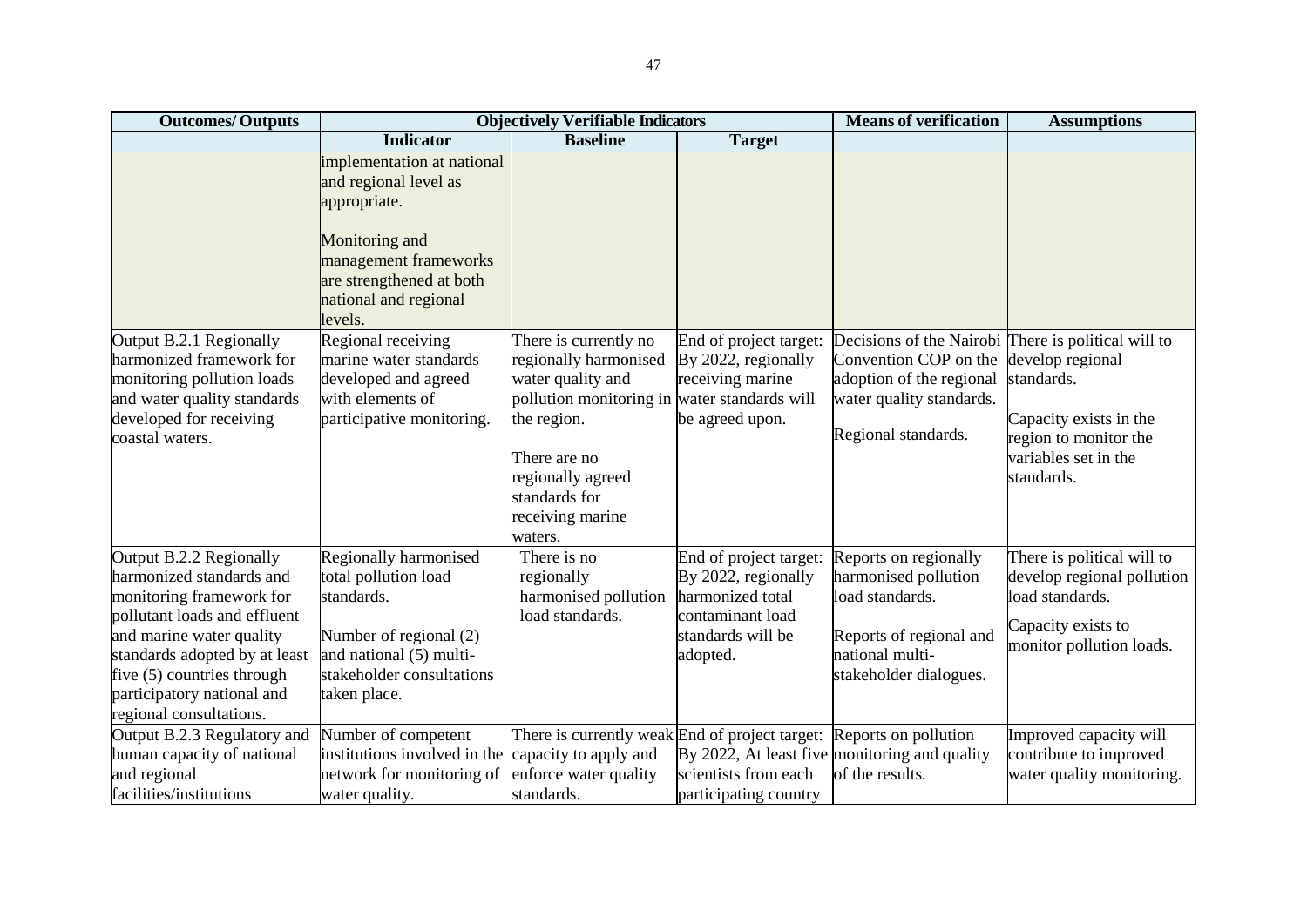| <b>Outcomes/Outputs</b>   |                                                                            | <b>Objectively Verifiable Indicators</b>                                  |                        | <b>Means of verification</b> | <b>Assumptions</b>                                 |
|---------------------------|----------------------------------------------------------------------------|---------------------------------------------------------------------------|------------------------|------------------------------|----------------------------------------------------|
|                           | <b>Indicator</b>                                                           | <b>Baseline</b>                                                           | <b>Target</b>          |                              |                                                    |
| strengthened to promote   |                                                                            |                                                                           | are involved in the    |                              |                                                    |
| implementation of water   | Allowable differences                                                      | There is a limited                                                        | network for water      |                              |                                                    |
| quality monitoring using  | between the quality of                                                     | network of institutions                                                   | quality monitoring.    |                              |                                                    |
| regional standards.       | monitoring between a                                                       | for monitoring the                                                        |                        |                              |                                                    |
|                           | reference institution and                                                  | quality of water.                                                         | By $2022$ , monitoring |                              |                                                    |
|                           | other participating                                                        |                                                                           | results show an        |                              |                                                    |
|                           | institutions.                                                              | Difference in water                                                       | improved quality of    |                              |                                                    |
|                           |                                                                            | quality monitoring                                                        | monitoring activities  |                              |                                                    |
|                           |                                                                            | results and quality of                                                    | among all the          |                              |                                                    |
|                           |                                                                            | data is not at an                                                         | participating          |                              |                                                    |
|                           |                                                                            | allowable level.                                                          | institutions.          |                              |                                                    |
| Outcome C.1               | Strengthened resilience and Currently no systematic End of project target: |                                                                           |                        |                              | The recommendations of Capacities in countries are |
| <b>Environmental Flow</b> | improved and integrated                                                    | EFAs are undertaken in $\mathbf{By}$ 2022 improvement the EFA studies are |                        |                              | available and sufficient to                        |
| Assessments (EFAs)        | management of river flows the region.                                      |                                                                           | of flows in pilot      | integrated into the          | facilitate the integration of                      |
| underpin the integrated   | and coastal areas.                                                         |                                                                           | rivers.                | management decisions         | the EFA results into                               |
| management of river flows |                                                                            | There are still                                                           |                        | of river authorities.        | management and policy                              |
| and coastal areas, and    |                                                                            | important data gaps.                                                      |                        |                              | decision making.                                   |
| <i>implementation of</i>  |                                                                            |                                                                           |                        |                              |                                                    |
| assessment                |                                                                            |                                                                           |                        |                              |                                                    |
| recommendations           |                                                                            |                                                                           |                        |                              |                                                    |
| strengthens ecosystem     |                                                                            |                                                                           |                        |                              |                                                    |
| resilience.               |                                                                            |                                                                           |                        |                              |                                                    |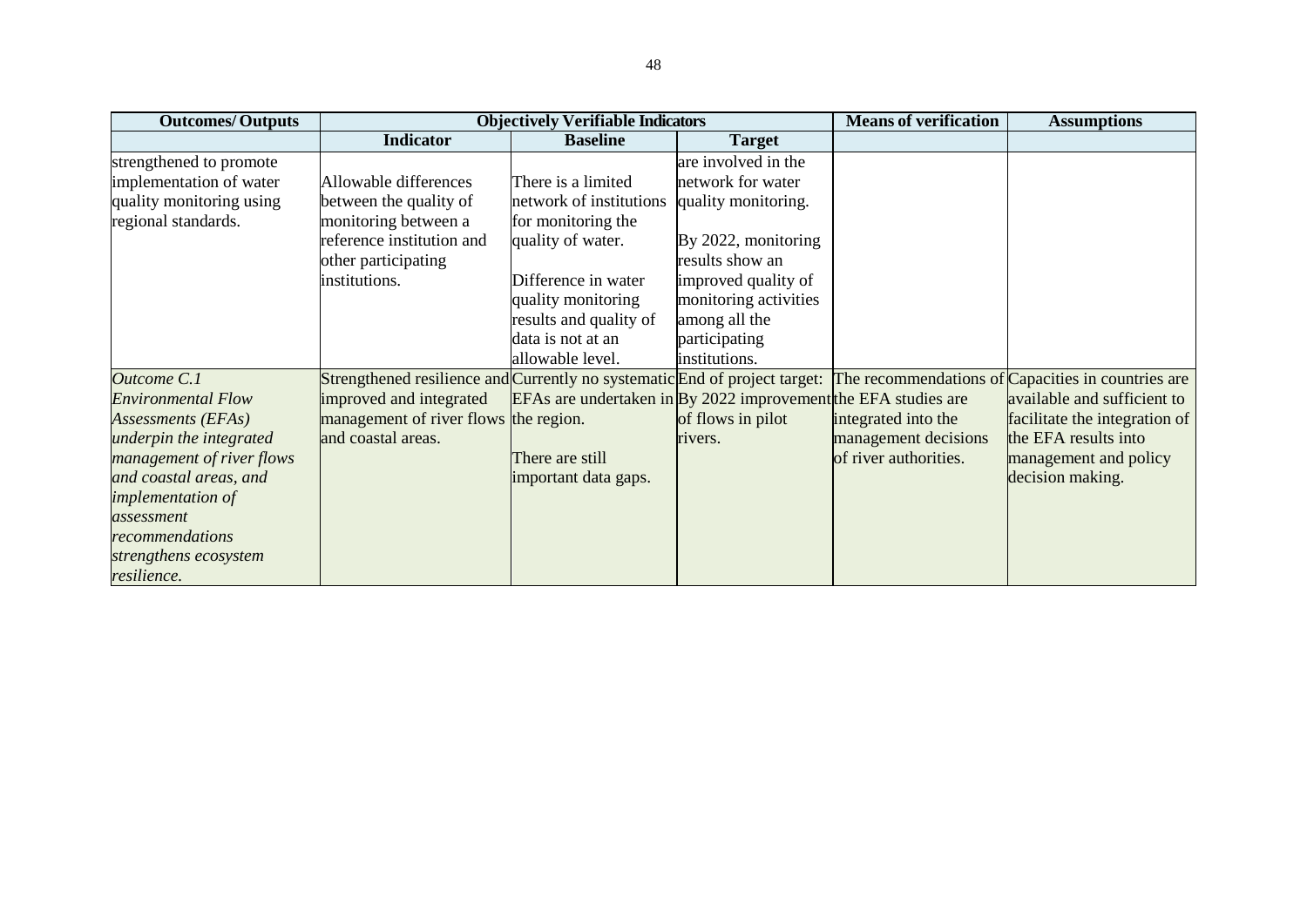| <b>Outcomes/Outputs</b>                                                                                                                                                                                                                                                             |                                                                                                                                                                                                                                                 | <b>Objectively Verifiable Indicators</b>                                                                    |                                                                                                                                                             | <b>Means</b> of                                                                                                                                               | <b>Assumptions</b>                                                                                                                                                                                    |
|-------------------------------------------------------------------------------------------------------------------------------------------------------------------------------------------------------------------------------------------------------------------------------------|-------------------------------------------------------------------------------------------------------------------------------------------------------------------------------------------------------------------------------------------------|-------------------------------------------------------------------------------------------------------------|-------------------------------------------------------------------------------------------------------------------------------------------------------------|---------------------------------------------------------------------------------------------------------------------------------------------------------------|-------------------------------------------------------------------------------------------------------------------------------------------------------------------------------------------------------|
|                                                                                                                                                                                                                                                                                     | <b>Indicator</b>                                                                                                                                                                                                                                | <b>Baseline</b>                                                                                             | <b>Target</b>                                                                                                                                               | verification                                                                                                                                                  |                                                                                                                                                                                                       |
| Output C.1.1 Environmental<br>flow assessments conducted in<br>at least three (3) pilot river<br>basins to determine the<br>environmental, economic and<br>social trade-offs in water<br>allocation and the need for<br>management of river flows<br>with respect to coastal areas. | Number of studies on<br>EFA.                                                                                                                                                                                                                    | EFAs are as yet not<br>carried out for the<br>majority of rivers<br>basins in the region.                   | End of project target:<br>EFA studies conducted in<br>at least 3 river basins<br>draining into the Indian<br>Ocean by 2022.                                 | Reports of EFA studies. The project can build<br>Project Annual<br>Reports.                                                                                   | the capacity for EFA<br>studies.<br>There is a political will<br>to carry out EFAs in<br>target river basins.<br>There is sufficient<br>knowledge of using<br>the EFA results in<br>policy decisions. |
| Output C.1.2 Implementation<br>of flow assessment<br>recommendations and<br>participatory river basin<br>management approaches yield<br>environmental, economic<br>and/or social benefits as a<br>result of improved river flows<br>to the coast.                                   | Number of integrated river The baseflow for rivers End of project target:<br>basin management plans<br>including critical socio-<br>economic elements and<br>gender considerations).<br>Number of assessment<br>recommendations<br>implemented. | in the region has been<br>reduced.<br>The baseline for<br>target rivers is<br>currently not<br>established. | By 2022,<br>implementation of EFA<br>recommendation show<br>initial improvement of<br>flows in pilot rivers.                                                | EFA reports.<br>Annual reports,<br>showing the baseflow<br>in the target rivers.                                                                              | <b>Effective frameworks</b><br>to resolve political<br>economy issues and<br>water use trade-offs<br>can be developed as<br>part of the EFAs.                                                         |
| Outcome C.2 Capacity to<br>conjunctively manage river<br>flows and coastal areas<br>strengthened.                                                                                                                                                                                   | Strengthened and improved Lack of institutional<br>capacity for conjunctive<br>management of rivers and<br>coastal areas.                                                                                                                       | capacity and<br>governance and use of<br>regional guidelines.                                               | End of project target:<br><b>Enhanced capacities</b><br>using harmonized<br>guidelines leading to<br>effective conjunctive<br>management by 2022.           | Integration of<br>guidelines and<br>methodologies for EFA capacities for<br>into management<br>processes of river basin guidelines developed.<br>authorities. | Ownership and<br>sustainability of the<br>application of the                                                                                                                                          |
| Output C.2.1 Institutional<br>capacity for implementation of<br>climate sensitive<br>environmental flow<br>assessments enhanced and<br>supported by appropriate                                                                                                                     | Number of EFA guidelines Currently no regional<br>and methodologies in<br>place.<br>Case study documentation<br>for best practice including still not sufficiently                                                                              | guidelines exist.<br>Institutional capacity<br>for implementation is                                        | End of project target:<br>EFA assessment exercisesTask Forces.<br>include strong capacity<br>building component using EFA guidelines and<br>the guidelines. | Reports of regional                                                                                                                                           | Institutions are<br>supported to dedicate<br>time and resources to<br>the process.<br>Regional expertise is                                                                                           |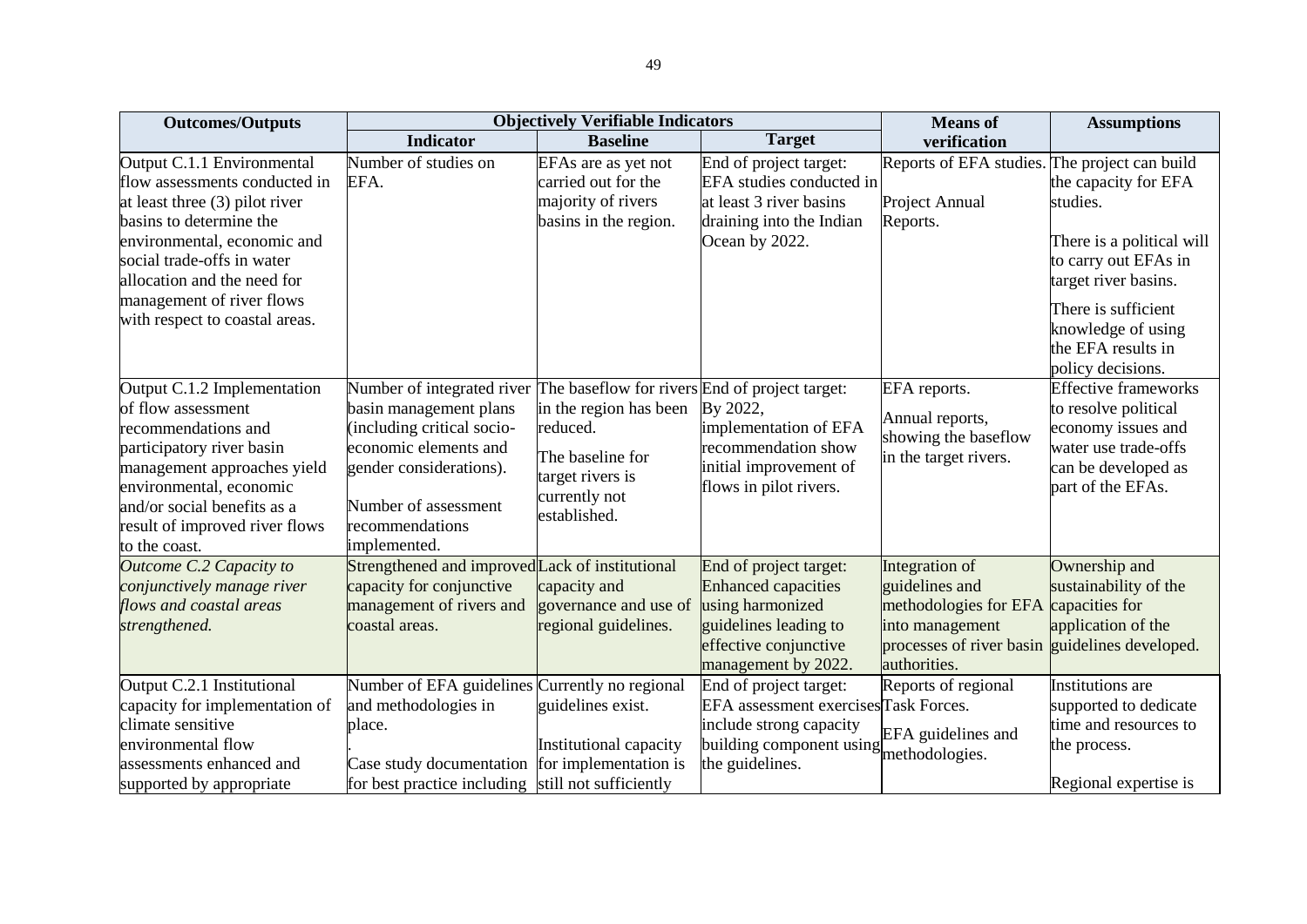| <b>Outcomes/Outputs</b>                                                                                                                                                                                                                         |                                                                                                                                                                                                      | <b>Objectively Verifiable Indicators</b>                                                                                                                                         |                                                                                                                                                                                          | <b>Means</b> of                                                                                                                                | <b>Assumptions</b>                                                                                 |
|-------------------------------------------------------------------------------------------------------------------------------------------------------------------------------------------------------------------------------------------------|------------------------------------------------------------------------------------------------------------------------------------------------------------------------------------------------------|----------------------------------------------------------------------------------------------------------------------------------------------------------------------------------|------------------------------------------------------------------------------------------------------------------------------------------------------------------------------------------|------------------------------------------------------------------------------------------------------------------------------------------------|----------------------------------------------------------------------------------------------------|
|                                                                                                                                                                                                                                                 | <b>Indicator</b>                                                                                                                                                                                     | <b>Baseline</b>                                                                                                                                                                  | <b>Target</b>                                                                                                                                                                            | verification                                                                                                                                   |                                                                                                    |
| guidelines, methodologies and<br>networks at both national and<br>regional level.                                                                                                                                                               | gender specific case<br>studies.<br>Number of active networks<br>involved.<br>Number of participating<br>institutions.                                                                               | developed.<br>Lack of a clear<br>appropriate<br>governance<br>framework.                                                                                                         | Institutional capacity is<br>reinforced to ensure<br>effective implementation<br>through targeted training.<br>Harmonized policies<br>and guidelines.                                    |                                                                                                                                                | enhanced through<br><b>EFA</b> assessments<br>based on the<br>guidelines.                          |
| Outcome D.1 Updated<br><i>policies and strong</i><br>institutions underpin WIO-<br>SAP implementation.                                                                                                                                          | Timely adoption and<br>ratification of Protocols.<br>Successful implementation<br>of outputs through<br>coordination and guidance<br>of inter-ministerial<br>committees and regional<br>Task Forces. | Process of ICZM<br>Protocol finalisation is<br>ongoing.<br>Process of LBSA<br>Protocol ratification is<br>ongoing.<br>Absence of regional<br>coordination office for<br>WIO-SAP. | Accelerated ratification of Ratification of<br>the ICZM and LBSA<br>Protocols.<br>National and regional<br>institutional set up for<br><b>WIO SAP</b><br>implementation<br>strengthened. | Protocols by countries.<br><b>Reports and relevant</b><br>decisions of the COP of Willingness for<br>the Nairobi Convention. cooperation among | Political support and<br>priority given to<br>ratification of Protocols.<br>existing institutions. |
| Output D.1.1 ICZM protocol<br>developed and adopted at the<br>regional level.                                                                                                                                                                   | Adoption of the ICZM<br>Protocol.                                                                                                                                                                    | The ongoing process<br>for the development<br>of ICZM protocol.                                                                                                                  | End of project target:<br>By 2022, all Nairobi<br>Convention parties will<br>have signed the ICZM<br>protocol and at least 2<br>countries will ratify it.                                | Reports of the COP.<br>Ratification<br>instruments submitted<br>to depository.                                                                 | <b>ICZM</b> Protocol will be<br>given sufficient<br>political priority by<br>countries.            |
| Output D.1.2 LBSA protocol<br>ratified in at least 4 countries<br>and supported in all countries<br>through the development of<br>policy briefs, model legislation<br>and capacity building to<br>practitioners.<br>Output D.1.3 Implementation | Number of countries<br>ratifying/acceding the<br>LBSA Protocol.<br>Establishment/building                                                                                                            | <b>LBSA</b> Protocol signed<br>by 8 countries.<br>However, only<br>Mozambique has<br>ratified it.<br>There is no national                                                        | End of project target:<br>By 2022, LBSA<br>protocol will be ratified<br>by at least 6 countries.<br>End of project target:                                                               | Ratification<br>instruments submitted<br>to depository.<br><b>Reports of National</b>                                                          | LBSA Protocol will be<br>given sufficient<br>political priority.<br>There is adequate              |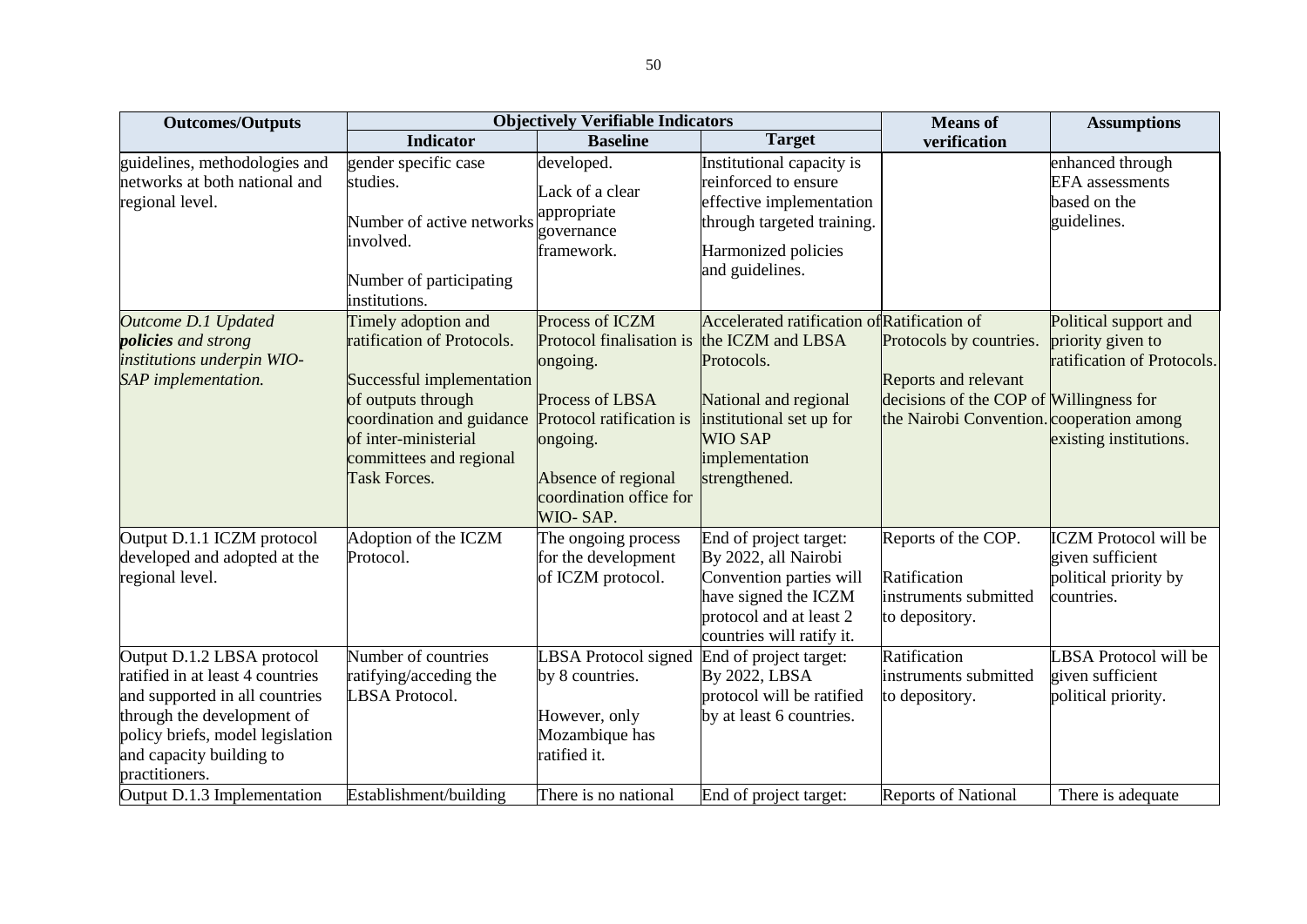| <b>Outcomes/Outputs</b>                                                                                                                                                                                                                                                                 |                                                                                                                                                                                                                                                               | <b>Objectively Verifiable Indicators</b>                                                                                   |                                                                                                                                                                                                                                                                                                                                                              | <b>Means</b> of                                                                                                                     | <b>Assumptions</b>                                                                                                                                                                                                                                         |
|-----------------------------------------------------------------------------------------------------------------------------------------------------------------------------------------------------------------------------------------------------------------------------------------|---------------------------------------------------------------------------------------------------------------------------------------------------------------------------------------------------------------------------------------------------------------|----------------------------------------------------------------------------------------------------------------------------|--------------------------------------------------------------------------------------------------------------------------------------------------------------------------------------------------------------------------------------------------------------------------------------------------------------------------------------------------------------|-------------------------------------------------------------------------------------------------------------------------------------|------------------------------------------------------------------------------------------------------------------------------------------------------------------------------------------------------------------------------------------------------------|
|                                                                                                                                                                                                                                                                                         | <b>Indicator</b>                                                                                                                                                                                                                                              | <b>Baseline</b>                                                                                                            | <b>Target</b>                                                                                                                                                                                                                                                                                                                                                | verification                                                                                                                        |                                                                                                                                                                                                                                                            |
| of the WIO-SAP succeeds at<br>national level through the<br>coordination and guidance of<br>inter-ministerial committees<br>and regional task forces.                                                                                                                                   | on existing structures.                                                                                                                                                                                                                                       | WIOSAP project<br>office.<br>NC focal points and<br>task forces act as<br>national project focal<br>points.                | By end of 2017,<br>National task forces to<br>support inter-<br>ministerial committee<br>and regional task<br>forces established and<br>operational in all<br>participating countries.                                                                                                                                                                       | <b>Focal Points.</b><br><b>Reports of National</b><br><b>Task Forces.</b>                                                           | budget to set up<br>national coordination<br>structures.                                                                                                                                                                                                   |
| Output D.1.4 Establishment of<br>a funding pipeline to support<br>long-term implementation of<br>the SAP through the Nairobi<br>Convention including<br>coordination of stakeholders<br>and facilitation of learning and<br>exchange in support of<br>WIOSAP project<br>implementation. | An effective regional<br>management structure for<br>the implementation of the<br><b>WIOSAP</b> Project.<br>WIOSAP PMU at the<br>Nairobi Convention<br>Secretariat.<br>Successful funding<br>applications to support<br>WIOSAP activities into<br>the future. | The regional structure<br>for the<br>implementation of the<br>WIOSAP project<br>does not exist.                            | End of project target:<br>By end 2017, the WIO-<br><b>SAP Project</b><br>Management Unit will<br>have been established at<br>the Nairobi Convention<br>Secretariat and the first<br>meeting of the Steering<br>Committee will be<br>organised.<br><b>Additional funding</b><br>secured to sustain<br>activities where<br>necessary after project<br>closure. | <b>Reports of Project</b><br>Steering Committee.<br>Annual reports of the<br>project.<br>Reports of the Nairobi<br>Convention COPs. | Effective regional<br>collaboration such as<br>with RECS and<br><b>African Union</b><br>commissions for<br>project management<br>and resource<br>allocation.<br><b>Effective international</b><br>collaboration and<br>development of new<br>partnerships. |
| Outcome D.2 Improved<br>knowledge management<br>systems and exchange<br>mechanisms support WIO<br>management, governance and<br><i>awareness creation.</i>                                                                                                                              | Integration of information<br>on investments, climate<br>variability and change into<br>improved knowledge<br>management system<br>(CHM).<br>Science-Policy forum<br>actively promotes greater                                                                | Limited science-policy<br>interaction.<br>Lack of access to<br>information.<br>Lack of overview of<br>ongoing initiatives. | Improved and updated<br>multi-sectoral<br>information within CHM, important source of<br>and access to it<br><b>Improved Science-Policy</b><br>interface with increased<br>awareness creation,<br>knowledge sharing of                                                                                                                                       | Recognition and use of<br>the CHM as an<br>access to reliable<br>information for coastal<br>and marine planning in<br>the region.   | Willingness to create<br>the necessary synergies<br>between national and<br>regional commitments.<br>Access to data-sharing.<br>Support and willingness<br>to create sustainable                                                                           |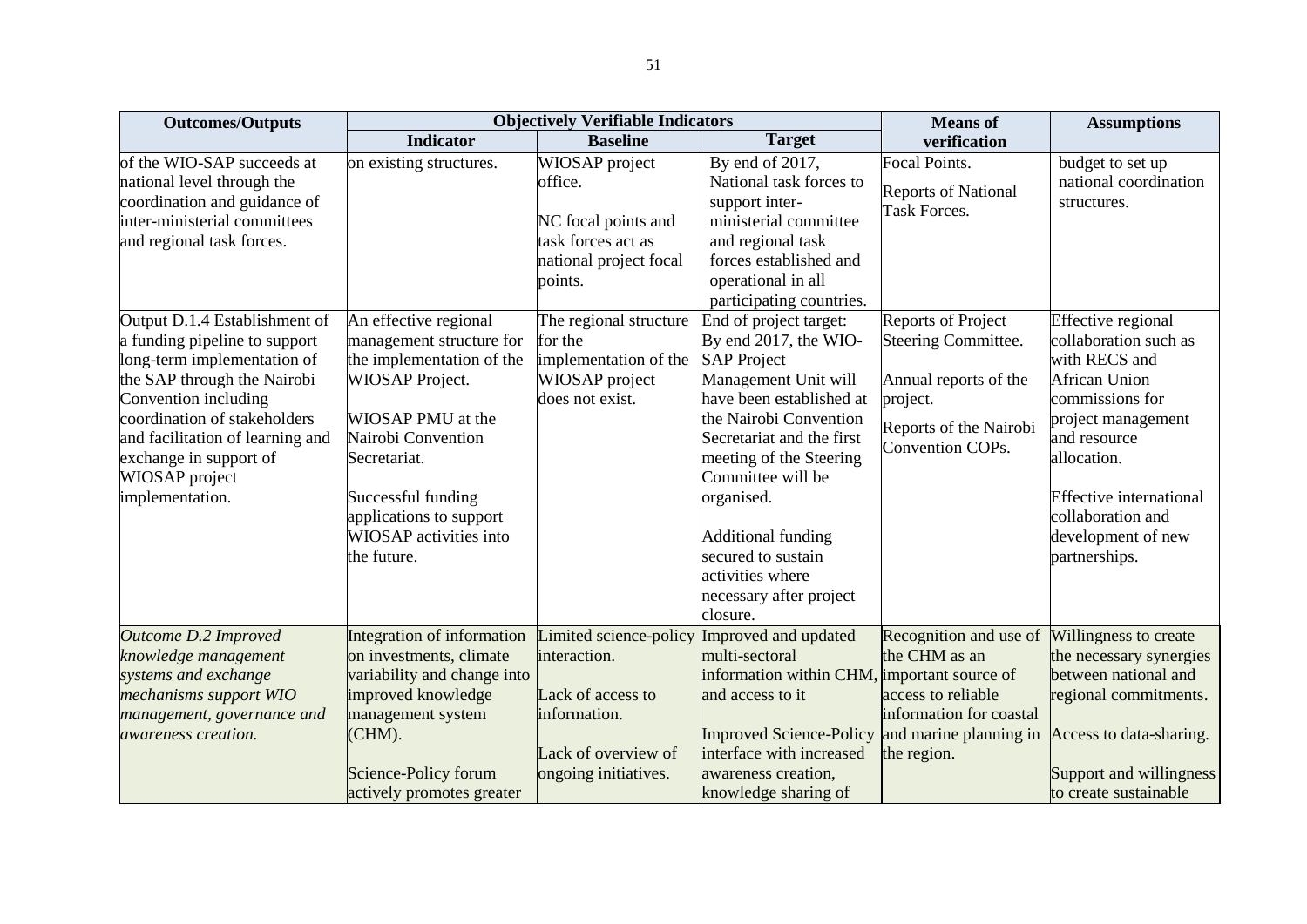| <b>Outcomes/Outputs</b>          |                            | <b>Objectively Verifiable Indicators</b> |                                             | <b>Means</b> of         | <b>Assumptions</b>    |
|----------------------------------|----------------------------|------------------------------------------|---------------------------------------------|-------------------------|-----------------------|
|                                  | <b>Indicator</b>           | <b>Baseline</b>                          | <b>Target</b>                               | verification            |                       |
|                                  | interaction on marine      |                                          | lessons learnt and policy                   |                         | financing mechanisms. |
|                                  | related issues.            |                                          | briefs.                                     |                         |                       |
| Output D.2.1 Existing Nairobi    | Number of documents in     | The CHM exists but                       | End of project target:                      | CHM website.            | Sustainable financing |
| <b>Convention Clearing House</b> | the updated Nairobi        | houses limited                           | By 2022, CHM will be                        |                         | mechanism is          |
| Mechanism expanded to            | <b>Convention Clearing</b> | information there is                     | updated to include                          | Number of new           | created.              |
| incorporate information on       | House Mechanism.           | limited access by                        | information and tools that documents on CHM |                         |                       |
| national and regional            |                            | stakeholders (baseline                   | will be generated by the                    | website.                |                       |
| investments and projects,        | Number of visits to the    | to be established).                      | <b>WIOSAP</b> Project.                      | Number of hits on       |                       |
| climate variability and change,  | CHM websites.              |                                          | By 20202 there will be                      | CHM website.            |                       |
| guidelines, methodologies and    |                            |                                          | at least 25% increase in                    |                         |                       |
| success stories, among others.   |                            |                                          | the number of visits to                     |                         |                       |
|                                  |                            |                                          | the NC CHM website.                         |                         |                       |
| Output D.2.2 Established         | Science-Policy forum       | Gaps exist between                       | End of project target:                      | Project Annual reports. | Synergies between NC  |
| science-policy exchange          | promoting greater          | science and the                          | By 2022, science-policy                     |                         | commitments and       |
| platform, under the Nairobi      | interaction between marine | policy making                            | forum will be established Policy briefs.    |                         | other regional        |
| Convention, to support policy    | scientists and policy      | processes.                               | under the Nairobi                           |                         | programmes, including |
| and to build consensus on key    | makers.                    |                                          | Convention.                                 | Reports of science-     | REC <sub>s</sub> .    |
| LBSA and ICZM issues in the      |                            |                                          |                                             | policy workshops.       |                       |
| WIO region.                      |                            |                                          | By 2022, the project will                   |                         |                       |
|                                  |                            |                                          | organise at least 2                         |                         |                       |
|                                  |                            |                                          | science-policy workshops                    |                         |                       |
|                                  |                            |                                          | and facilitate preparation                  |                         |                       |
|                                  |                            |                                          | of at least 5 policy briefs.                |                         |                       |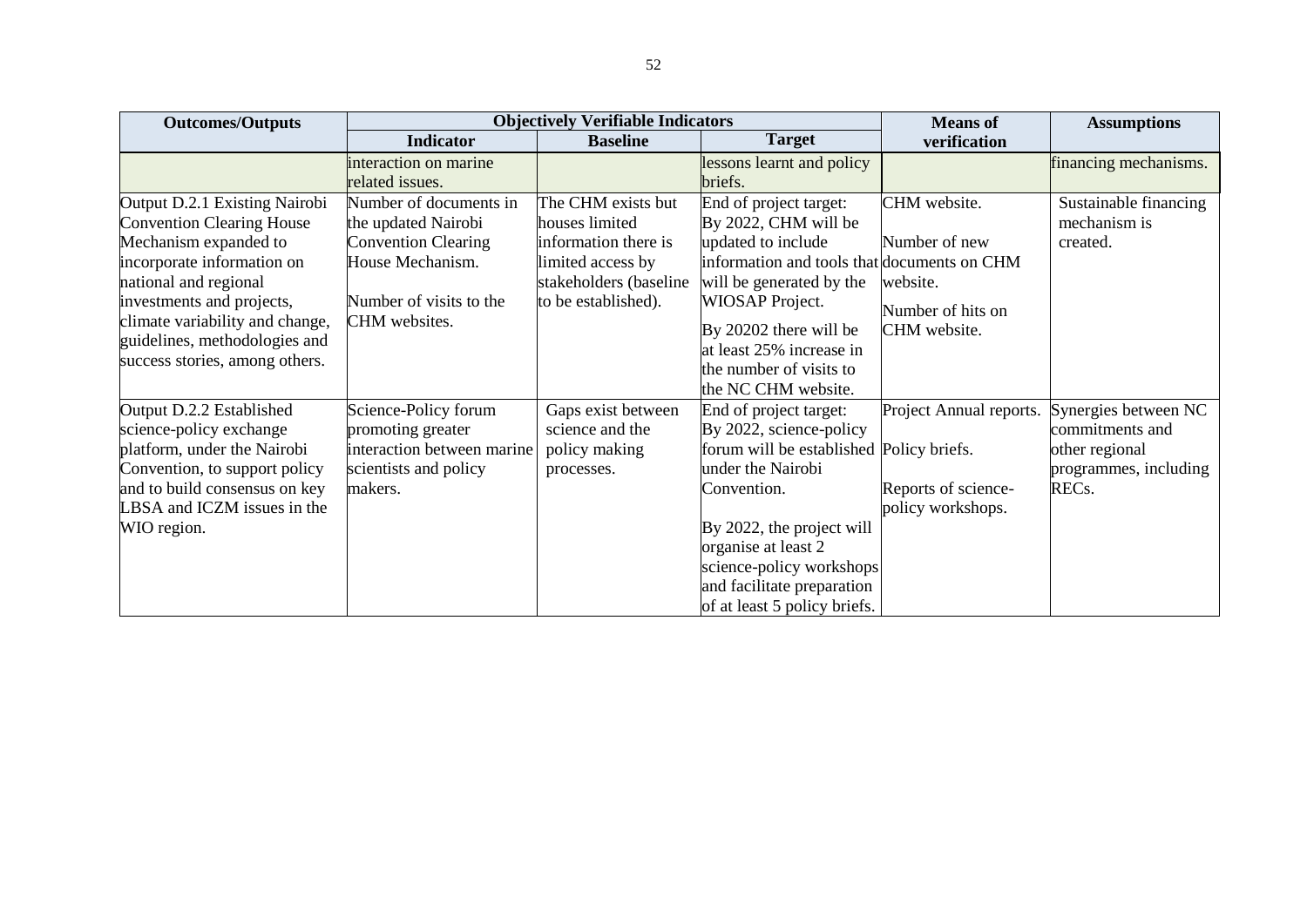

## <span id="page-53-0"></span>**APPENDIX 2. Decision flows between WIO-SAP Project structures**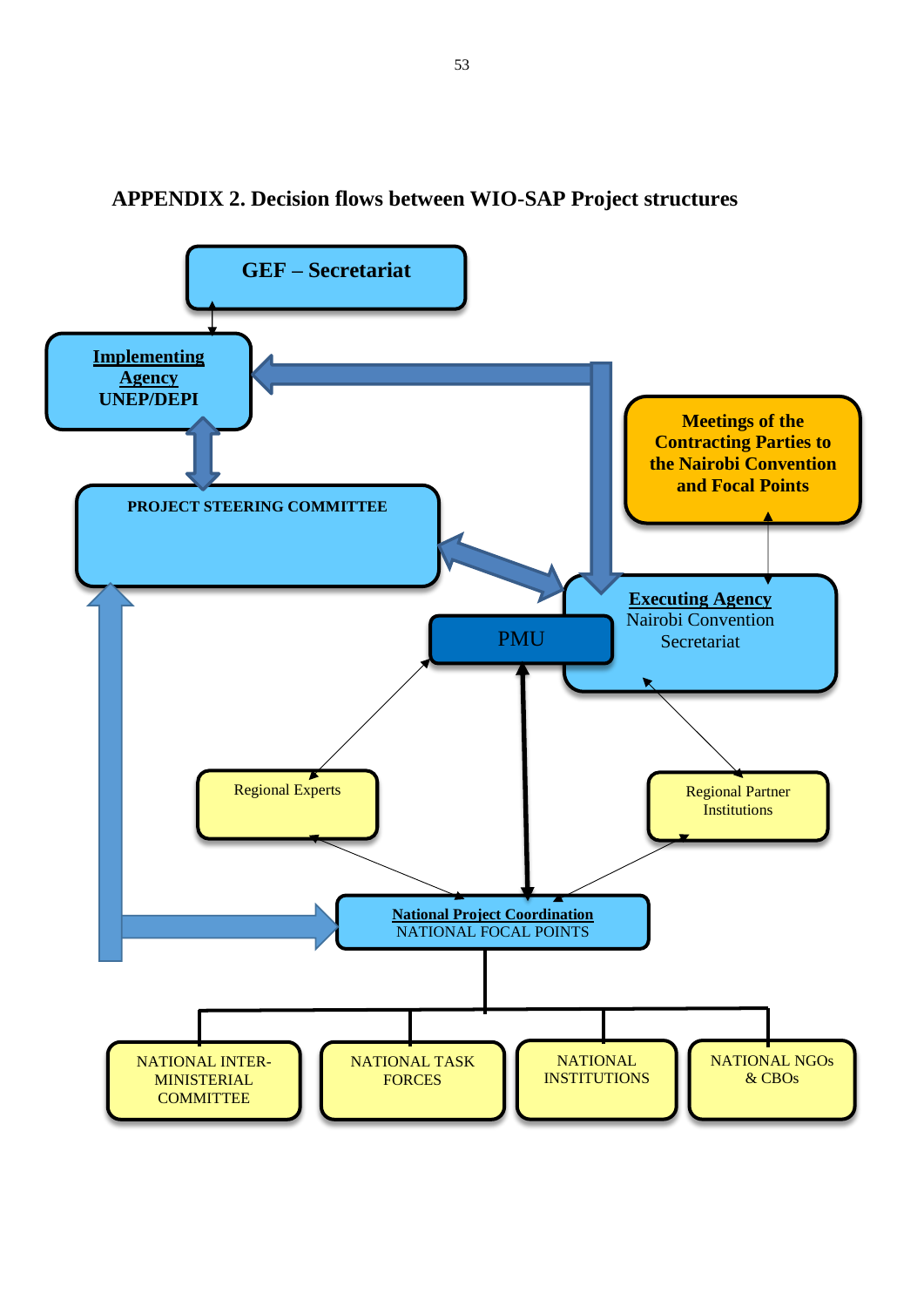#### <span id="page-54-0"></span>**APPENDIX 3. Procedure for the selection of pilot sites**

The following is the proposed procedure for development and approval of the on-the-ground interventions. This process will start shortly after project inception and follow the following sequence:

- a) Establishment of National Implementation Committees.
- b) Adoption of the selection criteria by the National Committees.
- c) Adoption of TORs for the Regional Technical Review Committee and the establishment of the Committee.
- d) Development of an implementation plan for interventional projects (regional and national level) and a workshop to review the implementation plan including an agreement on the thematic areas for interventions.
- e) Call for proposals (eg. Habitat restoration, Waste water management, Effluent reduction, ICZM interventions).
- f) Selection of projects.

The process for development and selection of on-the-ground intervention projects will entail three stages:

- i) **Submission of project concepts:** All the project concept notes will be submitted to the PMU. However, the initial reviewing and selection of the submitted concept notes will be done at the national level by the National Implementing Committee, or a panel established by the National Implementing Committee. Each country will forward a maximum of three concepts to the WIO-SAP PMU for further reviewing and shortlisting of concepts that will be invited to submit full proposals. The PMU will review national project proposals to ensure the projects concepts are; a) within budgets, b) thematically relevant and are supportive of the SAP implementation, c) have policy relevance at the national level and have a demonstrative value at the regional level; d) innovative.
- ii) **Prioritisation of concepts**: The PMU will prioritise and submit all proposals to the Regional Technical Committee (s) (RTC/s), which will request proponents of successful concepts to develop full proposals.
- iii) **Submission of full proposals:** The full project proposals will be reviewed by the RTC/s and recommend projects for selection. The recommendations of the RTU/s will be forwarded to the Project Steering Committee for the final decision. Depending on the need, and as recommended by the RTC/s, the Steering Committee may approve the projects as submitted or approve with a provision for further improvement including technical and financial support from the project to address identified weaknesses.

The Steering Committee will base its decisions on the advice of the RTC/s, and can only deviate from this advice when procedures have not been adhered to or if the RTC/s did not take into account other pertinent information about the proposed project, which is available to the Steering Committee.

#### **Selection Criteria**

Both the national and regional priorities and approaches have been identified and formalised through the TDA and SAP processes. Twenty nine (29) of these activities with associated targets (SAP, pages 33-60), timescales and indicators have been identified in the SAP. Given the limited financing and the human and institutional resource constraints the 29 activities have been consolidated into manageable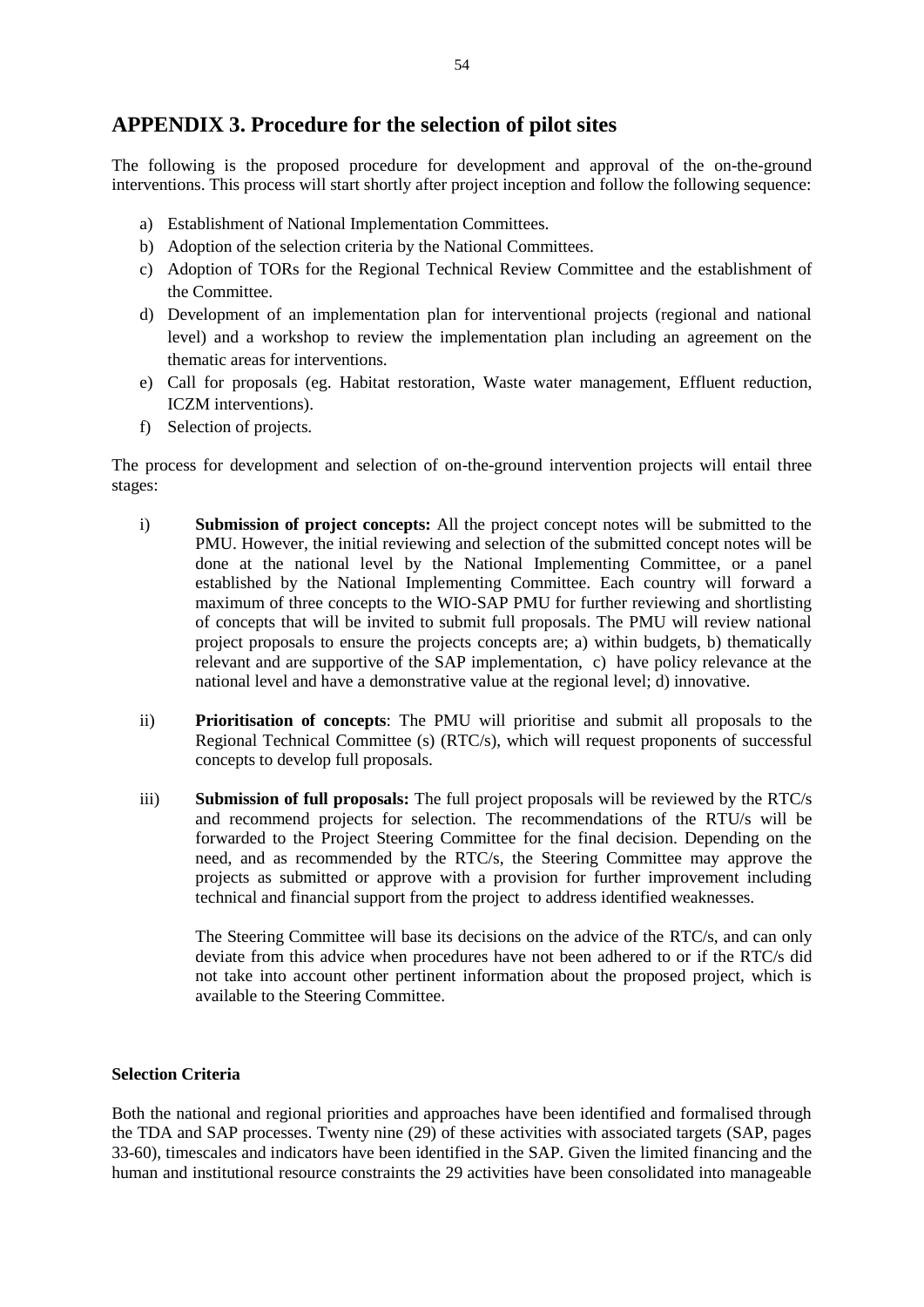project components, and priority physical or geographic targets (e.g. ports, watersheds, or coastal areas) identified and prioritised at national and community levels based on the following criteria:

|                       |                        | <b>Examples of conditions underlying potential interventions</b> |                                          |
|-----------------------|------------------------|------------------------------------------------------------------|------------------------------------------|
| <b>Criterion</b>      | <b>Habitats</b>        | <b>Waters</b>                                                    | <b>Rivers</b>                            |
| Demonstrated          | Ramsar site, MPA,      | of<br>Health<br>public New                                       | $\text{dam}/\text{}$<br>irrigation       |
| economic importance   | protection<br>coastal  | beaches,                                                         | scheme, mining expansion,                |
|                       | new<br>asset,<br>port  | contamination<br>of                                              | level of threat                          |
|                       | development            | fish,<br>contamination                                           |                                          |
|                       |                        | of drinking water                                                |                                          |
| Community             | Community              | District<br>council                                              | Pending<br>transboundary                 |
| engagement and co-    | conservation plan;     | scheme<br>sewage                                                 | river agreement;                         |
| financing available   | Beach<br>litter        | planned,<br>recycling                                            | <b>IWBM</b> plan in preparation          |
|                       | programme              | initiatives                                                      |                                          |
| technical<br>Proven   | Replanting             | Application<br>of                                                | mechanism<br>Existing<br>to              |
| solution              | mangroves              | MARPOL in port                                                   | include flow valuations in               |
|                       |                        |                                                                  | discussion of trade-offs                 |
| Discrete<br>and       | MPA, major dive site   | Major tourist beach                                              | with<br>Minor<br>watershed               |
| manageable            |                        | with strong tourism<br>association                               | limited<br>number<br>of<br>stakeholders. |
|                       |                        |                                                                  | Specific<br>transboundary                |
|                       |                        |                                                                  | flow (e.g. mining effluent)              |
| Potential<br>for      | Permanent dive boat    | Financing model for                                              | Upstream/ downstream                     |
| replication           | anchoring<br>financed  | community<br>sewage                                              | district council agreements              |
|                       | dive<br>by<br>boat     | treatment                                                        | and potential for PES                    |
|                       | operators              |                                                                  |                                          |
| Realistic sustainable | MPA admission fees,    | <b>Tourists</b><br>will<br>pay                                   | Raised awareness of water                |
| financing options     | tourist levies         | for<br>cleaner<br>more                                           | valuation                                |
|                       |                        | beaches                                                          |                                          |
| Synergies across the  | New port near MPA      | New port has mining                                              | New port, mining and new                 |
| geographies           | requires reef blasting | terminal<br>with                                                 | settlements<br>requires                  |
|                       | and dredging           | potential for spillages                                          | increased water abstraction              |

**Relevance of the proposal:** The proposal should clearly address TDA/SAP priorities; (short and medium term hotspots/ stress reduction potential) and generally demonstrate linkages between its objectives and the WIO-SAP project objectives as well as relevant issues identified in the SAP. The proposals should specifically align with at least two components of the WIO-SAP Project and demonstrate its contribution towards achieving the WIO-SAP project outcomes including national policy relevancy.

The proposal should demonstrate regional importance or transboundary value and be in line with the list of identified hotspots in the TDA and national priorities as specified in the NEAP/NAP and other similar documents.

**Multi-institutional:** Collaboration between several institutions is encouraged to help maximize efforts as well as foster learning, sharing and replication of project outcomes. Collaboration between institutions will be an essential and a key component of the WIO-SAPsupported projects.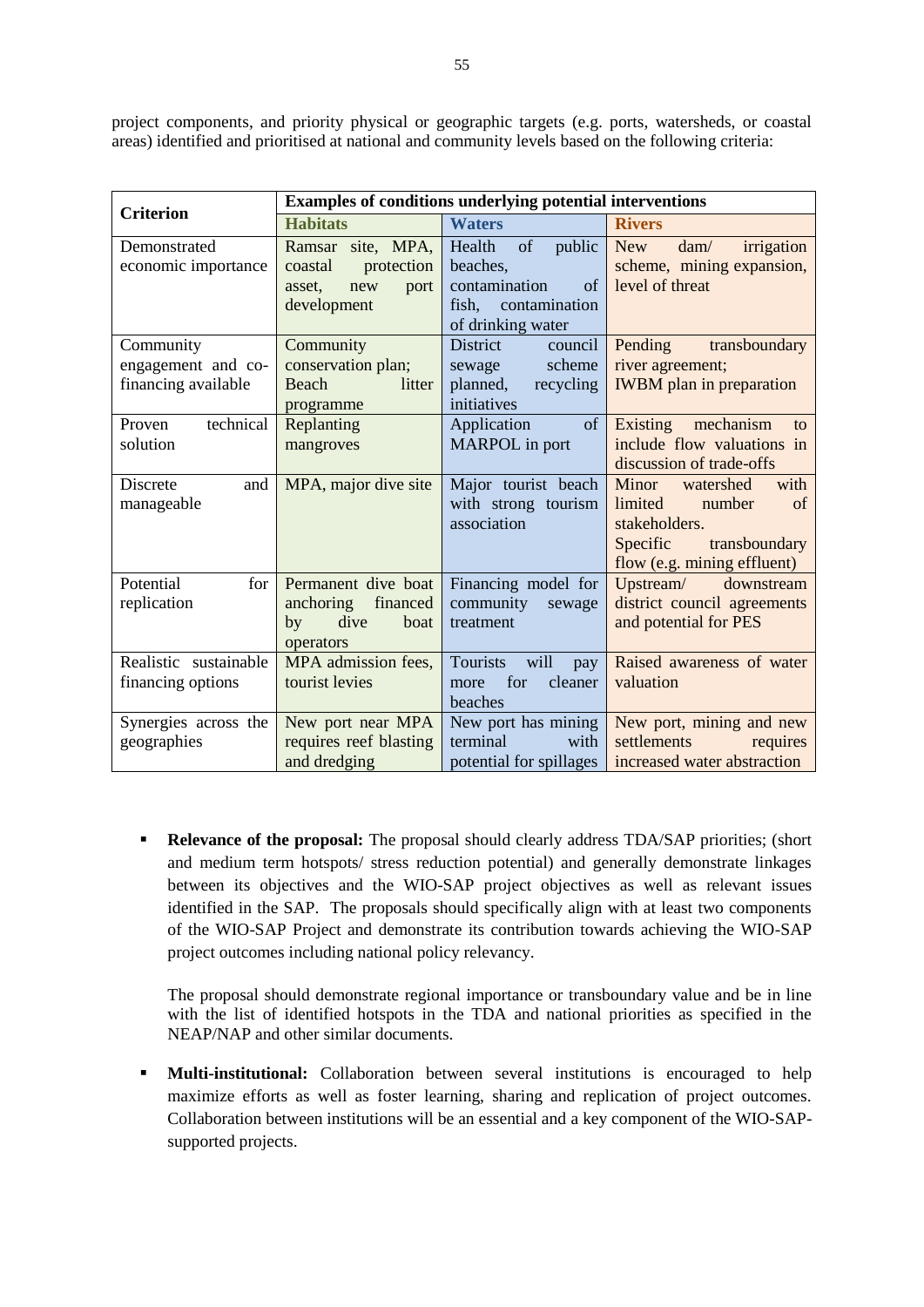- **Participatory project design:** The proposal should originate from consultations and wide engagement with stakeholders, including the beneficiaries and target group of the project and with particular emphasis on gender considerations (in line with the gender guidelines developed as part of the implementation plan). The proposal should show how the project stakeholders were involved in designing and preparing the proposal.
- **Leverage co-funding:** It is expected that the project will leverage co-funding, either in cash or in-kind from sources within and outside their countries. It is possible that at the concept stage, it will be difficult to state the actual co-funding amount. In such cases, applicants should state tentative co-funding amount, source, secured or unsecured and what project activities could potentially be supported by these funds.
- **Capacity to manage the intervention:** The proposal should clearly show how the intervention will be managed in-country and that the implementing structure has the capacity to ensure that all aspects of the project will be effectively addressed.
- **Sustainability of the action:** The proposal should show how sustainability will be secured after completion of the action. This can include aspects of necessary follow-up activities including potential for replication, built-in strategies, ownership etc., if any.
- **Innovative value in terms of proven solution:** Priority will be given to proposals aiming at improving existing and/or developing new and innovative tools, approaches, mechanisms and technologies for effective management of critical habitats and waste water.
- **Proven success as a WIO-LaB demonstration project:** In some cases interventions initiated and supported during the WIO-LaB project have shown potential to be up-scaled. These will also be considered for further support during WIO-SAP. However, proposals will need to demonstrate how building on these previous interventions will be beneficial to the country, and ultimately to the region through duplication.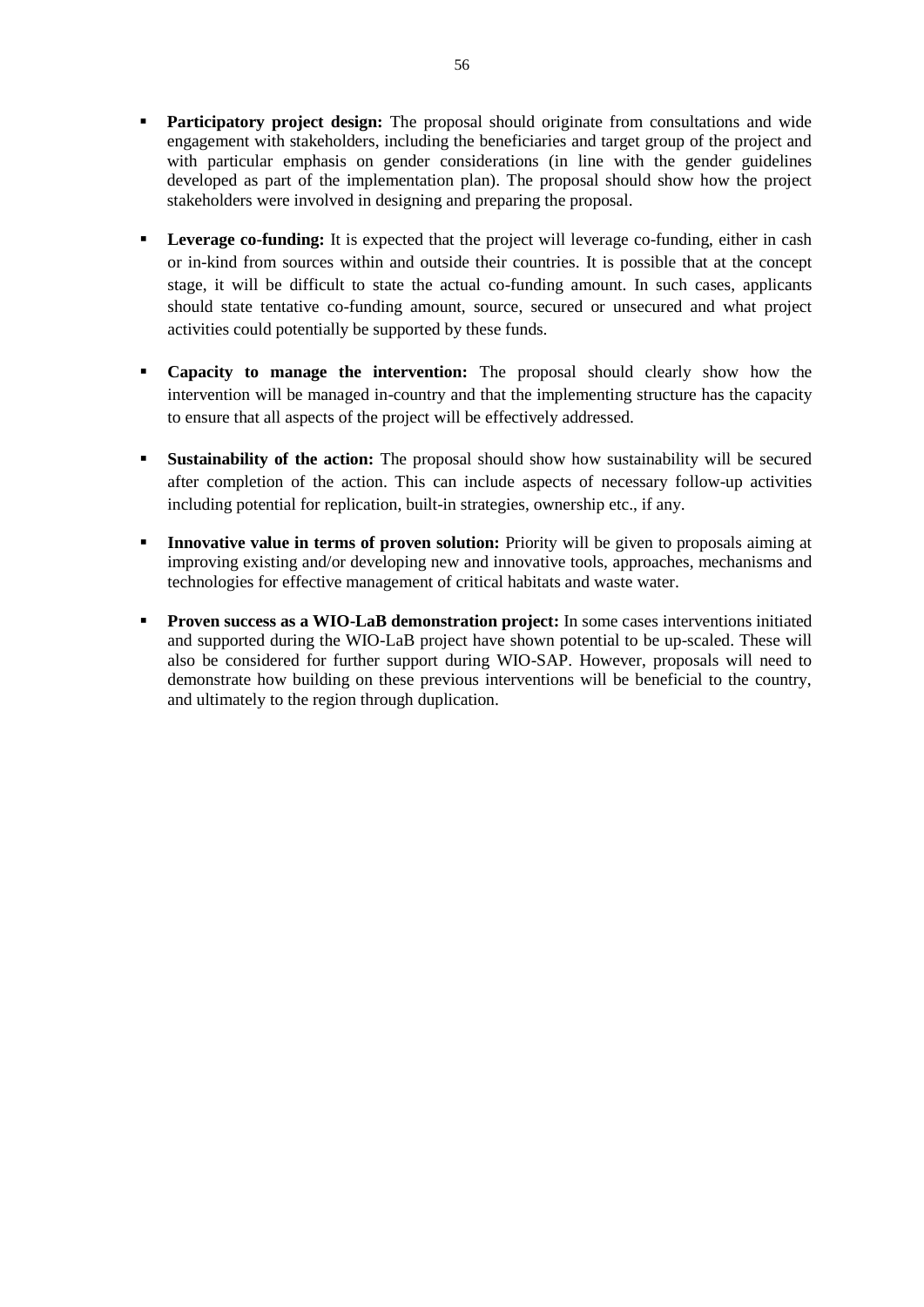

**Proposed process for selection of on-the-ground interventions**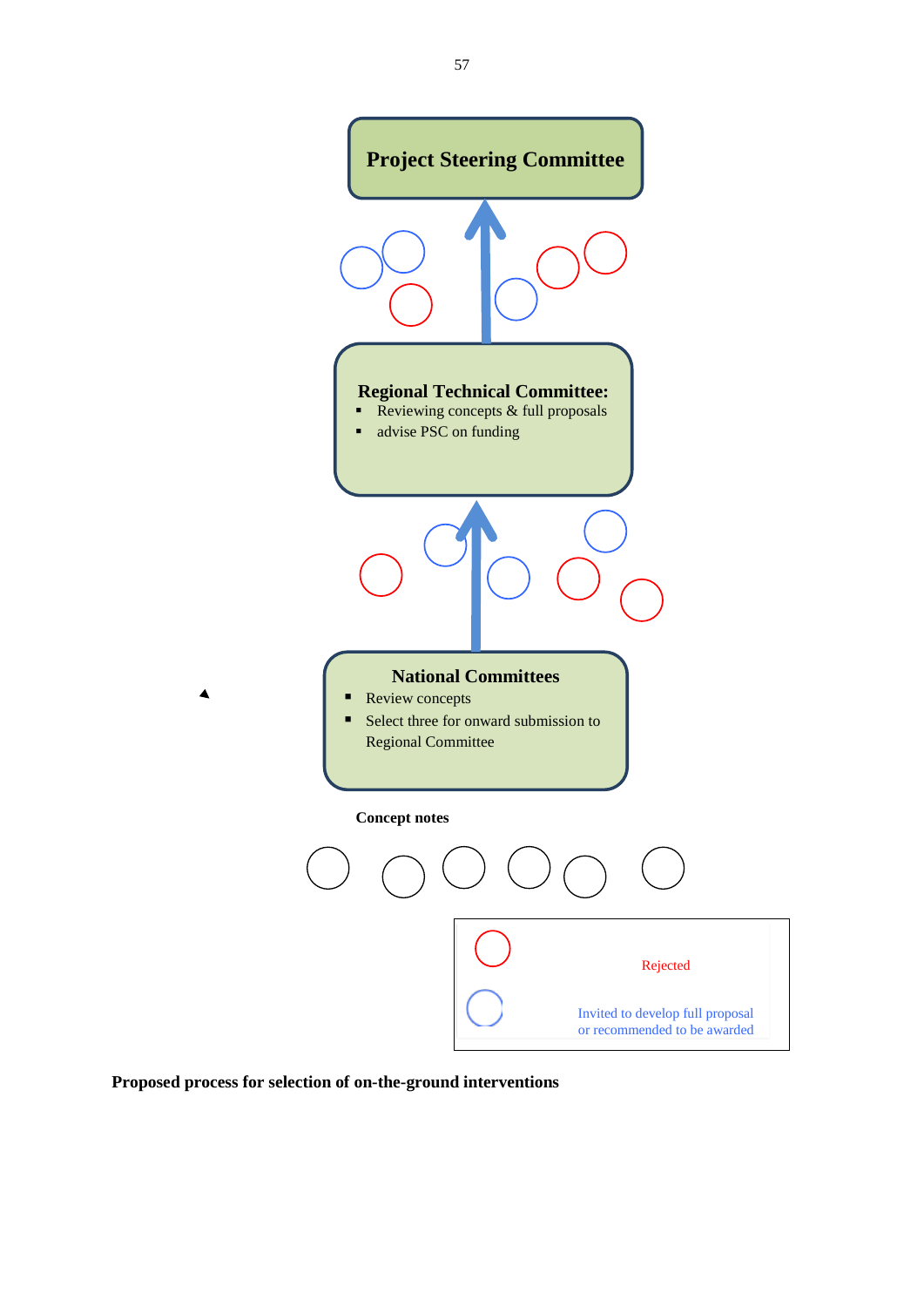## <span id="page-58-0"></span>**APPENDIX 4. Selection of Implementing Partners**

#### **Proposed Process**

The following process is proposed for the selection of implementing partners:

1. The Project will identify work packages and associated budgets that need to be completed to address the objectives of the WIO-SAP.

2. The PCU will develop clear TORs for each work package.

3. Partners, including those that have been pre-identified as having the requisite skills, will be invited to submit proposals to the PCU for undertaking particular work packages. The timeframes for preparation and submission of proposals will fit into the overall WIO-SAP workplan. Proposals should include:

- Motivation to undertake the work
- Organisational capacity to undertake the activities
- Proven track record of delivery in the chosen field
- Administrative and technical reporting capability
- Ability to manage budgets and provide financial reports to the project
- Approach adopted in undertaking the work. For example, how will the organisation work with the different countries in conducting the work, among other considerations
- Proposed methodology
- A workplan and timeframe of how the activities will be conducted
- A list of partners (if any) that will be worked with to deliver the outputs
- CVs of personnel to be used

4. The Proposals are first submitted to the PCU for consideration

5. The two most acceptable proposals are forwarded to the relevant RTC/s with recommendations from the PCU.

6. The RTC/s assesses the recommended proposals and selects a preferred service provider.

7. The selection is forwarded to the PSC for approval, which is expected to be a formality, unless the PSC has good reasons for querying the selection.

8. The preferred service provider to notified of their selection.

9. The contract between the Executing Agency (Nairobi Convention Secretariat) and the service provider is prepared by the PCU, and concluded.

10. Implementation begins

This process is represented diagrammatically as follows: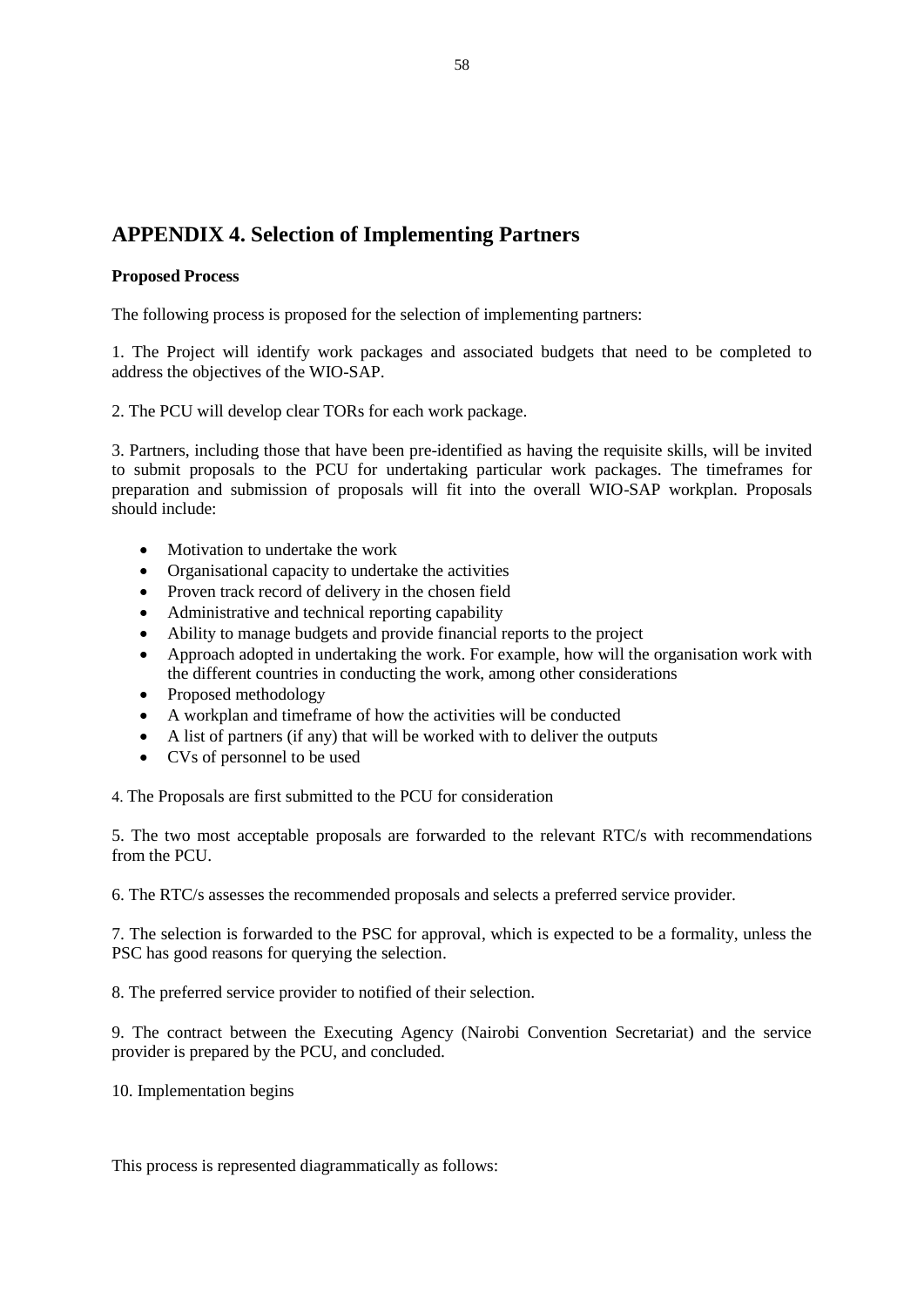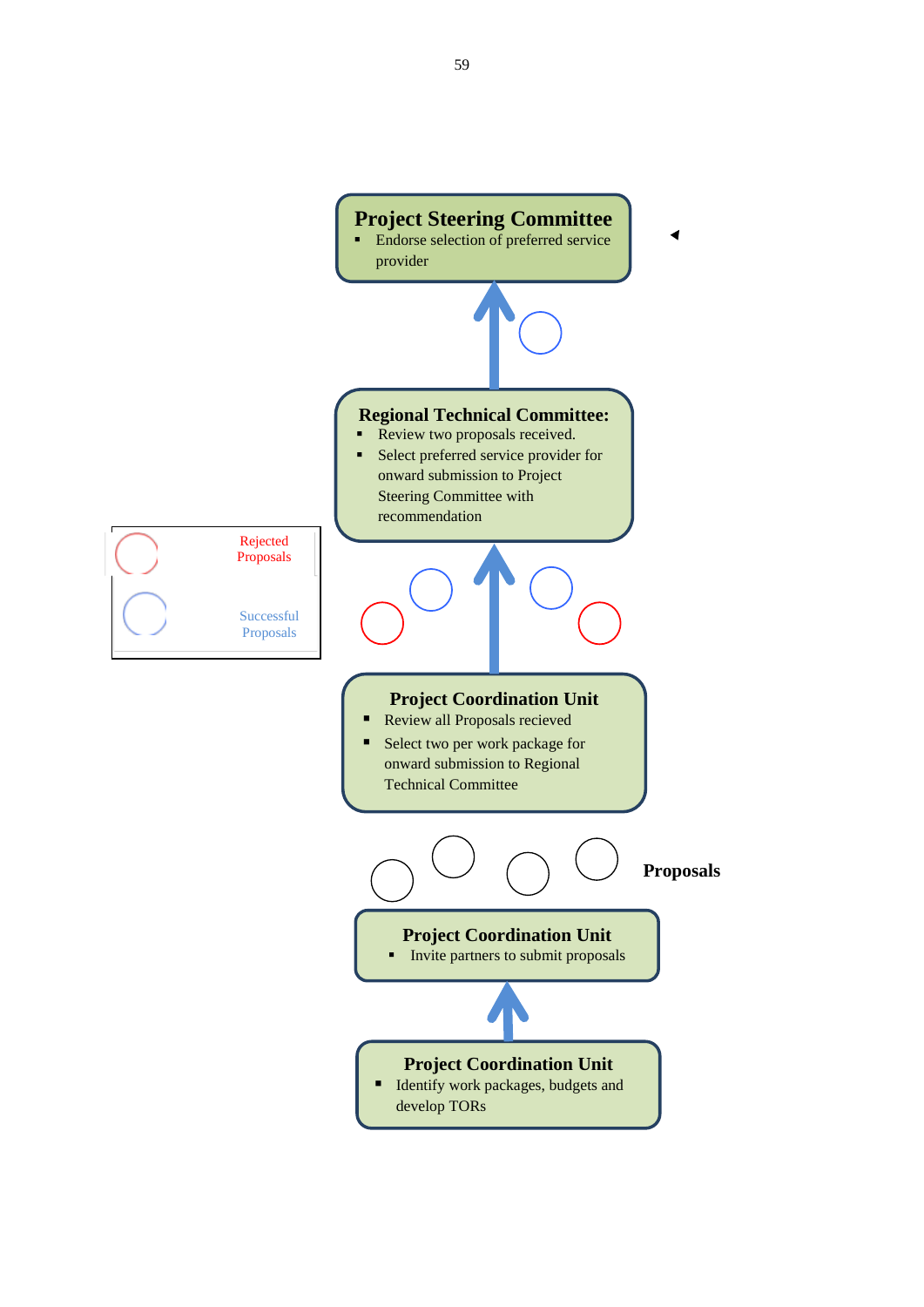# **APPENDIX 5. Workplan for the period August 2016 to December 2017**

<span id="page-60-0"></span>

| <b>ACTIVITIES/DELIVERABLES</b>                                         | <b>PARTNER/S</b>   | Aug-Dec |                                                                                                                                                                                                                                 | Jan          |   |       | Feb     | March |                 | April |  | May | June |  | July | August |  | <b>Sept</b> | Oct |  | <b>Nov</b> |  | <b>Dec</b> |  |
|------------------------------------------------------------------------|--------------------|---------|---------------------------------------------------------------------------------------------------------------------------------------------------------------------------------------------------------------------------------|--------------|---|-------|---------|-------|-----------------|-------|--|-----|------|--|------|--------|--|-------------|-----|--|------------|--|------------|--|
|                                                                        |                    | 16      | 1 2 3 4 1 2 3 4 1 2 3 4 1 2 3 4 1 2 3 4 1 2 3 4 1 2 3 4 1 2 3 4 1 2 3 4 1 2 3 4 1 2 3 4 1 2 3 4 1 2 3 4 1 2 3 4 1 2 3 4 1 2 3 4 1 2 3 4 1 2 3 4 1 2 3 4 1 2 3 4 1 2 3 4 1 2 3 4 1 2 3 4 1 2 3 4 1 2 3 4 1 2 3 4 1 2 3 4 1 2 3 4 |              |   |       |         |       |                 |       |  |     |      |  |      |        |  |             |     |  |            |  |            |  |
| <b>INCEPTION PHASE - WIOSAP</b>                                        |                    |         |                                                                                                                                                                                                                                 |              |   |       |         |       |                 |       |  |     |      |  |      |        |  |             |     |  |            |  |            |  |
| <b>Preparatory Activities</b>                                          | <b>NCS</b>         | XXXX    | <b>XX</b>                                                                                                                                                                                                                       |              |   |       |         |       |                 |       |  |     |      |  |      |        |  |             |     |  |            |  |            |  |
| <b>Contract Consultant for Inception tasks</b>                         | Consultant         |         |                                                                                                                                                                                                                                 | X            |   |       |         |       |                 |       |  |     |      |  |      |        |  |             |     |  |            |  |            |  |
| Review of project documents                                            | Consultant         |         |                                                                                                                                                                                                                                 | $\mathsf{x}$ | X |       |         |       |                 |       |  |     |      |  |      |        |  |             |     |  |            |  |            |  |
| Initial discussion of outputs of Inception Phase<br>(Nairobi/Zanzibar) | $NCS + Consultant$ |         |                                                                                                                                                                                                                                 |              |   |       |         |       |                 |       |  |     |      |  |      |        |  |             |     |  |            |  |            |  |
| Recruitment of Project personnel                                       | <b>NCS</b>         |         |                                                                                                                                                                                                                                 |              |   | X X X |         |       | X X X X X X X X |       |  |     |      |  |      |        |  |             |     |  |            |  |            |  |
| Preparation of draft harmonised year 1 work plan                       | Consultant         |         |                                                                                                                                                                                                                                 |              |   |       | x x x   |       |                 |       |  |     |      |  |      |        |  |             |     |  |            |  |            |  |
| Prepare draft detailed budgets for year 1                              | Consultant         |         |                                                                                                                                                                                                                                 |              |   |       | X X     |       |                 |       |  |     |      |  |      |        |  |             |     |  |            |  |            |  |
| Harmonisation of Project Results Framework for both                    |                    |         |                                                                                                                                                                                                                                 |              |   |       |         |       |                 |       |  |     |      |  |      |        |  |             |     |  |            |  |            |  |
| projects                                                               | Consultant         |         |                                                                                                                                                                                                                                 |              |   |       | l x I x |       |                 |       |  |     |      |  |      |        |  |             |     |  |            |  |            |  |
| <b>Updated Stakeholder Analysis</b>                                    | Consultant         |         |                                                                                                                                                                                                                                 |              |   |       | $X$ $X$ |       |                 |       |  |     |      |  |      |        |  |             |     |  |            |  |            |  |
| WIO-C meeting to discuss engagement with WIOSAP                        |                    |         |                                                                                                                                                                                                                                 |              |   |       |         |       |                 |       |  |     |      |  |      |        |  |             |     |  |            |  |            |  |
| Identify potential Steering Committee members, host                    |                    |         |                                                                                                                                                                                                                                 |              |   |       |         |       |                 |       |  |     |      |  |      |        |  |             |     |  |            |  |            |  |
| institutions and project focal points                                  | $NCS + Consultant$ |         |                                                                                                                                                                                                                                 |              |   |       |         | xlx   |                 |       |  |     |      |  |      |        |  |             |     |  |            |  |            |  |
| Preparation of draft Inception Report                                  | $NCS +$ Consultant |         |                                                                                                                                                                                                                                 |              |   |       |         |       |                 |       |  |     |      |  |      |        |  |             |     |  |            |  |            |  |
| Finalisation of Inception Report                                       | $NCS +$ Consultant |         |                                                                                                                                                                                                                                 |              |   |       |         |       | X X X           |       |  |     |      |  |      |        |  |             |     |  |            |  |            |  |
| Inception meeting for WIOSAP                                           |                    |         |                                                                                                                                                                                                                                 |              |   |       |         |       |                 |       |  |     |      |  |      |        |  |             |     |  |            |  |            |  |
| Invite country participation on WIOSAP Steering Committee NCS          |                    |         |                                                                                                                                                                                                                                 |              |   |       |         |       |                 | X     |  |     |      |  |      |        |  |             |     |  |            |  |            |  |
| WIOSAP Project Management Unit (PMU) in place                          |                    |         |                                                                                                                                                                                                                                 |              |   |       |         |       |                 |       |  |     |      |  |      |        |  |             |     |  |            |  |            |  |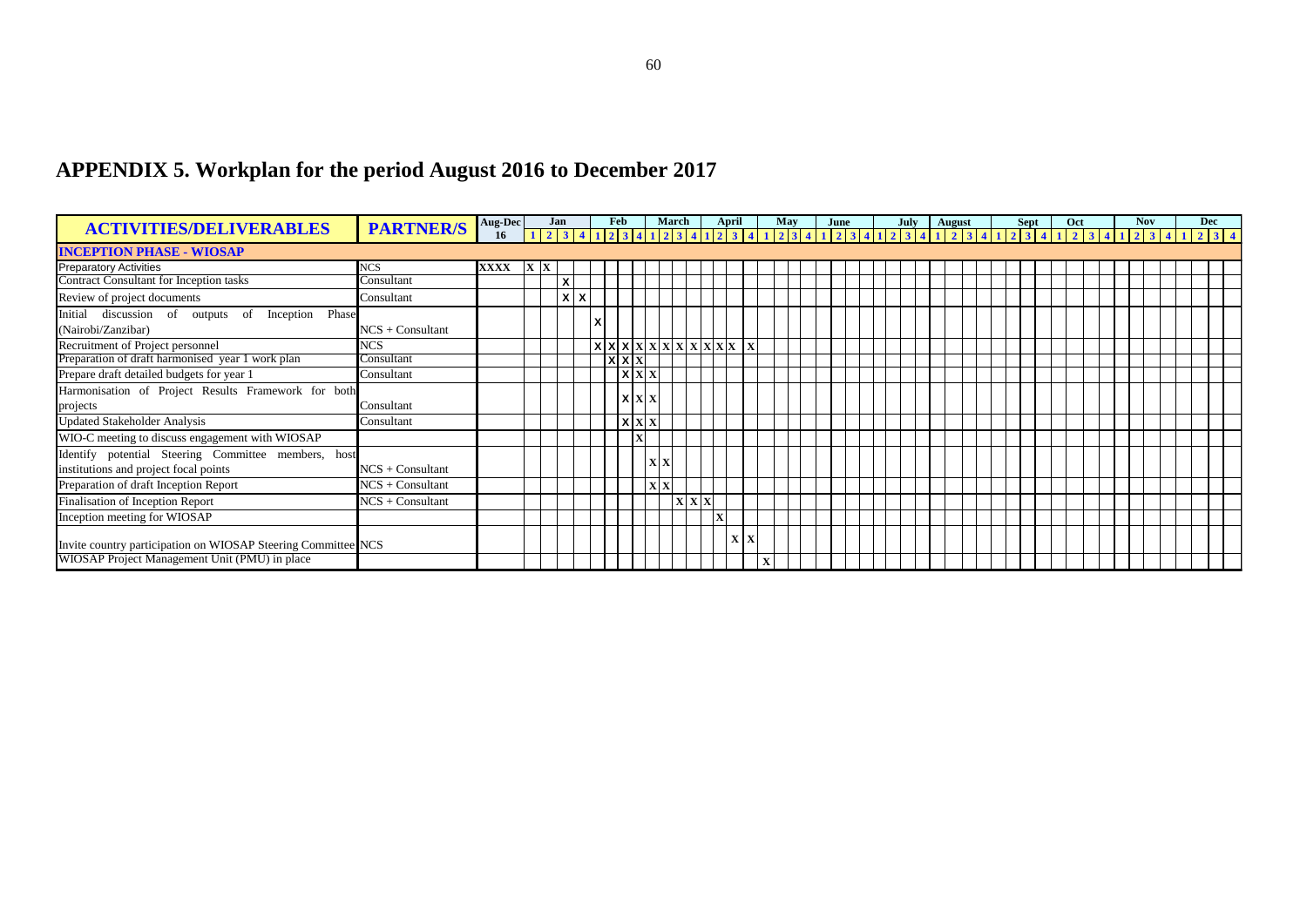| <b>ACTIVITIES/DELIVERABLES</b>                                                               | <b>PARTNER/S</b> | <b>Aug-Dec</b> | Jan                                                                                                                                                                                                                             |  | Feb | March | April |  | May | June |  | July   August |  |  | Sept | Oct                                                                                                                                                                                                                                                                                        |         |  | <b>Nov</b>                    |  | Dec             |  |
|----------------------------------------------------------------------------------------------|------------------|----------------|---------------------------------------------------------------------------------------------------------------------------------------------------------------------------------------------------------------------------------|--|-----|-------|-------|--|-----|------|--|---------------|--|--|------|--------------------------------------------------------------------------------------------------------------------------------------------------------------------------------------------------------------------------------------------------------------------------------------------|---------|--|-------------------------------|--|-----------------|--|
|                                                                                              |                  |                | 1 2 3 4 1 2 3 4 1 2 3 4 1 2 3 4 1 2 3 4 1 2 3 4 1 2 3 4 1 2 3 4 1 2 3 4 1 2 3 4 1 2 3 4 1 2 3 4 7 2 3 4 7 2 3 4 7 2 3 4 7 2 3 4 7 2 3 4 7 2 3 4 7 2 3 4 7 2 3 4 7 2 3 4 7 2 3 4 7 2 3 4 7 2 3 4 7 2 3 4 7 2 3 4 7 2 3 4 7 2 3 4 |  |     |       |       |  |     |      |  |               |  |  |      |                                                                                                                                                                                                                                                                                            |         |  |                               |  |                 |  |
| <b>COMPONENT A - SUSTAINABLE MANAGEMENT OF CRITICAL HABITATS</b>                             |                  |                |                                                                                                                                                                                                                                 |  |     |       |       |  |     |      |  |               |  |  |      |                                                                                                                                                                                                                                                                                            |         |  |                               |  |                 |  |
| Outcome A.1 Management of critical habitats to enhance ecosystem resilience and conservation |                  |                |                                                                                                                                                                                                                                 |  |     |       |       |  |     |      |  |               |  |  |      |                                                                                                                                                                                                                                                                                            |         |  |                               |  |                 |  |
| A.1.1.1 Development of marine spatial plans for 5 sites                                      |                  |                |                                                                                                                                                                                                                                 |  |     |       |       |  |     |      |  |               |  |  |      | X                                                                                                                                                                                                                                                                                          |         |  | X   X   X   X   X   X   X   X |  |                 |  |
| Provide technical and financial support to the relevant institutions                         |                  |                |                                                                                                                                                                                                                                 |  |     |       |       |  |     |      |  |               |  |  |      |                                                                                                                                                                                                                                                                                            |         |  |                               |  |                 |  |
| in target countries to engage key stakeholders and develop and                               |                  |                |                                                                                                                                                                                                                                 |  |     |       |       |  |     |      |  |               |  |  |      |                                                                                                                                                                                                                                                                                            |         |  |                               |  |                 |  |
| implement marine spatial plans for selected priority coastal                                 |                  |                |                                                                                                                                                                                                                                 |  |     |       |       |  |     |      |  |               |  |  |      |                                                                                                                                                                                                                                                                                            |         |  | X X X X X X X X X X X         |  |                 |  |
| zones/hotspot areas.                                                                         |                  |                |                                                                                                                                                                                                                                 |  |     |       |       |  |     |      |  |               |  |  |      |                                                                                                                                                                                                                                                                                            |         |  |                               |  |                 |  |
| Selection of pilot sites                                                                     |                  |                |                                                                                                                                                                                                                                 |  |     |       |       |  |     |      |  |               |  |  |      |                                                                                                                                                                                                                                                                                            | X X X   |  |                               |  |                 |  |
|                                                                                              |                  |                |                                                                                                                                                                                                                                 |  |     |       |       |  |     |      |  |               |  |  |      |                                                                                                                                                                                                                                                                                            |         |  |                               |  |                 |  |
| Organise specific national and regional training workshops on the                            |                  |                |                                                                                                                                                                                                                                 |  |     |       |       |  |     |      |  |               |  |  |      |                                                                                                                                                                                                                                                                                            |         |  | X X X X                       |  |                 |  |
| development of marine and spatial plans.                                                     |                  |                |                                                                                                                                                                                                                                 |  |     |       |       |  |     |      |  |               |  |  |      |                                                                                                                                                                                                                                                                                            |         |  |                               |  |                 |  |
|                                                                                              |                  |                |                                                                                                                                                                                                                                 |  |     |       |       |  |     |      |  |               |  |  |      |                                                                                                                                                                                                                                                                                            |         |  |                               |  |                 |  |
| Provide Geographic Information System (GIS) and remote-sensing                               |                  |                |                                                                                                                                                                                                                                 |  |     |       |       |  |     |      |  |               |  |  |      |                                                                                                                                                                                                                                                                                            |         |  |                               |  | $X$ $X$ $X$ $X$ |  |
| equipment and software to relevant institutions in target countries.                         |                  |                |                                                                                                                                                                                                                                 |  |     |       |       |  |     |      |  |               |  |  |      |                                                                                                                                                                                                                                                                                            |         |  |                               |  |                 |  |
| A.1.3.1 Restoration of degraded critical habitats (1 site)                                   |                  |                |                                                                                                                                                                                                                                 |  |     |       |       |  |     |      |  |               |  |  |      | $\left  \right.$ x $\left  \right.$ x $\left  \right.$ x $\left  \right.$ x $\left  \right.$ x $\left  \right.$ x $\left  \right.$ x $\left  \right.$ x $\left  \right.$ x $\left  \right.$ x $\left  \right.$ x $\left  \right.$ x $\left  \right.$ x $\left  \right.$ x $\left  \right.$ |         |  |                               |  |                 |  |
| Provide support to participating countries to implement pilot                                |                  |                |                                                                                                                                                                                                                                 |  |     |       |       |  |     |      |  |               |  |  |      |                                                                                                                                                                                                                                                                                            |         |  |                               |  |                 |  |
| ecosystem restoration projects in collaboration with CBOs and                                |                  |                |                                                                                                                                                                                                                                 |  |     |       |       |  |     |      |  |               |  |  |      | $\mathbf{X}$                                                                                                                                                                                                                                                                               |         |  | X X X X X X X X X X           |  |                 |  |
| NGOs in selected hotspot sites.                                                              |                  |                |                                                                                                                                                                                                                                 |  |     |       |       |  |     |      |  |               |  |  |      |                                                                                                                                                                                                                                                                                            |         |  |                               |  |                 |  |
| Selection of pilot sites                                                                     |                  |                |                                                                                                                                                                                                                                 |  |     |       |       |  |     |      |  |               |  |  |      |                                                                                                                                                                                                                                                                                            | X X X X |  |                               |  |                 |  |
| Outcome A.2 Development of tools and methods to support coastal planning and management      |                  |                |                                                                                                                                                                                                                                 |  |     |       |       |  |     |      |  |               |  |  |      |                                                                                                                                                                                                                                                                                            |         |  |                               |  |                 |  |
| A.2.2.1 Adaptation of Tools and guidelines for vulnerability                                 |                  |                |                                                                                                                                                                                                                                 |  |     |       |       |  |     |      |  |               |  |  |      |                                                                                                                                                                                                                                                                                            |         |  |                               |  |                 |  |
| assessment and spatial planning                                                              |                  |                |                                                                                                                                                                                                                                 |  |     |       |       |  |     |      |  |               |  |  |      |                                                                                                                                                                                                                                                                                            |         |  | X X X X X X X X X X X         |  |                 |  |
|                                                                                              |                  |                |                                                                                                                                                                                                                                 |  |     |       |       |  |     |      |  |               |  |  |      |                                                                                                                                                                                                                                                                                            |         |  |                               |  |                 |  |
| Engage an international consultant to work jointly with the regional                         |                  |                |                                                                                                                                                                                                                                 |  |     |       |       |  |     |      |  |               |  |  |      |                                                                                                                                                                                                                                                                                            |         |  |                               |  |                 |  |
| experts/PADH Task Force and ICM Working Group to develop                                     |                  |                |                                                                                                                                                                                                                                 |  |     |       |       |  |     |      |  |               |  |  |      |                                                                                                                                                                                                                                                                                            |         |  | X X X X X X X X               |  |                 |  |
| regional guidelines and methodologies for ecosystems vulnerability                           |                  |                |                                                                                                                                                                                                                                 |  |     |       |       |  |     |      |  |               |  |  |      |                                                                                                                                                                                                                                                                                            |         |  |                               |  |                 |  |
| assessment and for spatial planning in participating countries                               |                  |                |                                                                                                                                                                                                                                 |  |     |       |       |  |     |      |  |               |  |  |      |                                                                                                                                                                                                                                                                                            |         |  |                               |  |                 |  |
|                                                                                              |                  |                |                                                                                                                                                                                                                                 |  |     |       |       |  |     |      |  |               |  |  |      |                                                                                                                                                                                                                                                                                            |         |  |                               |  |                 |  |
| Provide support to participating countries to establish national                             |                  |                |                                                                                                                                                                                                                                 |  |     |       |       |  |     |      |  |               |  |  |      |                                                                                                                                                                                                                                                                                            |         |  |                               |  |                 |  |
| technical working groups to review, adapt and integrate into                                 |                  |                |                                                                                                                                                                                                                                 |  |     |       |       |  |     |      |  |               |  |  |      |                                                                                                                                                                                                                                                                                            |         |  |                               |  |                 |  |
| appropriate national strategies, programmes or plans, regional                               |                  |                |                                                                                                                                                                                                                                 |  |     |       |       |  |     |      |  |               |  |  |      |                                                                                                                                                                                                                                                                                            |         |  | X X X X X X X X               |  |                 |  |
| guidelines and methodologies for ecosystems vulnerability                                    |                  |                |                                                                                                                                                                                                                                 |  |     |       |       |  |     |      |  |               |  |  |      |                                                                                                                                                                                                                                                                                            |         |  |                               |  |                 |  |
| assessme                                                                                     |                  |                |                                                                                                                                                                                                                                 |  |     |       |       |  |     |      |  |               |  |  |      |                                                                                                                                                                                                                                                                                            |         |  |                               |  |                 |  |
|                                                                                              |                  |                |                                                                                                                                                                                                                                 |  |     |       |       |  |     |      |  |               |  |  |      |                                                                                                                                                                                                                                                                                            |         |  |                               |  |                 |  |
| Provide support to national institutions to integrate tools and                              |                  |                |                                                                                                                                                                                                                                 |  |     |       |       |  |     |      |  |               |  |  |      |                                                                                                                                                                                                                                                                                            |         |  |                               |  | $X$ $X$ $X$ $X$ |  |
| guidelines for vulnerability assessment and spatial planning into                            |                  |                |                                                                                                                                                                                                                                 |  |     |       |       |  |     |      |  |               |  |  |      |                                                                                                                                                                                                                                                                                            |         |  |                               |  |                 |  |
| national ecosystem monitoring and management programmes.                                     |                  |                |                                                                                                                                                                                                                                 |  |     |       |       |  |     |      |  |               |  |  |      |                                                                                                                                                                                                                                                                                            |         |  |                               |  |                 |  |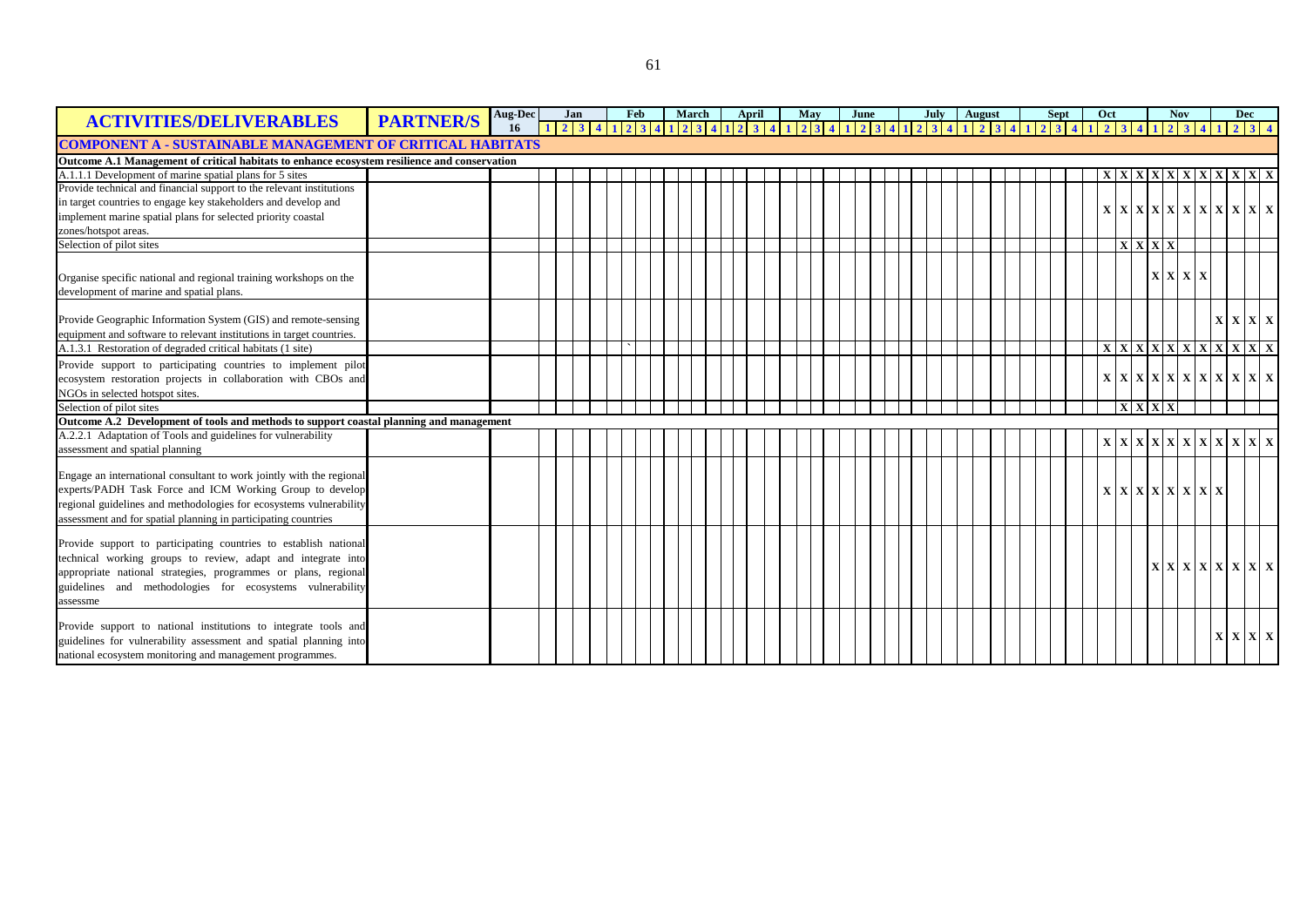| <b>ACTIVITIES/DELIVERABLES</b>                                                           | <b>PARTNER/S</b> | Aug-Dec | Jan |  | Feb |      | March |  | April |            | May |                     | June                    |  | July   August |  |  |              |     | <b>Sept</b>                        |                 | Oct |                                                     |               | <b>Nov</b> |  |                                                                                | Dec        |  |
|------------------------------------------------------------------------------------------|------------------|---------|-----|--|-----|------|-------|--|-------|------------|-----|---------------------|-------------------------|--|---------------|--|--|--------------|-----|------------------------------------|-----------------|-----|-----------------------------------------------------|---------------|------------|--|--------------------------------------------------------------------------------|------------|--|
|                                                                                          |                  | 16      | 2 3 |  |     | 4123 |       |  |       | $3 \mid 4$ |     | $2 \quad 3 \quad 4$ | $1 \ 2 \ 3 \ 4 \ 1 \ 2$ |  | 3 4 1 2 3 4   |  |  |              |     | $2 \overline{3}$                   |                 |     | 2                                                   |               |            |  |                                                                                |            |  |
| <b>COMPONENT B - IMPROVED WATER QUALITY</b>                                              |                  |         |     |  |     |      |       |  |       |            |     |                     |                         |  |               |  |  |              |     |                                    |                 |     |                                                     |               |            |  |                                                                                |            |  |
| Outcome B.1 Improvement of quality of coastal receiving waters                           |                  |         |     |  |     |      |       |  |       |            |     |                     |                         |  |               |  |  |              |     |                                    |                 |     |                                                     |               |            |  |                                                                                |            |  |
| B.1.1.1 Identification and implementation of wastewater treatment                        |                  |         |     |  |     |      |       |  |       |            |     |                     |                         |  |               |  |  |              | X X |                                    | $X$ $X$ $X$ $X$ |     |                                                     | X X X X X X X |            |  |                                                                                | <b>XXX</b> |  |
| (at least 3 sites)                                                                       |                  |         |     |  |     |      |       |  |       |            |     |                     |                         |  |               |  |  |              |     |                                    |                 |     |                                                     |               |            |  |                                                                                |            |  |
| Request for proposals for priority sites                                                 |                  |         |     |  |     |      |       |  |       |            |     |                     |                         |  |               |  |  | $\mathbf X$  |     |                                    |                 |     |                                                     |               |            |  |                                                                                |            |  |
| Selection of priority sites                                                              |                  |         |     |  |     |      |       |  |       |            |     |                     |                         |  |               |  |  |              |     | $\mathbf{X} \mathbf{X} \mathbf{X}$ |                 |     |                                                     |               |            |  |                                                                                |            |  |
|                                                                                          |                  |         |     |  |     |      |       |  |       |            |     |                     |                         |  |               |  |  |              |     |                                    |                 |     |                                                     |               |            |  |                                                                                |            |  |
|                                                                                          |                  |         |     |  |     |      |       |  |       |            |     |                     |                         |  |               |  |  |              |     |                                    |                 |     |                                                     |               |            |  |                                                                                |            |  |
| Provide financial support to national institutions/local government                      |                  |         |     |  |     |      |       |  |       |            |     |                     |                         |  |               |  |  |              |     |                                    |                 |     | $X$ $X$ $X$ $X$ $X$ $X$ $X$ $X$ $X$ $X$ $X$ $X$ $X$ |               |            |  |                                                                                |            |  |
| authorities to work jointly with community-based organisations and                       |                  |         |     |  |     |      |       |  |       |            |     |                     |                         |  |               |  |  |              |     |                                    |                 |     |                                                     |               |            |  |                                                                                |            |  |
| other partners, to implement pilot wastewater management                                 |                  |         |     |  |     |      |       |  |       |            |     |                     |                         |  |               |  |  |              |     |                                    |                 |     |                                                     |               |            |  |                                                                                |            |  |
| demonstration projects in target hotspot sites and compile less                          |                  |         |     |  |     |      |       |  |       |            |     |                     |                         |  |               |  |  |              |     |                                    |                 |     |                                                     |               |            |  |                                                                                |            |  |
| B.1.2.1 Implementation of effluent reduction measures (at least 1                        |                  |         |     |  |     |      |       |  |       |            |     |                     |                         |  |               |  |  |              |     |                                    |                 |     |                                                     |               |            |  |                                                                                |            |  |
| site)                                                                                    |                  |         |     |  |     |      |       |  |       |            |     |                     |                         |  |               |  |  |              |     |                                    |                 |     |                                                     |               |            |  |                                                                                |            |  |
| Request for proposals for priority sites                                                 |                  |         |     |  |     |      |       |  |       |            |     |                     |                         |  |               |  |  | $\mathbf{x}$ |     |                                    |                 |     |                                                     |               |            |  |                                                                                |            |  |
| Selection of sites                                                                       |                  |         |     |  |     |      |       |  |       |            |     |                     |                         |  |               |  |  |              |     | X X X                              |                 |     |                                                     |               |            |  |                                                                                |            |  |
|                                                                                          |                  |         |     |  |     |      |       |  |       |            |     |                     |                         |  |               |  |  |              |     |                                    |                 |     |                                                     |               |            |  |                                                                                |            |  |
| Provide support to appropriate national institutions/local authorities                   |                  |         |     |  |     |      |       |  |       |            |     |                     |                         |  |               |  |  |              |     |                                    |                 |     |                                                     |               |            |  |                                                                                |            |  |
| with appropriate mandate to implement effluent reduction measures                        |                  |         |     |  |     |      |       |  |       |            |     |                     |                         |  |               |  |  |              |     |                                    |                 |     | X X X X X X X X X X X X X                           |               |            |  |                                                                                |            |  |
| that are cost-effective, efficient and sustainable, in selected sites in                 |                  |         |     |  |     |      |       |  |       |            |     |                     |                         |  |               |  |  |              |     |                                    |                 |     |                                                     |               |            |  |                                                                                |            |  |
| target countries.                                                                        |                  |         |     |  |     |      |       |  |       |            |     |                     |                         |  |               |  |  |              |     |                                    |                 |     |                                                     |               |            |  |                                                                                |            |  |
| Engage stakeholders in the implementation of strategies for                              |                  |         |     |  |     |      |       |  |       |            |     |                     |                         |  |               |  |  |              |     |                                    |                 |     |                                                     |               |            |  |                                                                                |            |  |
| reducing generation of effluents at priority sites                                       |                  |         |     |  |     |      |       |  |       |            |     |                     |                         |  |               |  |  |              |     |                                    |                 |     |                                                     |               |            |  | $\mathbf{X} \mathbf{X} \mathbf{X} \mathbf{X} \mathbf{X} \mathbf{X} \mathbf{X}$ |            |  |
|                                                                                          |                  |         |     |  |     |      |       |  |       |            |     |                     |                         |  |               |  |  |              |     |                                    |                 |     |                                                     |               |            |  |                                                                                |            |  |
| Establish and implement national water quality monitoring                                |                  |         |     |  |     |      |       |  |       |            |     |                     |                         |  |               |  |  |              |     |                                    |                 |     |                                                     |               |            |  |                                                                                |            |  |
| programmes to determine the effectiveness and sustainability of                          |                  |         |     |  |     |      |       |  |       |            |     |                     |                         |  |               |  |  |              |     |                                    |                 |     |                                                     |               |            |  | X X X X                                                                        |            |  |
| effluent reduction measures                                                              |                  |         |     |  |     |      |       |  |       |            |     |                     |                         |  |               |  |  |              |     |                                    |                 |     |                                                     |               |            |  |                                                                                |            |  |
| Outcome B.2 Adoption of regulatory frameworks for monitoring and management of pollution |                  |         |     |  |     |      |       |  |       |            |     |                     |                         |  |               |  |  |              |     |                                    |                 |     |                                                     |               |            |  |                                                                                |            |  |
| B.2.1.1 Review and development of regional standards                                     |                  |         |     |  |     |      |       |  |       |            |     |                     |                         |  |               |  |  |              |     |                                    |                 |     |                                                     |               |            |  |                                                                                |            |  |
|                                                                                          |                  |         |     |  |     |      |       |  |       |            |     |                     |                         |  |               |  |  |              |     |                                    |                 |     |                                                     |               |            |  |                                                                                |            |  |
| Engage national experts to work with with national Water and                             |                  |         |     |  |     |      |       |  |       |            |     |                     |                         |  |               |  |  |              |     |                                    |                 |     |                                                     |               |            |  |                                                                                |            |  |
| Sediment Quality (WSQ) working groups to review the existing                             |                  |         |     |  |     |      |       |  |       |            |     |                     |                         |  |               |  |  |              |     |                                    |                 |     |                                                     |               |            |  | XXXXXXXX                                                                       |            |  |
| water quality standards, regulations and processes at national level                     |                  |         |     |  |     |      |       |  |       |            |     |                     |                         |  |               |  |  |              |     |                                    |                 |     |                                                     |               |            |  |                                                                                |            |  |
| and provide recommendations for their improvement                                        |                  |         |     |  |     |      |       |  |       |            |     |                     |                         |  |               |  |  |              |     |                                    |                 |     |                                                     |               |            |  |                                                                                |            |  |
|                                                                                          |                  |         |     |  |     |      |       |  |       |            |     |                     |                         |  |               |  |  |              |     |                                    |                 |     |                                                     |               |            |  |                                                                                |            |  |
| Engage a regional consultant to work with WSQ working group and                          |                  |         |     |  |     |      |       |  |       |            |     |                     |                         |  |               |  |  |              |     |                                    |                 |     |                                                     |               |            |  |                                                                                |            |  |
| national experts to develop regional standards and guidelines for                        |                  |         |     |  |     |      |       |  |       |            |     |                     |                         |  |               |  |  |              |     |                                    |                 |     |                                                     |               |            |  | XXXXXXXX                                                                       |            |  |
| effective wastewater and effluent monitoring across the region                           |                  |         |     |  |     |      |       |  |       |            |     |                     |                         |  |               |  |  |              |     |                                    |                 |     |                                                     |               |            |  |                                                                                |            |  |
|                                                                                          |                  |         |     |  |     |      |       |  |       |            |     |                     |                         |  |               |  |  |              |     |                                    |                 |     |                                                     |               |            |  |                                                                                |            |  |
| B.2.3.1 Capacity building for implementation of regional standards                       |                  |         |     |  |     |      |       |  |       |            |     |                     |                         |  |               |  |  |              |     |                                    |                 |     |                                                     |               |            |  | $X$ $X$ $X$                                                                    |            |  |
| Engage international consultant to carry out a capacity building                         |                  |         |     |  |     |      |       |  |       |            |     |                     |                         |  |               |  |  |              |     |                                    |                 |     |                                                     |               |            |  |                                                                                |            |  |
| assessment for<br>monitoring<br>and<br>needs<br>controlling                              |                  |         |     |  |     |      |       |  |       |            |     |                     |                         |  |               |  |  |              |     |                                    |                 |     |                                                     |               |            |  | X X X X                                                                        |            |  |
| wastewater/effluent discharges                                                           |                  |         |     |  |     |      |       |  |       |            |     |                     |                         |  |               |  |  |              |     |                                    |                 |     |                                                     |               |            |  |                                                                                |            |  |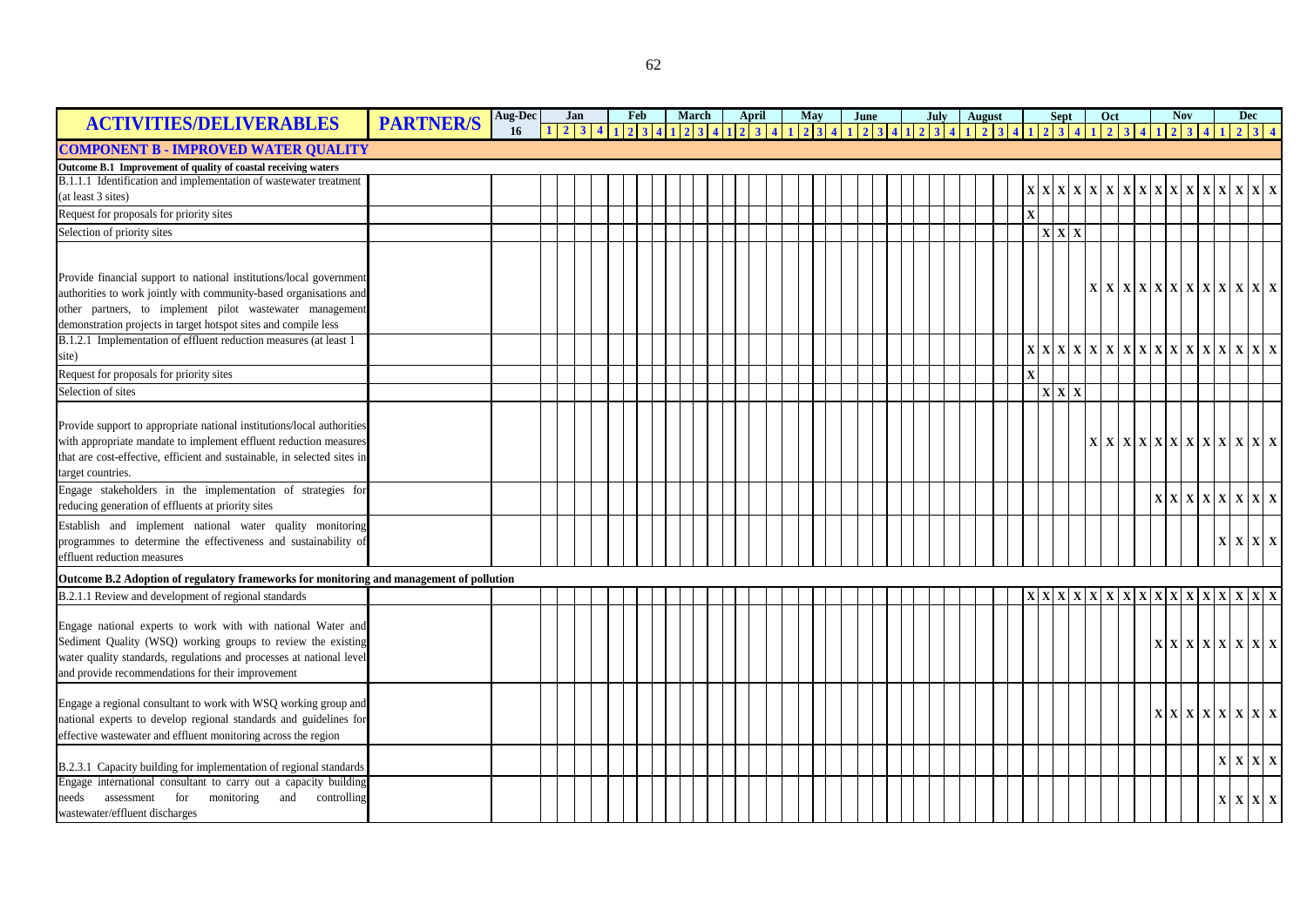|                                                                                 | <b>PARTNER/S</b> | Aug-Dec |                                                                                                                                 | Jan | Feb |  | March |  | April | May |  | June |  | July | <b>August</b> |  | <b>Sept</b> |     | Oct |  |                                                                                                                                                                                             | <b>Nov</b> |  | <b>Dec</b>                                                                                                                                                                                                                                                                                                                                                                                  |  |
|---------------------------------------------------------------------------------|------------------|---------|---------------------------------------------------------------------------------------------------------------------------------|-----|-----|--|-------|--|-------|-----|--|------|--|------|---------------|--|-------------|-----|-----|--|---------------------------------------------------------------------------------------------------------------------------------------------------------------------------------------------|------------|--|---------------------------------------------------------------------------------------------------------------------------------------------------------------------------------------------------------------------------------------------------------------------------------------------------------------------------------------------------------------------------------------------|--|
| <b>ACTIVITIES/DELIVERABLES</b>                                                  |                  | 16      | 1 2 3 4 1 2 3 4 1 2 3 4 1 2 3 4 1 2 3 4 1 2 3 4 1 2 3 4 1 2 3 4 1 2 3 4 1 2 3 4 1 2 3 4 1 2 3 4 1 2 3 4 1 2 3 4 1 2 3 4 1 2 3 4 |     |     |  |       |  |       |     |  |      |  |      |               |  |             |     |     |  |                                                                                                                                                                                             |            |  |                                                                                                                                                                                                                                                                                                                                                                                             |  |
| <b>COMPONENT C - SUSTAINABLE MANAGEMENT OF RIVER FLOWS</b>                      |                  |         |                                                                                                                                 |     |     |  |       |  |       |     |  |      |  |      |               |  |             |     |     |  |                                                                                                                                                                                             |            |  |                                                                                                                                                                                                                                                                                                                                                                                             |  |
| <b>Outcome C.1 Building capacity for Environmental Flow Assessments (EFAs)</b>  |                  |         |                                                                                                                                 |     |     |  |       |  |       |     |  |      |  |      |               |  |             |     |     |  |                                                                                                                                                                                             |            |  |                                                                                                                                                                                                                                                                                                                                                                                             |  |
| C.1.1.1 Identification and supporting EFAs in 2 river basins                    |                  |         |                                                                                                                                 |     |     |  |       |  |       |     |  |      |  |      |               |  |             |     |     |  |                                                                                                                                                                                             |            |  | X X X X X X X X X X X X X X X X X                                                                                                                                                                                                                                                                                                                                                           |  |
| Select river basins                                                             |                  |         |                                                                                                                                 |     |     |  |       |  |       |     |  |      |  |      |               |  |             |     |     |  |                                                                                                                                                                                             |            |  |                                                                                                                                                                                                                                                                                                                                                                                             |  |
| Engage national experts to conduct EFA studies in selected river                |                  |         |                                                                                                                                 |     |     |  |       |  |       |     |  |      |  |      |               |  |             |     |     |  |                                                                                                                                                                                             |            |  |                                                                                                                                                                                                                                                                                                                                                                                             |  |
| basins using standard regional EFA guidelines and or                            |                  |         |                                                                                                                                 |     |     |  |       |  |       |     |  |      |  |      |               |  |             |     |     |  |                                                                                                                                                                                             |            |  | $\left  \right $ x $\left  \right $ x $\left  \right $ x $\left  \right $ x $\left  \right $ x $\left  \right $ x $\left  \right $ x $\left  \right $ x $\left  \right $ x $\left  \right $ x $\left  \right $ x $\left  \right $ x $\left  \right $ x $\left  \right $ x $\left  \right $ x $\left  \right $ x $\left  \right $ x $\left  \right $ x $\left  \right $ x $\left  \right $ x |  |
| methodologies                                                                   |                  |         |                                                                                                                                 |     |     |  |       |  |       |     |  |      |  |      |               |  |             |     |     |  |                                                                                                                                                                                             |            |  |                                                                                                                                                                                                                                                                                                                                                                                             |  |
| Outcome C.2 Strengthening of capacity for conjunctive management of river flows |                  |         |                                                                                                                                 |     |     |  |       |  |       |     |  |      |  |      |               |  |             |     |     |  |                                                                                                                                                                                             |            |  |                                                                                                                                                                                                                                                                                                                                                                                             |  |
| C.2.1.1 Preparation of regional guidelines on EFA                               |                  |         |                                                                                                                                 |     |     |  |       |  |       |     |  |      |  |      |               |  |             |     |     |  |                                                                                                                                                                                             |            |  | X X X X X X X X X X X X X X X X X X                                                                                                                                                                                                                                                                                                                                                         |  |
| Establish a regional EFA working group                                          |                  |         |                                                                                                                                 |     |     |  |       |  |       |     |  |      |  |      |               |  |             |     |     |  |                                                                                                                                                                                             |            |  |                                                                                                                                                                                                                                                                                                                                                                                             |  |
| Engage an international consultant to work jointly with national                |                  |         |                                                                                                                                 |     |     |  |       |  |       |     |  |      |  |      |               |  |             |     |     |  | $\left  \right.$ x $\left  \right.$ x $\left  \right.$ x $\left  \right.$ x $\left  \right.$ x $\left  \right.$ x $\left  \right.$ x $\left  \right.$ x $\left  \right.$ x $\left  \right.$ |            |  |                                                                                                                                                                                                                                                                                                                                                                                             |  |
| experts and develop regional EFA guidelines and or methodologies                |                  |         |                                                                                                                                 |     |     |  |       |  |       |     |  |      |  |      |               |  |             |     |     |  |                                                                                                                                                                                             |            |  |                                                                                                                                                                                                                                                                                                                                                                                             |  |
| C.2.1.2 Pilot development of an institutional and regulatory                    |                  |         |                                                                                                                                 |     |     |  |       |  |       |     |  |      |  |      |               |  |             |     |     |  |                                                                                                                                                                                             |            |  | $ \mathbf{X} \mathbf{X} \mathbf{X} \mathbf{X} \mathbf{X} \mathbf{X} \mathbf{X} \mathbf{X} \mathbf{X} \mathbf{X} \mathbf{X} \mathbf{X} \mathbf{X} \mathbf{X} \mathbf{X}$                                                                                                                                                                                                                     |  |
| framework (1 site)                                                              |                  |         |                                                                                                                                 |     |     |  |       |  |       |     |  |      |  |      |               |  |             |     |     |  |                                                                                                                                                                                             |            |  |                                                                                                                                                                                                                                                                                                                                                                                             |  |
| Selection of site                                                               |                  |         |                                                                                                                                 |     |     |  |       |  |       |     |  |      |  |      |               |  |             | XXX |     |  |                                                                                                                                                                                             |            |  |                                                                                                                                                                                                                                                                                                                                                                                             |  |
| International EFA consultant to conduct regional workshops for                  |                  |         |                                                                                                                                 |     |     |  |       |  |       |     |  |      |  |      |               |  |             |     |     |  |                                                                                                                                                                                             |            |  |                                                                                                                                                                                                                                                                                                                                                                                             |  |
| building multi-stakehoder capacity for a conjunctive management                 |                  |         |                                                                                                                                 |     |     |  |       |  |       |     |  |      |  |      |               |  |             |     |     |  |                                                                                                                                                                                             |            |  |                                                                                                                                                                                                                                                                                                                                                                                             |  |
| of river basins                                                                 |                  |         |                                                                                                                                 |     |     |  |       |  |       |     |  |      |  |      |               |  |             |     |     |  |                                                                                                                                                                                             |            |  |                                                                                                                                                                                                                                                                                                                                                                                             |  |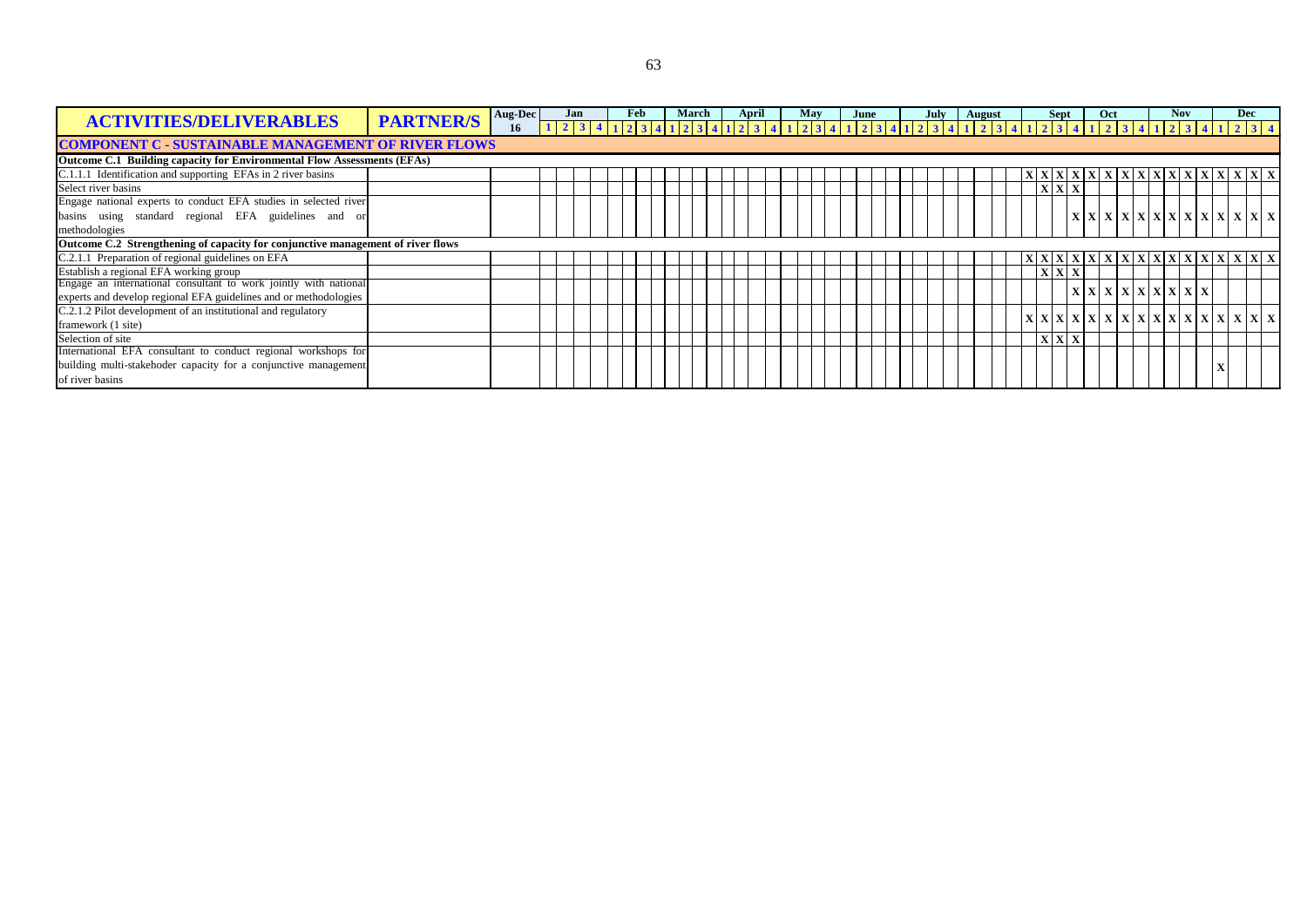| ACTIVITIES DELIVERABLES                                                                                                       | <b>PARTNER/S</b> Aug-Dec | Jan | Feb | March |  | April |             | May                     |              |                                    | June |  | July                                                                                      | August |  |   | <b>Sept</b> |                                                                                                                                                                                                                                                                                                                                                                                                                                                                                   | Oct         |              |                                                                     | <b>Nov</b> |              | <b>Dec</b>                                                                         |  |
|-------------------------------------------------------------------------------------------------------------------------------|--------------------------|-----|-----|-------|--|-------|-------------|-------------------------|--------------|------------------------------------|------|--|-------------------------------------------------------------------------------------------|--------|--|---|-------------|-----------------------------------------------------------------------------------------------------------------------------------------------------------------------------------------------------------------------------------------------------------------------------------------------------------------------------------------------------------------------------------------------------------------------------------------------------------------------------------|-------------|--------------|---------------------------------------------------------------------|------------|--------------|------------------------------------------------------------------------------------|--|
| <b>COMPONENT D - GOVERNANCE AND REGIONAL COLLABORATION</b>                                                                    |                          |     |     |       |  |       |             |                         |              |                                    |      |  |                                                                                           |        |  |   |             |                                                                                                                                                                                                                                                                                                                                                                                                                                                                                   |             |              |                                                                     |            |              |                                                                                    |  |
| Outcome D.1 Strengthening institutions for WIO-SAP implementation                                                             |                          |     |     |       |  |       |             |                         |              |                                    |      |  |                                                                                           |        |  |   |             |                                                                                                                                                                                                                                                                                                                                                                                                                                                                                   |             |              |                                                                     |            |              |                                                                                    |  |
|                                                                                                                               |                          |     |     |       |  |       |             |                         |              |                                    |      |  |                                                                                           |        |  |   |             | $\mathbf{x}$                                                                                                                                                                                                                                                                                                                                                                                                                                                                      | $\mathbf X$ | $\mathbf{X}$ | $\mathbf{X} \mathbf{X} \mathbf{X} \mathbf{X} \mathbf{X} \mathbf{X}$ |            |              | $\mathbf{x} \mathbf{x}$ $\mathbf{x}$                                               |  |
| D.1.1.1 Finalization and implementation of the ICZM protocol                                                                  |                          |     |     |       |  |       |             |                         |              |                                    |      |  |                                                                                           |        |  |   |             |                                                                                                                                                                                                                                                                                                                                                                                                                                                                                   |             |              |                                                                     |            |              |                                                                                    |  |
|                                                                                                                               |                          |     |     |       |  |       |             |                         |              |                                    |      |  |                                                                                           |        |  |   |             |                                                                                                                                                                                                                                                                                                                                                                                                                                                                                   |             |              |                                                                     |            |              |                                                                                    |  |
| Countries to engage national legal and technical task force to                                                                |                          |     |     |       |  |       |             |                         |              |                                    |      |  |                                                                                           |        |  |   |             |                                                                                                                                                                                                                                                                                                                                                                                                                                                                                   |             |              | $\mathbf{x} \mathbf{x} \mathbf{x} \mathbf{x} \mathbf{x} \mathbf{x}$ |            |              |                                                                                    |  |
| review the draft ICZM Protocol and provide recommendations.                                                                   |                          |     |     |       |  |       |             |                         |              |                                    |      |  |                                                                                           |        |  |   |             |                                                                                                                                                                                                                                                                                                                                                                                                                                                                                   |             |              |                                                                     |            |              |                                                                                    |  |
|                                                                                                                               |                          |     |     |       |  |       |             |                         |              |                                    |      |  |                                                                                           |        |  |   |             |                                                                                                                                                                                                                                                                                                                                                                                                                                                                                   |             |              |                                                                     |            |              |                                                                                    |  |
| National consultative meetings to consider the draft ICZM Protocol                                                            |                          |     |     |       |  |       |             |                         |              |                                    |      |  |                                                                                           |        |  |   |             |                                                                                                                                                                                                                                                                                                                                                                                                                                                                                   |             |              |                                                                     |            |              | $\mathbf X$                                                                        |  |
| produced by the Legal and Technical Review Task Force upon                                                                    |                          |     |     |       |  |       |             |                         |              |                                    |      |  |                                                                                           |        |  |   |             |                                                                                                                                                                                                                                                                                                                                                                                                                                                                                   |             |              |                                                                     |            |              |                                                                                    |  |
| incorporation of the national recommendations.                                                                                |                          |     |     |       |  |       |             |                         |              |                                    |      |  |                                                                                           |        |  |   |             |                                                                                                                                                                                                                                                                                                                                                                                                                                                                                   |             |              | X X X X X X X X X X X X X                                           |            |              |                                                                                    |  |
| D.1.1.2 Capacity building for ICZM protocol implementation<br>Engage national consultants to work with the national Legal and |                          |     |     |       |  |       |             |                         |              |                                    |      |  |                                                                                           |        |  |   |             |                                                                                                                                                                                                                                                                                                                                                                                                                                                                                   |             |              |                                                                     |            |              |                                                                                    |  |
| Technical Review Task Forces to assess national capacity needs for                                                            |                          |     |     |       |  |       |             |                         |              |                                    |      |  |                                                                                           |        |  |   |             |                                                                                                                                                                                                                                                                                                                                                                                                                                                                                   |             |              |                                                                     |            |              | X X X X X X                                                                        |  |
| the implementation of ICZM Protocol.                                                                                          |                          |     |     |       |  |       |             |                         |              |                                    |      |  |                                                                                           |        |  |   |             |                                                                                                                                                                                                                                                                                                                                                                                                                                                                                   |             |              |                                                                     |            |              |                                                                                    |  |
| D.1.2.1 Support country processes for ratification of the LBSA                                                                |                          |     |     |       |  |       |             |                         |              |                                    |      |  |                                                                                           |        |  |   |             |                                                                                                                                                                                                                                                                                                                                                                                                                                                                                   |             |              |                                                                     |            |              |                                                                                    |  |
| protocol                                                                                                                      |                          |     |     |       |  |       |             |                         |              |                                    |      |  |                                                                                           |        |  |   |             | x x x x x x x x x x x x x x x x                                                                                                                                                                                                                                                                                                                                                                                                                                                   |             |              |                                                                     |            |              |                                                                                    |  |
| Engage national experts to develop policy briefs on LBSA issues                                                               |                          |     |     |       |  |       |             |                         |              |                                    |      |  |                                                                                           |        |  |   |             |                                                                                                                                                                                                                                                                                                                                                                                                                                                                                   |             |              |                                                                     |            |              | $\mathbf{x} \mathbf{x} \mathbf{x} \mathbf{x}$ $\mathbf{x} \mathbf{x}$ $\mathbf{x}$ |  |
| for LBSA practitioners/policy makers                                                                                          |                          |     |     |       |  |       |             |                         |              |                                    |      |  |                                                                                           |        |  |   |             |                                                                                                                                                                                                                                                                                                                                                                                                                                                                                   |             |              |                                                                     |            |              |                                                                                    |  |
| D.1.2.2 Build capacity for implementation of LBSA protocol                                                                    |                          |     |     |       |  |       |             |                         |              |                                    |      |  |                                                                                           |        |  |   |             |                                                                                                                                                                                                                                                                                                                                                                                                                                                                                   |             |              |                                                                     | x x x      |              | X X X                                                                              |  |
| National Focal Points to identify chalenges in the implementation                                                             |                          |     |     |       |  |       |             |                         |              |                                    |      |  |                                                                                           |        |  |   |             |                                                                                                                                                                                                                                                                                                                                                                                                                                                                                   |             |              |                                                                     |            |              |                                                                                    |  |
| of the LBSA Protocol and create awareness to policy makers                                                                    |                          |     |     |       |  |       |             |                         |              |                                    |      |  |                                                                                           |        |  |   |             |                                                                                                                                                                                                                                                                                                                                                                                                                                                                                   |             |              |                                                                     |            | $\mathbf{X}$ | $\mathbf{X} \mathbf{X} \mathbf{X}$                                                 |  |
| through national forums                                                                                                       |                          |     |     |       |  |       |             |                         |              |                                    |      |  |                                                                                           |        |  |   |             |                                                                                                                                                                                                                                                                                                                                                                                                                                                                                   |             |              |                                                                     |            |              |                                                                                    |  |
| D.1.3.1 Support countries to monitor WIOSAP                                                                                   |                          |     |     |       |  |       |             |                         |              |                                    |      |  |                                                                                           |        |  |   |             | $\frac{X}{X} \times \frac{X}{X} \times \frac{X}{X} \times \frac{X}{X} \times \frac{X}{X} \times \frac{X}{X} \times \frac{X}{X} \times \frac{X}{X} \times \frac{X}{X} \times \frac{X}{X} \times \frac{X}{X} \times \frac{X}{X} \times \frac{X}{X} \times \frac{X}{X} \times \frac{X}{X} \times \frac{X}{X} \times \frac{X}{X} \times \frac{X}{X} \times \frac{X}{X} \times \frac{X}{X} \times \frac{X}{X} \times \frac{X}{X} \times \frac{X}{X} \times \frac{X}{X} \times \frac{X$ |             |              |                                                                     |            |              |                                                                                    |  |
| PMU to develop TORS for the national and regional Task Forces                                                                 |                          |     |     |       |  |       |             |                         |              |                                    |      |  |                                                                                           |        |  |   |             |                                                                                                                                                                                                                                                                                                                                                                                                                                                                                   |             |              |                                                                     |            |              |                                                                                    |  |
| and the Inter-Ministerial Committees                                                                                          |                          |     |     |       |  |       | $\mathbf X$ | $\mathbf{x} \mathbf{x}$ | $\mathbf{X}$ |                                    |      |  |                                                                                           |        |  |   |             |                                                                                                                                                                                                                                                                                                                                                                                                                                                                                   |             |              |                                                                     |            |              |                                                                                    |  |
| Establish national WIOSAP Project coordination offices and                                                                    |                          |     |     |       |  |       |             |                         |              |                                    |      |  |                                                                                           |        |  |   |             |                                                                                                                                                                                                                                                                                                                                                                                                                                                                                   |             |              |                                                                     |            |              |                                                                                    |  |
| associated structures                                                                                                         |                          |     |     |       |  |       |             |                         |              | $\mathbf{X} \mathbf{X} \mathbf{X}$ |      |  |                                                                                           |        |  |   |             |                                                                                                                                                                                                                                                                                                                                                                                                                                                                                   |             |              |                                                                     |            |              |                                                                                    |  |
| D.1.3.2 Presentation of regular reports on WIOSAP                                                                             |                          |     |     |       |  |       |             |                         |              |                                    |      |  |                                                                                           |        |  |   |             |                                                                                                                                                                                                                                                                                                                                                                                                                                                                                   |             |              |                                                                     |            |              |                                                                                    |  |
| Engage a regional communication expert to prepare a regional                                                                  |                          |     |     |       |  |       |             |                         |              |                                    |      |  | $\mathbf{x} \mathbf{x} \mathbf{x} \mathbf{x} \mathbf{x} \mathbf{x} \mathbf{x} \mathbf{x}$ |        |  |   |             |                                                                                                                                                                                                                                                                                                                                                                                                                                                                                   |             |              |                                                                     |            |              |                                                                                    |  |
| communication strategy                                                                                                        |                          |     |     |       |  |       |             |                         |              |                                    |      |  |                                                                                           |        |  |   |             |                                                                                                                                                                                                                                                                                                                                                                                                                                                                                   |             |              |                                                                     |            |              |                                                                                    |  |
| Countries to prepare regular briefs on various key coastal and                                                                |                          |     |     |       |  |       |             |                         |              |                                    |      |  |                                                                                           |        |  |   |             |                                                                                                                                                                                                                                                                                                                                                                                                                                                                                   |             |              |                                                                     |            | $\mathbf X$  | X X X                                                                              |  |
| marine issues                                                                                                                 |                          |     |     |       |  |       |             |                         |              |                                    |      |  |                                                                                           |        |  |   |             |                                                                                                                                                                                                                                                                                                                                                                                                                                                                                   |             |              |                                                                     |            |              |                                                                                    |  |
| D.1.4.1 Develop capacity of WIOSAP project management                                                                         |                          |     |     |       |  |       |             |                         |              |                                    |      |  |                                                                                           |        |  |   |             |                                                                                                                                                                                                                                                                                                                                                                                                                                                                                   |             |              |                                                                     |            |              |                                                                                    |  |
|                                                                                                                               |                          |     |     |       |  |       |             |                         |              |                                    |      |  |                                                                                           |        |  |   |             |                                                                                                                                                                                                                                                                                                                                                                                                                                                                                   |             |              |                                                                     |            |              |                                                                                    |  |
| Hold stakeholder consultative workshops as a means of deciding on                                                             |                          |     |     |       |  |       |             |                         |              |                                    |      |  |                                                                                           |        |  |   | X X X X     |                                                                                                                                                                                                                                                                                                                                                                                                                                                                                   |             |              |                                                                     |            |              |                                                                                    |  |
| partnerships for implementation of SAP actions                                                                                |                          |     |     |       |  |       |             |                         |              |                                    |      |  |                                                                                           |        |  |   |             |                                                                                                                                                                                                                                                                                                                                                                                                                                                                                   |             |              |                                                                     |            |              |                                                                                    |  |
|                                                                                                                               |                          |     |     |       |  |       |             |                         |              |                                    |      |  |                                                                                           |        |  |   |             |                                                                                                                                                                                                                                                                                                                                                                                                                                                                                   |             |              |                                                                     |            |              |                                                                                    |  |
| Establish linkages with relevant regional ministerial or senior                                                               |                          |     |     |       |  |       |             |                         |              |                                    |      |  |                                                                                           |        |  |   |             |                                                                                                                                                                                                                                                                                                                                                                                                                                                                                   |             |              |                                                                     |            |              |                                                                                    |  |
| government officials meetings and relevant meetings of the RECs                                                               |                          |     |     |       |  |       |             |                         |              |                                    |      |  |                                                                                           |        |  |   |             |                                                                                                                                                                                                                                                                                                                                                                                                                                                                                   |             |              |                                                                     |            |              |                                                                                    |  |
| D.1.4.2 Strengthening the capacity of national structures                                                                     |                          |     |     |       |  |       |             |                         |              |                                    |      |  |                                                                                           |        |  |   |             |                                                                                                                                                                                                                                                                                                                                                                                                                                                                                   |             |              |                                                                     |            |              |                                                                                    |  |
| Facilitate anD support the establishment of a network of national                                                             |                          |     |     |       |  |       |             |                         |              |                                    |      |  |                                                                                           |        |  |   |             |                                                                                                                                                                                                                                                                                                                                                                                                                                                                                   |             |              |                                                                     |            |              |                                                                                    |  |
| inter-ministry committees to enhance inter-sectoral dialogues and                                                             |                          |     |     |       |  |       |             |                         |              |                                    |      |  |                                                                                           |        |  |   | X X X X     | $\mathbf X$                                                                                                                                                                                                                                                                                                                                                                                                                                                                       |             |              |                                                                     |            |              |                                                                                    |  |
| cooperation.                                                                                                                  |                          |     |     |       |  |       |             |                         |              |                                    |      |  |                                                                                           |        |  |   |             |                                                                                                                                                                                                                                                                                                                                                                                                                                                                                   |             |              |                                                                     |            |              |                                                                                    |  |
| D.1.4.3 Support the establishment and operationalisation of the                                                               |                          |     |     |       |  |       |             |                         |              |                                    |      |  |                                                                                           |        |  |   |             |                                                                                                                                                                                                                                                                                                                                                                                                                                                                                   |             |              |                                                                     |            |              |                                                                                    |  |
| regional structures<br>Establish and operationalise regional coordination and                                                 |                          |     |     |       |  |       |             |                         |              |                                    |      |  |                                                                                           |        |  |   |             |                                                                                                                                                                                                                                                                                                                                                                                                                                                                                   |             |              |                                                                     |            |              |                                                                                    |  |
| implementation structures for specific project activities (eg.                                                                |                          |     |     |       |  |       |             |                         |              |                                    |      |  |                                                                                           |        |  |   |             |                                                                                                                                                                                                                                                                                                                                                                                                                                                                                   |             |              |                                                                     |            |              |                                                                                    |  |
| working groups and task forces for PADH, WSQ, MWM, and                                                                        |                          |     |     |       |  |       |             |                         |              |                                    |      |  |                                                                                           |        |  | x | $X$ $X$ $X$ |                                                                                                                                                                                                                                                                                                                                                                                                                                                                                   |             |              |                                                                     |            |              |                                                                                    |  |
| EFA)                                                                                                                          |                          |     |     |       |  |       |             |                         |              |                                    |      |  |                                                                                           |        |  |   |             |                                                                                                                                                                                                                                                                                                                                                                                                                                                                                   |             |              |                                                                     |            |              |                                                                                    |  |